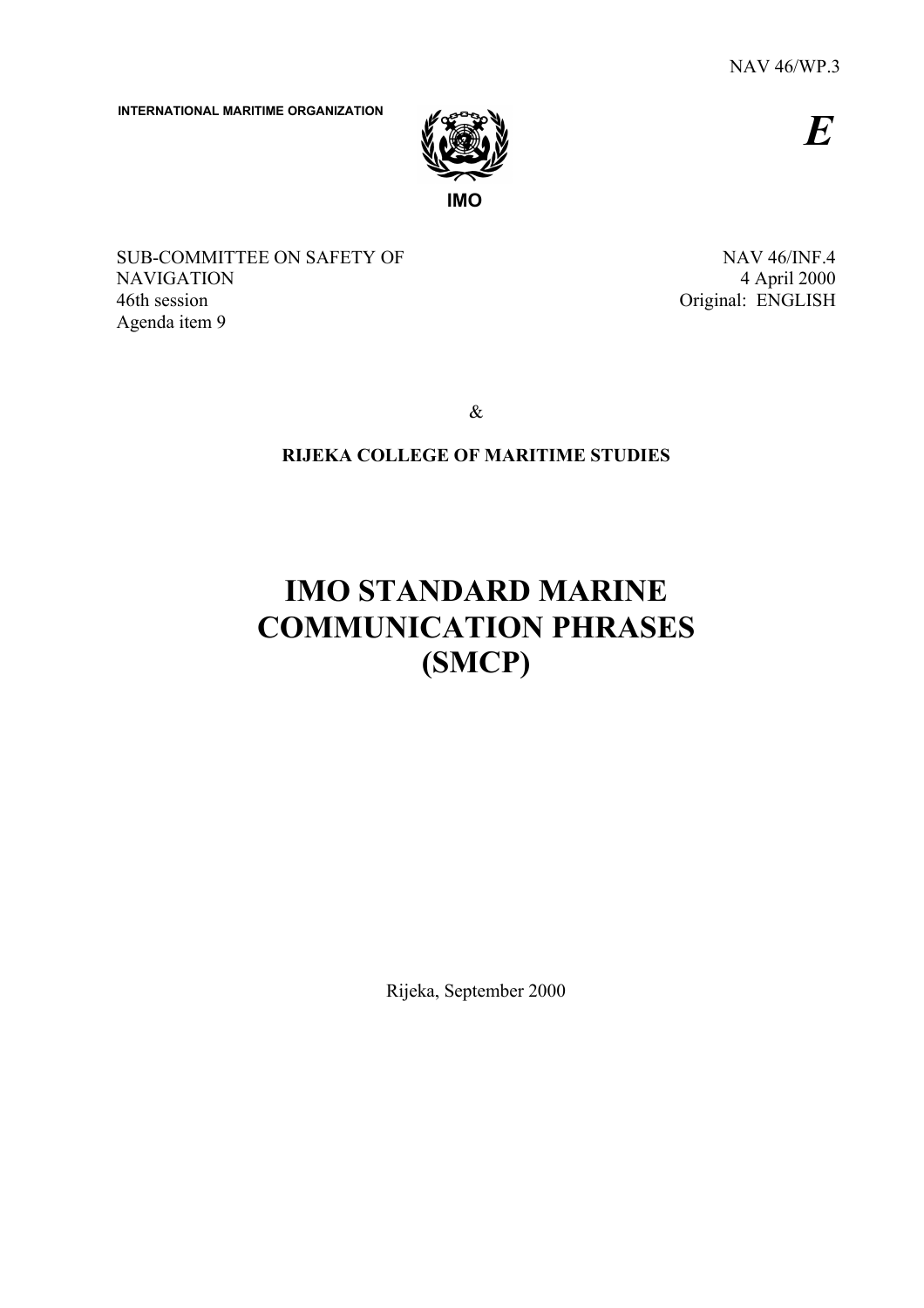## **FOREWORD**

As navigational and safety communications from ship to shore and vice versa, ship to ship , and on board ships must be precise, simple and unambiguous, so as to avoid confusion and error, there is a need to standardize the language used. This is of particular importance in the light of the increasing number of internationally trading vessels with crews speaking many different languages since problems of communication may cause misunderstandings leading to dangers to the vessel, the people on board and the environment.

In 1973 the IMO Maritime Safety Committee agreed at its twenty-seventh session that, where language difficulties arise, a common language should be used for navigational purposes and that language should be English. In consequence the Standard Marine Navigational Vocabulary (SMNV) was developed, adopted in 1977 and amended in 1985.

In 1992 the IMO Maritime Safety Committee at its sixtieth session instructed the IMO Sub-Committee on Safety of Navigation to develop a more comprehensive standardized safety language than the SMNV, 1985, taking into account the changing conditions in modern seafaring and covering all major safety-related verbal communications.

At its sixty-eighth session in 1997 the IMO Maritime Safety Committee adopted the Draft Standard Marine Communication Phrases (SMCP) developed by the IMO Sub-Committee on Safety of Navigation. The Draft SMCP, following international trials, was amended at the fortysixth session of this Sub-Committee and final consideration given at the IMO Maritime Safety Committee at its [... ] session in the light of remarks received by the Organization. The SMCP was adopted by the IMO Assembly in  $[\dots]$  as resolution A.( $[\dots]$ ).

Under the International Convention on Standards of Training, Certification and Watchkeeping for Seafarers, 1978, as revised 1995, the ability to understand and use the SMCP is required for the certification of officers in charge of a navigational watch on ships of 500 gross tonnage or more.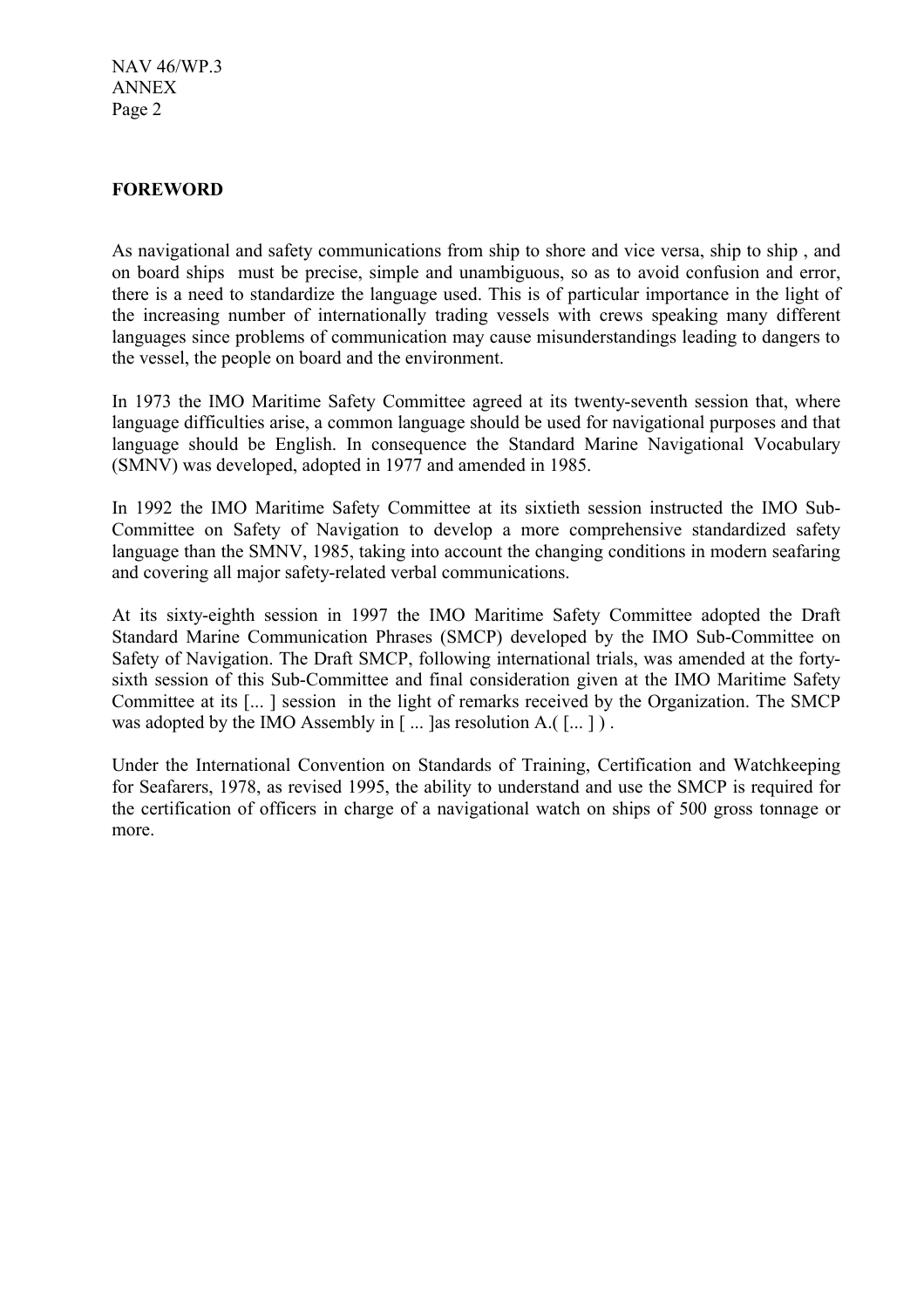# **IMO STANDARD MARINE COMMUNICATION PHRASES**

# **CONTENTS**

| <b>DESCRIPTION</b>      |                                                         | <b>PAGE</b> |  |
|-------------------------|---------------------------------------------------------|-------------|--|
|                         | <b>INTRODUCTION</b>                                     | 9           |  |
| $\mathbf{1}$            | Position of the SMCP in maritime practice               |             |  |
| $\boldsymbol{2}$        | <b>Organization of the SMCP</b>                         |             |  |
| 3                       | Position of the SMCP in Maritime Education and Training |             |  |
| $\overline{\mathbf{4}}$ | <b>Basic communicative features</b>                     |             |  |
| 5                       | <b>Typographical conventions</b>                        |             |  |
| <b>GENERAL</b>          |                                                         | 11          |  |
| 1                       | Procedure                                               |             |  |
| $\boldsymbol{2}$        | <b>Spelling</b>                                         |             |  |
| $\mathbf{3}$            | <b>Message Markers</b>                                  |             |  |
| $\overline{\mathbf{4}}$ | <b>Responses</b>                                        |             |  |
| 5                       | Distress / urgency / safety signals                     |             |  |
| 6                       | <b>Standard organizational phrases</b>                  |             |  |
| 7                       | <b>Corrections</b>                                      |             |  |
| $\bf 8$                 | <b>Readiness</b>                                        |             |  |
| $\boldsymbol{9}$        | Repetition                                              |             |  |
| 10                      | <b>Numbers</b>                                          |             |  |
| 11                      | <b>Positions</b>                                        |             |  |
| 12                      | <b>Bearings</b>                                         |             |  |
| 13                      | <b>Courses</b>                                          |             |  |
| 14                      | <b>Distances</b>                                        |             |  |
| 15<br>16                | <b>Speed</b><br><b>Time</b>                             |             |  |
| 17                      |                                                         |             |  |
| 18                      | <b>Geographical names</b><br><b>Ambiguous words</b>     |             |  |
|                         |                                                         |             |  |
| <b>GLOSSARY</b>         |                                                         | 17          |  |
| 1                       | <b>General terms</b>                                    |             |  |
| $\boldsymbol{2}$        | <b>VTS</b> special terms                                |             |  |
|                         | STANDARD MARINE COMMUNICATION PHRASES PART A            | 29          |  |
| AI                      | <b>EXTERNAL COMMUNICATION PHRASES</b>                   | 29          |  |
| AI/1                    | <b>Distress Communications</b>                          | 29          |  |
|                         | AI/1.1 Distress traffic                                 | 29          |  |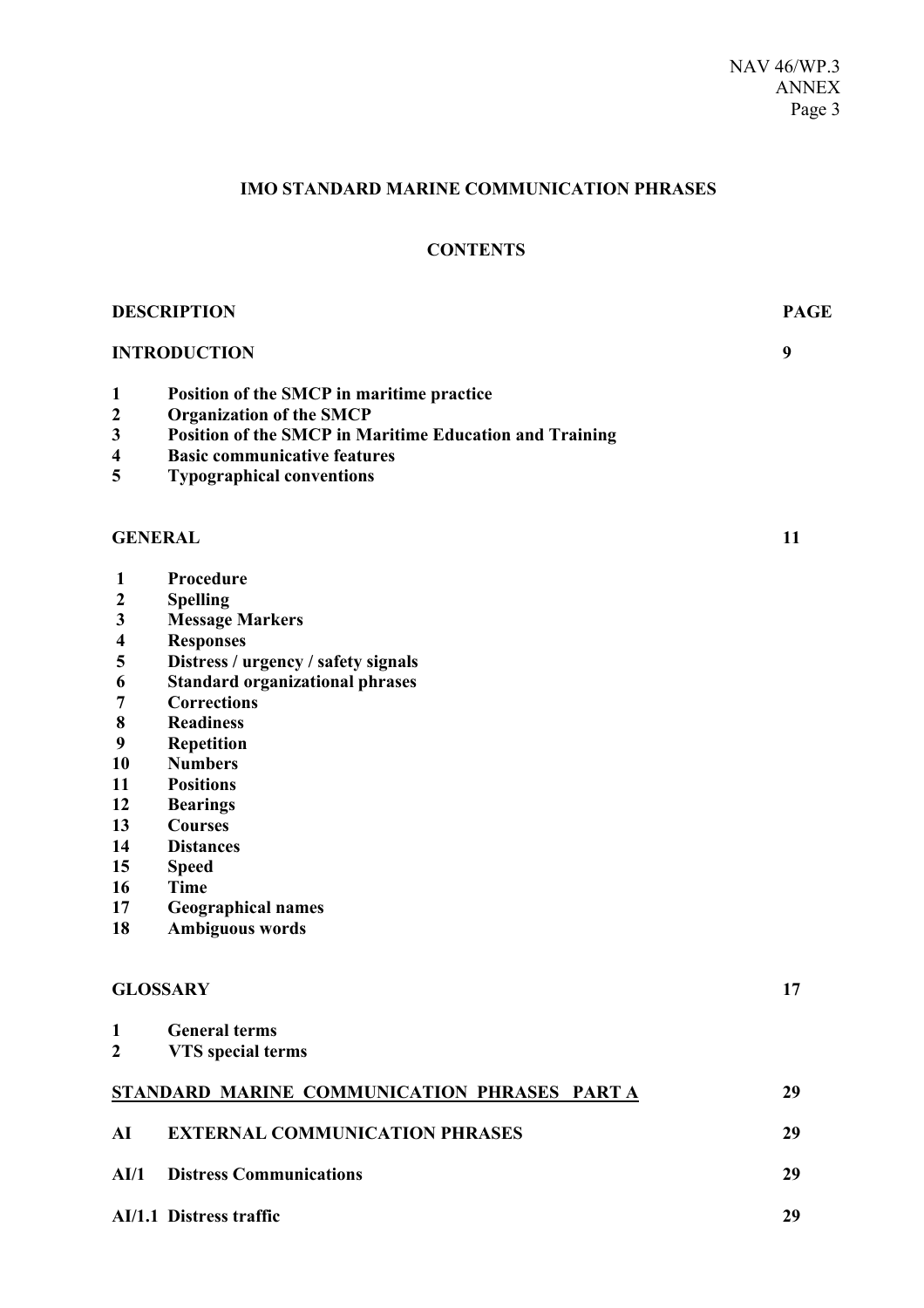| $\cdot$ 1       | Fire, explosion                                                      |    |
|-----------------|----------------------------------------------------------------------|----|
| $\cdot$         | Flooding                                                             |    |
| $\cdot$ 3       | <b>Collision</b>                                                     |    |
| $\mathcal{A}$   | Grounding                                                            |    |
| .5              | List, danger of capsizing                                            |    |
| .6              | <b>Sinking</b>                                                       |    |
| .7              | <b>Disabled and adrift</b>                                           |    |
| .8              | Armed attack / piracy                                                |    |
| .9              | <b>Undesignated distress</b>                                         |    |
| .10             | <b>Abandoning vessel</b>                                             |    |
| .11             | Person overboard                                                     |    |
|                 | AI/1.2 Search and Rescue communications                              | 32 |
| $\cdot$         | <b>SAR communications</b> (specifying or supplementary to $AI/1.1$ ) |    |
| $\cdot$ .2      | Acknowledgement and / or relay of SAR-messages                       |    |
| $.3\phantom{0}$ | Performing / co-ordinating SAR-operations                            |    |
| .4              | <b>Finishing with SAR-operations</b>                                 |    |
|                 |                                                                      |    |
|                 | <b>AI/1 .3 Requesting Medical Assistance</b>                         | 34 |
|                 |                                                                      |    |
| AI/2            | <b>Urgency</b> traffic                                               | 35 |
|                 | Safety of a vessel (other than distress)                             |    |
|                 |                                                                      |    |
| $\cdot$ 1       | <b>Technical failure</b>                                             |    |
| $\cdot$ .2      | Cargo                                                                |    |
| $\cdot$ 3       | Ice damage                                                           |    |
| AI/3            | <b>Safety Communications</b>                                         | 36 |
|                 | AI/3.1 Meteorological and hydrological conditions                    | 36 |
| $\cdot$         | Winds, storms, tropical storms; sea state                            |    |
| $\cdot$ .2      | <b>Restricted visibility</b>                                         |    |
| .3              | <b>Ice</b>                                                           |    |
| $\mathcal{A}$   | <b>Abnormal tides</b>                                                |    |
|                 | AI/3.2 Navigational warnings involving                               | 38 |
| $\cdot$         | <b>Land- or seamarks</b>                                             |    |
| $\cdot$ .2      | <b>Drifting objects</b>                                              |    |
| .3              | <b>Electronic navigational aids</b>                                  |    |
| $.4\,$          | <b>Seabottom characteristics, wrecks</b>                             |    |
| .5              | <b>Miscellaneous</b>                                                 |    |
| .5.1            | Cable, pipe and seismic / hydrographic operations                    |    |
| .5.2            | Diving operations, tows, dredging operations                         |    |
| .5.3            | <b>Tanker transhipment</b>                                           |    |
| .5.4            | Off-shore installations, rig moves                                   |    |
| .5.5            | Defective locks or bridges                                           |    |
| .5.6            | <b>Military operations</b>                                           |    |
| .5.7            | Fishery                                                              |    |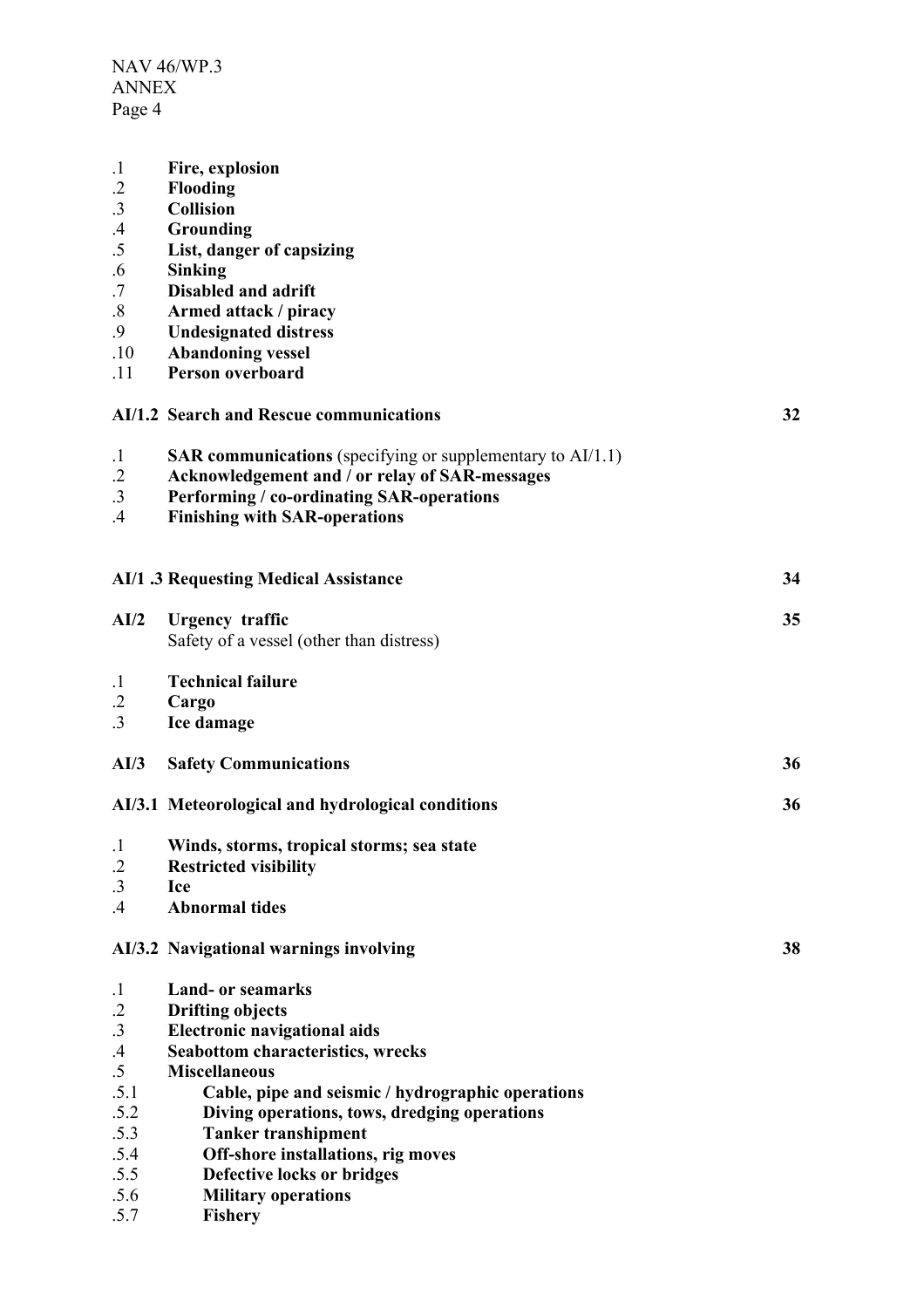|                                                                                                                                                                                     | AI/3.3 Environmental protection communications                                                                                                                                                                                                                                                                                                                                                                                                                                                                                                                                                                                                                                                                                                                   | 40       |
|-------------------------------------------------------------------------------------------------------------------------------------------------------------------------------------|------------------------------------------------------------------------------------------------------------------------------------------------------------------------------------------------------------------------------------------------------------------------------------------------------------------------------------------------------------------------------------------------------------------------------------------------------------------------------------------------------------------------------------------------------------------------------------------------------------------------------------------------------------------------------------------------------------------------------------------------------------------|----------|
| AI/4                                                                                                                                                                                | Pilotage                                                                                                                                                                                                                                                                                                                                                                                                                                                                                                                                                                                                                                                                                                                                                         | 40       |
|                                                                                                                                                                                     | AI/4.1 Pilot request                                                                                                                                                                                                                                                                                                                                                                                                                                                                                                                                                                                                                                                                                                                                             | 40       |
|                                                                                                                                                                                     | AI/4.2 Embarking / disembarking pilot<br>AI/4.3 Tug request                                                                                                                                                                                                                                                                                                                                                                                                                                                                                                                                                                                                                                                                                                      | 41<br>41 |
| AI/5                                                                                                                                                                                | <b>Specials</b>                                                                                                                                                                                                                                                                                                                                                                                                                                                                                                                                                                                                                                                                                                                                                  | 42       |
|                                                                                                                                                                                     | <b>AI/5.1 Helicopter operations</b>                                                                                                                                                                                                                                                                                                                                                                                                                                                                                                                                                                                                                                                                                                                              | 42       |
| $\cdot$ 1<br>$\cdot$<br>$\cdot$ 3                                                                                                                                                   | AI/5.2 Ice-breaker operations<br>Ice-breaker request<br>Ice-breaker assistance for convoy<br>Iice-breaker assistance in close-coupled towing                                                                                                                                                                                                                                                                                                                                                                                                                                                                                                                                                                                                                     | 42       |
| AI/6                                                                                                                                                                                | <b>Vessel Traffic Service (VTS) Standard Phrases</b>                                                                                                                                                                                                                                                                                                                                                                                                                                                                                                                                                                                                                                                                                                             | 43       |
| $\cdot$<br>$\cdot$ .2                                                                                                                                                               | AI/6.1 Phrases for acquiring and providing data for a traffic image<br>Acquiring and providing routine traffic data<br>Acquiring and providing distress traffic data                                                                                                                                                                                                                                                                                                                                                                                                                                                                                                                                                                                             | 46       |
| $\cdot$ 1<br>.1.1<br>.1.2<br>.1.3<br>.1.4<br>.1.5<br>.1.6<br>.1.7<br>.1.8<br>.1.9<br>$\cdot$ 2<br>.2.1<br>.2.2<br>.2.3<br>$\cdot$ 3<br>.3.1<br>.3.2<br>.3.3<br>.3.4<br>.3.5<br>.3.6 | AI/6.2 Phrases for providing VTS services<br><b>Information service</b><br><b>Navigational warnings</b><br><b>Navigational information</b><br><b>Traffic information</b><br><b>Route information</b><br><b>Hydrographic information</b><br><b>Electronic navigational aids information</b><br><b>Meteorological warnings</b><br><b>Meteorological information</b><br><b>Meteorological questions and answers</b><br>Navigational assistance service<br>Request and identification<br><b>Position</b><br>Course<br><b>Traffic organization service</b><br><b>Clearance, forward planning</b><br>Anchoring<br>Arrival, berthing and departure<br><b>Enforcement</b><br>Avoiding dangerous situations, providing safe movements<br><b>Canal and lock operations</b> | 47       |
|                                                                                                                                                                                     | AI/6.3 Handing over to another VTS                                                                                                                                                                                                                                                                                                                                                                                                                                                                                                                                                                                                                                                                                                                               | 54       |
| $\cdot$ 1<br>$\cdot$ 2                                                                                                                                                              | AI/6.4 Phrases for communication with emergency services and allied services<br><b>Emergency services</b> (SAR, fire fighting, pollution fighting)<br><b>Tug services</b>                                                                                                                                                                                                                                                                                                                                                                                                                                                                                                                                                                                        | 54       |

.3 **Pilot request**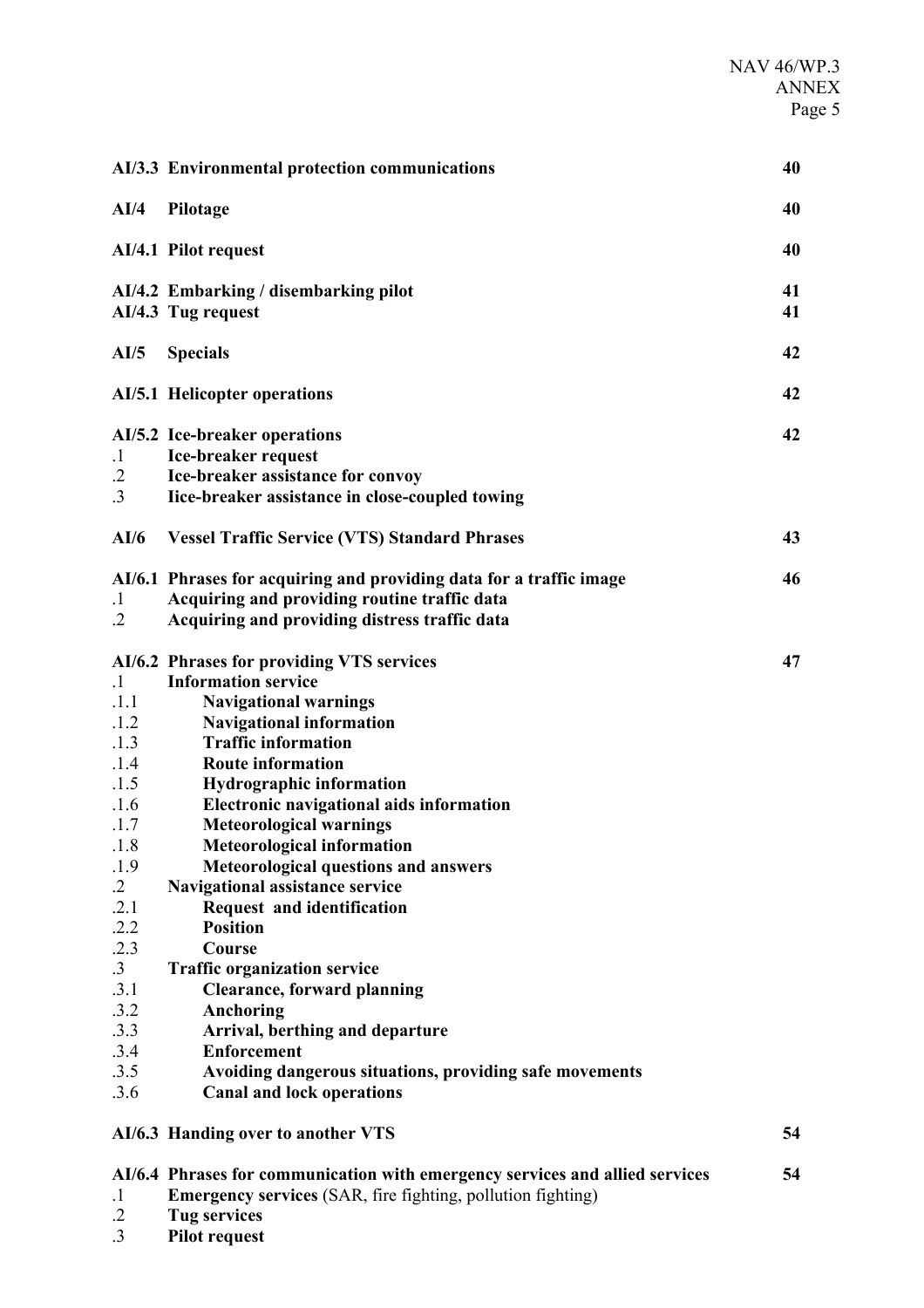# .4 **Embarking / disembarking pilot**

# **Appendix to AI – External Communication Phrases 56 Standard GMDSS Messages**

- **1 Standard Distress Message**
- .1 **Structure**
- **Example**
- **2 Standard Urgency Message**
- .1 **Structure**
- **Example**
- **3 Standard Safety Message**
- .1 **Structure**
- .2 **Example**

| AII        | <b>ON-BOARD COMMUNICATION PHRASES (A)</b> | 57 |
|------------|-------------------------------------------|----|
| AII/1      | <b>Standard Wheel Orders</b>              | 58 |
| AII/2      | <b>Standard Engine Orders</b>             | 59 |
|            | AII/3 Pilot on the Bridge                 | 59 |
| AII/3.1    | <b>Propulsion system</b>                  | 59 |
| AII/3.2    | <b>Manoeuvring</b>                        | 60 |
| AII/3.3    | Radar                                     | 60 |
| AII/3.4    | Draft and air draft                       | 61 |
| AII/3.5    | Anchoring                                 | 61 |
| $\cdot$    | Going to anchor                           |    |
| $\cdot$ .2 | Leaving the anchorage                     |    |
| AII/3.6    | Tug assistance                            | 62 |
| AII/3.7    | Berthing and unberthing                   | 63 |
| $\cdot$ 1  | General                                   |    |
| $\cdot$    | <b>Berthing</b>                           |    |
| $\cdot$ 3  | Unberthing                                |    |
|            |                                           |    |

|           | STANDARD MARINE COMMUNICATION PHRASES<br><b>PART B</b>             | 65 |
|-----------|--------------------------------------------------------------------|----|
| B         | <b>ON-BOARD COMMUNICATION PHRASES (B)</b>                          | 65 |
| <b>B1</b> | <b>Operative Shiphandling</b>                                      | 65 |
|           | B1/1 Handing over the watch                                        | 65 |
|           | B1/1.1 Briefing on position, movement and draft<br><b>Position</b> | 65 |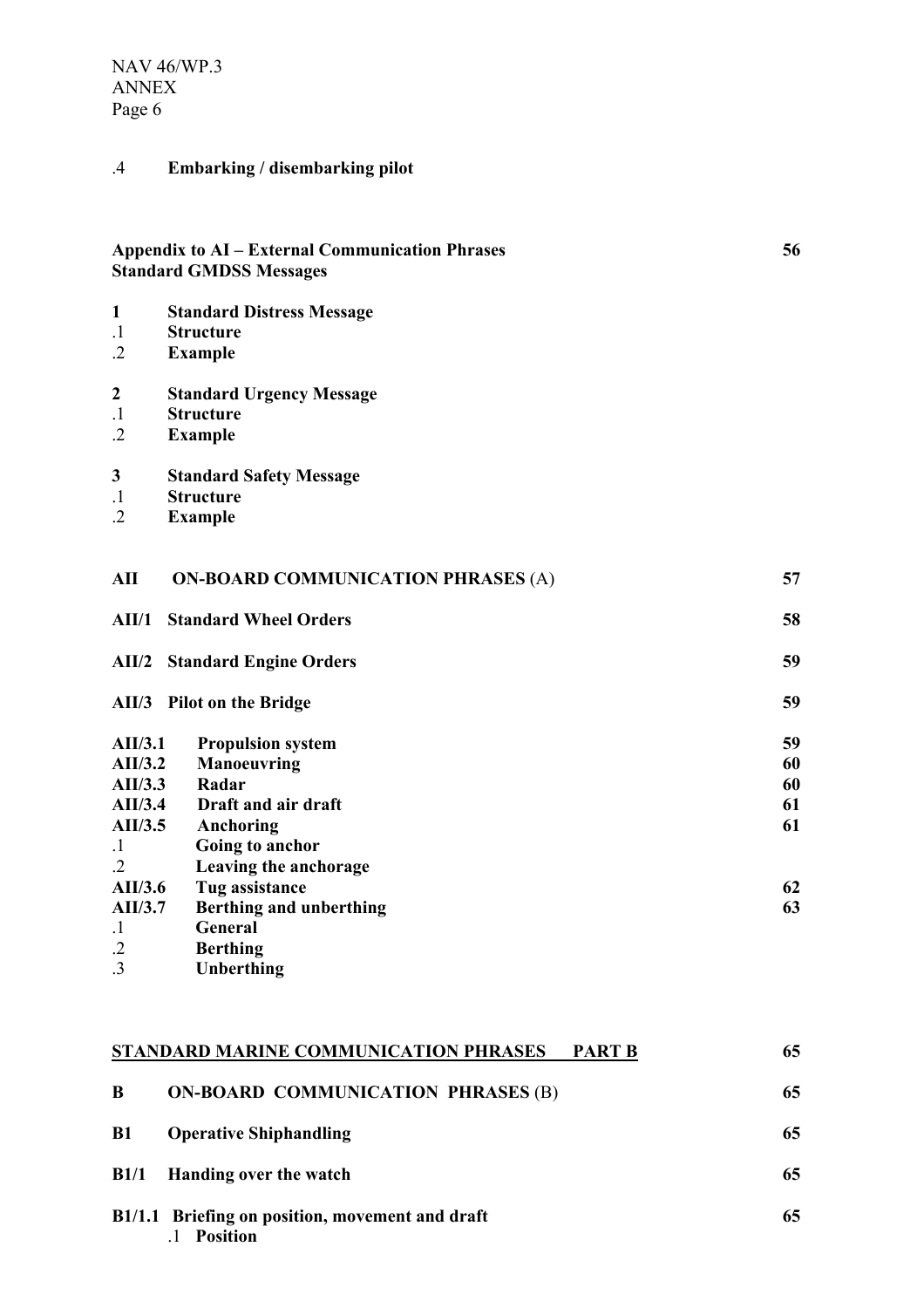|                | $\cdot$ 2<br><b>Movements</b>                                       |    |    |
|----------------|---------------------------------------------------------------------|----|----|
|                | .3 Draft                                                            |    |    |
| B1/1.2         | Briefing on traffic situation in the area                           |    | 66 |
| B1/1.3         | Briefing on navigational aids and equipment status                  |    | 66 |
| B1/1.4         | <b>Briefing on radiocommunications</b>                              |    | 66 |
| B1/1.5         | <b>Briefing on meteorological conditions</b>                        |    | 67 |
| B1/1.6         | Briefing on standing orders and bridge organization                 |    | 67 |
|                | B1/1.7 Briefing on special navigational events                      |    | 68 |
|                | B1/1.8 Briefing on temperatures, pressures and soundings            |    | 68 |
|                | B1/1.9 Briefing on operation of main engine and auxiliary equipment |    | 68 |
|                | B1/1.10 Briefing on pumping of fuel, ballast water, etc.            |    | 68 |
|                | B1/1.11 Briefing on special machinery events and repairs            |    | 69 |
|                | B1/1.12 Briefing on record keeping                                  |    | 69 |
|                | B1/1.13 Handing and taking over the watch                           | 69 |    |
| B1/2           | Trim, list and stability                                            |    | 69 |
| B <sub>2</sub> | <b>Safety on Board</b>                                              |    | 70 |
| B2/1           | <b>General Activities</b>                                           |    | 70 |
|                | B2/1.1 Raising alarm                                                |    | 70 |
|                | B2/1.2 Briefing crew and passengers                                 |    | 70 |
|                | B2/1.3 Checking status of escape routes                             |    | 71 |
|                | B2/1.4 Checking status of lifeboats / liferafts                     |    | 71 |
|                | <b>B2/1.5 Ordering evacuation</b>                                   |    | 72 |
|                | B2/1.6 Roll call                                                    |    | 73 |
|                | B2/1.7 Ordering abandon vessel                                      |    | 73 |
|                | <b>B2/1.8 In-boat procedures</b>                                    |    | 73 |
| B2/2           | <b>Occupational Safety</b>                                          |    | 75 |
|                | B2/2.1 Instruction                                                  |    | 75 |
|                | B2/2.2 Practical occupational safety                                |    | 75 |
|                | <b>B2/2.3 Occupational accidents</b>                                |    | 76 |
| B2/3           | <b>Fire Protection and Fire Fighting</b>                            |    | 76 |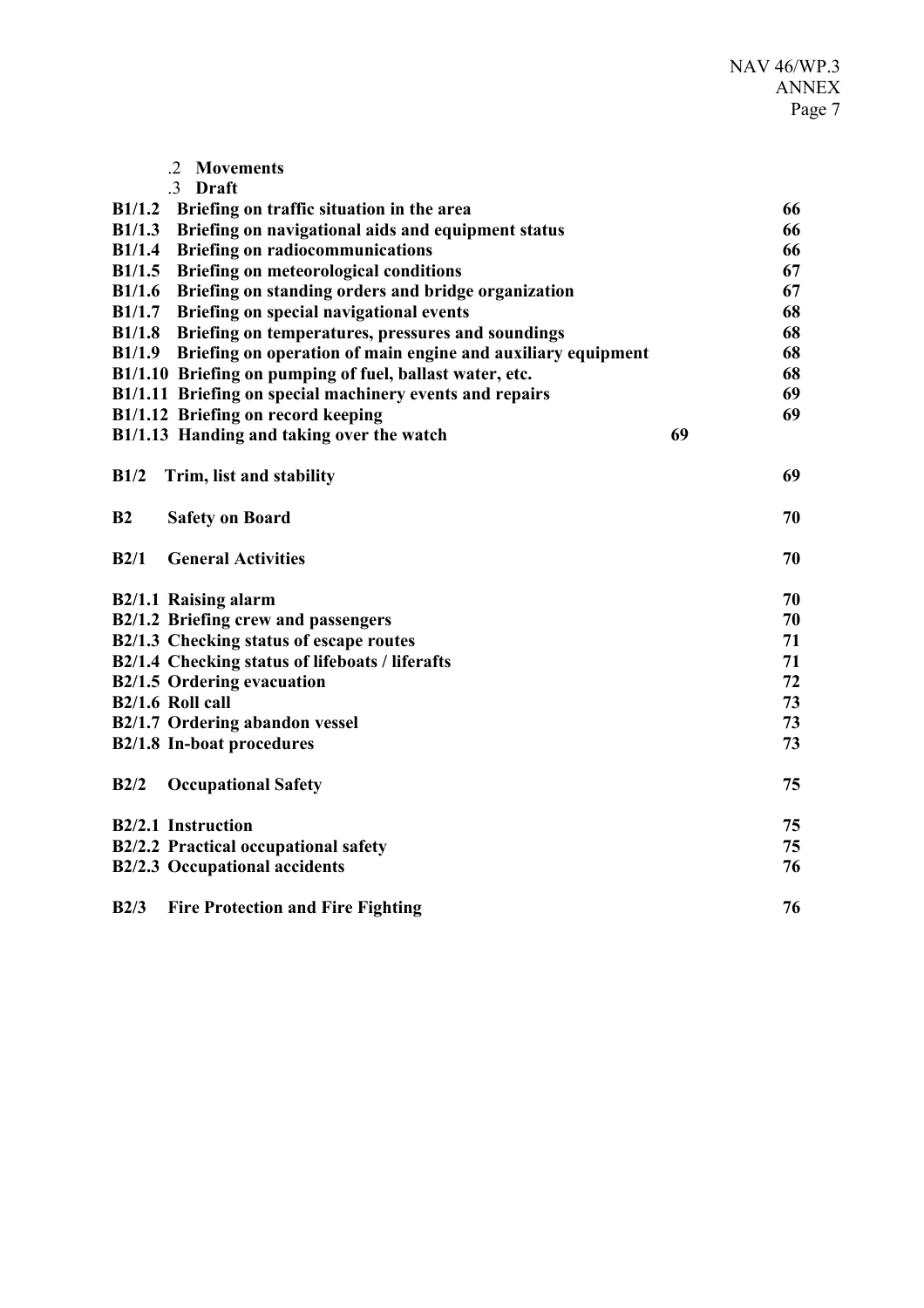|                 | <b>B2/3.1 Fire protection</b>                                | 76 |
|-----------------|--------------------------------------------------------------|----|
| $\cdot$ 1       | <b>Checking status of equipment</b>                          |    |
|                 |                                                              |    |
|                 | B2/3.2 Fire fighting and drills                              | 78 |
| $\cdot$         | <b>Reporting fire</b>                                        |    |
| $\cdot$         | <b>Reporting readiness for action</b>                        |    |
| $\cdot$ 3       | <b>Orders for fire fighting</b>                              |    |
| .4              | <b>Cancellation of alarm</b>                                 |    |
| B2/4            | <b>Damage Control</b>                                        | 80 |
|                 |                                                              |    |
|                 | B2/4.1 Checking equipment status and drills                  | 80 |
|                 |                                                              |    |
|                 | <b>B2/4.2 Damage control activities</b>                      | 81 |
| $\cdot$ 1       | <b>Reporting flooding</b>                                    |    |
| $\cdot$         | <b>Reporting readiness for action</b>                        |    |
| $\cdot$ 3       | <b>Orders for damage control</b>                             |    |
| .4              | <b>Cancellation of alarm</b>                                 |    |
|                 |                                                              |    |
| B2/5            | Grounding                                                    | 83 |
|                 | B2/5.1 Reporting grounding and ordering actions              | 83 |
|                 | <b>B2/5.2 Reporting damage</b>                               | 83 |
|                 | B2/5.3 Orders for refloating                                 | 84 |
|                 | <b>B2/5.4 Checking seaworthiness</b>                         | 85 |
|                 |                                                              |    |
| B2/6            | <b>Search and Rescue On-board Activities</b>                 | 85 |
|                 |                                                              |    |
|                 | B2/6.1 Checking equipment status                             | 86 |
|                 | <b>B2/6.2 Person-overboard activities</b>                    |    |
|                 | B2/6.3 Rescue operation - reporting readiness for assistance | 88 |
|                 | <b>B2/6.4 Conducting search</b>                              | 88 |
|                 | <b>B2/6.5 Rescue activities</b>                              | 89 |
|                 | B2/6.6 Finishing with search and rescue operations           | 89 |
|                 |                                                              | 89 |
| <b>B3</b>       | <b>Cargo and Cargo Handling</b>                              |    |
| B3/1            | <b>Cargo Handling</b>                                        | 89 |
|                 |                                                              |    |
|                 | <b>B3/1.1 Loading and unloading</b>                          | 89 |
| $\cdot$ 1       | Loading capacities and quantities                            |    |
| $\cdot$         | Dockside / shipboard cargo handling gear and equipment       |    |
| .3              | Preparing for loading / unloading                            |    |
| $\mathcal{A}$   | Operating cargo handling equipment and hatches               |    |
| $\overline{.5}$ | Maintaining / repairing cargo handling equipment             |    |
| .6              | Briefing on stowing and securing                             |    |
|                 |                                                              |    |
|                 | <b>B3/1.2 Handling dangerous goods</b>                       | 92 |
| $\cdot$ 1       | Briefing on nature of dangerous goods                        |    |
| $\cdot$         | Instructions on compatibility and stowage                    |    |
| .3              | <b>Reporting incidents</b>                                   |    |
| .4              | Action in case of incidents                                  |    |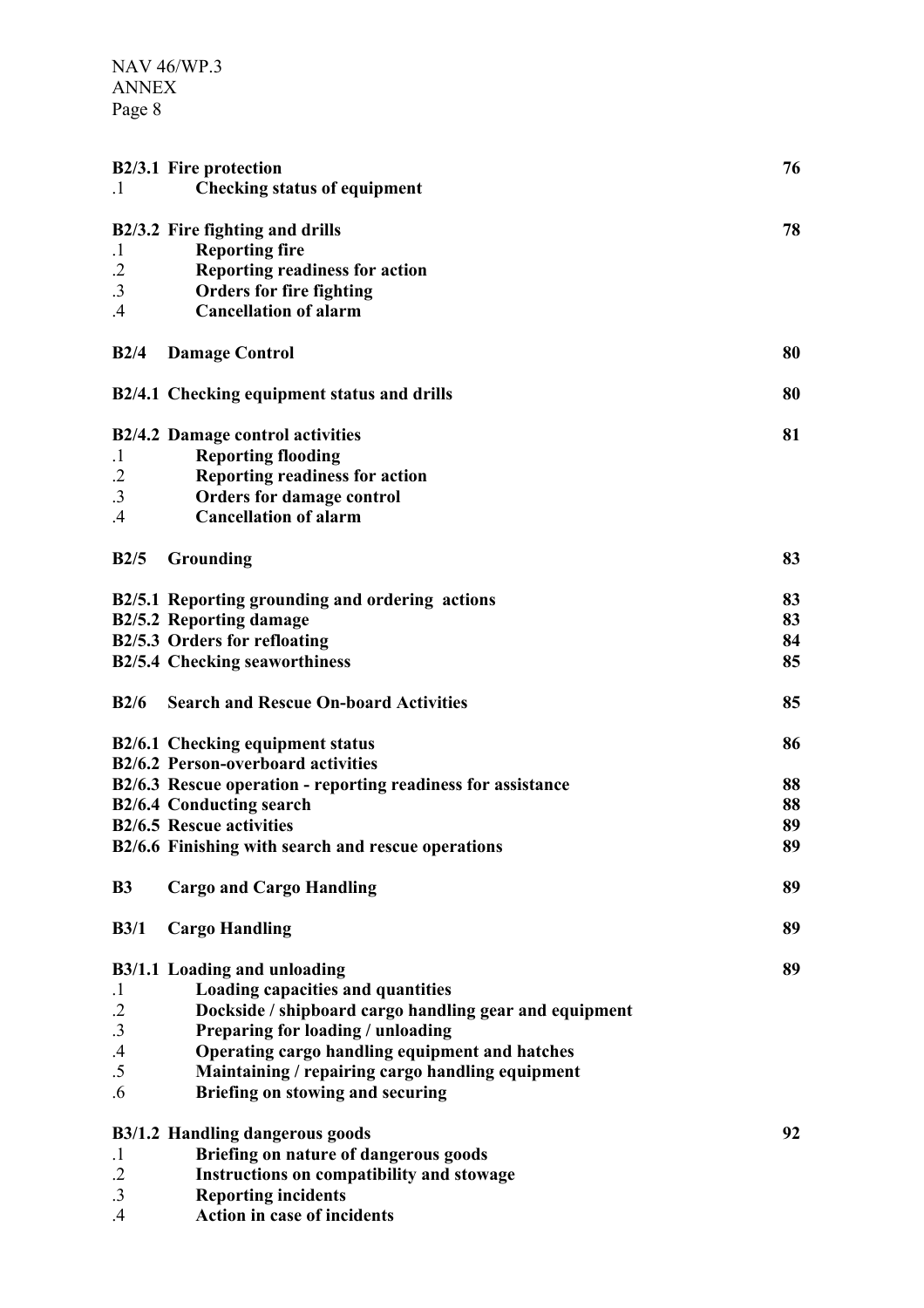| $\cdot$<br>$\cdot$<br>$\cdot$ 3<br>$.4\,$<br>.5 | B3/1.3 Handling liquid goods, bunkers and ballast - pollution prevention<br><b>Preparing safety measures</b><br><b>Operating pumping equipment</b><br>Reporting and cleaning up spillage<br><b>Ballast handling</b><br><b>Tank cleaning</b>                                                                                                                                        | 94                                     |
|-------------------------------------------------|------------------------------------------------------------------------------------------------------------------------------------------------------------------------------------------------------------------------------------------------------------------------------------------------------------------------------------------------------------------------------------|----------------------------------------|
|                                                 | B3/1.4 Preparing for sea                                                                                                                                                                                                                                                                                                                                                           | 96                                     |
| B3/2                                            | <b>Cargo Care</b>                                                                                                                                                                                                                                                                                                                                                                  | 96                                     |
| $\cdot$ 1<br>$\cdot$<br>3                       | B3/2.1 Operating shipboard equipment for cargo care<br>B3/2.2 Taking measures for cargo care<br><b>Carrying out inspections</b><br>Describing damage to the cargo<br><b>Taking actions</b>                                                                                                                                                                                         | 96<br>97                               |
| <b>B4</b>                                       | <b>Passenger Care</b>                                                                                                                                                                                                                                                                                                                                                              | 98                                     |
| B4/1                                            | <b>Briefing and Instruction</b>                                                                                                                                                                                                                                                                                                                                                    | 98                                     |
| $\cdot$ 1<br>$\cdot$                            | B4/1.1 Conduct of passengers on board<br>General information on conduct of passengers<br>Briefing on prohibited areas, decks and spaces                                                                                                                                                                                                                                            | 98                                     |
| $\cdot$<br>$\cdot$<br>.3<br>$\mathcal{A}$<br>.5 | B4/1.2 Briefing on safety regulations, preventive measures and communications<br>The general emergency alarm<br>Preventing / reporting fire<br>PA announcements on emergency<br>Person overboard<br><b>Protective measures for children</b>                                                                                                                                        | 99                                     |
| B4/2                                            | <b>Evacuation and Boat Drill</b>                                                                                                                                                                                                                                                                                                                                                   | 101                                    |
|                                                 | B4/2.1 Allocating / directing to assembly stations, describing how to escape<br>B4/2.2 Briefing on how to dress and what to take to assembly stations<br>B4/2.3 Performing roll call<br>B4/2.4 Briefing on how to put on life-jackets<br>B4/2.5 Instructions on how to embark and behave in lifeboats / liferafts<br>B4/2.6 On-scene measures and actions in lifeboats / liferafts | 101<br>101<br>101<br>102<br>102<br>102 |
| B4/3                                            | <b>Attending to Passengers in an Emergency</b>                                                                                                                                                                                                                                                                                                                                     | 102                                    |
|                                                 | B4/3.1 Informing on present situation<br>B4/3.2 Escorting helpless passengers                                                                                                                                                                                                                                                                                                      | 102<br>103                             |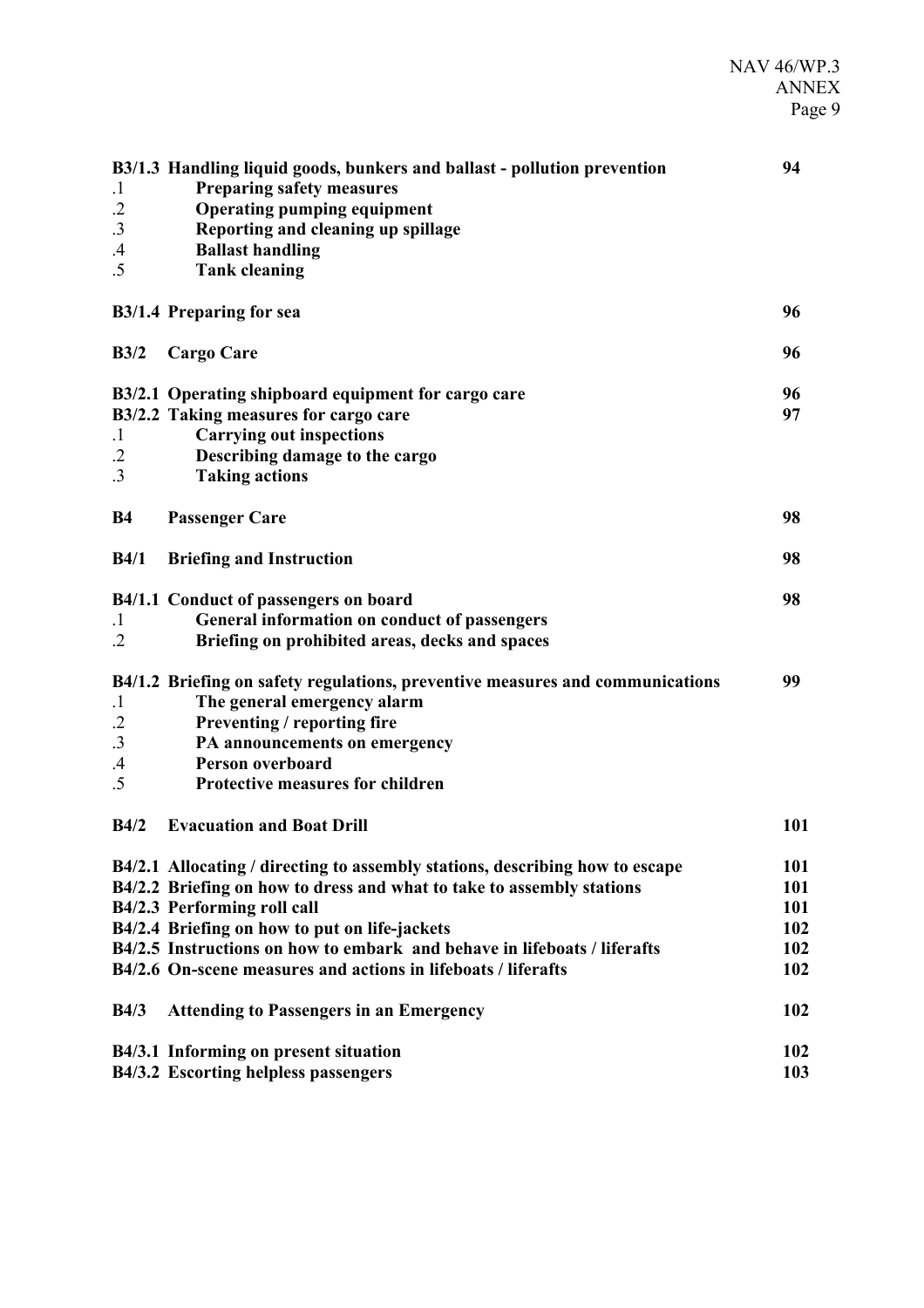## **INTRODUCTION**

#### **1 Position of the SMCP in maritime practice**

The Standard Marine Communication Phrases (SMCP) has been compiled:

- to assist in the greater safety of navigation and of the conduct of the ship,
- to standardize the language used in communication for navigation at sea, in port-approaches, in waterways, harbours and on board vessels with multilingual crews, and
- to assist maritime training institutions in meeting the objectives mentioned above.

These phrases are not intended to supplant or contradict the International Regulations for Preventing Collisions at Sea, 1972 or special local rules or recommendations made by IMO concerning ships' routeing, neither are they intended to supersede the International Code of Signals, and when applied in ship's external communication this has to be done in strict compliance with the relevant radiotelephone procedures as set out in the ITU Radio Regulations. Furthermore, the SMCP, as a collection of individual phrases, should not be regarded as any kind of technical manual providing operational instructions.

The SMCP meets the requirements of the STCW Convention, 1978, as revised, and of the SOLAS Convention, 1974, as revised, regarding verbal communications; moreover, the phrases cover the relevant communication safety aspects laid down in these Conventions.

Use of the SMCP should be made as often as possible in preference to other wording of similar meaning; as a minimum requirement users should adhere as closely as possible to their wording in relevant situations. In this way they are intended to become an acceptable safety language, using English for the verbal interchange of intelligence among individuals of all maritime nations on the many and varied occasions when precise meanings and translations are in doubt, increasingly evident under modern conditions at sea.

The accompanying CD/Cassette is designed to familarize users with the pronunciation of the phrases.

#### **2 Organization of the SMCP**

The SMCP is divided into External Communication Phrases and On-board Communication Phrases as far as its application is concerned, and into PART A and PART B as to its status within the framework of the STCW, 1978, as revised.

PART A covers phrases applicable in external communications and which may thus be regarded as the replacement of the Standard Marine Navigational Vocabulary, 1985, which is requested to be used and understood by the STCW Code, 1995, Table A-II/I. This part was enriched by essential phrases concerning shiphandling and safety of navigation to be used in on-board communications, particularly when the Pilot is on the bridge, as required by Regulation 14(4), Chapter V, SOLAS 1974, as revised.

PART B calls attention to other on-board standard safety-related phrases which, supplementary to PART A, may also be regarded useful for Maritime English instruction.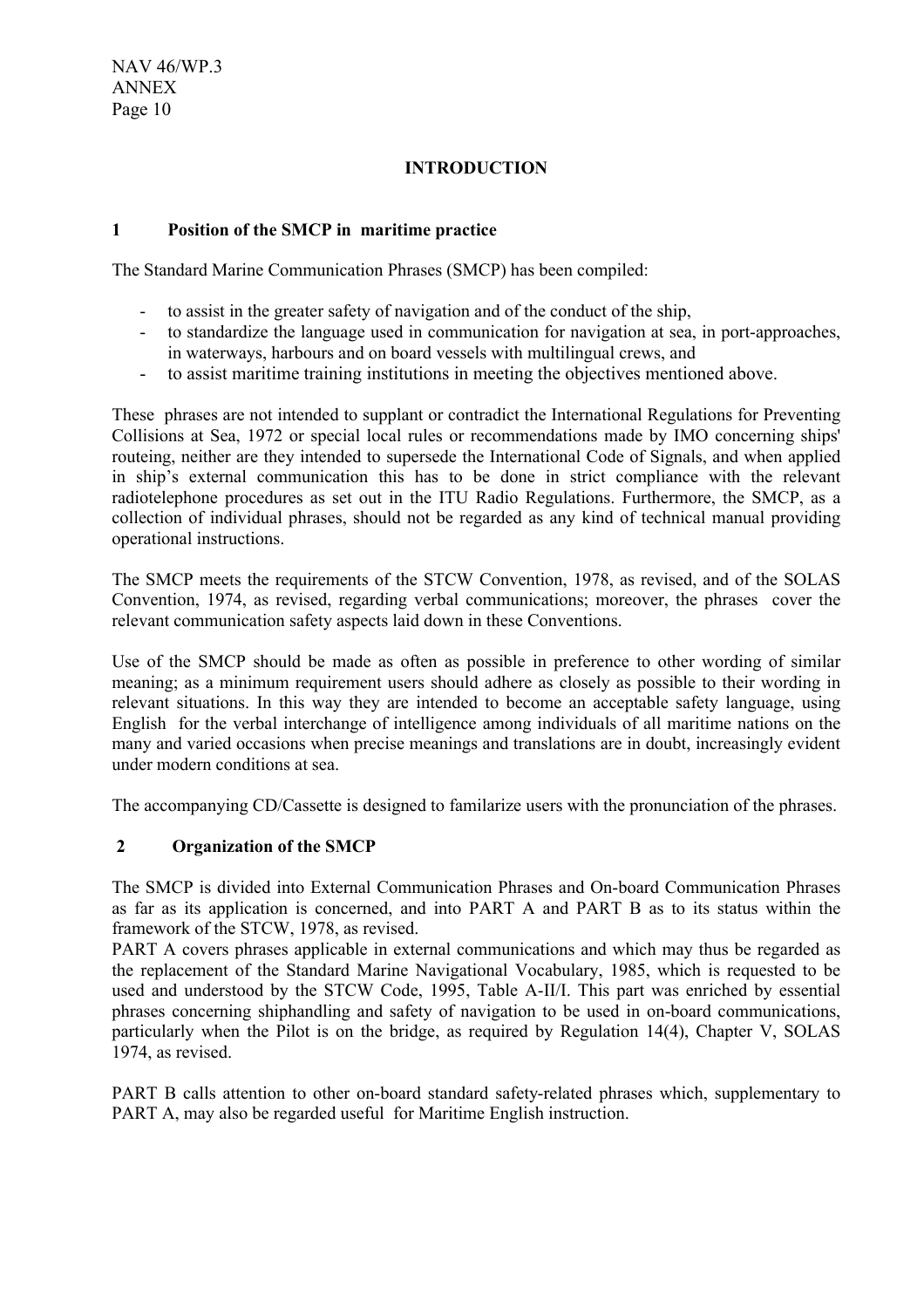#### **3 Position of the SMCP in Maritime Education and Training**

The SMCP does not intend to provide a comprehensive Maritime English syllabus which is expected to cover a far wider range of language skills to be achieved in the fields of vocabulary, grammar, discourse abilities, etc., than the SMCP could ever manage.. However, PART A in particular, should be an indispensable part of any curriculum which is designed to meet the corresponding requirements of the STCW Convention, 1978, as revised. In addition, PART B offers a rich choice of situations covered by phrases well suited to meet the communication requirements of the STCW Convention, 1978, as revised, which are implicitly expected to be satisfied by mariners.

The SMCP should be taught and learnt selectively, according to the users` specific needs rather than completely. The respective instruction should be based on practice in the maritime environment and be implemented through appropriate modern language teaching methods.

## **4 Basic communicative features**

The SMCP builds on a basic knowledge of the English language. It was drafted on purpose in a simplified version of Maritime English to reduce grammatical, lexical and idiomatic varieties to a tolerable minimum, using standardized structures for the sake of its function aspects, i.e. diminishing misunderstanding in safety related verbal communications, thereby endeavouring to reflect present Maritime English language usage on board vessels and in ship-to-shore/ship-toship communications.

This means, in phrases offered for use in emergency and other situations developing under considerable pressure of time or psychological stress as wells as in navigational warnings, a block language was applied which sparingly uses, or frequently omits, the function words *the, a/an, is/are* as done in seafaring practice. Users, however, may be flexible in this respect.

Further communicative features may be summarized as follows:

- avoiding synonyms
- avoiding contracted forms
- providing fully worded answers to "yes/no"-questions and basic alternative answers to sentence questions
- providing *one* phrase for *one* event, and
- structuring the corresponding phrases after the principle: *identical invariable plus variable.*

#### **5 Typographical conventions**

- ( ) **brackets** indicate that the part of the message enclosed within the brackets may be added where relevant;
- / **oblique strokes** indicate that the items on either side of the stroke are alternatives;
- ... **dots** indicate that the relevant information is to be filled in where the dots occur;

(*italic letters)* indicate the kind of information requested;

~ **tildes** stand for the invariable part of an aforementioned standard phrase which is followed by a variable addendum.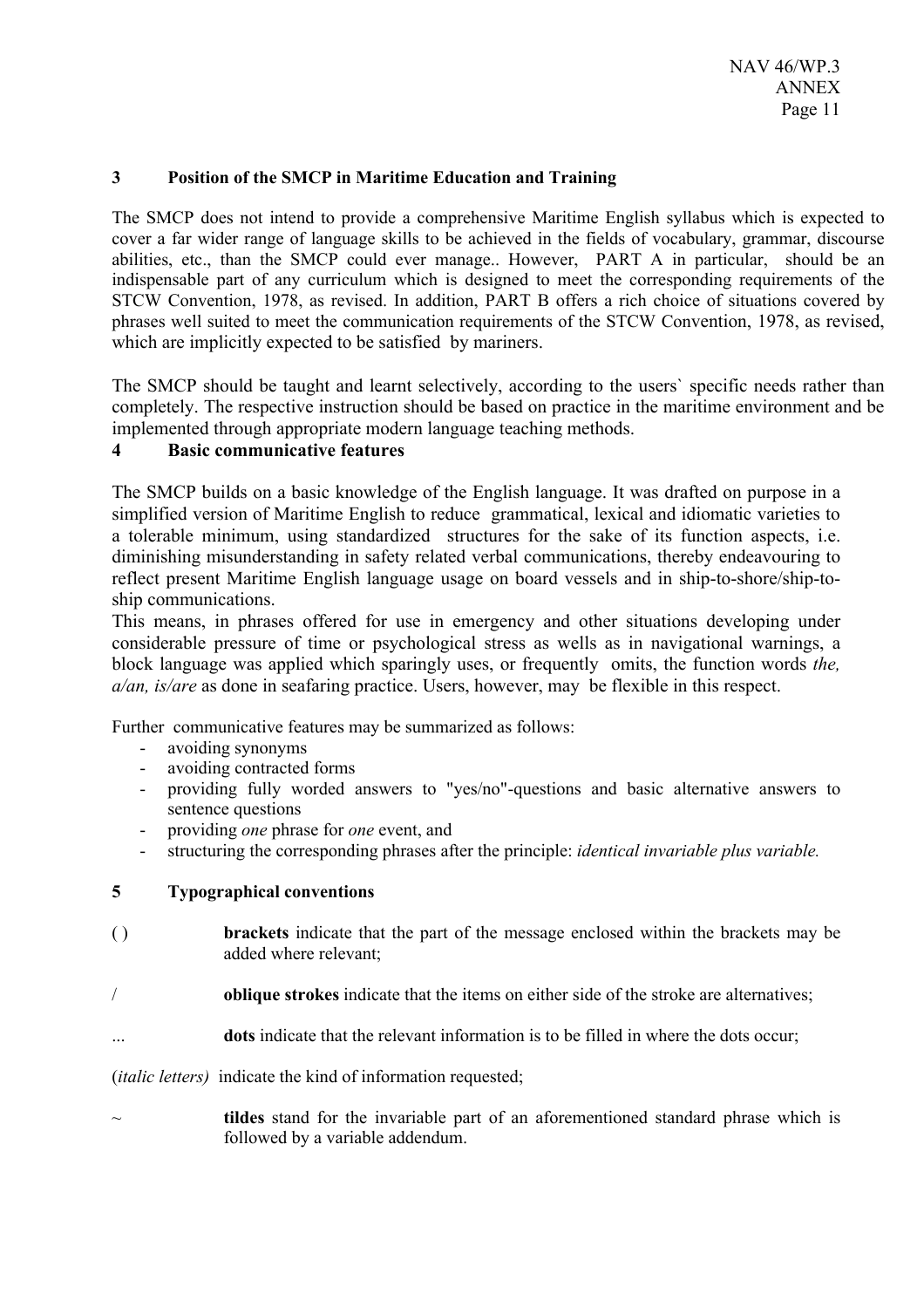# **GENERAL**

## **1 Procedure**

When it is necessary to indicate that the SMCP are to be used, the following message may be sent:

"Please use Standard Marine Communication Phrases." "I will use Standard Marine Communication Phrases."

# **2 Spelling**

#### 2.1 Spelling of letters

When spelling is necessary, only the following spelling table should be used:

| Letter        | Code         | Letter      | Code     |
|---------------|--------------|-------------|----------|
| $\mathbf{A}$  | Alfa         | N           | November |
| B             | <b>Bravo</b> | O           | Oscar    |
| $\mathcal{C}$ | Charlie      | P           | Papa     |
| D             | Delta        | Q           | Quebec   |
| E             | Echo         | $\mathbf R$ | Romeo    |
| F             | Foxtrot      | S           | Sierra   |
| G             | Golf         | T           | Tango    |
| H             | Hotel        | U           | Uniform  |
|               | India        | V           | Victor   |
| J             | Juliet       | W           | Whisky   |
| K             | Kilo         | X           | X-ray    |
| L             | Lima         | Y           | Yankee   |
| M             | Mike         | Z           | Zulu     |

# 2.2 Spelling of digits and numbers

A few digits and numbers have a **modified** pronunciation compared to general English:

| <b>Number</b>  | <b>Spelling</b> | Pronunciation  |
|----------------|-----------------|----------------|
| 0              | zero            | <b>ZEERO</b>   |
|                | one             | <b>WUN</b>     |
| $\overline{2}$ | two             | <b>TOO</b>     |
| 3              | three           | <b>TREE</b>    |
| 4              | four            | <b>FOWER</b>   |
| 5              | five            | <b>FIFE</b>    |
| 6              | six             | <b>SIX</b>     |
| 7              | seven           | <b>SEVEN</b>   |
| 8              | eight           | <b>AIT</b>     |
| 9              | nine            | <b>NINER</b>   |
| 1000           | thousand        | <b>TOUSAND</b> |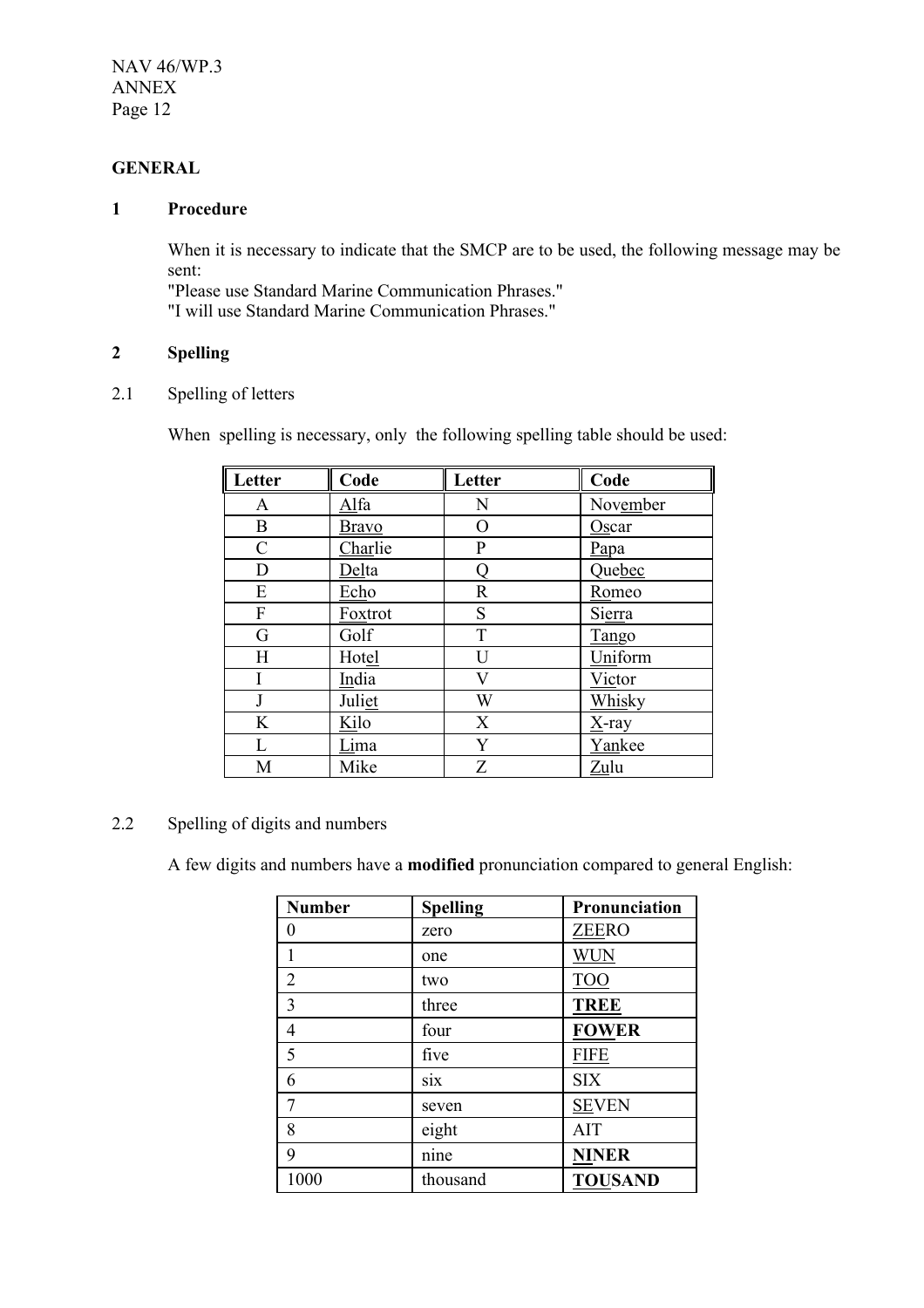#### **3 Message Markers**

In shore-to-ship and ship-to-shore communication or radio communication in general, the following eight Message Markers may be used ( also see "**Application of Message Markers**" given in PART AI/6 "Vessel Traffic Service (VTS) Standard Phrases" ):

- (i) **Instruction**
- (ii) **Advice**
- (iii) **Warning**
- (iv) **Information**
- (v) Question
- (vi) Answer
- (vii) Request
- (viii) Intention

#### **4 Responses**

- 4.1 When the answer to a question is in the affirmative, say: "Yes, .... " - followed by the appropriate phrase in full.
- 4.2 When the answer to a question is in the negative, say: "No, ..." - followed by the appropriate phrase in full.
- 4.3 When the information requested is not immediately available, say: "Stand by" - followed by the time interval within which the information will be available.
- 4.4 When the information requested cannot be obtained, say: "No information."
- 4.5 When an INSTRUCTION (e.g. by a VTS-Station, Naval vessel or other fully authorized personnel ) or an ADVICE is given, respond if in the affirmative: "I will/can ... " - followed by the instruction or advice in full; and, if in the negative, respond: "I will not/cannot ... " - followed by the instruction or advice in full.

Example: "ADVICE. Do not overtake the vessel North of you." Respond: "I will not overtake the vessel North of me."

4.6 Responses to orders and answers to questions of special importance both in external and onboard communication are given in wording in the phrases concerned.

#### **5 Distress, urgency and safety signals**

| 5.1 | MAYDAY    | to be used to announce a distress message |
|-----|-----------|-------------------------------------------|
| 5.2 | PAN - PAN | to be used to announce an urgency message |
| 5.3 | SÈCURITÈ  | to be used to announce a safety message   |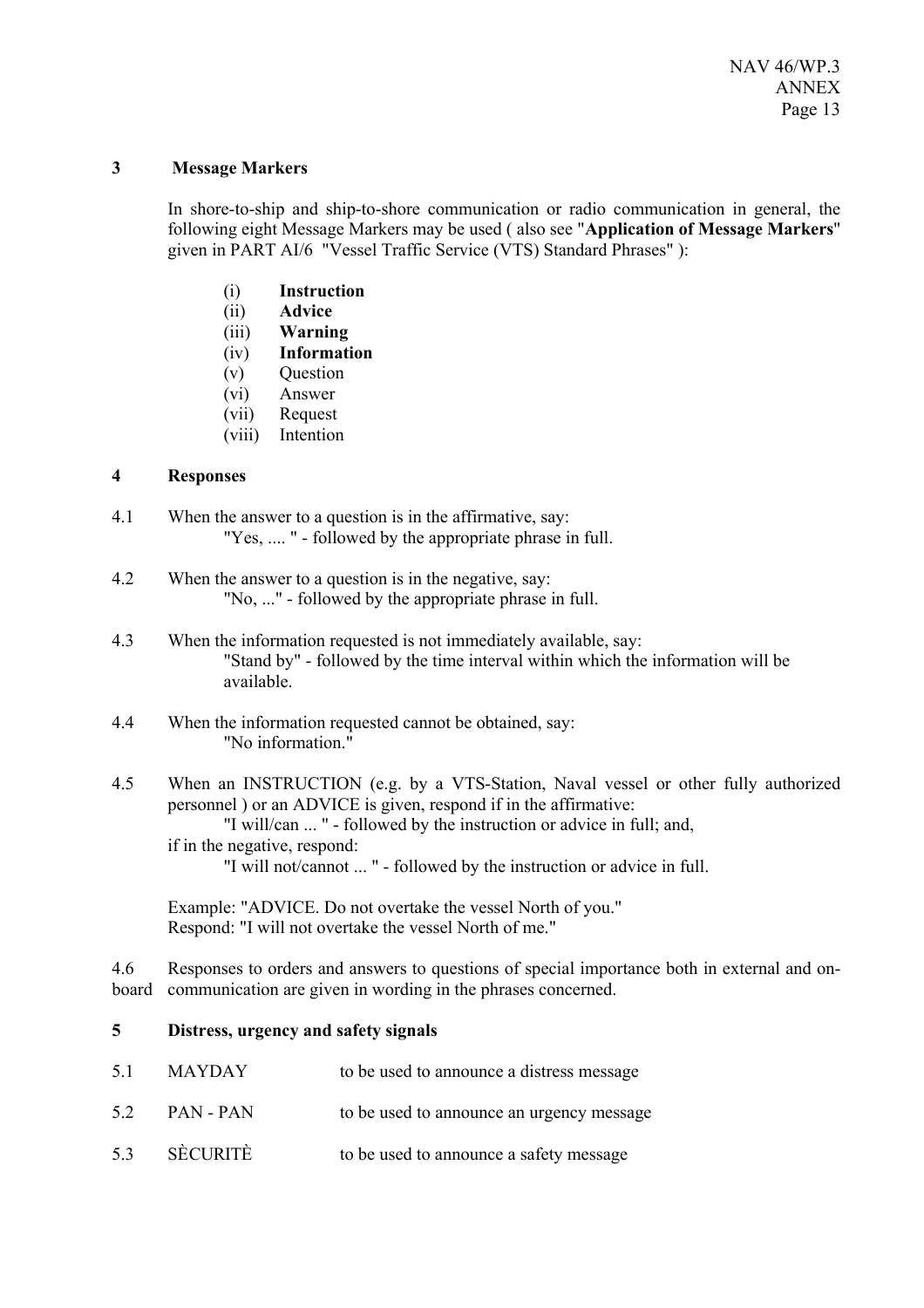#### **6 Standard organizational phrases**

6.1 "How do you read (me)?"

6.1.1 "I read you ...

| bad/one        | with signal strength one   | (i.e. barely perceptible) |
|----------------|----------------------------|---------------------------|
| poor/two       | with signal strength two   | (i.e. weak)               |
| fair/three     | with signal strength three | (i.e. fairly good)        |
| good/four      | with signal strength four  | (i.e. good)               |
| excellent/five | with signal strength five  | (i.e. very good)          |

- 6.2 When it is advisable to remain on a VHF Channel / frequency say: "Stand by on VHF Channel ... / frequency ... "
- 6.2.1 When it is accepted to remain on the VHF channel / frequency indicated, say: "Standing by on VHF Channel ... / frequency ... "
- 6.3 When it is advisable to change to another VHF Channel / frequency, say: "Advise (you) change to VHF Channel ... / frequency ... ." "Advise(you) try VHF Channel .. / frequency... ."
- 6.3.1 When the changing of a VHF Channel / frequency is accepted, say: "Changing to VHF Channel ... / frequency ... ."

## **7 Corrections**

When a mistake is made in a message, say: "Mistake ..." - followed by the word: "Correction ... " plus the corrected part of the message.

 Example: "My present speed is 14 knots - mistake. Correction, my present speed is 12, one-two, knots."

#### **8 Readiness**

"I am / I am not ready to receive your message".

#### **9 Repetition**

9.1 If any part of the message are considered sufficiently important to need safeguarding, say: "Repeat ... " - followed by the corresponding part of the message.

Example: "My draft is 12.6 repeat one-two decimal 6 metres." "Do not overtake - repeat - do not overtake."

9.2 When a message is not properly heard, say: "Say again (please)."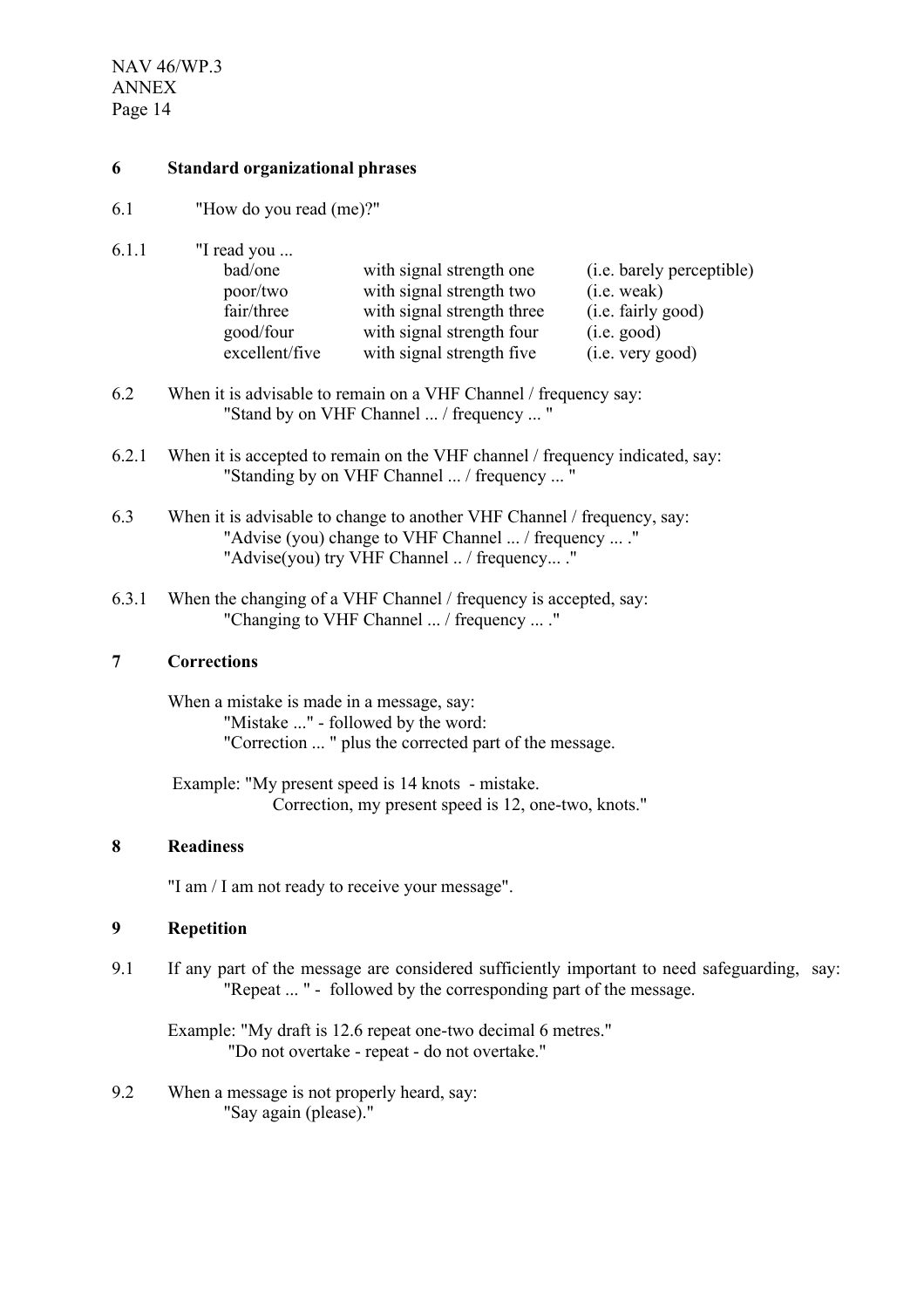#### **10 Numbers**

Numbers are to be spoken in separate digits: "One-five-zero" for 150 "Two decimal five" or Two point five" for 2.5

Note: Attention! When rudder angles e.g. in wheel orders are given, say: "Fifteen" for 15 or "Twenty" for 20 etc..

#### **11 Positions**

11.1 When latitude and longitude are used, these shall be expressed in degrees and minutes (and decimals of a minute if necessary), North or South of the Equator and East or West of Greenwich.

Example: "WARNING. Dangerous wreck in position 15 degrees 34 minutes North 061 degrees 29 minutes West."

11.2 When the position is related to a mark, the mark shall be a well-defined charted object. The bearing shall be in the 360 degrees notation from true north and shall be that of the position FROM the mark.

> Example: "Your position bearing 137 degrees from Big Head lighthouse distance 2.4 nautical miles."

#### **12 Bearings**

The bearing of the mark or vessel concerned, is the bearing in the 360 degree notation from north (true north unless otherwise stated), except in the case of relative bearings. Bearings may be either FROM the mark or FROM the vessel.

Examples: "Pilot boat is bearing 215 degrees from you."

Note: Vessels reporting their position should always quote their bearing FROM the mark, as described in paragraph 11.2 of this section.

#### 12.1 Relative bearings

Relative bearings can be expressed in degrees relative to the vessel's head. More frequently this is in relation to the port or starboard bow.

Example: "Buoy 030 degrees on your port bow." (Relative D/F bearings are more commonly expressed in the 360 degree notation.)

#### **13 Courses**

Always to be expressed in 360 degree notation from north (true north unless otherwise stated). Whether this is to TO or FROM a mark can be stated.

#### **14 Distances**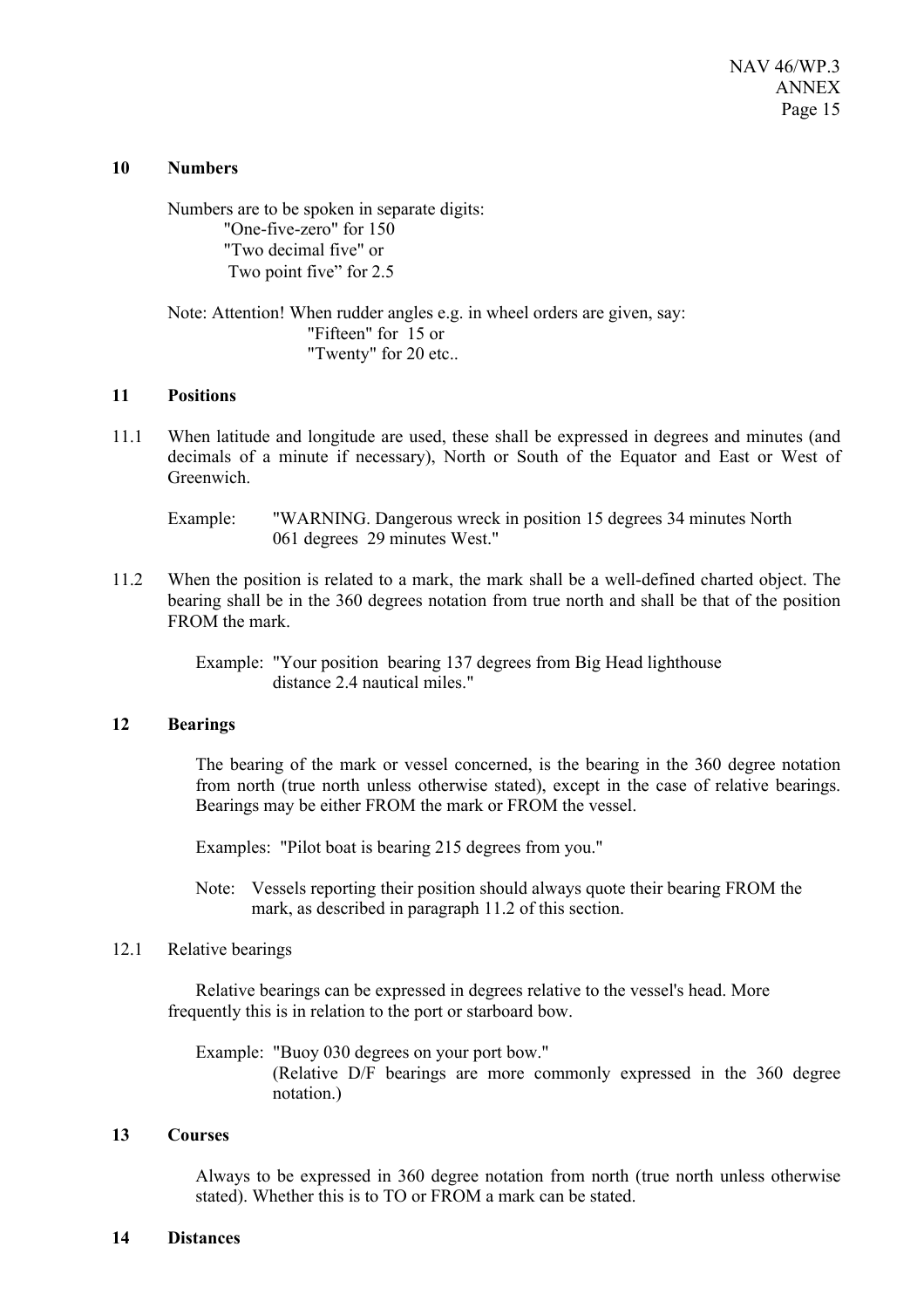Preferably to be expressed in nautical miles or cables (tenths of a mile) otherwise in kilometres or metres, the unit always to be stated.

#### **15 Speed**

To be expressed in knots:

- 15.1 without further notation meaning speed through the water; or,
- 15.2.1.1 "ground speed" meaning speed over the ground.

#### **16 Times**

Times should be expressed in the 24 hour UTC notation; if local time will be used in ports or harbours it should clearly be stated.

## **17 Geographical names**

Place names used should be those on the chart or in Sailing Directions in use. Should these not be understood, latitude and longitude should be given.

#### **18 Ambiguous words**

Some words in English have meanings depending on the context in which they appear. Misunderstandings frequently occur, especially in VTS communications, and have produced accidents. Such words are:

18.1 The Conditionals "May", "Might", "Should" and "Could".

| May         |                                                        |
|-------------|--------------------------------------------------------|
| Do not say: | "May I enter the fairway?"                             |
| Say:        | "QUESTION. Do I have permission to enter the fairway?" |
| Do not say: | "You may enter the fairway."                           |
| Say:        | "ANSWER. You have permission to enter the fairway."    |
| Might       |                                                        |
| Do not say: | "I might enter the fairway."                           |
| Say:        | "INTENTION. I will enter the fairway."                 |
| Should      |                                                        |
| Do not say: | "You should anchor in anchorage B 3."                  |
| Say:        | "ADVICE. Anchor in anchorage B 3."                     |
| Could       |                                                        |
| Do not say: | "You could be running into danger."                    |
| Say:        | "WARNING. You are running into danger."                |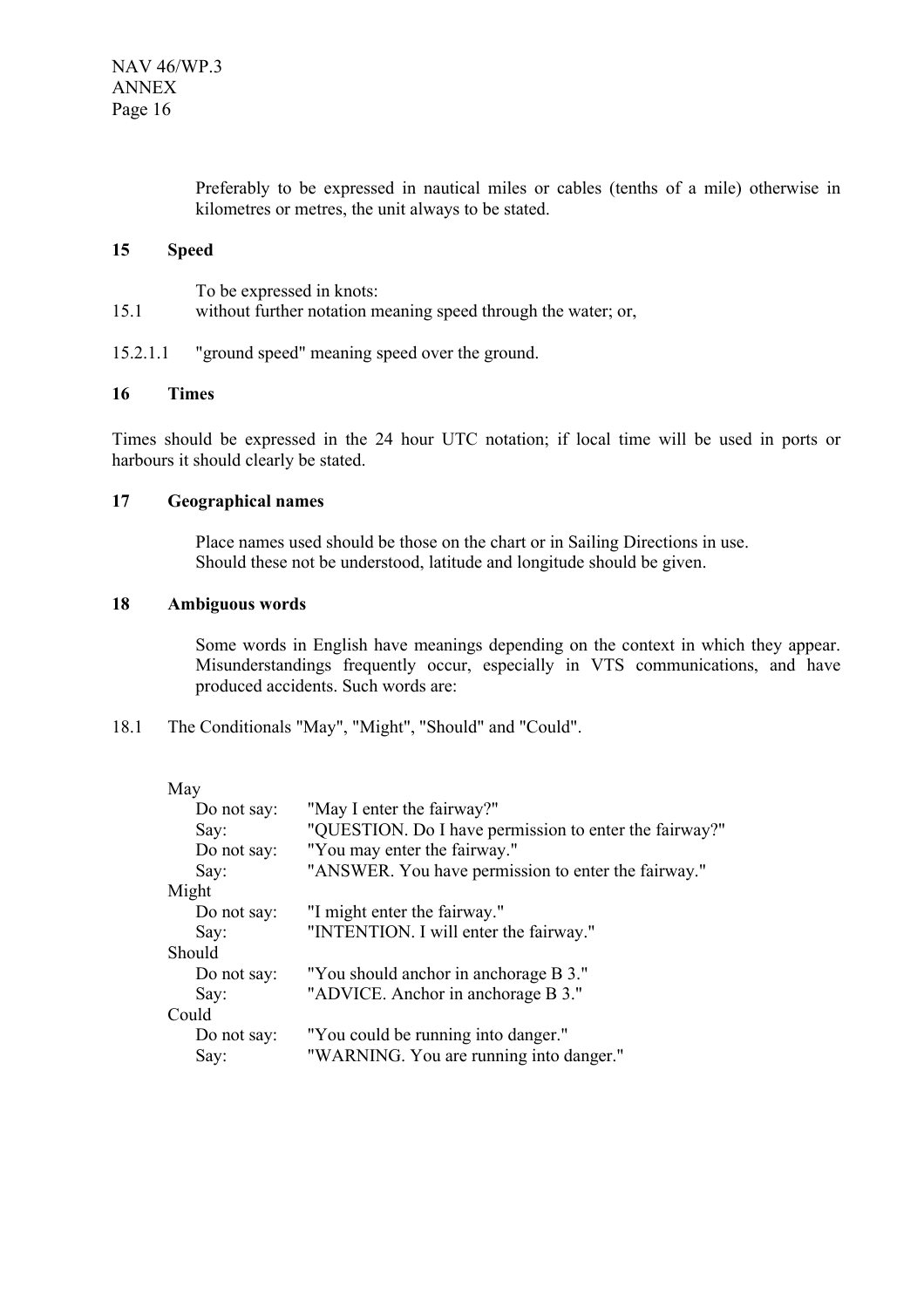#### 18.2 The word "Can"

The word "Can" either describes the possibility or the capability of doing something. In the SMCP the situations where phrases using the word "Can" appear make it clear whether a possibility is referred to. In an ambiguous context, however, say, for example:

"QUESTION. Do I have permission to use the shallow draft fairway at this time?", do not say: "Can I use the shallow draft fairway at this time?", if you ask for a permission. (The same applies to the word "May")

*Note: In all cases the radiotelephone procedures as set out in the ITU - Radio Regulations have to be observed*.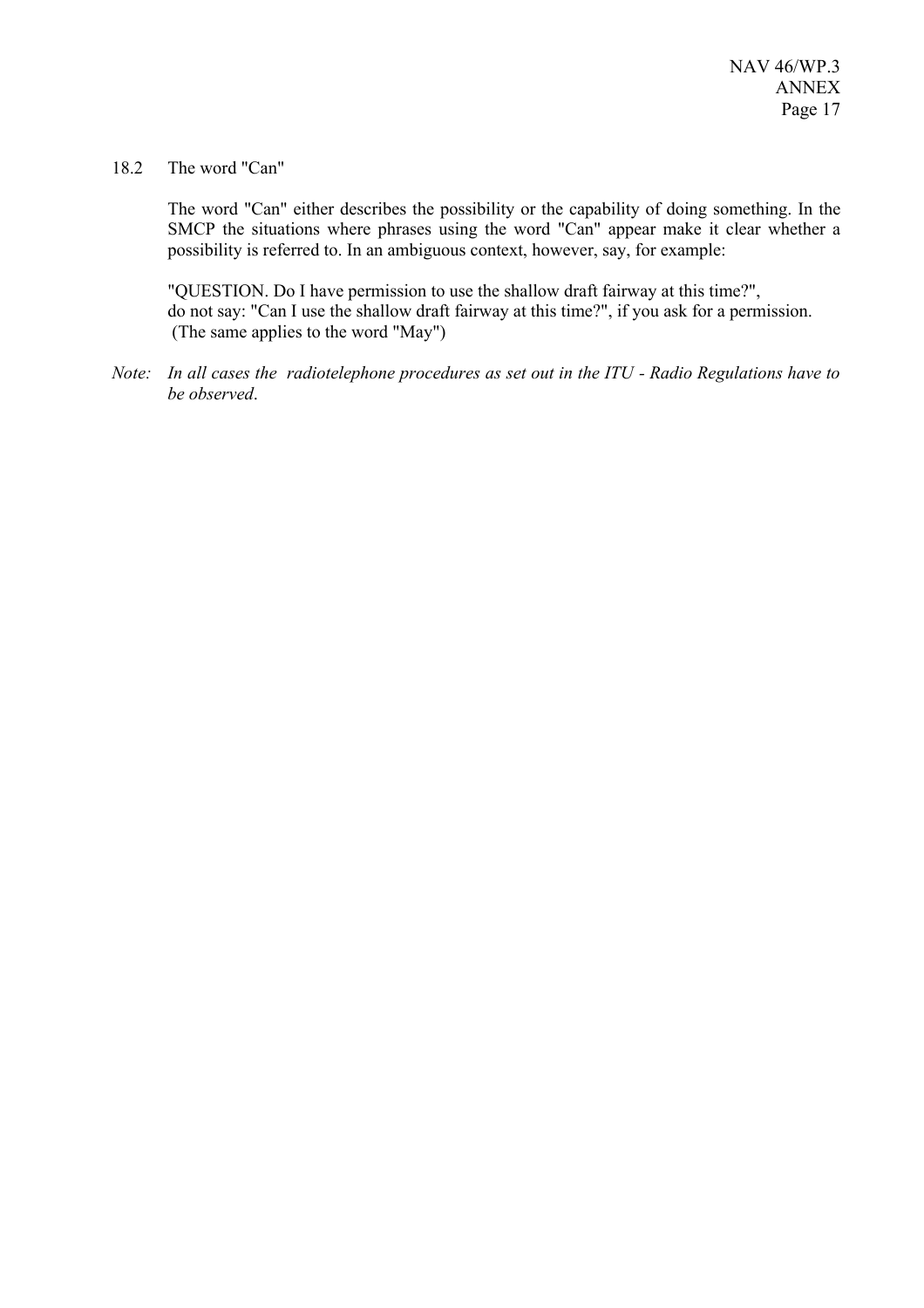# **GLOSSARY**

The GLOSSARY also includes a limited number of technical terms which do not appear in the text of the SMCP but might be useful in case the content of a given standard Phrase requires modification.

**1 General terms**

| Abandon vessel        | To evacuate crew and passengers from a vessel following a distress                                                                                                                           |
|-----------------------|----------------------------------------------------------------------------------------------------------------------------------------------------------------------------------------------|
| Accommodation ladder  | Ladder attached to platform at vessel's side with flat steps and handrails<br>enabling persons to embark / disembark from water or shore                                                     |
| Adrift                | Floating, not controlled, without a clearly determinable direction                                                                                                                           |
| Air draft             | The height from the waterline to the highest point of the vessel                                                                                                                             |
| Assembly station      | Place on deck, in mess rooms, etc., assigned to crew and passengers<br>where they have to meet according to the muster list when the<br>corresponding alarm is released or announcement made |
| Backing (of wind)     | Shift of wind direction in an anticlockwise manner, in time (opposite of<br>veering)                                                                                                         |
| Beach (to)            | To run a vessel up on a beach to prevent its sinking in deep water                                                                                                                           |
| Berth                 | 1: A sea room to be kept for safety around a vessel, rock, platform, etc<br>2: The place assigned to a vessel when anchored or lying alongside a pier, etc.                                  |
| <b>Blast</b>          | A sound signal made with the whistle of the vessel                                                                                                                                           |
| <b>Blind sectors</b>  | Areas which cannot be scanned by the radar of the vessel because they are<br>shielded by parts of its superstructure, masts, etc, or shore obstructions.                                     |
| Boarding arrangements | All equipment, such as pilot ladder, accommodation ladder, hoist, etc.,<br>necessary for a safe transfer of the pilot                                                                        |
| Boarding speed        | The speed of a vessel adjusted to that of a pilot boat at which the pilot can<br>safely embark / disembark                                                                                   |
| Bob-cat               | A mini-caterpillar with push-blade used for the careful distribution of<br>loose goods in cargo holds of bulk carriers                                                                       |
| <b>Briefing</b>       | Concise explanatory information to crew and/or passengers                                                                                                                                    |
| Cable                 | 1: Chain, wire or rope connecting a vessel to her anchor(s)<br>2: (measurement), 185.2 metres, i.e. one tenth of a nautical mile                                                             |
| Capsizing             | Turning of a vessel upside down while on water                                                                                                                                               |
| Cardinal buoy         | A seamark, i.e. a buoy, indicating the North, East, South or West, i.e. the<br>cardinal points from a fixed point. such as a wreck, shallow water, banks,<br>etc.                            |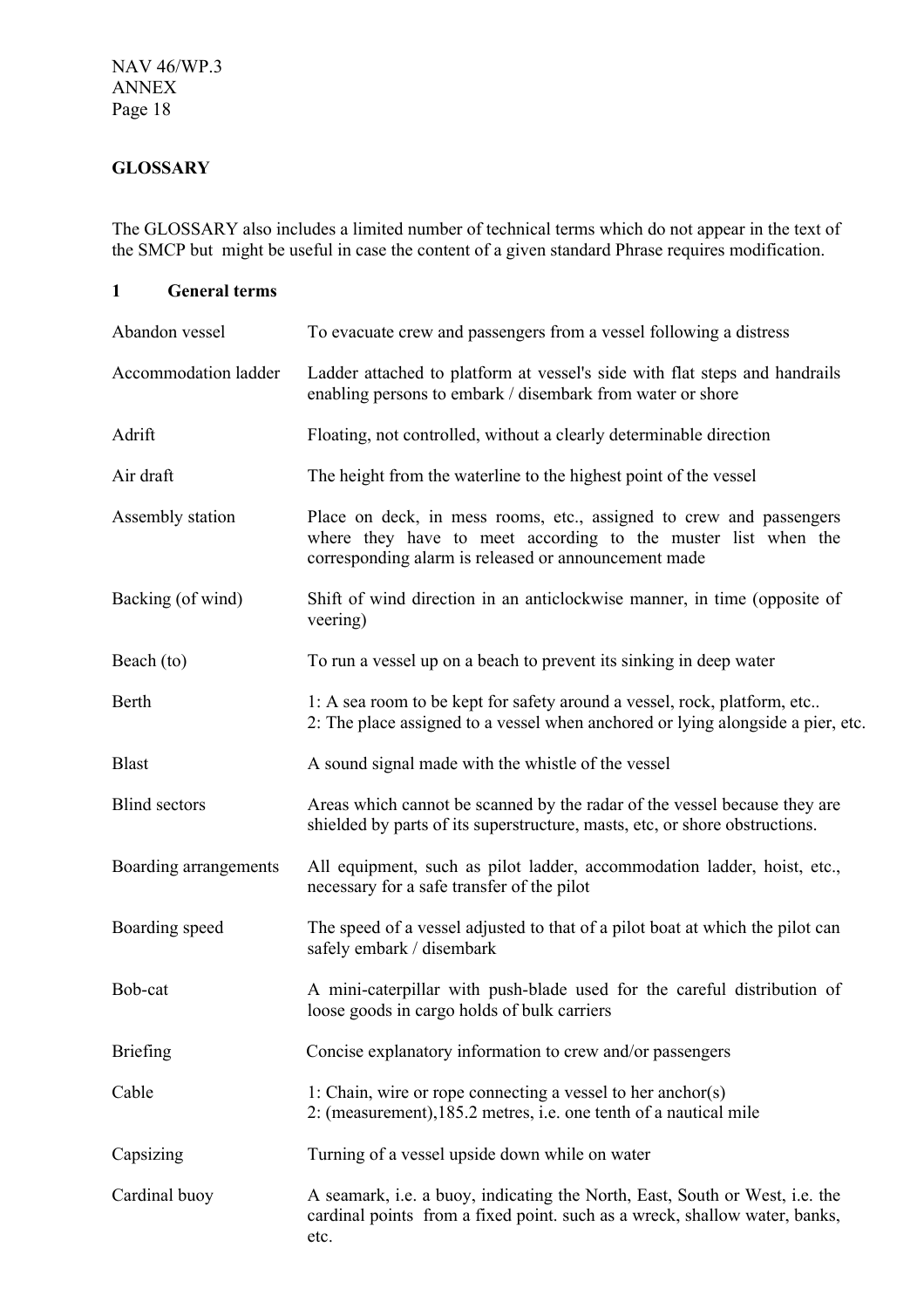| Cardinal points          | The four main points of the compass, i.e. North, East, South and West; for<br>the purpose of the SMCP the intercardinal points, i.e. Northeast,<br>Southeast, etc., are also included     |
|--------------------------|-------------------------------------------------------------------------------------------------------------------------------------------------------------------------------------------|
| Casualty                 | here: Case of death in an accident or shipping disaster                                                                                                                                   |
| Check (to)               | 1. To make sure that equipment etc. is in proper condition or that<br>everything is correct and safe<br>2. To regulate motion of a cable, rope or wire when it is running out too<br>fast |
| Close-coupled towing     | A method of towing vessels through polar ice by means of icebreaking<br>tugs with a special stern notch suited to receive and hold the bow of the<br>vessel to be towed                   |
| Close up $(to)$          | To decrease the distance to the vessel ahead by increasing one's own<br>speed                                                                                                             |
| Compatibility (of goods) | states whether different goods can be stowed together in one hold                                                                                                                         |
| Convoy                   | A group of vessels which sail together, e.g. through a canal or ice                                                                                                                       |
| Course                   | The intended direction of movement of a vessel through the water                                                                                                                          |
| Course made good         | That course which a vessel makes good over ground, after allowing for<br>the effect of currents, tidal streams, and leeway caused by wind and sea                                         |
| <b>COW</b>               | Crude Oil Washing: A system of cleaning the cargo tanks by washing<br>them with the cargo of crude oil during discharged                                                                  |
| <b>CPA/TCPA</b>          | Closest Point of Approach /Time to Closest Point of Approach limit as<br>defined by the observer to give warning when a tracked target or targets<br>will close to within these limits    |
| Crash-stop               | An emergency reversal operation of the main engine(s) to avoid a<br>collision                                                                                                             |
| Damage control team      | A group of crew members trained for fighting flooding in the vessel                                                                                                                       |
| Datum                    | 1. The most probable position of a search target at a given time<br>2. The plane of reference to which all data as to the depth on charts are<br>referenced.                              |
| Derelict                 | Goods or any other commodity, specifically a vessel abandoned at sea                                                                                                                      |
| Destination              | Port which a vessel is bound for                                                                                                                                                          |
| Disabled                 | A vessel damaged or impaired in such a manner as to be incapable of<br>proceeding on its voyage                                                                                           |
| Disembark (to)           | To go from a vessel                                                                                                                                                                       |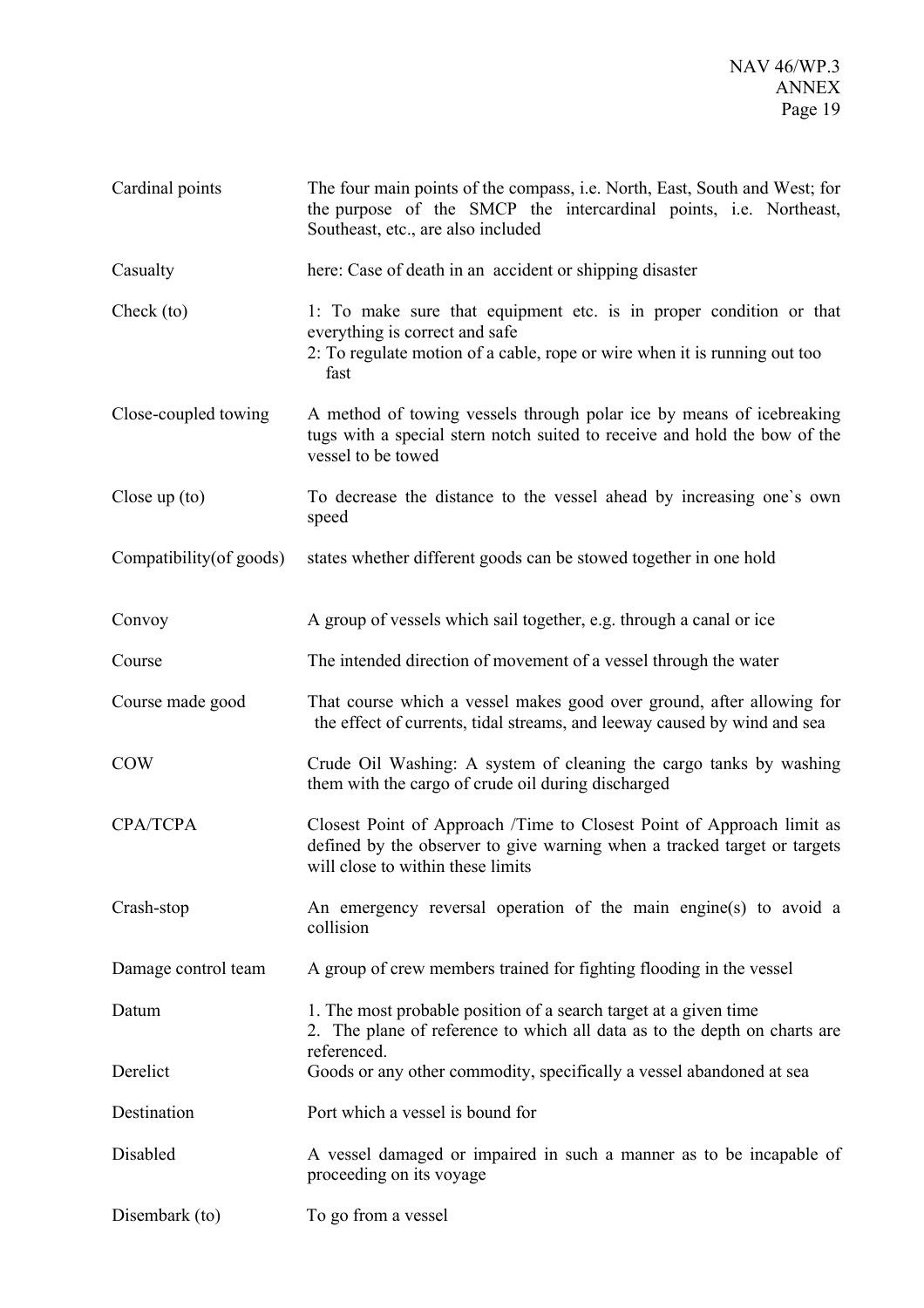| Distress alert (GMDSS)       | A radio signal from a distressed vessel automatically directed to an<br>MRCC giving position, identification, course and speed of the vessel as<br>well as the nature of distress               |
|------------------------------|-------------------------------------------------------------------------------------------------------------------------------------------------------------------------------------------------|
| Distress/<br>Urgency traffic | here: The verbal exchange of information on radio from ship to shore<br>and/or ship to ship/ air craft about a distress / urgency situation as defined<br>in the relevant ITU Radio Regulations |
| Draft                        | The depth of water which a vessel draws                                                                                                                                                         |
| Dragging (of anchor)         | Moving of an anchor over the sea bottom involuntarily because it is no<br>longer preventing the movement of the vessel                                                                          |
| Dredging (of anchor)         | Moving of an anchor over the sea bottom to control the movement of the<br>vessel                                                                                                                |
| Drifting                     | Floating, caused by winds and current with a determinable direction                                                                                                                             |
| Drop back (to)               | To increase the distance to the vessel ahead by reducing one's own speed                                                                                                                        |
| <b>DSC</b>                   | Digital Selective Calling (in the GMDSS system)                                                                                                                                                 |
| Embark (to)                  | To go aboard a vessel                                                                                                                                                                           |
| <b>EPIRB</b>                 | <b>Emergency Position Indicating Radio Beacon</b>                                                                                                                                               |
| Escape route                 | A clearly marked way in the vessel which has to be followed in case of an<br>emergency                                                                                                          |
| Escort                       | Attending a vessel, to be available in case of need, e.g. ice-breaker, tug, etc                                                                                                                 |
| <b>ETA</b>                   | <b>Estimated Time of Arrival</b>                                                                                                                                                                |
| <b>ETD</b>                   | <b>Estimated Time of Departure</b>                                                                                                                                                              |
| Fire patrol                  | A crew member of the watch going around the vessel at certain intervals<br>so that an outbreak of fire may be promptly detected; mandatory in<br>vessels carrying more than 36 passengers       |
| Flooding                     | Major flow of seawater into the vessel                                                                                                                                                          |
| Fire monitor                 | Fixed foam/powder/water cannon shooting fire extinguishing agents on tank<br>deck, manifold etc.                                                                                                |
| Foul (of anchor)             | Anchor has its own cable twisted around it or has fouled an obstruction                                                                                                                         |
| Foul (of propeller)          | A line, wire, net, etc., is wound round the propeller                                                                                                                                           |
| Full speed                   | Highest possible speed of a vessel                                                                                                                                                              |
| Fume                         | Often harmful gas produced by fires, chemicals, fuel, etc.                                                                                                                                      |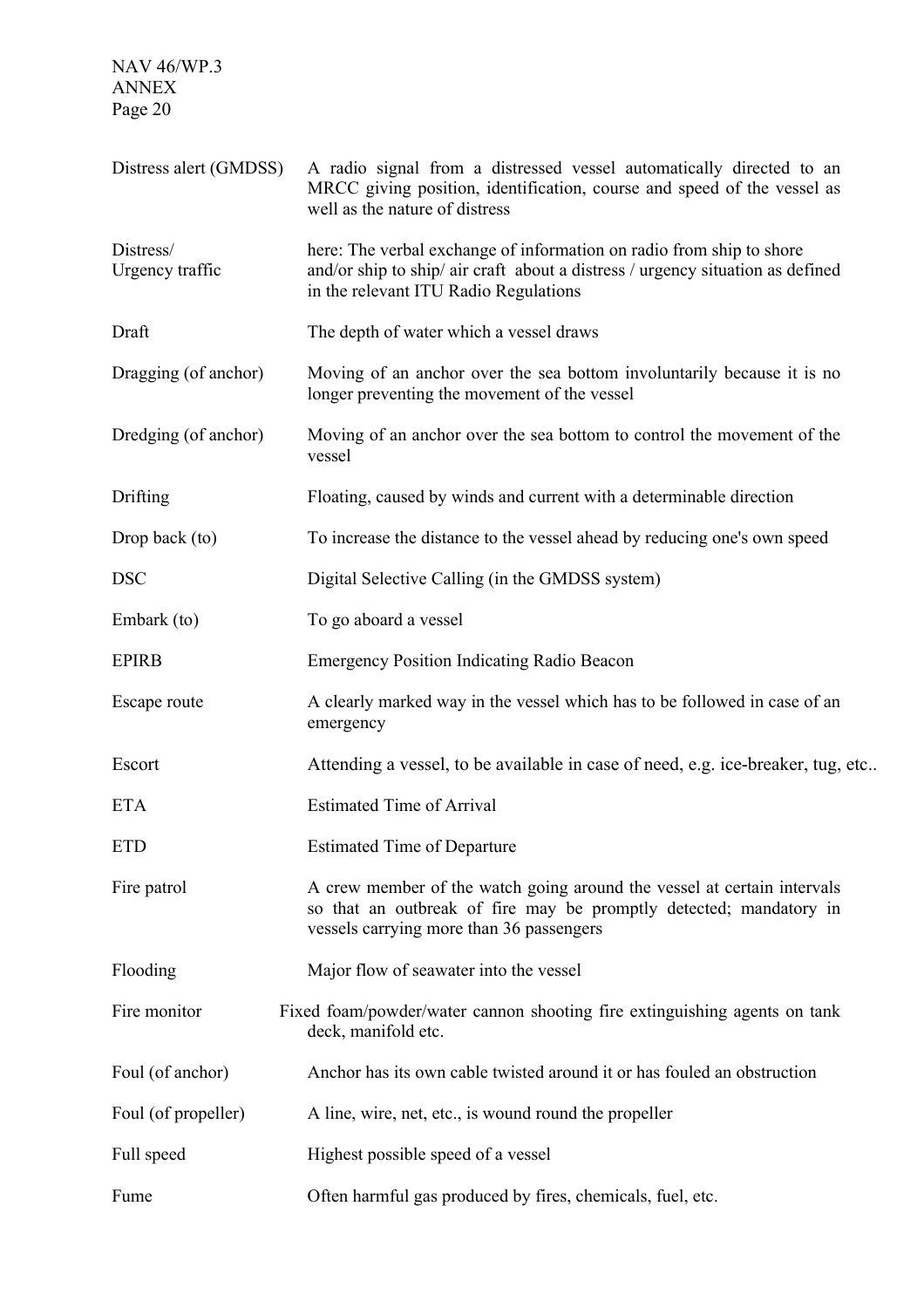|                          | General emergency alarm A sound signal of seven short blasts and one prolonged blast given with<br>the vessel's sound system                                                       |
|--------------------------|------------------------------------------------------------------------------------------------------------------------------------------------------------------------------------|
| <b>GMDSS</b>             | Global Maritime Distress and Safety System                                                                                                                                         |
| $(D)$ GPS                | (Differential)Global (satellite) Positioning System                                                                                                                                |
| Hampered vessel          | A vessel restricted by her ability to manoeuvre by the nature of her work<br>or her deep draft                                                                                     |
| Hatchrails               | Ropes supported by stanchions around an open hatch to prevent persons<br>from falling into a hold                                                                                  |
| Heading                  | The horizontal direction the vessel's bows at a given moment measured in<br>degrees clockwise from north                                                                           |
| Hoist                    | here: A cable used by helicopters for lifting or lowering persons in a pick-<br>up operation                                                                                       |
| Icing                    | Coating of ice on an object, e.g. the mast or superstructure of a vessel                                                                                                           |
| <b>IMO-Class</b>         | Group of dangerous or hazardous goods, harmful substances or marine<br>pollutants in sea transport as classified in the International Maritime<br>Dangerous Goods Code (IMDG Code) |
| Inert (to)               | To reduce the oxygen in an oil tank by inert gas to avoid an explosive<br>atmosphere                                                                                               |
| Initial course           | Course directed by the OSC or other authorized person to be steered at the<br>beginning of a search                                                                                |
| Inoperative              | Not functioning                                                                                                                                                                    |
| Jettison (to) (of cargo) | Throwing overboard of goods in order to lighten the vessel or improve its<br>stability in case of an emergency                                                                     |
| Launch (to)              | To lower, e.g. lifeboats to the water                                                                                                                                              |
| Leaking                  | Escape of liquids such as water, oil, etc., out of pipes, boilers, tanks, etc.,<br>or a minor inflow of seawater into the vessel due to damage to the hull                         |
| Leeward                  | The general direction to which the wind blows; opposite of windward                                                                                                                |
| Leeway                   | The angular effect on the vessel's course caused by the prevailing wind                                                                                                            |
| Let go $(to)$            | To set free, let loose, or cast off (of anchors, lines, etc.)                                                                                                                      |
| Lifeboat station         | Place assigned to crew and passengers where they must gather before<br>being ordered into the lifeboats                                                                            |
| List                     | here: Inclination of the vessel to port side or starboard side                                                                                                                     |
| Located                  | In navigational warnings: Position of object confirmed                                                                                                                             |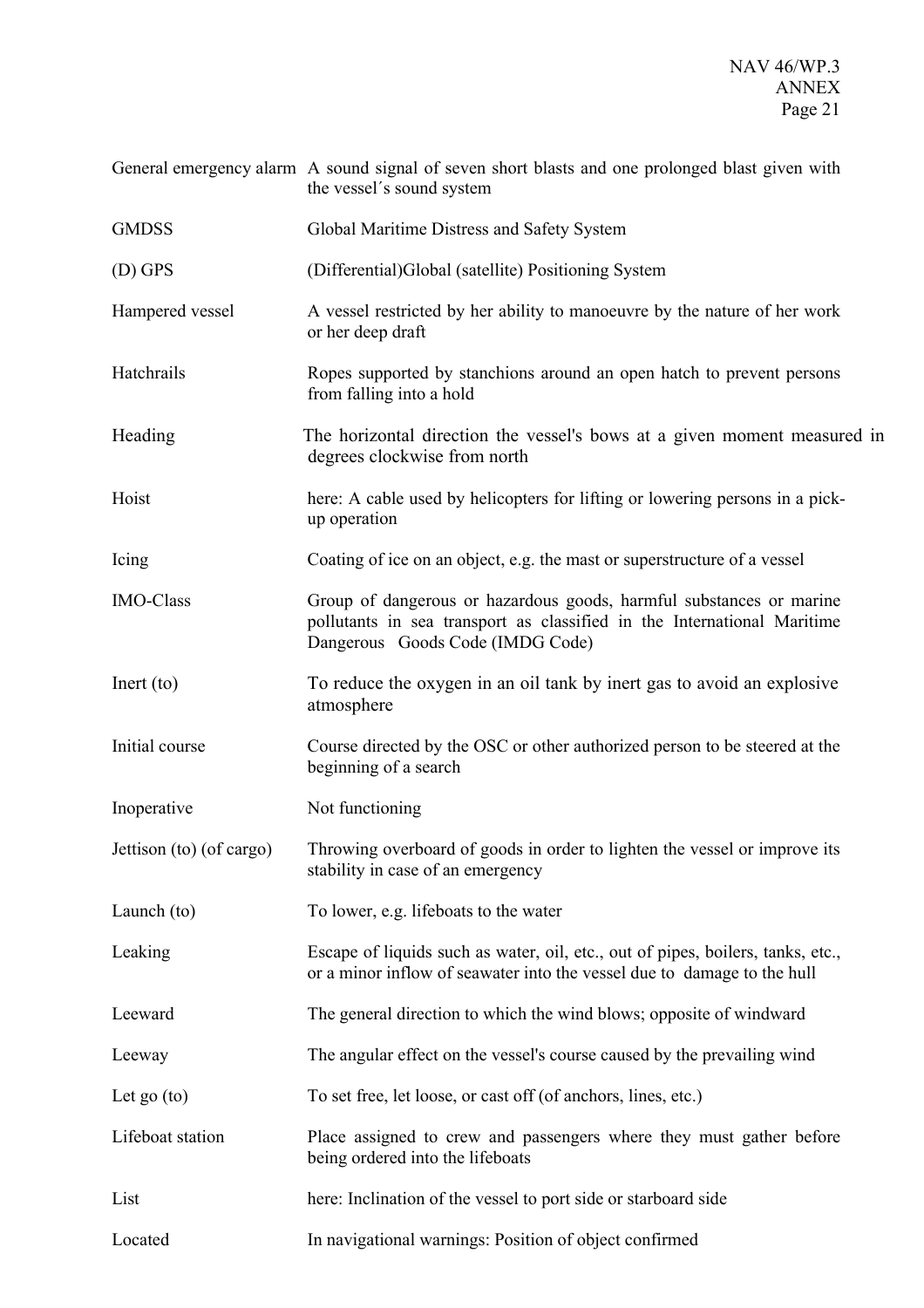| Make water (to)        | Seawater flowing into the vessel due to hull damage, or hatches awash<br>and not properly closed                                                                                                                                                       |
|------------------------|--------------------------------------------------------------------------------------------------------------------------------------------------------------------------------------------------------------------------------------------------------|
| <b>MMSI</b>            | Maritime Mobile Service Identity number                                                                                                                                                                                                                |
| Moor $(to)$            | To secure a vessel in a particular place by means of wires or ropes made<br>fast to the shore, to anchors, or to anchored mooring buoys, or to ride with<br>both anchors down                                                                          |
| <b>MRCC</b>            | Maritime Rescue Co-ordination Centre: Land-based authority responsible<br>for promoting efficient organization of maritime search and rescue and for<br>co-ordinating the conduct of search and rescue operations within a search<br>and rescue region |
| Muster $(to)$          | To assemble crew, passengers or both in a special place for purposes of<br>checking                                                                                                                                                                    |
| Muster list            | List of crew, passengers and all on board and their functions in a distress or drill                                                                                                                                                                   |
| Not under command      | (abbr. NUC) A vessel which through exceptional circumstances is unable<br>to manoeuvre as required by the COLREGs                                                                                                                                      |
| Obstruction            | An object such as a wreck, net, etc., which blocks a fairway, route, etc.                                                                                                                                                                              |
| Off air                | When the transmissions of a radio station etc., have broken down, been<br>switched off or suspended                                                                                                                                                    |
| Off station (of buoys) | Not in charted position                                                                                                                                                                                                                                |
| Oil clearance          | Oil skimming from the surface of the water                                                                                                                                                                                                             |
| Operational            | Ready for immediate use                                                                                                                                                                                                                                |
| Ordnance exercise      | Naval firing practice                                                                                                                                                                                                                                  |
| <b>OSC</b>             | On-Scene Co-ordinator: A person designed to co-ordinate search and<br>rescue operations within a specified area                                                                                                                                        |
| Overflow               | Accidental escape of oil from a tank which is full because pumping was<br>not stopped in time                                                                                                                                                          |
| Polluter               | A vessel emitting harmful substances into the air or spilling oil into the sea                                                                                                                                                                         |
| Preventers             | Ropes or wires attached to derricks to prevent them from swinging<br>during cargo handling operations                                                                                                                                                  |
| Proceed (to)           | To sail or head for a certain position or to continue with the voyage                                                                                                                                                                                  |
| PA-system              | Public address system: Loudspeakers in the vessel's cabins, mess rooms,<br>etc., and on deck through which important information can be broadcast<br>from a central point, mostly from the navigation bridge                                           |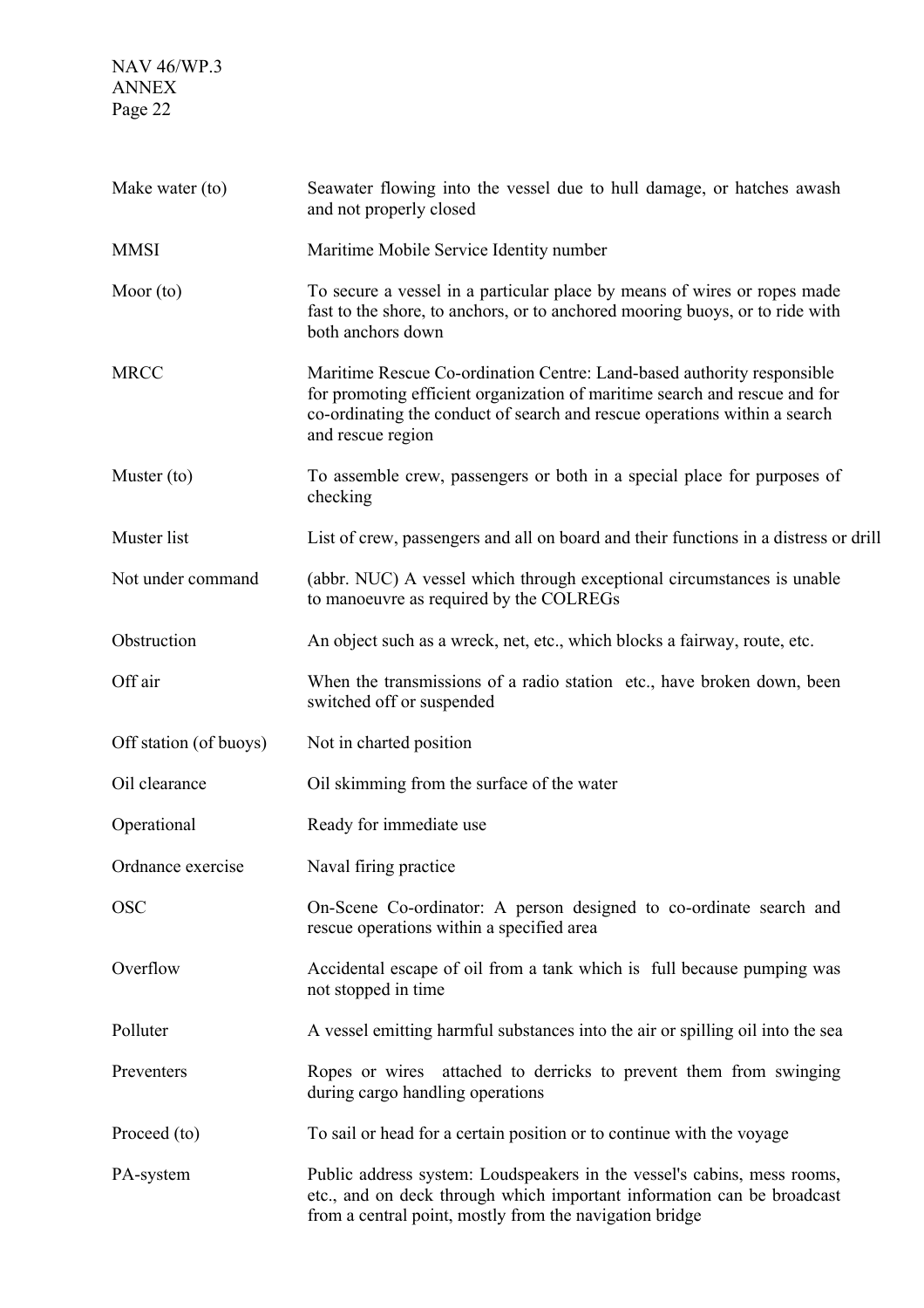| Recover (to)           | Here: To pick up shipwrecked persons                                                                                                                                   |
|------------------------|------------------------------------------------------------------------------------------------------------------------------------------------------------------------|
| Refloat (to)           | To pull a vessel off after grounding; to set afloat again                                                                                                              |
| Rendez-vous            | An appointment between vessels normally made on radio to meet in a<br>certain area or position                                                                         |
| Reported               | in navigational warnings: Position of object unconfirmed                                                                                                               |
| Restricted area        | A deck, space, area, etc., in vessels, where for safety reasons, entry is only<br>permitted for authorized crew members                                                |
| Resume (to)            | here: To re-start a voyage, service or search                                                                                                                          |
| Retreat signal         | Sound, visual or other signal to a team ordering it to return to its base                                                                                              |
| Rig move               | The movement of an oil rig, drilling platform, etc., from one position to<br>another                                                                                   |
| Roll call              | The act of checking who of the passengers and crew members are present,<br>e.g. at assembly stations, by reading aloud a list of their names                           |
| Safe speed             | That speed of a vessel allowing the maximum possible time for effective<br>action to be taken to avoid a collision and to be stopped within an<br>appropriate distance |
| Safety load            | The maximum permissible load of a deck, etc.                                                                                                                           |
| Safe working pressure  | The maximum permissible pressure in cargo hoses                                                                                                                        |
| <b>SAR</b>             | Search and Rescue                                                                                                                                                      |
| Scene                  | The area or location where the event, e.g. an accident has happened                                                                                                    |
| Search pattern         | A pattern according to which vessels and/or aircraft may conduct a<br>co-ordinated search (the IMOSAR offers seven search patterns)                                    |
| Search speed           | The speed of searching vessels directed by the OSC                                                                                                                     |
| Seemark                | An elevated object on land or sea serving as a guide                                                                                                                   |
| Segregation (of goods) | Separation of goods which for different reasons must not be stowed                                                                                                     |
| Shackle                | together<br>Standard length (15 fathoms) of an anchor cable                                                                                                            |
| Shifting cargo         | Transverse movement of cargo, especially bulk, caused by rolling or a<br>heavy list                                                                                    |
| Slings                 | Ropes, nets, and any other means for handling general cargoes                                                                                                          |
| Speed of advance       | The speed at which a storm centre moves                                                                                                                                |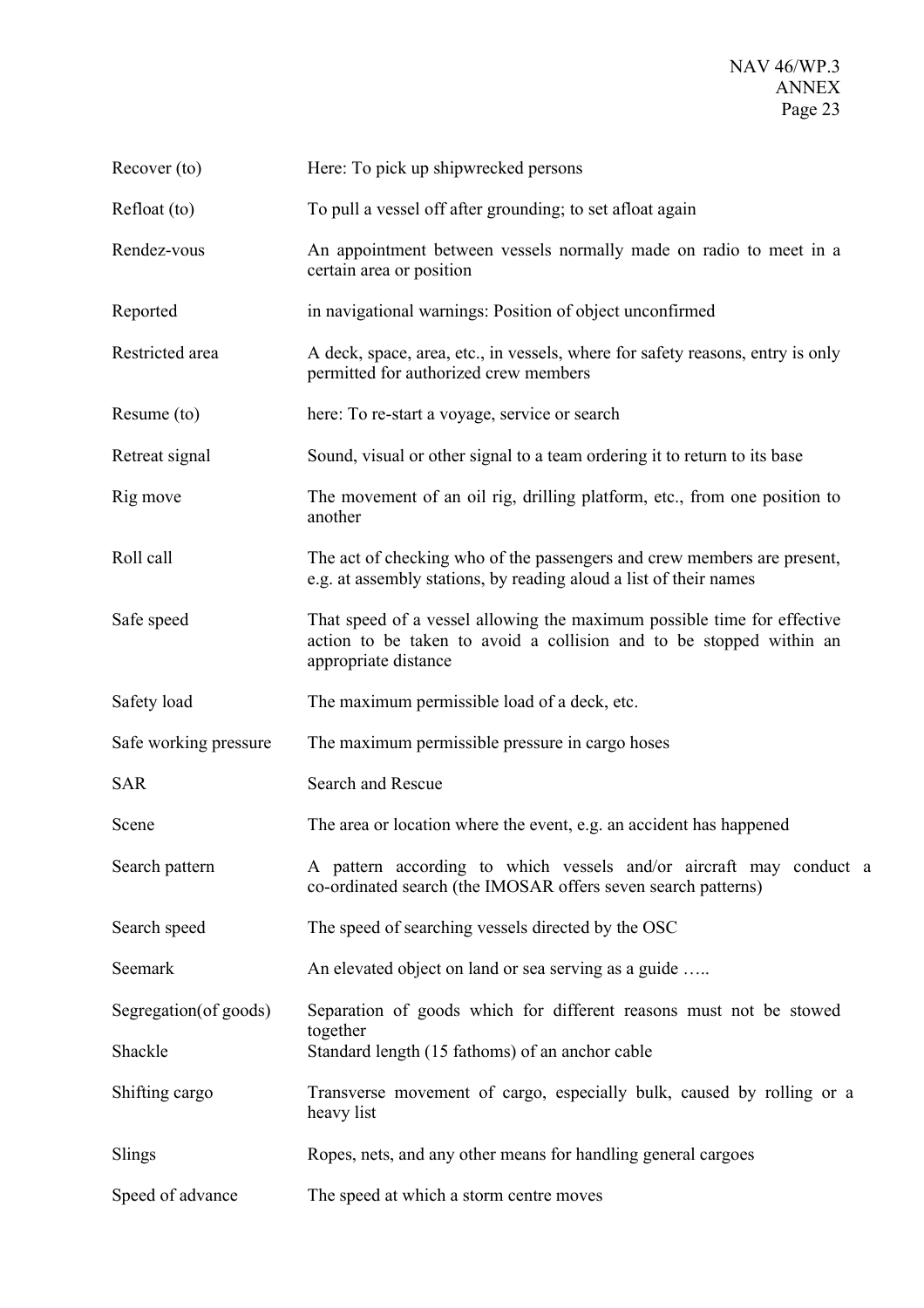| Spill (to)                | The accidental escape of oil, etc., from a vessel, container, etc., into the<br>sea                                              |
|---------------------------|----------------------------------------------------------------------------------------------------------------------------------|
| Spill control gear        | Special equipment for fighting accidental oil spills at early stages                                                             |
| Spreader                  | here: Step of a pilot ladder which prevents the ladder from twisting                                                             |
| Stand by (to)             | To be in readiness or prepared to execute an order; to be readily available                                                      |
| Stand clear (to)          | here: To keep a boat away from the vessel                                                                                        |
| Standing orders           | Orders of the Master to the officer of the watch which s/he must comply with                                                     |
| Stand on (to)             | To maintain course and speed                                                                                                     |
| Station                   | The allotted place or the duties of each person on board                                                                         |
| Stripping                 | Draining tanks of the remaining cargo, water, etc.                                                                               |
| Survivor                  | A person who continues to live in spite of being in an extremely<br>dangerous situation, e.g. a shipping disaster.               |
| Take off (to)             | A helicopter lifts off from a vessel's deck                                                                                      |
| Target                    | The echo generated e.g. by a vessel on a radar screen                                                                            |
| Tension winch             | A winch which applies tension to mooring lines to keep them tight                                                                |
| <b>TEU</b>                | Twenty Foot Equivalent Unit (standard container dimension)                                                                       |
| Track                     | The path followed, or to be followed, between one position and another                                                           |
| Transit                   | here: The passage of a vessel through a canal, fairway, etc.                                                                     |
| Transit speed             | Speed of a vessel required for the passage through a canal, fairway, etc.                                                        |
| Transshipment (of cargo)  | here: The transfer of goods from one vessel to another outside harbours                                                          |
| Underway                  | A vessel which is not at anchor, or made fast to the shore, or aground                                                           |
| Union purchase            | A common method of cargo handling by combining two derricks, one of<br>which is fixed over the quay, the other over the hatchway |
| Unlit                     | When the light characteristics of a buoy or a lighthouse are inoperative                                                         |
| <b>UTC</b>                | Universal Time Co-ordinated (ex GMT)                                                                                             |
| Variable (of winds)       | When a wind is permanently changing the direction from which it blows                                                            |
| Veering (of winds)        | Shifting of wind direction in a manner, in time; opposite of backing                                                             |
| Veer out (to)(of anchors) | To let out a greater length of cable                                                                                             |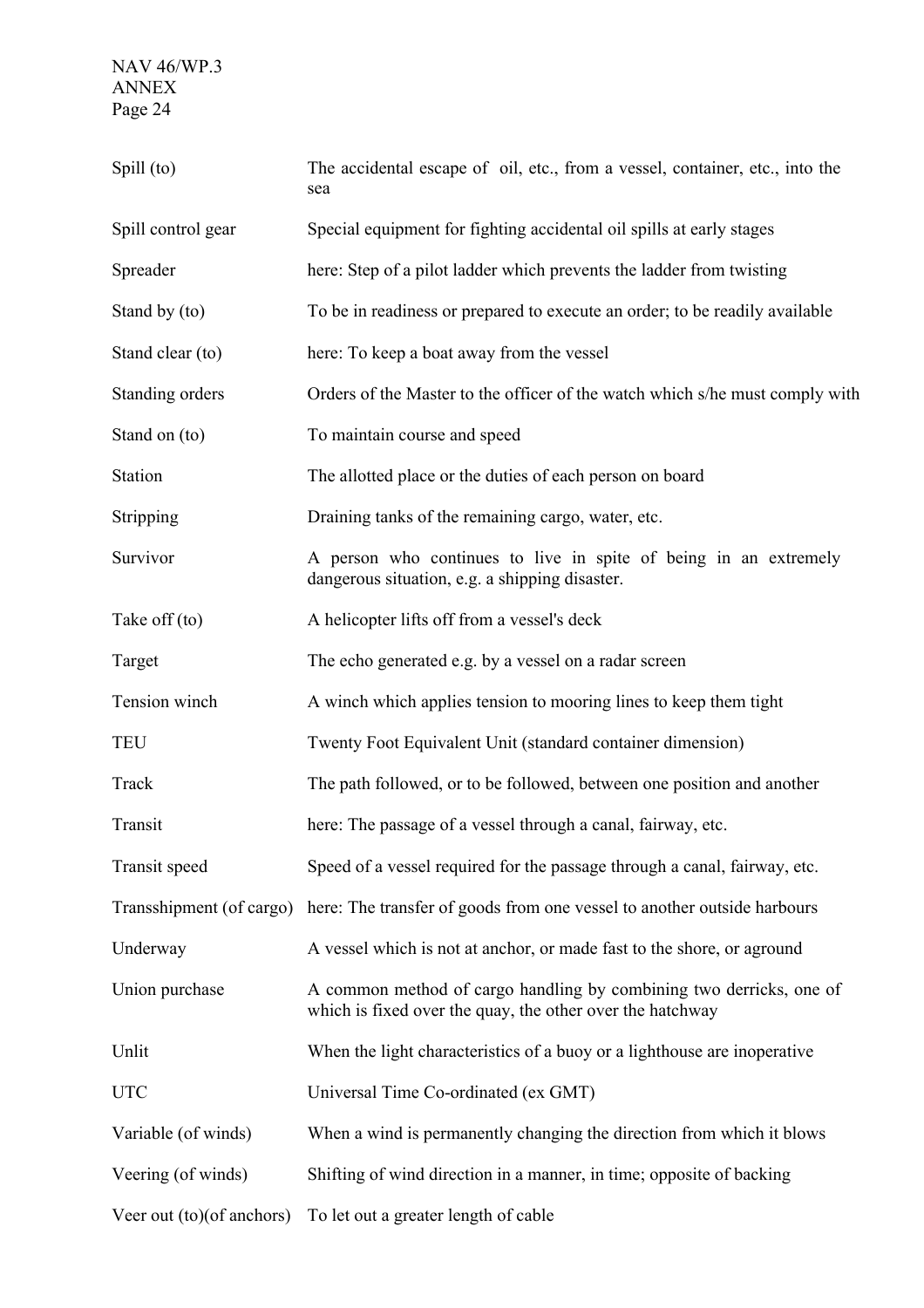| <b>VHF</b>                    | Very High Frequency (30 - 300 MHz)                                                                                                                                                                                                                                                                 |
|-------------------------------|----------------------------------------------------------------------------------------------------------------------------------------------------------------------------------------------------------------------------------------------------------------------------------------------------|
|                               | Walk out (to) (of anchors) To reverse the action of a windlass so as to ease the cable                                                                                                                                                                                                             |
| Way point                     | A position a vessel has to pass or at which she has to alter course<br>according to her voyage plan                                                                                                                                                                                                |
| Windward                      | The general direction from which the wind blows; opposite of leeward                                                                                                                                                                                                                               |
| Wreck                         | A vessel which has been destroyed or sunk or abandoned at sea                                                                                                                                                                                                                                      |
| <b>VTS</b> special terms<br>2 |                                                                                                                                                                                                                                                                                                    |
| Fairway                       | Navigable part of a waterway                                                                                                                                                                                                                                                                       |
| Fairway speed                 | Mandatory speed in a fairway                                                                                                                                                                                                                                                                       |
| <b>ITZ</b>                    | Inshore Traffic Zone (of a TSS): A routing measure comprising a<br>designated area between the landward boundary of a TSS and the adjacent<br>coast                                                                                                                                                |
| Manoeuvring speed             | A vessel's reduced rate of speed in restricted waters such as fairways or<br>harbours                                                                                                                                                                                                              |
| Receiving point               | A mark or place at which a vessel comes under obligatory entry, transit, or<br>escort procedure                                                                                                                                                                                                    |
| Reference line                | A fictive line displayed on the radar screens in VTS Centres and/or<br>electronic sea-charts separating the fairway for inbound and outbound<br>vessels so that they can safely pass each other                                                                                                    |
| Reporting point               | A mark or position at which a vessel is required to report to the local<br>VTS-Station to establish its position                                                                                                                                                                                   |
| Separation zone / line        | A zone or line separating the traffic lanes in which vessels are proceeding<br>in opposite or nearly opposite directions; or separating a traffic lane from<br>the adjacent sea area; or separating traffic lanes designated for particular<br>classes of vessels proceeding in the same direction |
| Traffic clearance             | VTS authorization for a vessel to proceed under conditions specified                                                                                                                                                                                                                               |
| Traffic lane                  | An area within defined limits in which one-way traffic is established                                                                                                                                                                                                                              |
| <b>TSS</b>                    | Traffic Separation Scheme: A routing measure aimed at the separation of<br>opposing streams of traffic by appropriate means and by the establishment<br>of traffic lanes                                                                                                                           |
| <b>VTS</b>                    | Vessel Traffic Services: Services, designed to improve safety and<br>efficiency of vessel traffic and to protect the environment                                                                                                                                                                   |
| VTS-area                      | Area controlled by a VTS-Centre or VTS-Station                                                                                                                                                                                                                                                     |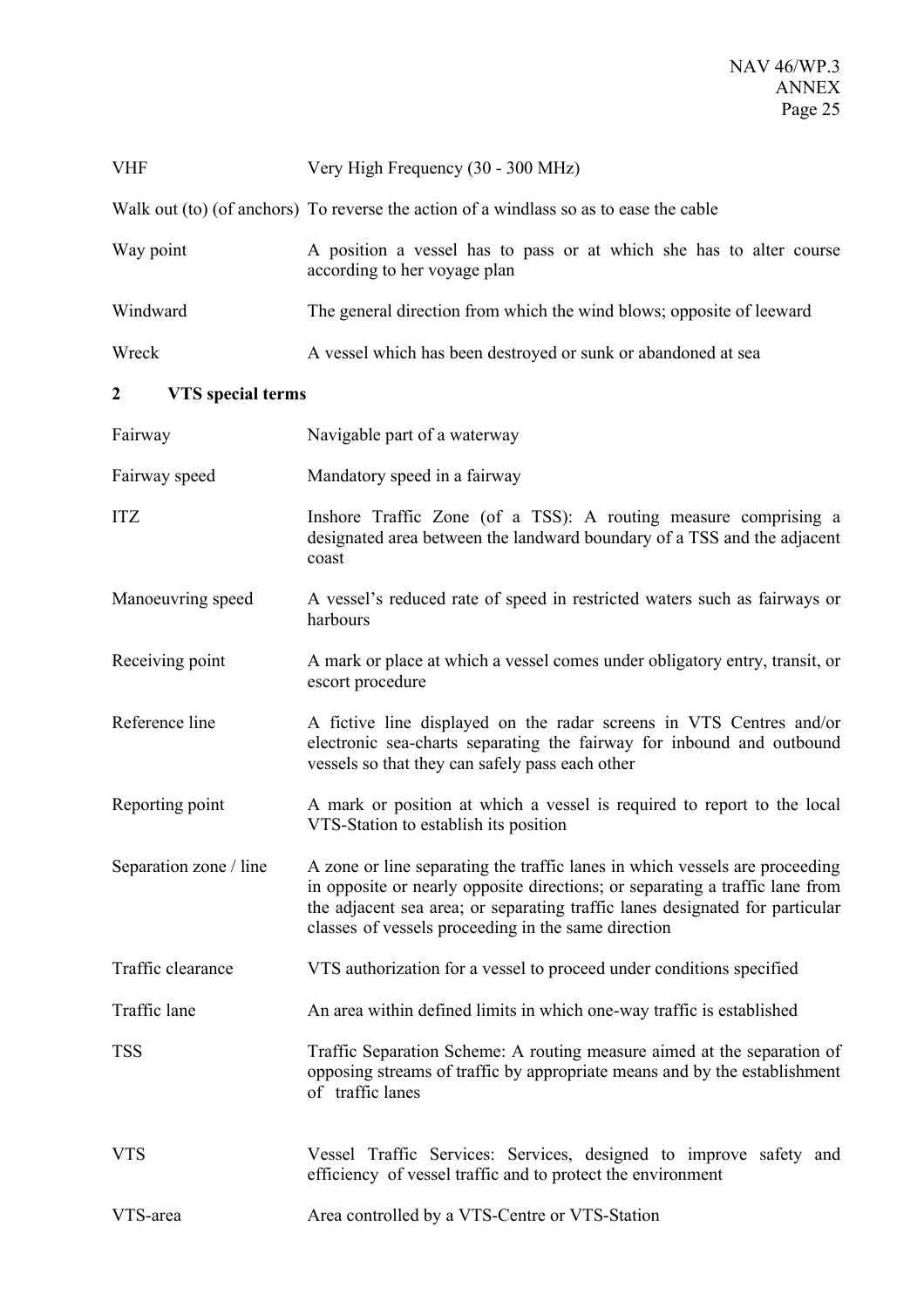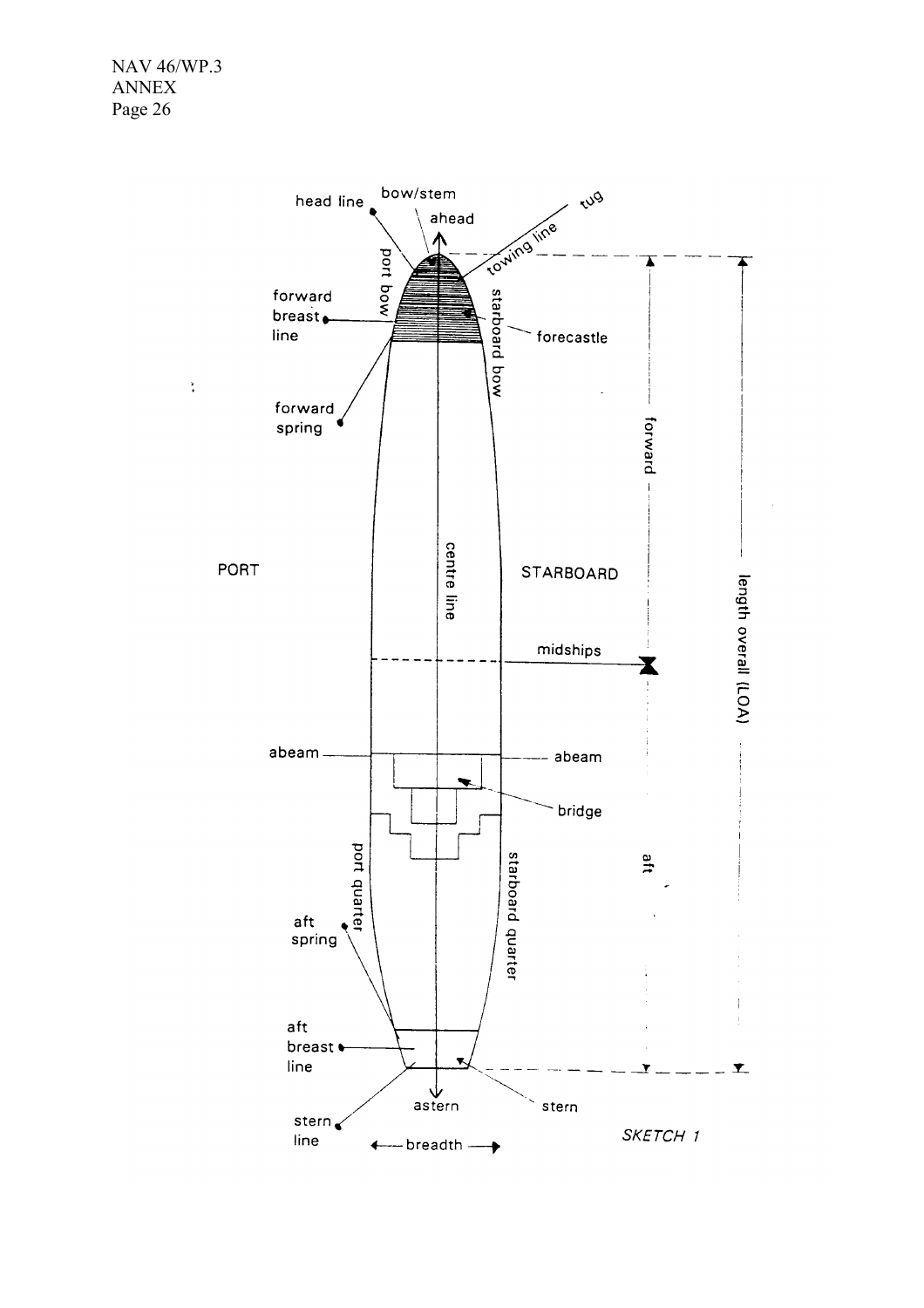

SKETCH<sub>2</sub>

J.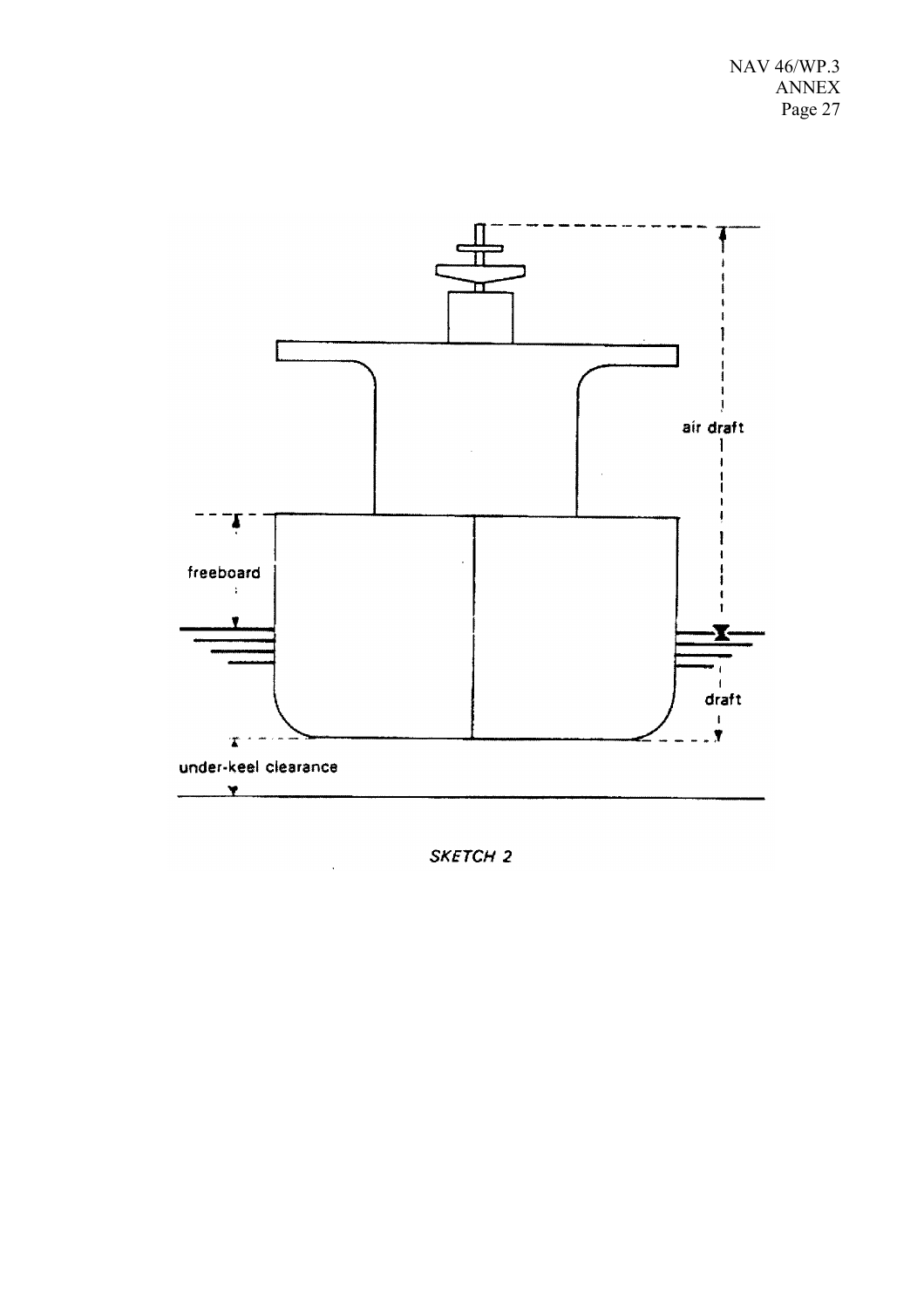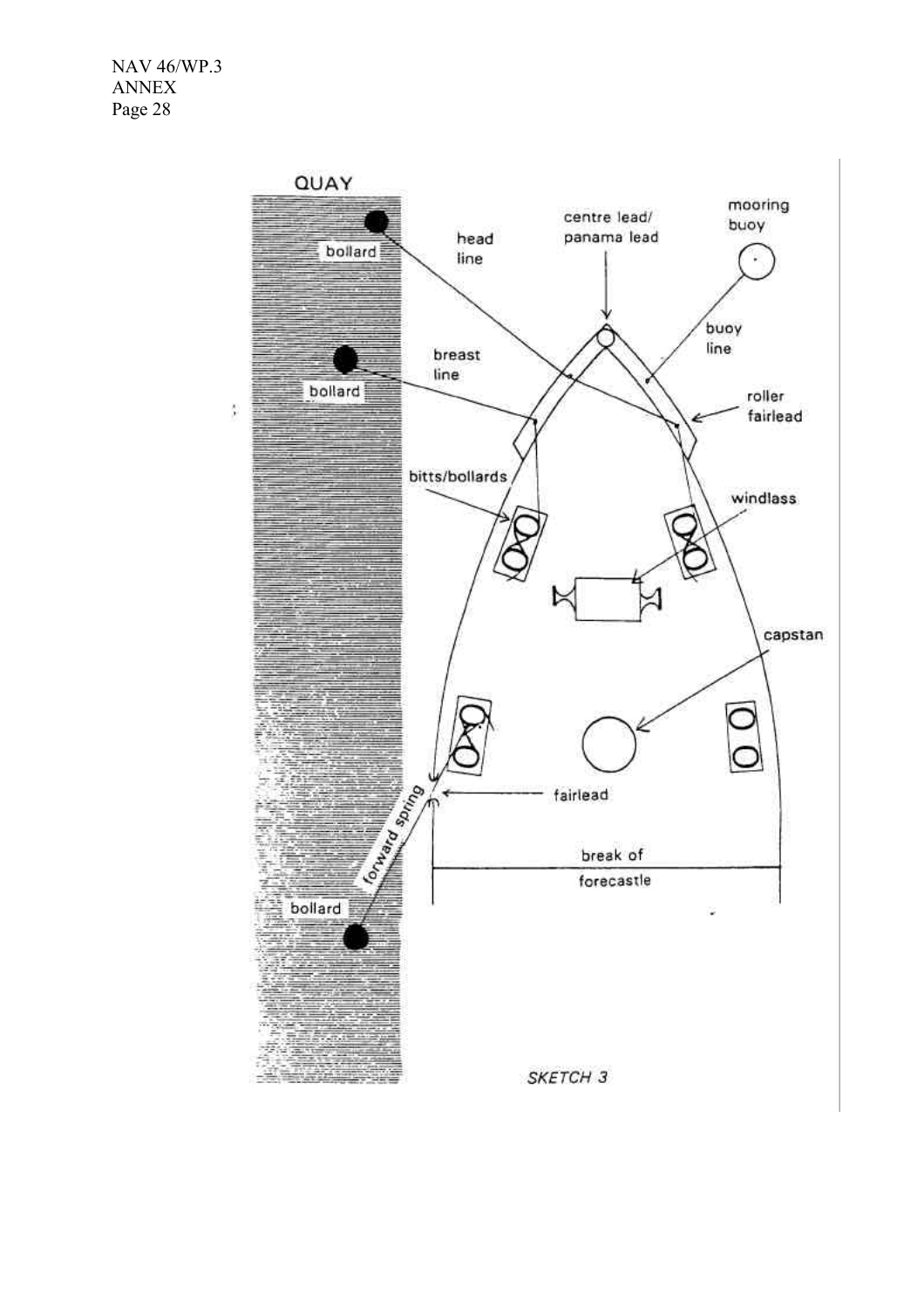# **STANDARD MARINE COMMUNICATION PHRASES PART A**

*PART A covers Phrases applicable in external communications from ship to shore, shore to ship and ship to ship as required by STCW 1978, as revised, Table A-II/1, as well as Phrasesapplicable on board vessels in conversations between Pilots and bridge teams as required by Regulation 14(4) of Chapter V of SOLAS 1974, as revised.* 

## **AI EXTERNAL COMMUNICATION PHRASES**

Attention: The use of Standard Phrases in vessels' external communication does not in any way exempt from applying the radiotelephone procedures as set out in the ITU - Radio Regulations.

#### **AI/1 Distress traffic**

The distress traffic controlling station/other stations may impose radio silence on any interfering stations by using the term:

# **"Seelonce Mayday / Distress"**

unless the latter have messages about the distress.

#### **AI/1.1 Distress communications**

Note: A distress traffic has always to commence with stating the position of the vessel in distress as specified in "GENERAL 11 Positions /13 Bearings" if it is not included in the DSC distress alert.

# .1 **Fire, explosion**

- .1 I am / MV ... on fire (- after explosion).
- .2 Where is the fire?
- 2.1 Fire is
- $\sim$  on deck.
- $\sim$  in engine-room.
- $\sim$  in hold(s).
- $\sim$  in superstructure / accommodation / ... .
- .3 Are dangerous goods on fire?
- .3.1 Yes, dangerous goods are on fire.
- .3.2 No, dangerous goods are not on fire.
- .4 Is there danger of explosion?
- .4.1 Yes, danger of explosion.
- .4.2 No danger of explosion.
- .5 I am / MV ... not under command.
- .6 Is the fire under control?
- .6.1 Yes, fire is under control.
- .6.2 No, fire is not under control.
- .7 What kind of assistance is required?
- .7.1 I do not / MV ... does not require assistance.
- .7.2 I require / MV ... requires
	- $\sim$  fire fighting assistance.
	- $\sim$  breathing apparatus smoke is toxic.
	- $\sim$  foam extinguishers / CO<sub>2</sub> extinguishers.
	- $\sim$  fire pumps.
	- $\sim$  medical assistance / ...
- .8 Report injured persons.
- .8.1 No persons injured.
- .8.2 Number of injured persons / casualties: ... .
- .2 **Flooding**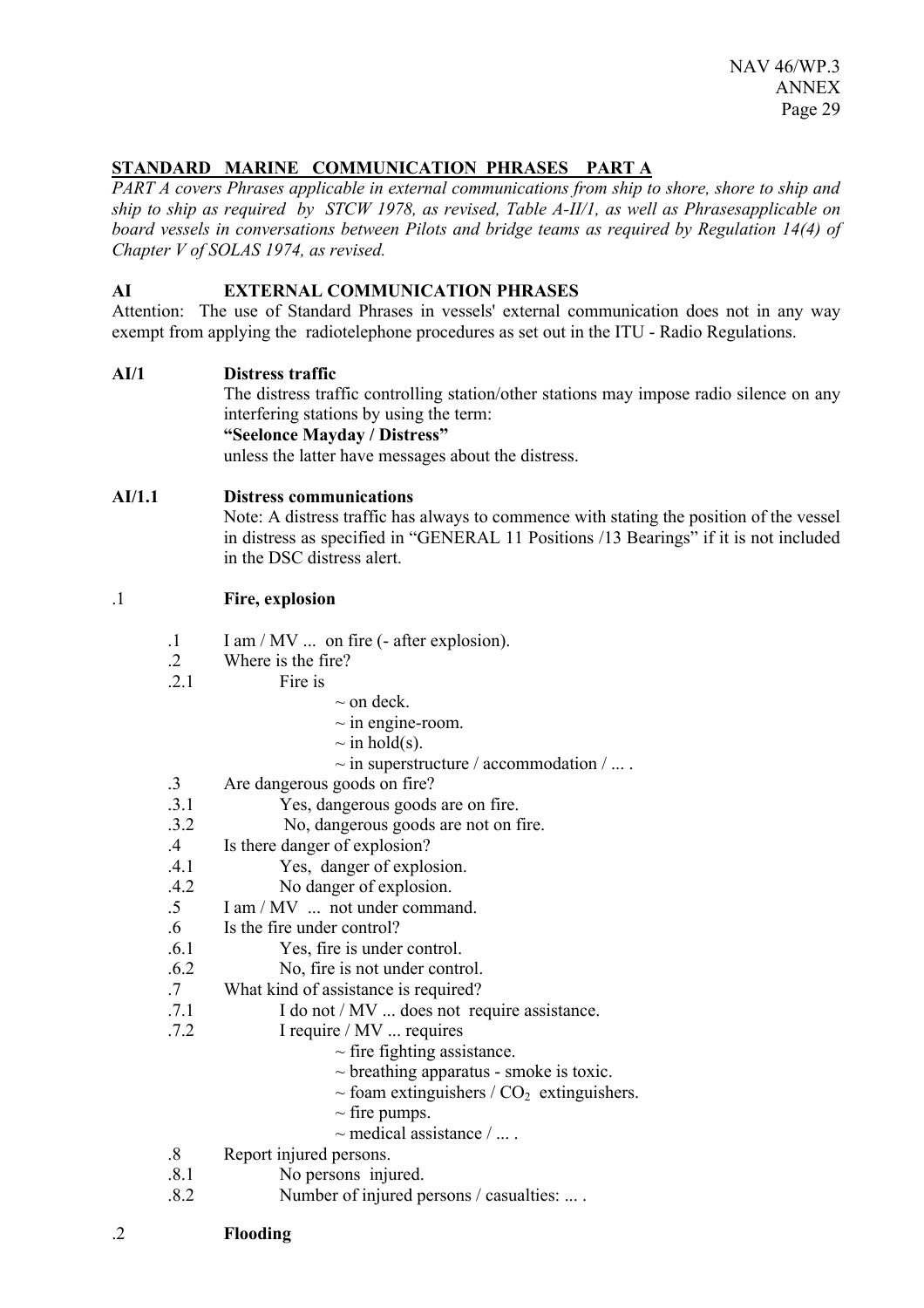- .1 I am/ MV ... is flooding below water line.
- .2 I / MV ... cannot control flooding.
- .3 What kind of assistance is required?
- $.3.1$  I require / MV ... requires pumps / divers, ...
- $.3.2$  I will send pumps / divers  $\overline{I}$ ...
- .3.3 I cannot send pumps / divers ... .
- .4 I have / MV ... has dangerous list to port side / starboard.
- .5 I am / MV ... in critical condition.
- .6 Flooding is under control.
- .7 I / MV ... can proceed without assistance.
- .8 I require / MV ... requires escort / tug assistance /... .

# .3 **Collision**

- .1 I have / MV ... has collided
	- $\sim$  with MV...
	- $\sim$  with unknown vessel / object / ...
	- ~ with ...*(name)* light vessel.
	- ~ with seamark ... *(charted name)*.
	- $\sim$  with iceberg/ ...
- .2 Report damage.
- .2.1 I have / MV .. has damage above / below water line.
- .2.2 I am / MV ... not under command.
- .3 I / MV cannot repair damage.
- .4 I / MV ... can only proceed at slow speed.
- .5 What kind of assistance is required?
- .5.1 I require / MV ... requires / escort / tug assistance /... .

# .4 **Grounding**

- $.1$  I am / MV  $\ldots$  aground.
- .2 I require / MV ... requires tug assistance / pumps / ... .
- .3 What part of your vessel is aground?
- .3.1 Aground forward / amidships /aft / full length.
- .4 Warning. Uncharted rocks in position ... .
- .5 Risk of grounding at low water.
- .6 I / MV ... will jettison cargo to refloat.
- .6.1 Warning! Do not jettison IMO-Class cargo!
- .7 When do you / does MV ... expect to refloat?
- .7.1 I expect / MV ... expects to refloat
	- $\sim$  at ... UTC.
	- $\sim$  when tide rises.
	- $\sim$  when weather improves.
	- $\sim$  when draft decreases.
	- $\sim$  with tug assistance  $/ \dots$ .
- .8 Can you / can MV ... beach?
- $.8.1$  I / MV ... can / will beach in position ... .
- $.8.2$  I / MV ... cannot beach.

- .5 **List danger of capsizing**
	- .1 I have / MV ... has dangerous list to port / starboard.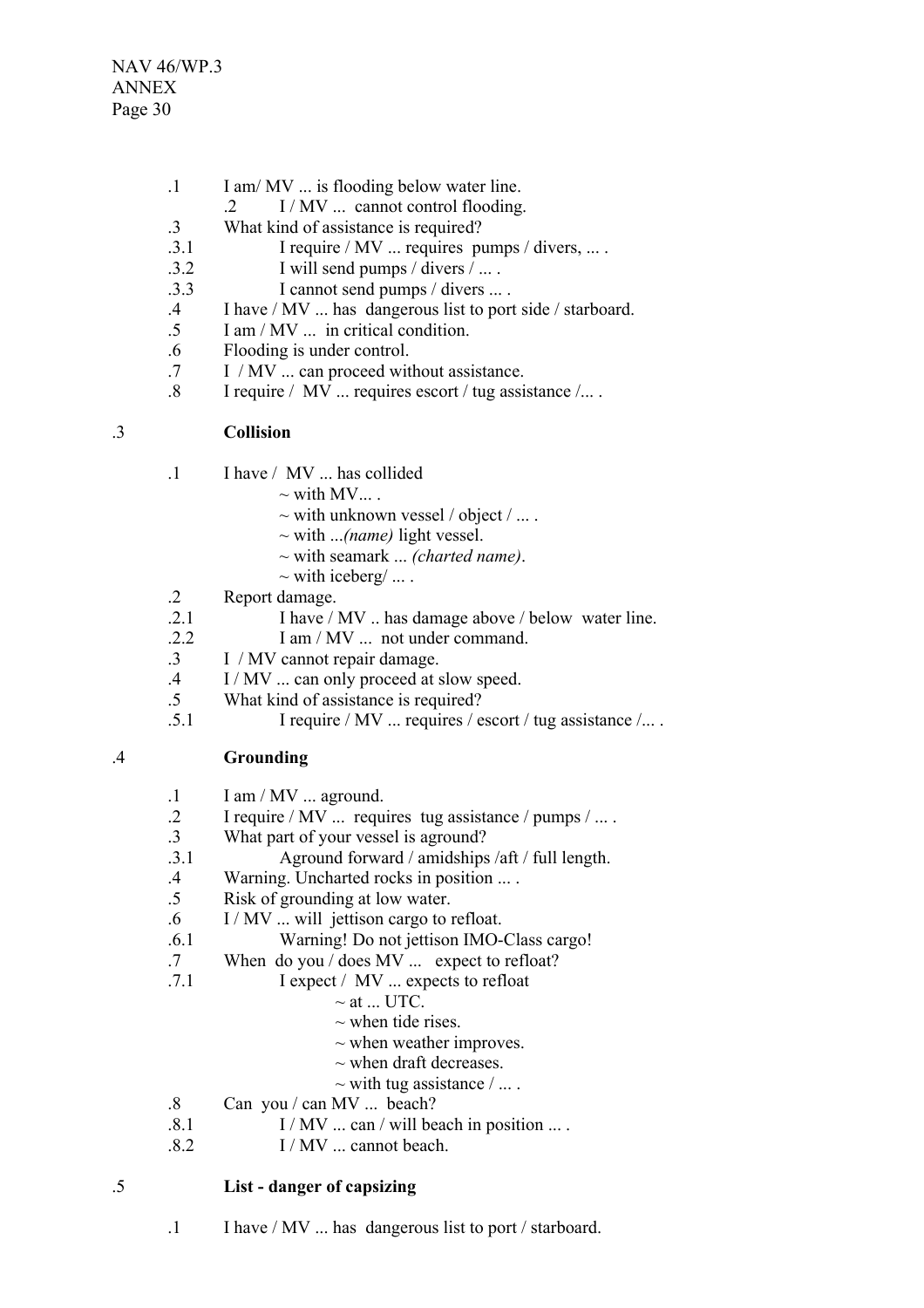- $.2 \qquad I/MV \dots$  will
	- $\sim$  transfer cargo / bunkers to stop listing.
	- $\sim$  jettison cargo to stop listing.
- .3 I am / MV ... in danger of capsizing (- list increasing).

# .6 **Sinking**

- .1 I am / MV ... sinking after collision / grounding / flooding / explosion / ...
- .2 I require / MV ... requires assistance.
- .3 I am / MV ... proceeding to your assistance.
- .4 ETA at distress position within ... hours / at ... UTC.

# .7 **Disabled and adrift**

- $1 \quad$  I am / MV ...
	- $\sim$  not under command.
	- $\sim$  adrift.
	- ~ drifting at ... knots to ... *(cardinal points).*
- .2 I require / MV ... requires tug assistance.

# .8 **Armed attack / piracy**

- .1 I am / MV ... under attack by pirates.
- .1.1 I / MV ... was under attack by pirates.
- .2 I require / MV ... requires assistance.
- .3 What kind of assistance is required?
- .3.1 I require / MV ... requires
	- $\sim$  medical assistance.
		- $\sim$  navigational assistance.
		- $\sim$  military assistance.
		- $\sim$  tug assistance.
	- $\sim$  escort  $/$  ...
- .4 Report damage.
- I have  $/$  MV  $\ldots$  has
	- $\sim$  no damage.
		- $\sim$  damage to navigational equipment / ...
- .4.2 I am / MV ... not under command.
- .5 Can you / can MV ... proceed?
- $.5.1$  Yes, I / MV ... can proceed.
- .5.2 No, I / MV ... cannot proceed.

# .9 **Undesignated distress**

- .1 I have / MV ... has problems with cargo / engine(s) / navigation / ... .
- .2 I require / MV ... requires ... .

#### .10 **Abandoning vessel**

.1 I / crew of MV ... must abandon vessel ... after explosion / collision / grounding / flooding / piracy / armed attack / ... .

# .11 **Person overboard**

. 1 I have / MV ... has lost person overboard in position ... .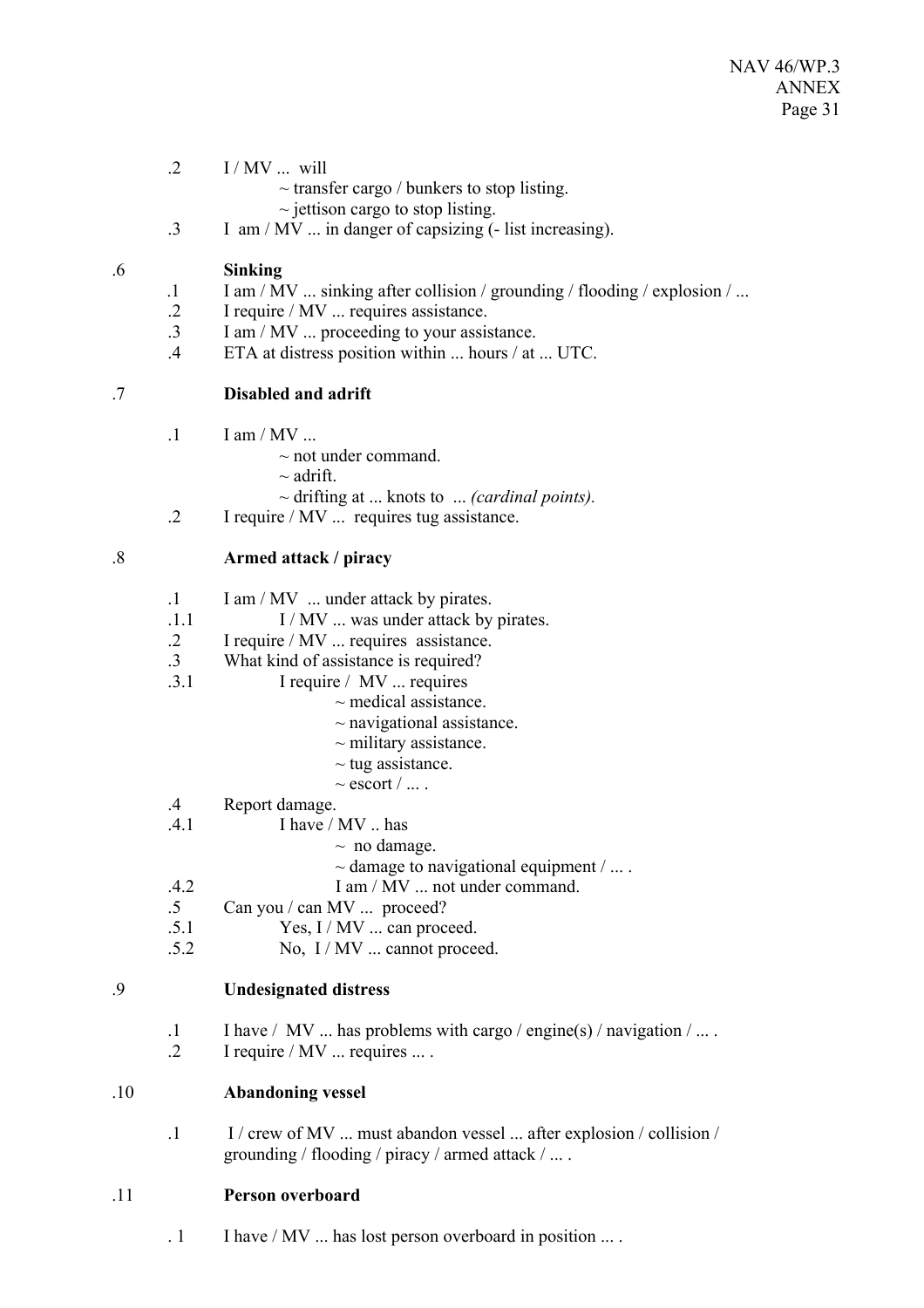- . 2 Assist with search in vicinity of position ... .
- . 3 All vessels in vicinity of position ... keep sharp lookout and report to ... .
- . 4 I am / MV.. is proceeding for assistance ETA at ... UTC / within ... hours.
- . 5 Search in vicinity of position ... .
- . 5.1 I am / MV ... is searching in vicinity of position ... .
- . 6 Aircraft ETA at ... UTC / within ... hours to assist in search.
- . 7 Can you continue search?
- . 7.1 Yes, I can continue search.
- . 7.2 No, I cannot continue search.
- . 8 Stop search.
- . 8.1 Return to ... .
- . 8.2 Proceed with your voyage.
- .10 What is the result of search?
- .10.1 The result of search is negative.
- $11$  I / MV ... located / picked up person(s) in position ... .
- .12 Person picked up is crewmember / passenger of MV ... .
- .13 What is condition of person(s)?
- .13.1 Condition of person(s) bad / good.
- .13.2 Person(s) dead.

# **AI/1.2 Search and Rescue communication**

|   | ٠ |
|---|---|
| I |   |

**SAR communications** (specifying or supplementary to 1.1)

| $\cdot$ 1       | I require / MV  requires assistance.                                    |
|-----------------|-------------------------------------------------------------------------|
| $\cdot$ 2       | I am / MV  proceeding to your assistance.                               |
| $\cdot$ 3       | What is your MMSI number?                                               |
| .3.1            | My MMSI number is                                                       |
|                 | What is your position?                                                  |
| .4.1            | My position $\dots$ .                                                   |
| .5              | What is your present course and speed?                                  |
| .45.1           | My present course  degrees, my speed  knots.                            |
| .6              | Report number of persons on board?                                      |
| .6.1            | Number of persons on board:  .                                          |
| .7              | Report injured persons.                                                 |
| .7.1            | No person injured                                                       |
| .7.2            | Number of injured persons / casualties:                                 |
| .8 <sub>1</sub> | Will you abandon vessel?                                                |
| .8.1            | I will not abandon vessel.                                              |
| .8.2            | I will abandon vessel at  UTC.                                          |
| 9.              | Is your EPIRB switched on?                                              |
| .9.1            | Yes, my EPIRB is switched on/inadvertently switched on.                 |
| .10             | Did you transmit a DSC distress alert?                                  |
| .10.1           | Yes, I did transmit.                                                    |
| .10.2           | No, I inadvertently transmitted.                                        |
| .11             | How many lifeboats / liferafts (with how many persons) will you launch? |
| . 11.1          | I will launch  lifeboats / liferafts (with  persons).                   |
| .12             | How many persons will stay on board?                                    |
| .12.1           | No person will stay on board.                                           |
| .12.2           | persons will stay on board.                                             |
| .13             | What is the weather situation in your position?                         |
| . 13.1          | Wind  ( <i>cardinal points</i> ) force Beaufort  .                      |
|                 |                                                                         |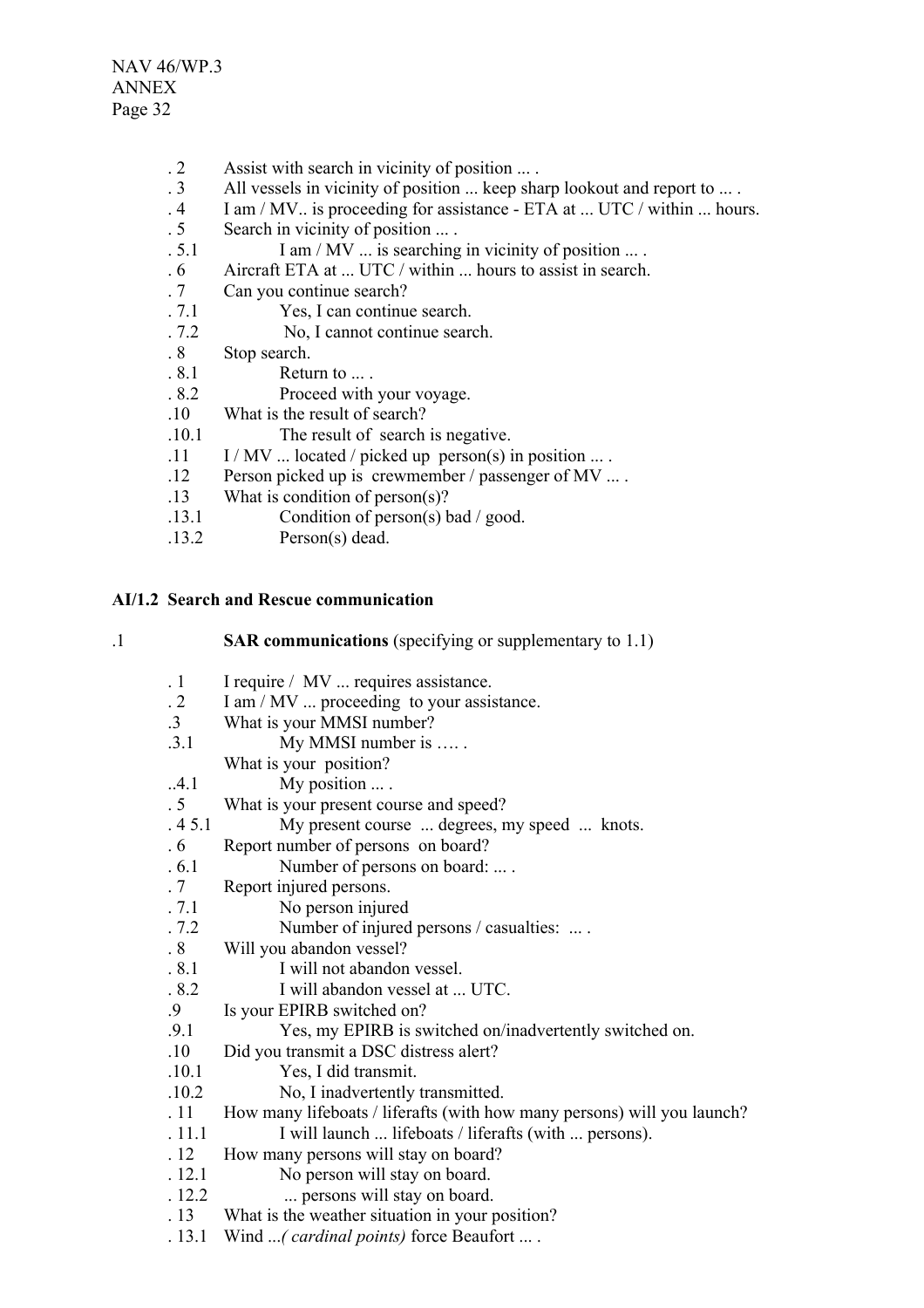- . 13.2 Visibility good/moderate/poor.
- . 13.3 Smooth/moderate/rough/high Sea / slight/moderate/heavy swell …*(cardinal points)*.
- . 13.4 Current ... knots, to …*(cardinal points)*.
- . 14 Are there dangers to navigation?
- . 14.1 No dangers to navigation.
- . 14.2 Warning! Uncharted rocks / ice / abnormally low tides. mines / ... .

#### .2 **Acknowledgement and / or relay of SAR - messages**

- . 1 Received MAYDAY from MV ... at UTC on VHF Channel.../ frequency ....
- . 2 Vessel in position ...
	- $\sim$  on fire
	- $\sim$  had explosion.
	- $\sim$  flooded.
	- $\sim$  in collision (with ...).
	- $\sim$  listing / in danger of capsizing.
	- $\sim$  sinking.
	- $\sim$  disabled and adrift.
	- $\sim$  abandoned /
- . 3 Vessel requires assistance.
- . 4 Received your MAYDAY.
- $.4.1$  My position  $\ldots$ .
- $1/MV$  ... will proceed to your assistance.
- . 4.3 ETA at distress position within ... hours / at ... UTC.

#### .3 **Performing / co-ordinating SAR - operations**

The questions are normally asked and advice is given by the On-scene Co-ordinator (OSC). For further information see IAMSAR Manual, London/Montreal,1998.

- . 1 I will act as On-scene Co-ordinator.
- $1.1$  I will show following signals / lights: ...
- . 2 Can you proceed to distress position?
- . 2.1 Yes, I can proceed to distress position.
- . 2.2 No, I cannot proceed to distress position.
- . 3 What is your ETA at distress position?
- . 3.1 My ETA at distress position within ... hours / at ... UTC.
- . 4 MAYDAY position is not correct.
- . 4.1 Correct MAYDAY position is ... .
- . 5 Vessels are advised to proceed to position ... to start rescue.
- . 6 Carry out search pattern ... starting at ... UTC.
- . 7 Initial course ... degrees, search speed ... knots.
- . 8 Carry out radar search.
- . 9 MV ... allocated track number ... .
- .10 MV / MVs ... adjust interval between vessels to ...kilometres / nautical miles.
- .11 Adjust track spacing to ...kilometres / nautical miles.
- .12 Search speed now ... knots.
- .13 Alter course
	- $\sim$  to ... degrees (- at ... UTC).
	- $\sim$  for next leg of track now / at ... UTC.
- .14 We resume search in position ... .
- .15 Crew has abandoned vessel / MV ... .
- .16 Keep sharp lookout for lifeboats / liferafts / persons in water / ... .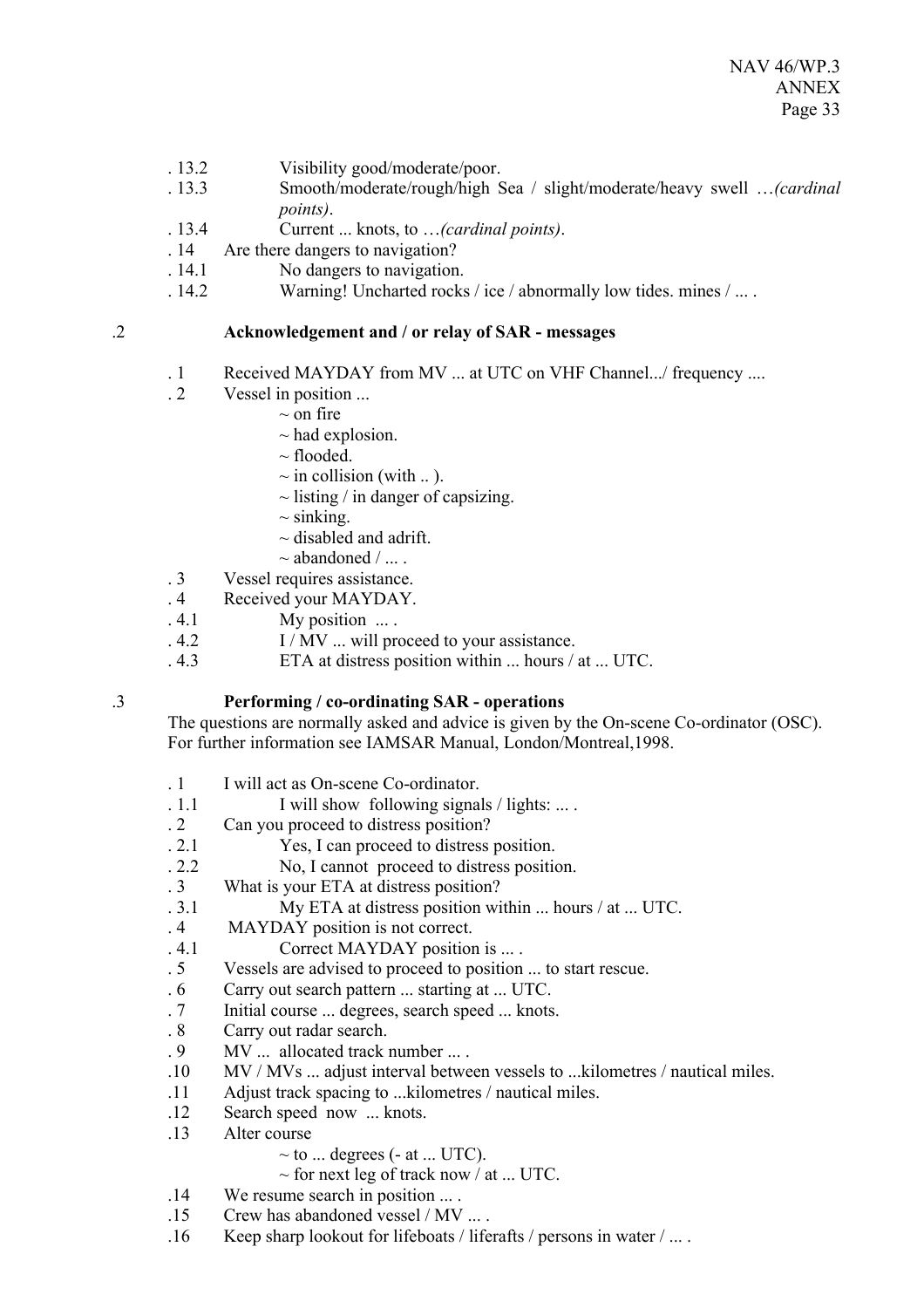#### .4 **Finishing with SAR - operations**

- .1 What is the result of search?
- .1.1 The result of search is negative.
- .2 Sighted
	- $\sim$  vessel in position ....
	- $\sim$  lifeboats / life rafts in position ... .
	- $\sim$  persons in water  $/ \dots$  in position  $\dots$ .
- .3 Continue search in position ... .
- .4 Can you pick up survivors?
- .4.1 Yes, I can pick up survivors.
- .4.2 No, I cannot pick up survivors.
- .5 MV ... / I will proceed to pick up survivors.
- .5.1 Stand by lifeboats / liferafts.
- .6 Picked up
	- $\sim$  ... survivors in position ....
	- $\sim$  ... lifeboats / liferafts (with ... persons / casualties) in position ... .
	- $\sim$  ... persons / casualties in lifejackets in position ...
	- $\sim$  ... in position ...
- .7 Survivors in bad / good condition.
- .8 Do you require medical assistance?
- .8.1 Yes, I require medical assistance.
- .8.2 No, I do not require medical assistance.
- .9 Try to obtain information from survivors.
- .10 There are
	- $\sim$  still ... lifeboats / liferafts with survivors.
	- $\sim$  no more lifeboats / liferafts.
- .11 Total number of persons on board was ... .
- .12 All persons / ... persons rescued.
- .13 You / MV ... may stop search and proceed with voyage.
- .14 There is no hope to rescue more persons.
- .15 We finish with SAR operations.

#### **AI/13 Requesting medical assistance**

- . 1 I require / MV ... requires medical assistance.
- . 2 What kind of assistance is required?
- . 2.1 I require / MV ... requires
	- $\sim$  boat for hospital transfer.
	- $\sim$  radio medical advice.
	- $\sim$  helicopter with doctor (to pick up person(s)).
- . 3 I / MV ... will
	- $\sim$  send boat.
	- $\sim$  send helicopter with doctor
	- $\sim$  send helicopter to pick up person(s).
	- $\sim$  arrange for radio medical advice on VHF Channel ... / frequency ... .
- . 4 Boat / helicopter ETA at ... UTC / within ... hours.
- . 5 Do you have doctor on board?
- . 5.1 Yes, I have doctor on board.
- . 5.2 No, I have no doctor on board.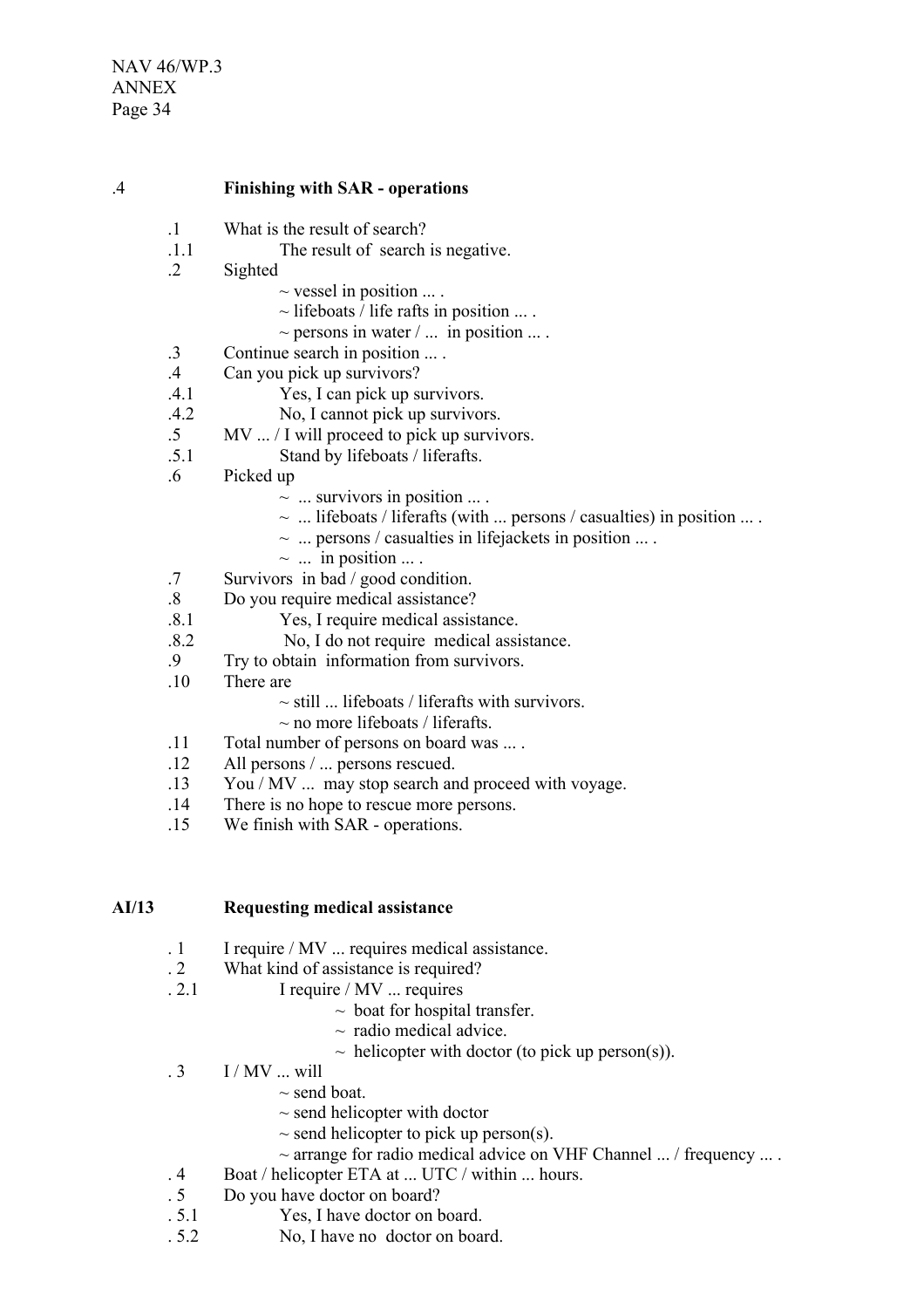- . 6 Can you make rendezvous in position ... ?
- . 6.1 Yes, I can make rendezvous in position at ... UTC / within ... hours.
- . 6.2 No, I cannot make rendezvous.
- . 7 I / MV ... will send boat / helicopter to transfer doctor.
- . 8 Transfer person(s) to my vessel / to MV ... by boat / helicopter.
- . 9 Transfer of person(s) not possible.

## **AI/2 Urgency traffic**

Safety of a vessel (other than distress).

Note: An urgency traffic has always to commence with stating the position of the calling vessel if it is not included in the DSC alert.

## .1 **Technical failure**

- . 1 I am / MV ... not under command.
- . 2 What problems do you have / does MV ... have?
- . 2.1 I have / MV ... has problems with engine(s) / steering gear / propeller / ... .  $\overline{3}$  I am / MV ... is manoeuvring with difficulty.
- I am / MV ... is manoeuvring with difficulty.
- . 4 Keep clear of me / MV ... .
- . 5 Navigate with caution.
- $\sim 6$  I require / MV ... requires tug assistance / escort / ...
- . 7 I try / MV ... tries to proceed without assistance.
- . 8 Stand by on VHF Channel ... / frequency ... .
- .8.1 Standing by on VHF Channel ... / frequency ... .

# .2 **Cargo**

- . 1 I have / MV has ... lost dangerous goods of IMO-Class ... in position ... .
- . 2 Containers / barrels / drums / bags / ... with dangerous goods
- of IMO-Class ... adrift near position ... .
- $.3$  I am / MV  $\ldots$  is spilling
	- $\sim$  dangerous goods of IMO-Class  $\ldots$  in position  $\ldots$
	- $\sim$  crude oil / ... in position ... .
- . 4 I require / MV… requires oil clearance assistance danger of pollution.
- . 5 I am / MV ... is dangerous source of radiation.

#### .3 **Ice damage**

- . 1 I have / MV ... has damage above / below waterline.
- . 2 What kind of assistance is required?
- . 2.1 I require / MV ... requires
	- $\sim$  tug assistance.
	- $\sim$  ice-breaker assistance / escort / ....
- . 3 I have / MV ... has stability problems heavy icing.
- . 4 Can you proceed without assistance?
- . 4.1 Yes, I can proceed without assistance.
- . 4.2 No, I cannot proceed without assistance.
- . 5 Stand by on VHF Channel ... / frequency ... .
- . 5.1 Standing by on VHF Channel ... / frequency ... .

#### **AI/3 Safety Communications**

**AI/3.1 Meteorological and hydrological conditions**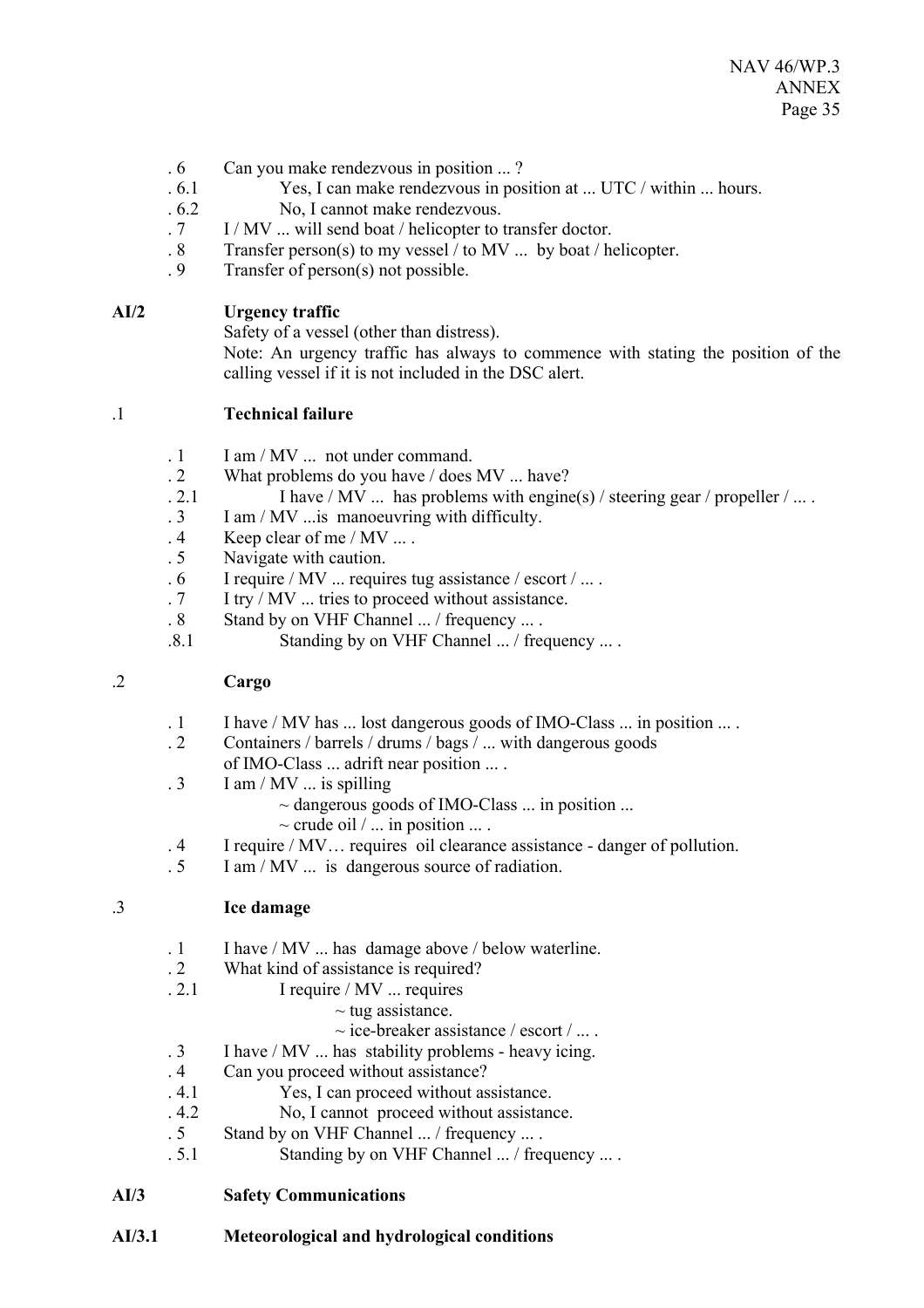- .1 **Winds, storms, tropical storms, sea state** . 1 What is wind direction and force in your position / in position ... ? . 1.1 Wind direction ...*(cardinal points)*, force Beaufort ... in my position / in position ... . . 2 What wind is expected in my position / in position ... ? . 2.1 The wind in your position / in position ... is expected ~ from direction... *(cardinal points)*, force Beaufort ... .  $\sim$  to increase / decrease.  $\sim$  variable. . 3 What is the latest gale / storm warning? . 3.1 The latest gale / storm warning is as follows: Gale / storm warning. Winds at ... UTC in area ... *(met.area)* from direction ...*(cardinal points)* and force Beaufort ... backing/veering to ... *(cardinal points)*. . 4 What is the latest tropical storm warning? . 4.1 The latest tropical storm warning is as follows: Tropical storm warning at ... UTC. Hurricane... *(name)* / tropical cyclone /tornado/ willy-willy / typhoon ... *(name)* with central pressure of ... millibars /hPascals located in position ... Present movement... *(cardinal points)* at ... knots. Winds of ... knots within radius of ... miles of centre. Seas smooth/moderate/rough/high. Further information on VHF Channel ... / frequency ... . . 5 What is the atmospheric pressure in your position / in position ... ? . 5.1 The atmospheric pressure in your position / in position ... is ... millibars/hPascals. . 6 What is the barometric change in your position / in position ... ? . 6.1 The barometric change in your position / in position ... is ... millibars/hPascals per hour / within the last ... hours. . 6.2 The barometer is steady / dropping (rapidly) / rising (rapidly). . 7 What maximum winds are expected in the storm area? . 7.1 Maximum winds of ... knots are expected  $\sim$  in the storm area.  $\sim$  within a radius of  $\ldots$  kilometres / miles of the centre.  $\sim$  in the safe / dangerous semicircle. .8 What is sea state in your position / in position ... ? .8.1 The smooth/moderate/rough/high sea/ slight/moderate/heavy swell in my position / in position ... is ... metres from... *(cardinal points)*. .9 Is the sea state expected to change ( - within the next hours)? .9.1 No, the sea state is not expected to change (- within the next hours). .9.2 Yes, a sea / swell of ... metres from ...*(cardinal points)* is expected (- within the next hours). .10 A tsunami / an abnormal wave is expected by ... UTC. .2 **Restricted visibility** . 1 What is visibility in your position / in position ... ? . 1.1 Visibility in my position / in position is ... metres / nautical miles . 1.2 Visibility is restricted by mist / fog / snow / dust / rain.<br>1.3 Visibility is increasing / decreasing / variable. . 1.3 Visibility is increasing / decreasing / variable.<br>2 Is visibility expected to change in my position / in pos Is visibility expected to change in my position  $/$  in position  $\ldots$  (within the next hours)?
	- . 2.1 No, visibility is not expected to change in your position / in position...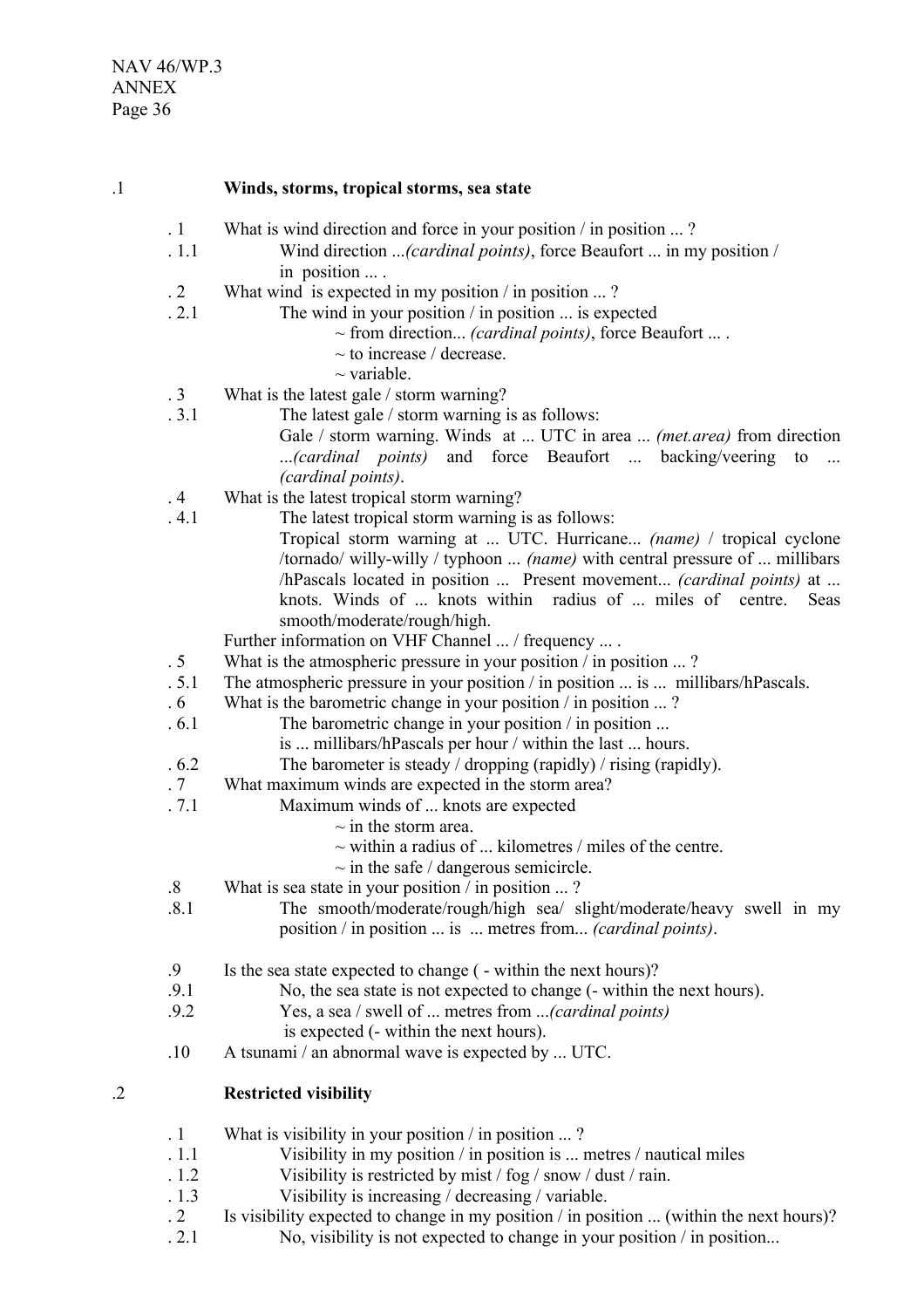(- within the next hours).

- . 2.2 Yes, visibility is expected to increase / decrease to ... metres / nautical miles in your position / in position ... ( within the next hours).
- . 2.3 Visibility is expected to be variable between ... metres / nautical miles in your position / in position ... ( within the next hours).

### .3 **Ice**

- . 1 What is the latest ice information?
- $1.1$  Ice warning. Ice / iceberg(s) located in position  $\ldots$  / reported in area around  $\ldots$
- . 1.2 No ice located in position ... / reported in area around ... .
- . 2 What ice situation is expected in my position / area around ... ?
- . 2.1 Ice situation is
	- $\sim$  not expected to change in your position / area around ...
	- $\sim$  expected to improve / deteriorate in your position / area around ....
- . 2.2 Thickness of ice is expected to increase / decrease
	- in your position / area around ... .
- . 3 Navigation is dangerous in area around ... due to floating ice / pack ice / iceberg(s).
- . 4 Navigation in area around ... is only possible
	- $\sim$  for high-powered vessels of strong construction.
	- $\sim$  with ice-breaker assistance.
- . 5 Area around ... temporarily closed for navigation.
- . 6 Danger of icing in area around ... .

### .4 **Abnormal tides**

- . 1 The present tide ... is metres above / below datum in position ... .
- 2 The tide ... is metres above/below prediction.<br>3 The tide is rising / falling.
- The tide is rising  $/$  falling.
- . 4 Wait until high / low water.
- . 5 Abnormally high / low tides are expected in position ... at about ... UTC / within ... hours.
- . 6 Is the depth of water sufficient in position ... ?
- . 6.1 Yes, the depth of water is sufficient in position ... .
- . 6.2 No, the depth of water is not sufficient in position ... .
- . 6.3 The depth of water is ... metres in position ... .
- . 7 My draft ... is metres can I enter / pass ... *(charted name of place)*?
- . 7.1 Yes, you can enter / pass *(charted name of place)*.
- . 7.2 No, you cannot enter / pass *(charted name of place)* wait until ... UTC.
- . 8 The charted depth of water is increased / decreased by ... metres due to sea state / winds.

# **AI/3.2 Navigational warnings involving**

# .1 **Land- or seamarks**

### **Defects**

.1 ...*( charted name of light / buoy)* in position ...

 $\sim$  unlit / unreliable / damaged / destroyed / off station / missing.

### Alterations

.2 .*.. ( charted name of lightbuoy / buoy)* in position ...

~ (temporarily) changed to ...*(full characteristics).*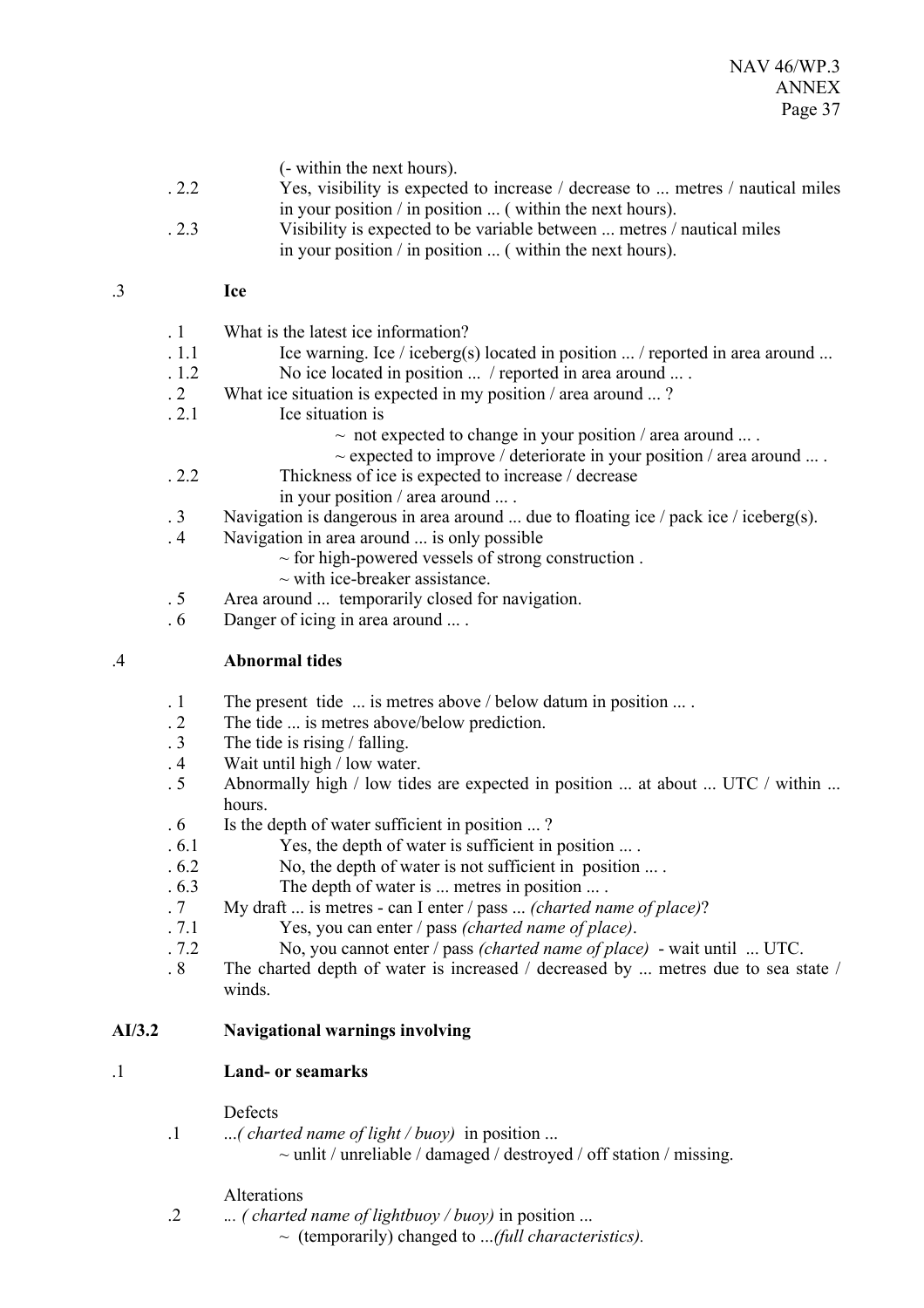- $\sim$  (temporarily) removed.
- $\sim$  (temporarily) discontinued.

New and moved

- .3 ...*( charted name of light / buoy)* ...*(full characteristics)*
	- $\sim$  established in position  $\dots$ .
	- $\sim$  re-established in position ....
	- ~ moved ... kilometres / nautical miles in ... *(direction)* to position ... .
- .4 (Note: Only for major fog signal stations.) Fog signal ...*( charted name of light / buoy)* in position ... inoperative.

# .2 **Drifting objects**

.1 Superbuoy / mine / unlit derelict vessel / ... *(number)* container(s) adrift in vicinity ...*(position)* at ...*(date and time if known)*.

# .3 **Electronic navigational aids**

- .1 GPS Satellite ...*(number)* unusable from ... *(date and time)* to ...*(date and time)*. Cancel one hour after time of restoration.
- .2 LORAN station ...*(name or number of master / secondary)* off air from ...*(date and time)* to ... *(date and time)*. Cancel one hour after time of restoration.
- 3 RACON ... *(name of station)* in position ... off air from ...*(date and time)* to... *(date and time)*. Cancel one hour after time of restoration.

# .4 **Seabottom characteristics, wrecks**

Use REPORTED when position is unconfirmed, and use LOCATED when position has been confirmed by survey or other means

- .1 Uncharted reef / rock / shoal / dangerous wreck / obstruction reported / located in position ... .
- .2 Dangerous wreck in position... marked by ... *(type)*buoy ...*(distance in kilometres/nautical miles )* ...*(direction)*.

### .5 **Miscellaneous**

# .5.1 **Cable, pipeline and seismic / hydrographic operations**

- .1 Cable / pipeline operations by ... *(vessel)* in vicinity / along line joining ... *(positions)* from ...*(date and time)*to ...*(date and time)*. Wide berth requested *(if requested*). Contact via VHF Channel ... *(if requested).*
- .2 Seismic survey / hydrographic operations by ...*(vessel)* from ...*(date and time)* to... *(date and time)* in ...*(position)*. Wide berth requested*. (if requested*). Contact via VHF Channel ... *(if requested).*
- .3 Survey vessel ...*(name)* towing ...*(length)* seismic cable along line joining / in area bounded by / in vicinity ...*(position)* from ...*(date and time)* to ...*(date and time)*. Wide berth requested *(if requested).* Contact via VHF Channel ... *(if requested).*
- .4 Hazardous operations by ...*(vessel)* in area bounded by / in vicinity ... *(position)* from ... *(date and time)* to ...*(date and time)*. Wide berth requested *(if requested).* Contact via VHF Channel ... *(if requested).*
- .5 Current meters / hydrographic instruments moored in ...*(position)*. Wide berth requested *(if requested).*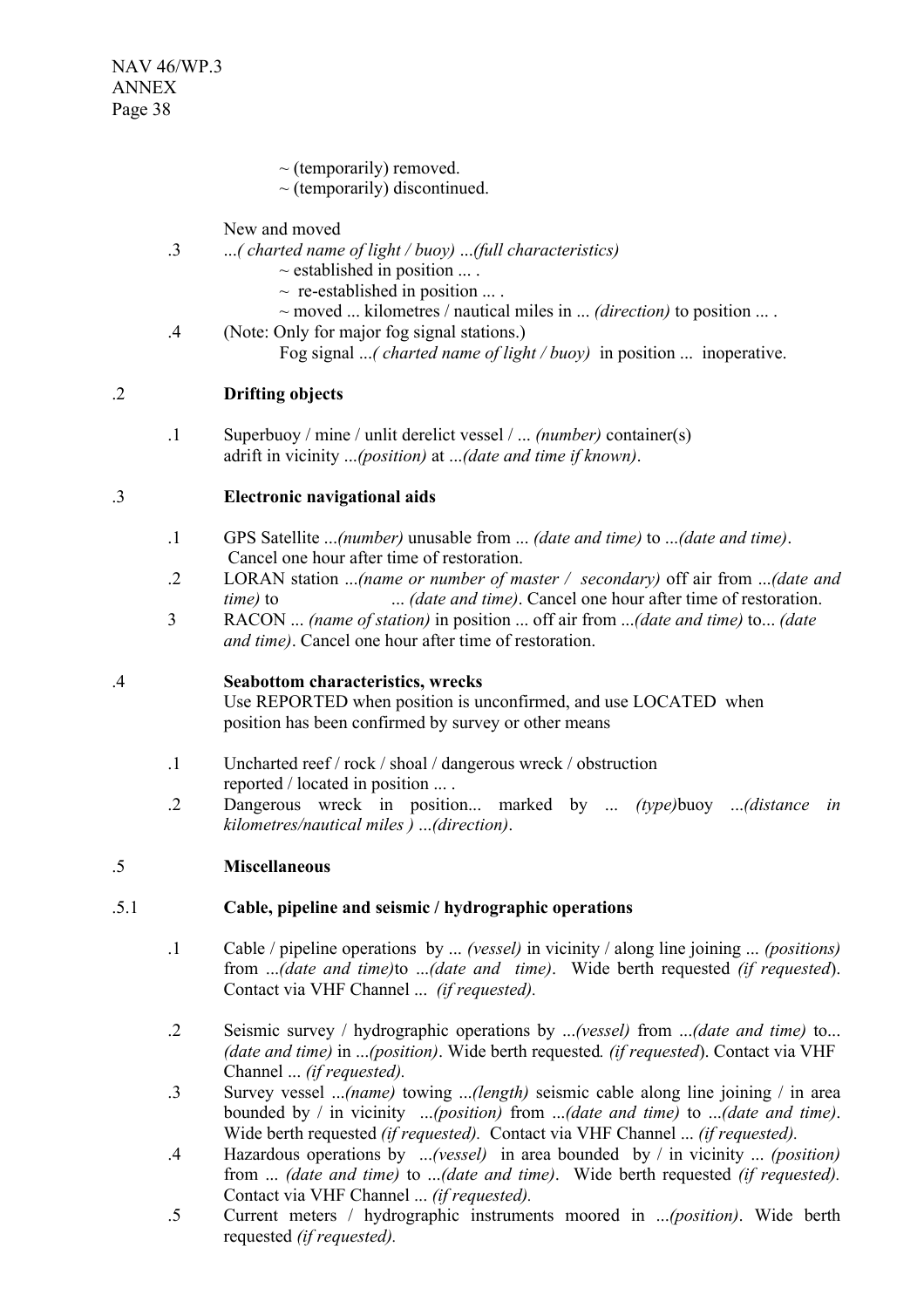## .5.2 **Diving, towing and dredging operations**

- .1 Diving/dredging operations by vessel ... *(name)* from ...*(date and time)* to ...*(date and time)*
	- in position ... . Wide berth requested *(if requested).*
- .2 Difficult tow from ...*(port of departure)*on ... *(date)* to ...*(destination)*on ...*(date)*. Wide berth requested.

# .5.3 **Tanker transhipment**

- .1 Transhipment of ...*(kind of cargo)* in position... . Wide berth requested.
- .2 I am / MT ... spilling oil / chemicals /... in position....Wide berth requested.
- .3 I am / LNG-tanker ... leaking gas in position... do not pass to windward.
- .4 Oil clearance operations near MT ... in position ... . Wide berth requested.

## .5.4 **Off-shore installations, rig moves**

- .1 Platform ...*(name/number if available)* reported / established in position... at ... *(date and time)*.Wide berth requested *(if requested).*
- .2 Platform ...*(name/number if available)* removed from ...*(position)* on ... *(date)*.
- .3 Pipeline / platform ...*(name/number if available)* in position ... spilling oil / leaking gas. Wide berth requested.
- .4 Derelict platform ...*(name/number if available)* being removed from ...*(position)* at ... *(date and time)*.Wide berth requested.

# .5.5 **Defective locks or bridges**

- .1 Lock ...*(name)* defective.
- .1.1 For entering ...*(charted name of place)* use lock ...*(name)*.
- .2 Lock / bridge ... *(name)* defective.
- .2.1 Avoid this area no possibility for vessels to turn.

# .5.6 **Military operations**

- .1 Gunnery / rocket firing / missile / torpedo / underwater ordnance exercises in area bounded by ... *(positions)* from ... *(date and time)* to... *(date and time)*. Wide berth requested *(if requested).*
- .2 Mine clearing operations from ...*(date time)* to ...*(date and time)* in area bounded by ...*(positions)*.Wide berth requested. Contact via VHF channel ...*(number) (if requested).*

# .5.7 **Fishery**

- .1 Small fishing boats in area around ... navigate with caution.
- .2 Is fishing gear ahead of me?
- .2.1 No fishing gear ahead of you.<br>2.2 Yes fishing gear with buoys  $/$
- Yes, fishing gear with buoys / without buoys in position .../ area around ... - navigate with caution.
- .3 Fishing gear has fouled my propeller(s).
- .4 You have caught my fishing gear.
- .5 Advise you to recover your fishing gear.
- .6 Fishing in area ... prohibited.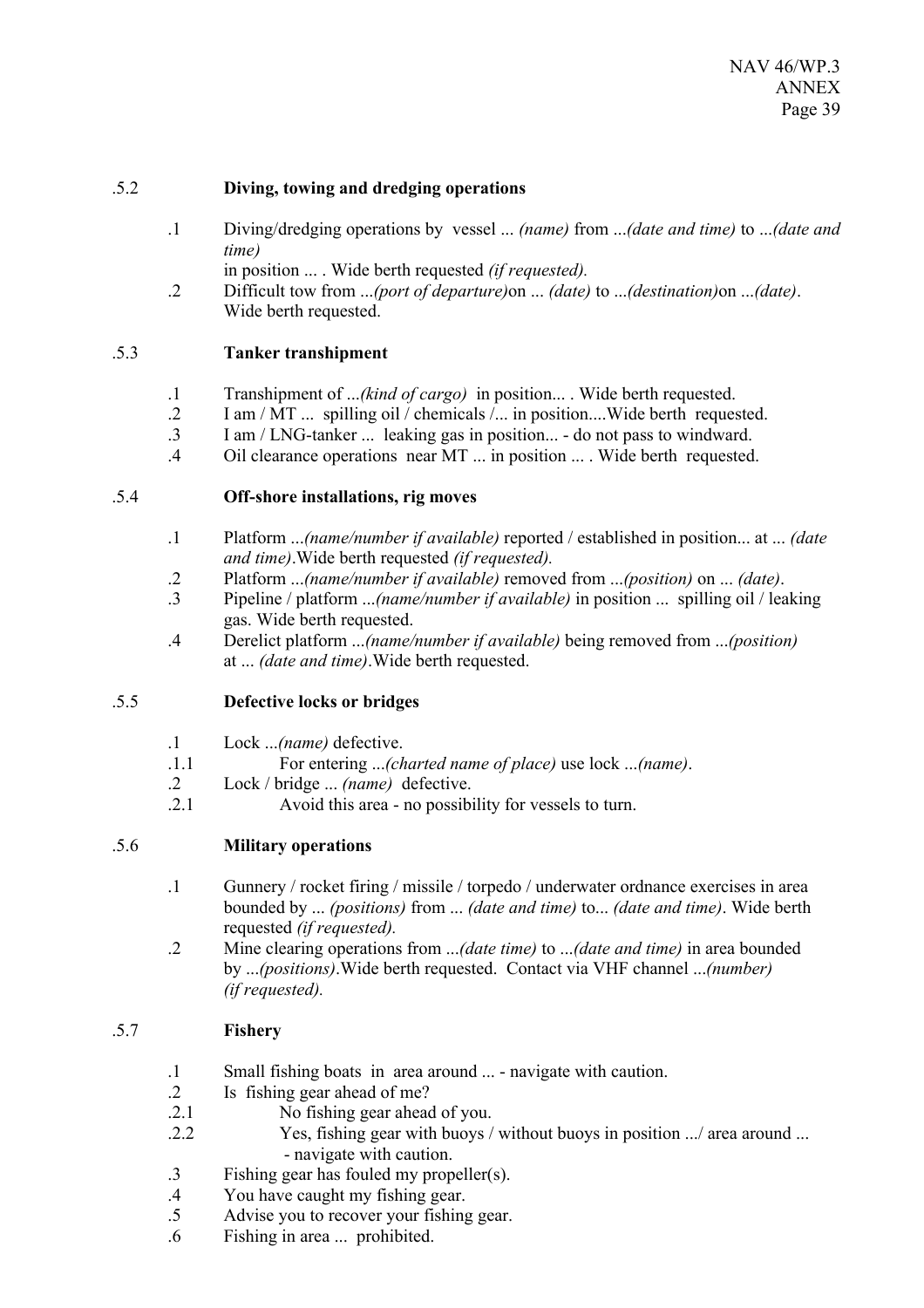### **AI/3.3 Environmental protection communications**

- .1 Located oil spill in position ... extending ... *(length and width in metres)* to ... *(cardinal points).*
- .2 Located oil spill
	- $\sim$  in your wake.
	- $\sim$  in the wake of MV ....
- $\therefore$  I have / MV  $\ldots$  has accidental spillage of oil /  $\ldots$ .
- .4 Can you / MV ... stop spillage?
- .4.1 Yes, I / MV ... can stop spillage.
- .4.2 No, I / MV ... cannot stop spillage.
- .5 What kind of assistance is required?
- .5.1 I require / MV ... requires
	- oil clearance assistance.
	- floating booms / oil dispersants / ... .
- .5 Stay in vicinity of pollution and co-operate with oil clearance team.
- .6 ... *(number)* barrels / drums / containers with IMDG Code marks reported adrift near position..... .
- .7 Located a vessel dumping chemicals / waste / ... in position ... .
- .7.1 Located a vessel incinerating chemicals / waste / ... in position ... .
- .8 Can you identify the polluter?
- .8.1 Yes, I can identify the polluter polluter is MV ... .
- 8.2 No, I cannot identify the polluter.<br>9 What is course and speed of the polluter?
- What is course and speed of the polluter?
- .9.1 Course of the polluter ... degrees, speed ... knots.
- .9.2 The polluter left the scene.
- **AI/4 Pilotage**
- **AI/4.1 Pilot request** See AI/6 - .4.3 "Pilot request"

### **AI/4.2 Embarking / disembarking pilot**

- .1 Stand by pilot ladder.
- .2 Rig the pilot ladder on port side / starboard side ... metres above water.
- .3 The pilot ladder is rigged on port side / starboard side.
- .4 You must rig another pilot ladder
- .5 The pilot ladder is unsafe.
- .6 What is wrong with the pilot ladder?
- .7.1 The pilot ladder
	- $\sim$  has broken / loose steps.
	- $\sim$  has broken spreaders.
	- $\sim$  has spreaders too short.
	- $\sim$  is too far aft / forward.
- .8 Move the pilot ladder
	- $\sim$  ... metres aft / forward.
	- $\sim$  clear of discharge.
- .9 Rig the accommodation ladder in combination with the pilot ladder.
- .10 Rig the pilot ladder alongside hoist.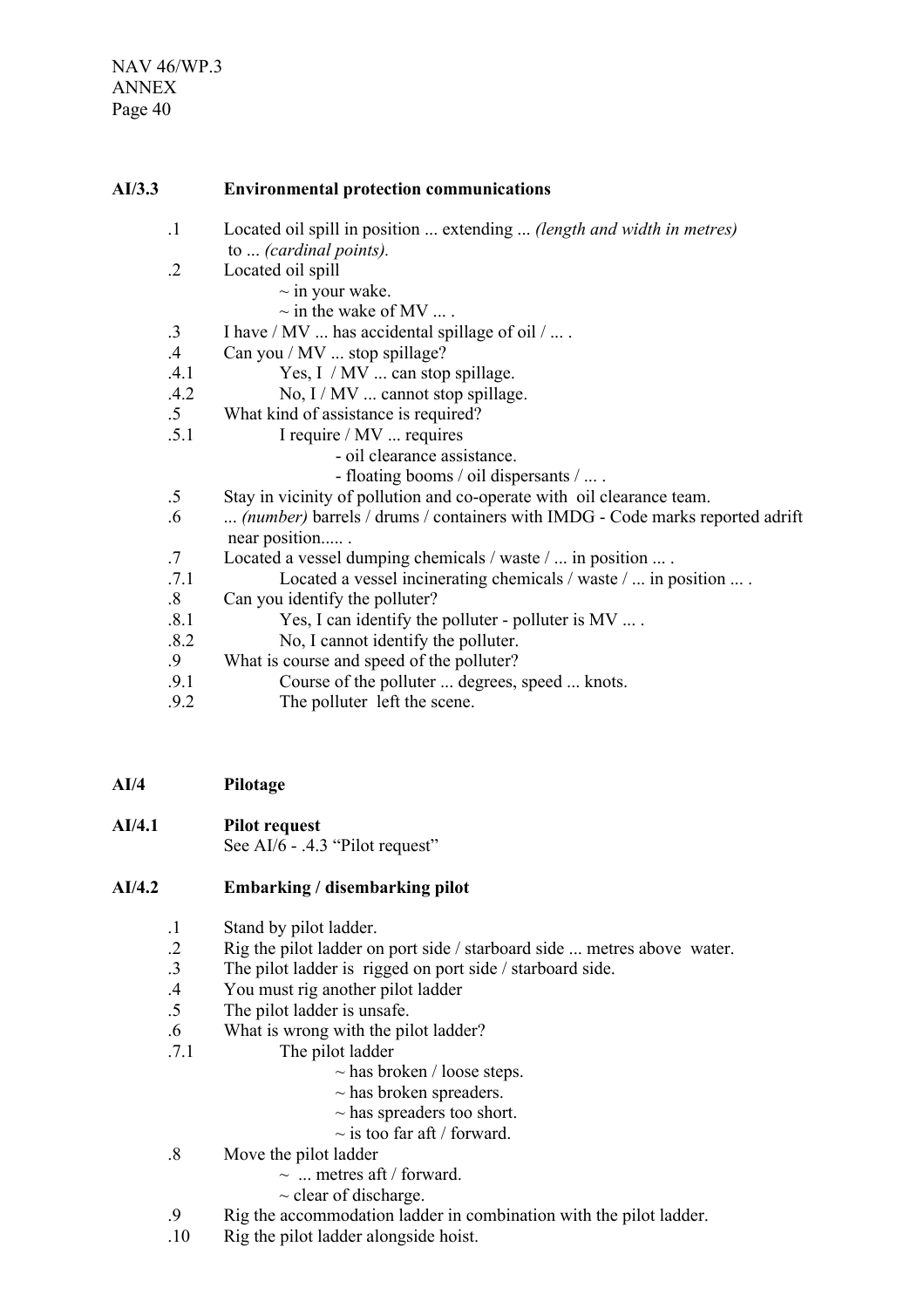- .11 Put lights on at the pilot ladder.
- .12 Man ropes are required / not required.
- .13 Have a heaving line ready at the pilot ladder.
- Correct the list of the vessel.
- .15 Make a lee on your port side / starboard side.
- .16 Steer ... degrees to make a lee.
- .17 Keep the sea on your port quarter / starboard quarter.
- .18 Make a boarding speed of ... knots.
- .19 Stop engine(s) until pilot boat is clear.
- .20 Put helm hard to port / starboard.
- .21 Alter course to … (cardinal points) the pilot boat cannot clear the vessel.
- .22 Put engine(s) ahead / astern.
- .23 Embarkation is not possible.
- .23.1 Boarding arrangements do not comply with SOLAS Regulations.
- .23.2 Vessel is not suited for the pilot ladder.

# **AI/4.3 Tug request**

- .1 Must I take tug(s)? .1.1 Yes, you must take ... tug(s). .1.2 No, you need not take tug(s). .2 How many tugs must I take? .2.1 You must take ... tug(s) according to Port Regulations. .2.2 You must take  $\dots$  tug(s) fore and  $\dots$  tug(s) aft.
- .3 I require ... tug(s).
- .4 In what position will the tug(s) meet me?
- .4.1 The tug(s) will meet you in position ... at ...UTC.
- .4.2 Wait for the tug(s) in position ... .
- .5 Must I use the towing lines of my vessel?
- .5.1 Yes, you must use the towing lines.
- .5.2 No, you must use the towing lines of the tug.

| AI/5 | <b>Specials</b> |
|------|-----------------|
|------|-----------------|

| AI/5.1  |                 | <b>Helicopter operations</b>                       |
|---------|-----------------|----------------------------------------------------|
|         |                 | $(H: = from helicopter V: = from vessel)$          |
| $\cdot$ |                 | V: I require a helicopter.                         |
|         |                 | $\sim$ to pick up persons.                         |
|         |                 | $\sim$ with doctor.                                |
|         |                 | $\sim$ with liferaft /                             |
|         | .1.1            | MRCC: I will send a helicopter with $\dots$ .      |
|         | $\cdot$ 2       | H: MV $\dots$ , I will drop $\dots$ .              |
|         | $\cdot$ 3       | H: MV , are you ready for the helicopter?          |
|         | .3.1            | V: Yes, I am ready for the helicopter.             |
|         | .3.2            | V: No, I am not ready for the helicopter (yet).    |
|         | .3.3            | V: Ready for the helicopter in  minutes.           |
|         | $.4\phantom{0}$ | H: $MV$ , helicopter is on the way to you.         |
|         | $.5\,$          | $H: MV$ , what is your position.                   |
|         | .5.1            | V: My position is $\dots$ .                        |
|         | $.6\,$          | H: MV , what is your present course and speed.     |
|         | .6.1            | V: My present course is  degrees, speed is  knots. |
|         |                 |                                                    |

.7 H: MV ... , make identification signals.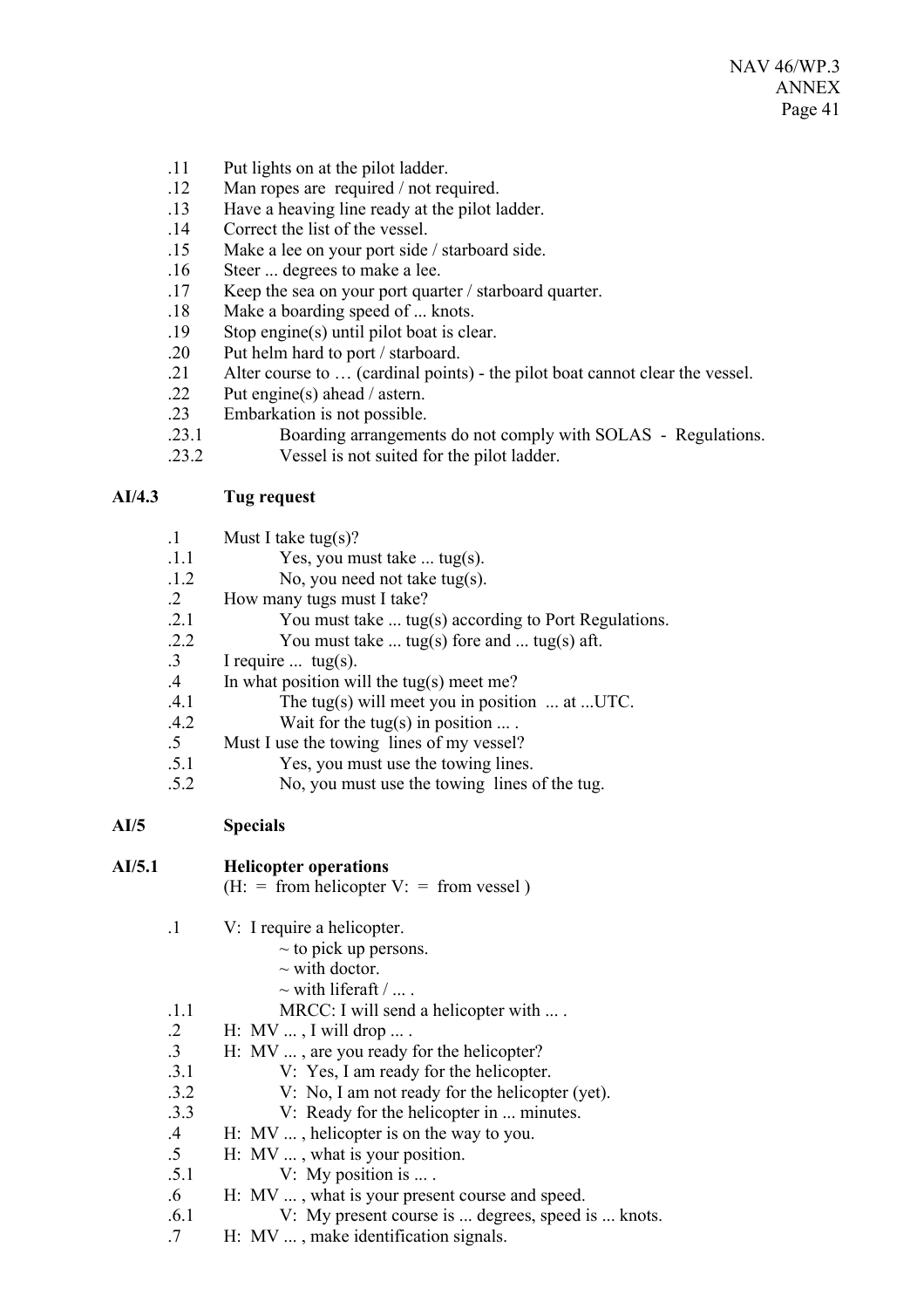NAV 46/WP.3 ANNEX Page 42

| $\boldsymbol{.8}$ | V: I am making identification signals by smoke (buoy) / search light /<br>flags / signalling $\lambda$ |
|-------------------|--------------------------------------------------------------------------------------------------------|
|                   |                                                                                                        |
| .9                | H: MV , you are identified.                                                                            |
| .10               | H: MV , what is the relative wind direction in degrees and knots.                                      |
| .10.1             | V: The relative wind direction is  degrees and  knots.                                                 |
| .11               | H: MV , keep the wind on port / starboard bow.                                                         |
| .12               | H: MV $\dots$ , keep the wind on port / starboard quarter.                                             |
| .13               | H: MV $\dots$ , indicate the landing / pick-up area.                                                   |
| .13.1             | V: The landing / pick-up area is $\dots$ .                                                             |
| .14               | H: MV , can I land on deck?                                                                            |
| .14.1             | V: Yes, you can land on deck.                                                                          |
| .14.2             | V: No, you cannot land on deck (yet).                                                                  |
| .14.3             | V: You can land on deck in  minutes.                                                                   |
| .15               | H: MV , I will use hoist / rescue sling / rescue basket / rescue net /                                 |
|                   | rescue litter / rescue seat / double lift.                                                             |
| .16               | V: I am ready to receive you.                                                                          |
| .17               | H: MV , I am landing.                                                                                  |
| .18               | H: MV , I am starting operation.                                                                       |
| .19               | H: $MV$ , do not fix the hoist cable.                                                                  |
| .20               | H: MV , operation finished.                                                                            |

.21 H:  $MV$  ..., I am taking off.

#### **AI/5.2 Ice - breaker operations**

#### .1 **Ice - breaker request**

- $1 \quad$  I am / MV is ... fast in ice in position ... .
- .2 I require / MV ... requires ice-breaker assistance to reach ... .
- .3 Ice-breaker assistance
	- $\sim$  will arrive at ... UTC / within ... hours.
	- $\sim$  is not available until ... UTC.
	- $\sim$  is available only up to latitude... longitude....
	- ~ is suspended until...*(date and time)*.
	- $\sim$  is suspended after sunset.
	- $\sim$  is suspended until favourable weather conditions.
	- $\sim$  will be resumed at ... UTC.

### .2 **Ice - breaker assistance for convoy**

Ice-breaker commands applying to all the vessels in a convoy have to be immediately confirmed consecutively by each vessel in turn and executed according to the pattern given in

GENERAL 4.6. Ice-breaker commands applying to a single vessel are confirmed and executed only by that vessel, this applies also for close coupled towing. When being assisted by an ice-breaker it is important to maintain a continuous listening watch on the appropriate VHF Channel and to maintain a proper lookout for sound and visual signals.

- .1 Ice breaker assistance for convoy will start now / at ... UTC.
- .2 Your place in convoy is number ... .
- .3 MV ... will follow you.
- .4 You will follow MV ... .
- .5 Go ahead and follow me.
- .5.1 Do not follow me.
- .6 Proceed along the ice channel.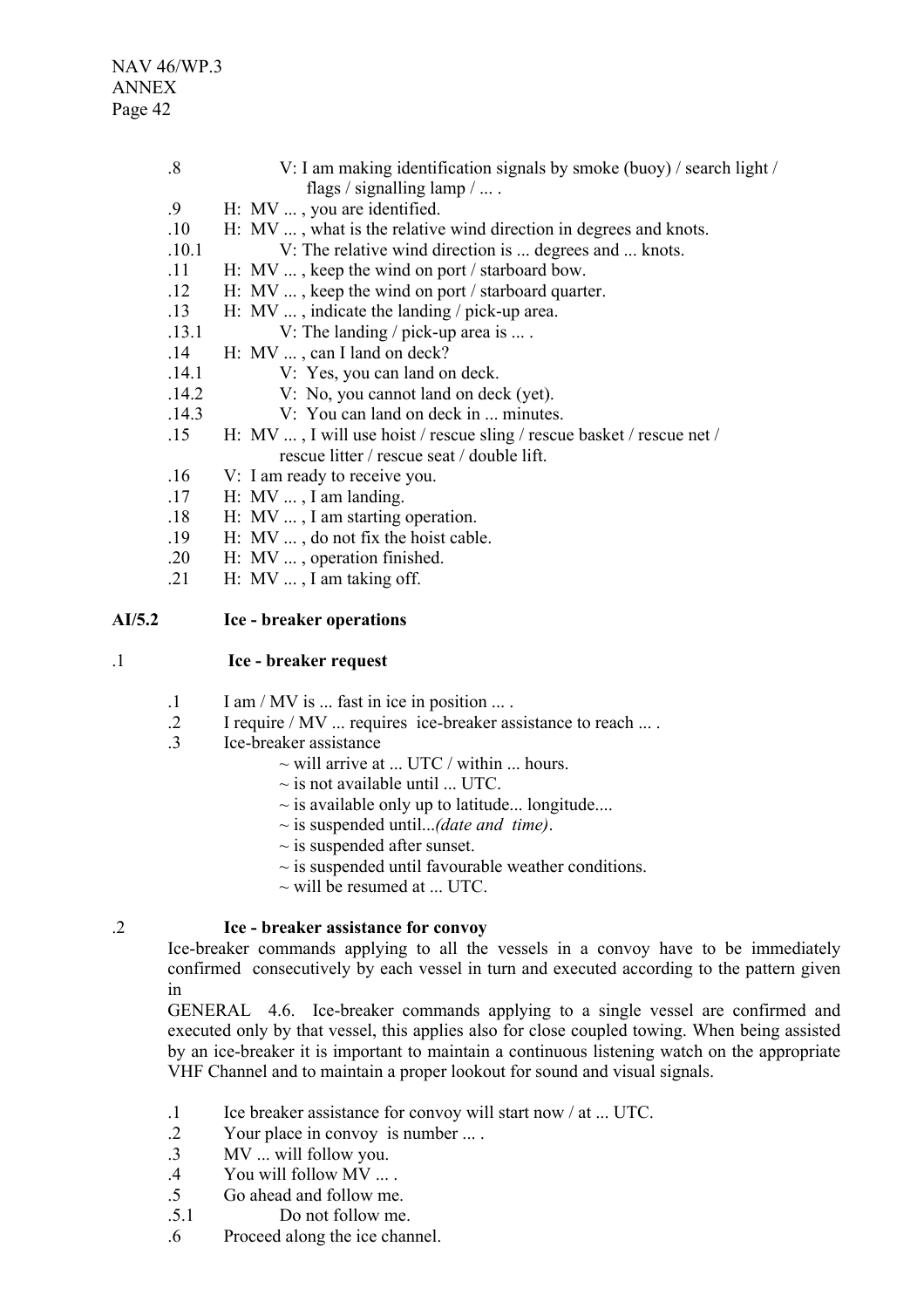- .7 Increase / reduce your speed.
- .8 Reverse your engines.
- .9 Stop engines.
- .10 Keep a distance of ... metres /cables between vessels.
- .11 Increase / reduce the distance between vessels to ... metres / cables.
- .12 Stand by for receiving towing line.
- .12.1 Stand by for letting go towing line.
- .13 Switch on the bow / stern search light
- .14 Stop in present position.
- .15 Ice-breaker ... will escort you.
- .16 Ice-breaker assistance for convoy finished.
- .16.1 Open water / light ice conditions ahead.
- .17 Proceed by yourself (to area ...).

## .3 **Ice - breaker assistance in close-coupled towing**

- .1 Stand by for close coupled towing.
- .2 Slack out your anchors under the hawse-pipes.
- .3 Pass heaving lines through the hawse-pipes.
- .4 Receive towing line on deck.
- .5 Lash together the eyes of the towing line with manila lashing.
- .6 Fasten towing line on your bitts.
- .7 I start to draw your bow into the stern notch of the ice-breaker.
- .8 Stand by for cutting the manila lashing if required.<br>9 Keep yourself in the centre-plane of the ice-breaker
- Keep yourself in the centre-plane of the ice-breaker.

# **AI/6 Vessel Traffic Service (VTS) Standard Phrases**

### **Application of Message Markers**

In order to especially facilitate shore-to-ship and ship-to-shore communication or when one of the Standard Marine Communication Phrases will not fit the meaning desired, one of the following eight message markers may be used to increase the probability of the purpose of the message being properly understood.

It is at the discretion of the shore personnel or the ship´s officer whether to use one of the message markers and if so which of them to apply depending on the user`s qualified assessment of the situation. If used the message marker is to be spoken preceding the message or the corresponding part of the message. The IMO VTS Guidelines recommend that in any message directed to a vessel it should be clear whether the message contains **information, advice, warning**, or **instruction** and IMO Standard Marine Communication Phrases should be used where practicable.

For further standardized VTS communications, also see other sections of PART AI. For VTS Standard Reporting Procedures see IMO Resolution A. 851 (20) on "General Principles for Ship Reporting Systems and Ship Reporting Requirements, including guidelines for reporting incidents involving dangerous goods, harmful substances and / or marine pollutants".

Note: All of the following phrases must come as the culmination (message content) of a radio message exchange between stations covered by the ITU Radio Regulations, and the relevant calling procedures have to be observed.

### **Message Markers**

**(i) INSTRUCTION**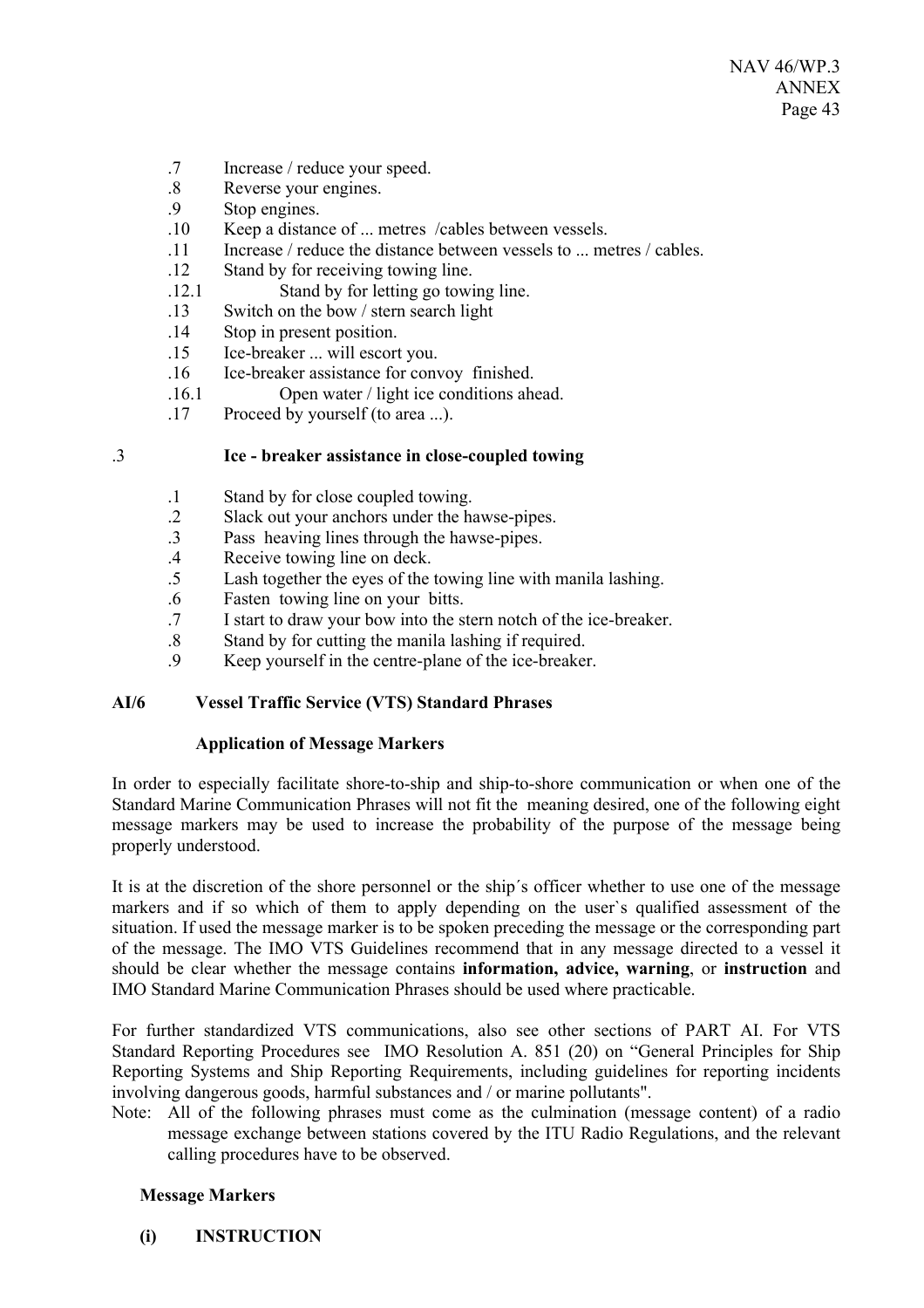This indicates that the following message implies the intention of the sender to influence others by a Regulation.

- Comment: This means that the sender, e.g. a VTS Station or a naval vessel, must have the full authority to send such a message. The recipient has to follow this legally binding message unless s/he has contradictory safety reasons which then have to be reported to the sender.
- Example: "INSTRUCTION. Do not cross the fairway."

### **(ii) ADVICE**

This indicates that the following message implies the intention of the sender to influence others by a Recommendation.

Comment: The decision whether to follow the ADVICE still stays with the recipient. ADVICE does not necessarily have to be followed but should be considered very carefully.

Example: "ADVICE. (Advise you) stand by on VHF Channel six nine."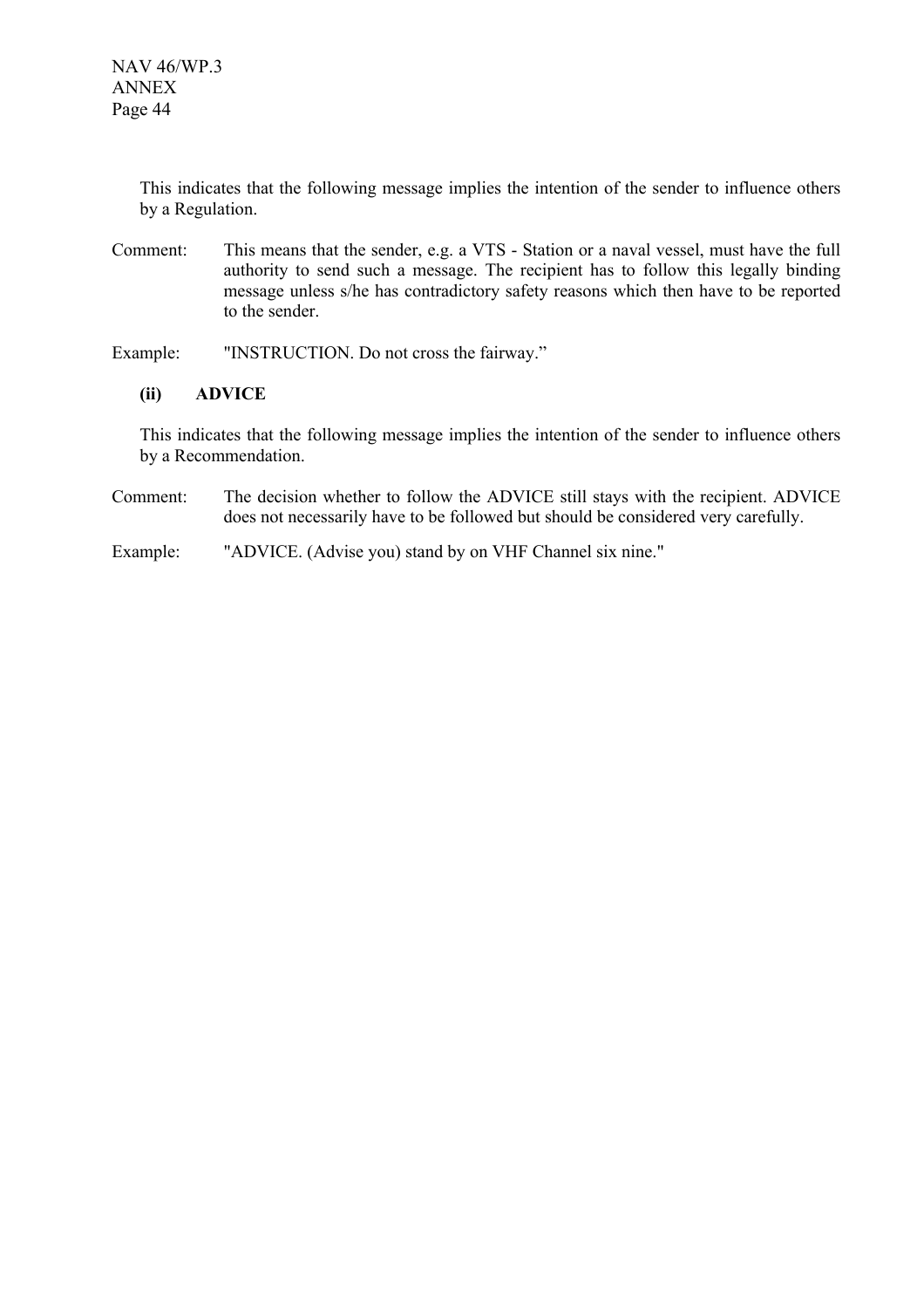### **(iii) WARNING**

This indicates that the following message implies the intention of the sender to inform others about danger.

Comment: This means that any recipient of a WARNING should pay immediate attention to the danger mentioned. Consequences of a WARNING will be up to the recipient.

Example: "WARNING. Obstruction in the fairway."

### **(iv) INFORMATION**

This indicates that the following message is restricted to observed facts, situations, etc..

Comment: This marker is preferably used for navigational and traffic information, etc.. Consequences of INFORMATION will be up to the recipient.

Example: "INFORMATION. MV Noname will overtake to the West of you ."

(v) QUESTION

This indicates that the following message is of interrogative character.

- Comment: The use of this marker removes any doubt on whether a question is being asked or statement being made, especially when interrogatives such as What, Where, Why, Who, How are additionally used at the beginning of the question. The recipient is expected to return an answer.
- Example: "QUESTION.(What is ) your present maximum draft?"
	- (vi) ANSWER

This indicates that the following message is the reply to a previous question.

| Comment:<br>Note that an answer should not contain another question.                                                                                    |  |
|---------------------------------------------------------------------------------------------------------------------------------------------------------|--|
| "ANSWER. My present maximum draft is zero seven metres."<br>Example:                                                                                    |  |
| <b>REQUEST</b><br>(vii)                                                                                                                                 |  |
| This indicates that the following message is asking for action from others with respect to the vessel.                                                  |  |
| The use of this marker is to signal: I want something to be arranged or provided,<br>Comment:<br>e.g. ship's stores requirements, tugs, permission, etc |  |
| Note:<br>REQUEST must not be used involving navigation, or to modify COLREGS.                                                                           |  |

Example: "REQUEST. I require two tugs."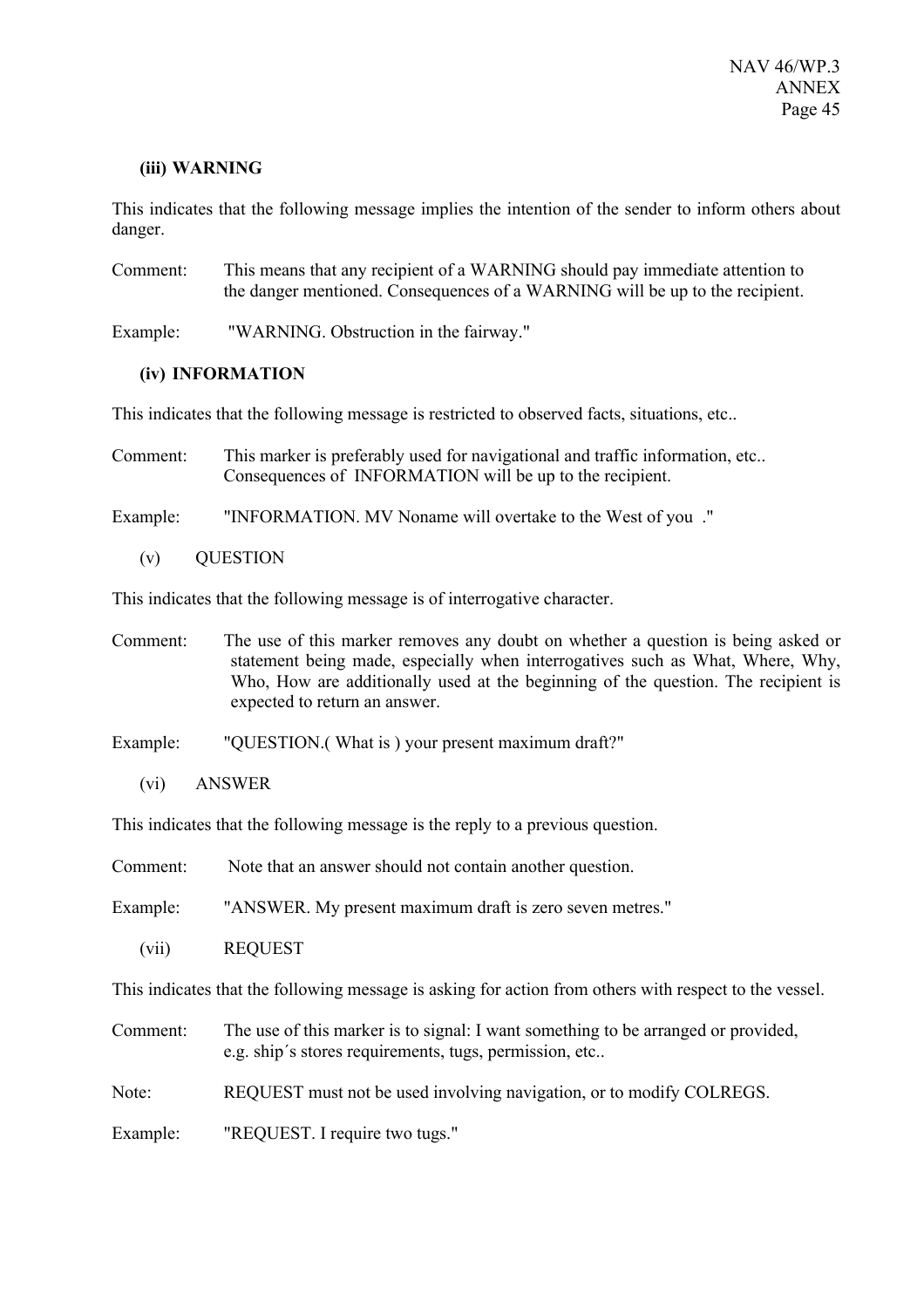(viii) INTENTION

This indicates that the following message informs others about immediate navigational action intended to be taken.

Comment: The use of this message marker is logically restricted to messages announcing navigational actions by the vessel sending this message.

Example: "INTENTION. I will reduce my speed."

# **AI/6.1 Phrases for acquiring and providing data for a traffic image**

| .1 | Acquiring and providing routine traffic data |
|----|----------------------------------------------|
|----|----------------------------------------------|

| $\cdot$   | What is the name of your vessel and call sign / identification?                 |
|-----------|---------------------------------------------------------------------------------|
| .1.1      | The name of my vessel is $\dots$ , call sign $\dots$ / identification $\dots$ . |
| .1.2      | Spell the name of your vessel.                                                  |
| $\cdot$ 2 | What is your flag state?                                                        |
| .2.1      | My flag state is  .                                                             |
| $\cdot$ 3 | What is your position?                                                          |
| .3.1      | My position is $\dots$ .                                                        |
| .4        | What is your present course and speed?                                          |
| .4.1      | My present course is  degrees, my speed is  knots.                              |
| $.5\,$    | From what direction are you approaching?                                        |
| .5.1      | I am approaching from                                                           |
| .6        | What is your port of destination / destination?                                 |
| .6.1      | My port of destination / destination is $\dots$ .                               |
| .7        | What was your last port of call?                                                |
| .7.1      | My last port of call was                                                        |
| .8        | What is your ETA in position ?                                                  |
| .8.1      | My ETA is  UTC.                                                                 |
| .9        | What is your ETD from ?                                                         |
| .9.1      | My ETD from  is  UTC.                                                           |
| .10       | What is your draft forward / aft?                                               |
| .10.1     | My draft forward $/$ aft is $\ldots$ metres.                                    |
| .11       | What is your present maximum draft?                                             |
| .11.1     | My present maximum draft is  metres.                                            |
| .12       | What is your freeboard?                                                         |
| .12.1     | My freeboard is  metres.                                                        |
| .13       | What is your air draft?                                                         |
| .13.1     | My air draft is  metres.                                                        |
| .14       | Are you underway?                                                               |
| .14.1     | Yes, I am underway.                                                             |
| .14.2     | No, I am not underway.                                                          |
| .14.3     | I am ready to get underway.                                                     |
| .15       | What is your full speed / full manoeuvring speed?                               |
| .15.1     | My full speed / full manoeuvring speed is  knots.                               |
| .16       | What is your cargo?                                                             |
| .16.1     | My cargo is $\dots$ .                                                           |
| .17       | Do you carry any dangerous goods?                                               |
| .17.1     | Yes, I carry the following dangerous goods:  kilogrammes / tonnes IMO Class  .  |
| .17.2     | No, I do not carry any dangerous goods.                                         |
|           |                                                                                 |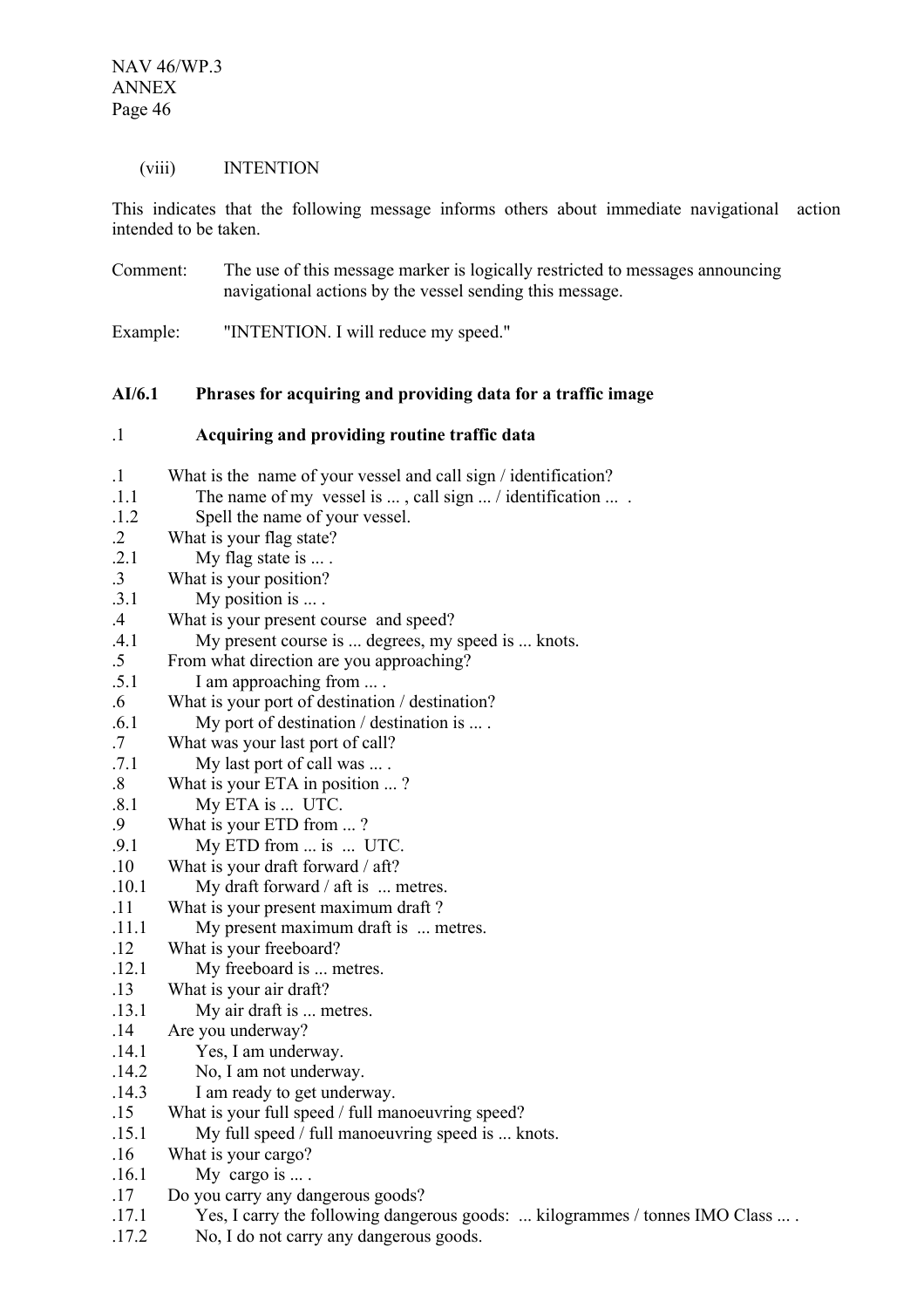- .18 Do you have any deficiencies / restrictions?
- .18.1 No, I have no deficiencies / restrictions.
- .18.2 Yes, I have the following deficiencies / restrictions: ... .
- .19 I am / MV ... is constrained by draft.
- .20 The maximum permitted draft is ... metres.
- .21 Do you have any list?
- .21.1 Yes, I have a list to port / starboard of ... degrees.
- .21.2 No, I have no list.
- .22 Are you on even keel?
- .22.1 Yes, I am on even keel.
- .22.2 No, I am trimmed by the head / stern.
- .2 **Acquiring and providing distress traffic data** See AI/1.1 "Distress communications"

## **AI/6.2 Phrases for providing VTS services**

### .1 **Information service**

These phrases are normally transmitted from the shore.

### .1.1 **Navigational warnings**

- .1 Unknown object(s) in position ... .
- .2 Ice / iceberg(s) in position  $\ldots$  / area around  $\ldots$ .<br>3 Unlit derelict vessel adrift in vicinity  $\ldots$  at  $\ldots$  (a
- .3 Unlit derelict vessel adrift in vicinity ... at ... *(date and time).*
- .4 Dangerous wreck / obstruction located in position ... marked by ... *(type)* buoy.
- .5 Hazardous mine adrift in vicinity ... at ... *(date and time).*
- .6 Uncharted reef / rock / shoal reported in position ... .
- .7 Pipeline is leaking gas / oil in position ... wide berth requested.
- .8 Depth of water not sufficient in position ... .
- .9 Navigation closed in area ... .

### .1.2 **Navigational information**

- .1 Oil spill in position ... .
- .2 Current meters / hydrographic instruments moored in position ...- wide berth requested.
- .3 Platform ..*.(name / number)* reported / established in position ... wide berth requested.
- .4 ...*( charted name of light / buoy)* in position ...
	- $\sim$  unlit / unreliable / damaged / destroyed / off station / missing.
	- ~ (temporarily) changed to ...*(full characteristics).*
	- $\sim$  (temporarily) removed.
	- $\sim$  (temporarily) discontinued.
- .5 ...*( charted name of light / buoy)* ...*(full characteristics)*
	- $\sim$  established in position  $\dots$ .
	- $\sim$  re-established in position  $\dots$ .
	- ~ moved ... kilometres / nautical miles in ... *(direction)* to position ... .
- .6 (Note: Only for major fog signal stations.)
	- Fog signal ...*( charted name of light / buoy)* in position ... inoperative.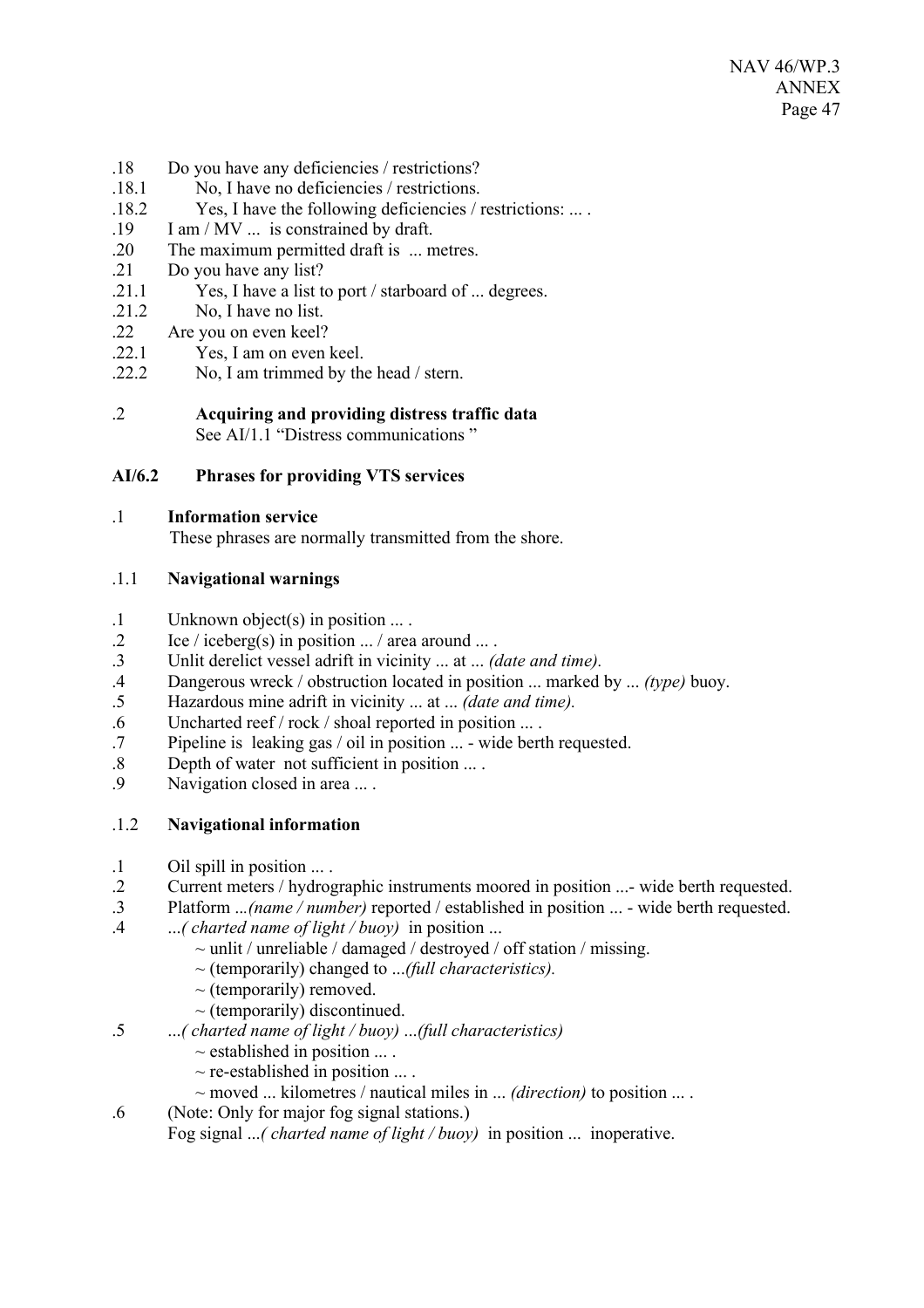### .1.3 **Traffic information**

- .1 Gunnery / rocket firing / missile / torpedo / underwater ordnance exercises in area bounded by ...*(positions)* and ... from ... *(date and time)* to ... *(date and time).* Wide berth requested.
- .2 Cable / pipeline operations by... *(vessel)* in vicinity ... / along a line joining ...*(position)* from ... *(date and time)* to... *(date and time*) - wide berth requested. Contact via VHF Channel ...
- .3 Salvage operations in position ... from ... *(date and time)* to ... *(date and time)* - wide berth requested. Contact via VHF Channel ... .
- .4 Seismic / hydrographic operations by ... (*vessel)*... from ... *(date and time)* to ...*(date and time)* in position ... - wide berth requested. Contact via VHF Channel ... .
- .5 Oil clearance operations near MT ... in position ... wide berth requested.
- .6 Transhipment of ...*(kind of cargo)* in position ... wide berth requested.
- .7 Difficult tow from ...*(port of departure)* to ...*(destination)* on ...*(date)* - wide berth requested.
- .8 Vessel not under command in position ... / area ... .
- .9 Hampered vessel in position ... area ... (course ... degrees, speed ... knots).
- .10 Vessel in position ... on course ... and speed ... is not complying with traffic regulations.
- .11 Vessel is crossing ... traffic lane on course ... and speed ... in position ... .
- .12 Small fishing boats in area around ... navigate with caution.
- .13 Submarines operating in sea area around ... surface vessels are in attendance.

### .1.4 **Route information**

.1 Route .../ Traffic Lane ... has been suspended / discontinued / diverted.

# .1.5 **Hydrographic information**

- .1 Tidal prediction for ... *(name of station(s))* / area ... :
- .1.1 A tide of ... metres above / below datum is expected in position ... / area ... at about ... UTC.
- .1.2 Abnormally high / low tides are expected in position ... / area ... at about ... UTC.
- .2 The tide is rising
	- $\sim$  it is ... hours before high water / after low water.
	- $\sim$  it is ... metres below high water / above low water.
- .3 The tide is falling
	- $\sim$  it is ... hours after high water / before low water.
	- $\sim$  it is ... metres below high water / above low water.
- .4 The tide is slack.
- .5 Present tide is ... metres above / below datum ... in position ... ..
- .6 The tide is ... metres above / below prediction
- .7 The tidal stream / current is ... knots in position ... .
- .8 The tide is setting in direction ... degrees.
- .9 The depth of water is / is not sufficient in position ... .
- .12 Charted depth has increased / decreased by ... metres due to winds / sea state.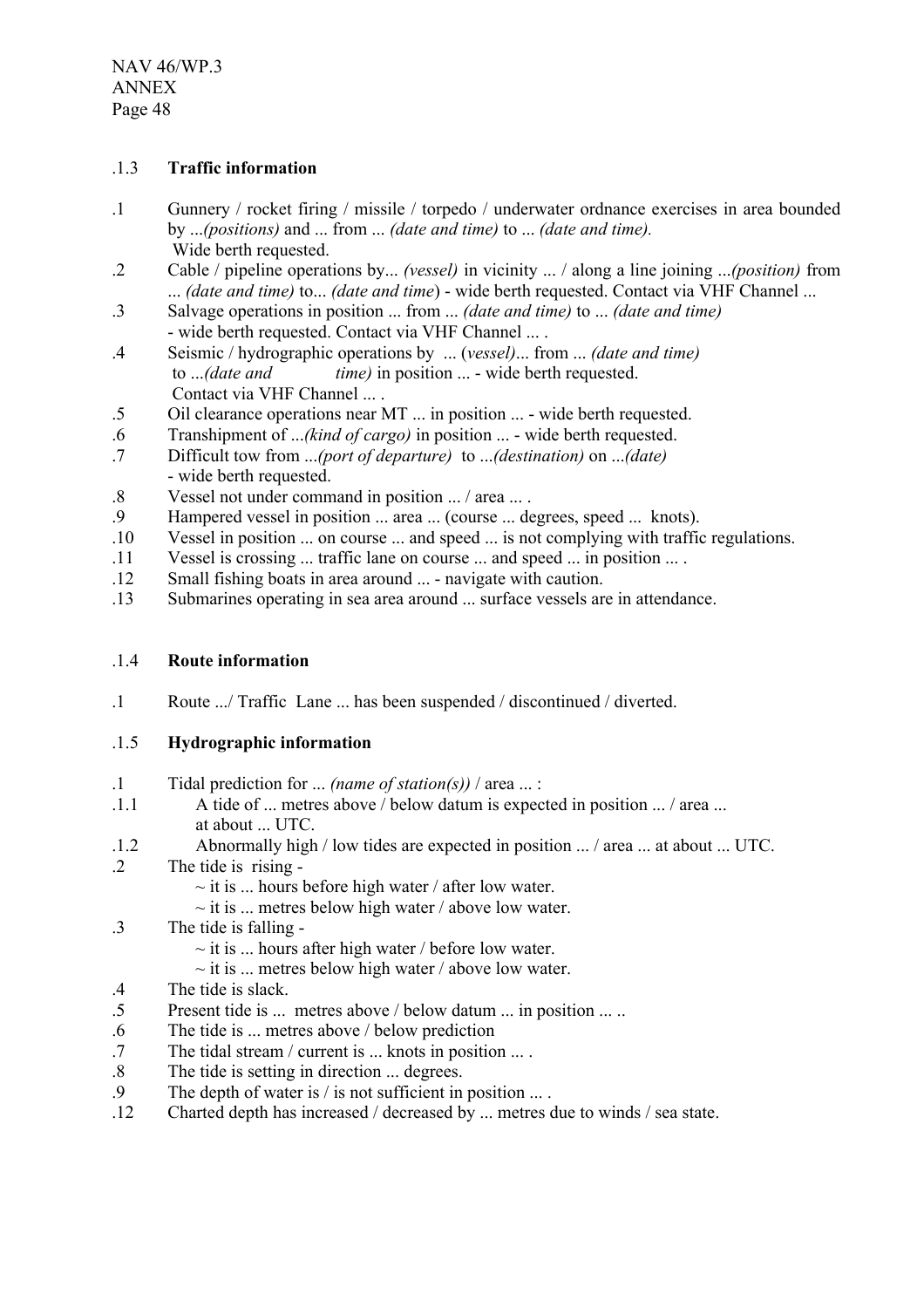#### .1.6 **Electronic navigational aids information**

- .1 GPS Satellite ...*(number)* unusable from ...*(date and time)* to ... *(date and time)*. Cancel one hour after time of restoration.
- .2 LORAN station ...*(name number of master / slave )*
- .3 RACON ... *(name of station)* in position ... off air ... from ... *(date and time)* to ... *(date and time).*

## .1.7 **Meteorological warnings**

- .1 Gale warning / storm warning was issued at ... UTC starting at ... UTC .
- .1.1 Gale warning / storm warning. Wind at ... UTC in area *... (met. area)* from direction ... *(cardinal points)* and force Beaufort ... backing / veering to ... *(cardinal points).*
- .2 Tropical storm warning was issued at ... UTC starting at ... UTC.
- .2.1 Tropical storm warning at ... UTC. Hurricane ... *(name)* / tropical cyclone / tornado / willy-willy / typhoon / ... with central pressure of ... millibars/hPascals located in position
- ... .

Present movement ... *(cardinal points)* at ... knots. Winds of ... knots within radius of ... nautical miles of centre. Seas over ... metres. Further information on VHF Channel ... / frequency ... (at ... UTC).

### .1.8 **Meteorological information**

- .1 Position of tropical storm ... *(name)* ..., path ... *(cardinal points)*, speed of advance ... knots.
- .2 Wind direction ...*(cardinal points)*, force Beaufort ... in position ... .
- .3 Wind is backing / veering and increasing / decreasing.
- .4 Wind is expected to increase / decrease in position ... to force Beaufort ... within the next... hours.
- .5 Visibility in position ...
	- $\sim$  ... metres / nautical miles.
	- $\sim$  reduced by mist / fog / snow / dust / rain / ... .
	- $\sim$  expected to increase / decrease to ... metres / nautical miles
	- within the next ... hours.
- .6 Sea / swell in position ...
	- ~ ... metres from ...*(cardinal points)*.
	- $\sim$  expected to increase / decrease within the next ... hours.
- .7 Icing is expected / not expected in area ... .

### .1.9 **Meteorological questions and answers**

See AI/3.1 "Meteorological and hydrological conditions"

### .2 **Navigational assistance service**

Shore based pilotage by Navigational Assistance Service: also see AI/6.4 .3.18 to .3.21

### .2.1 **Request and identification**

- .1 Is shore based radar assistance available?
- .1.1 Yes, shore based radar assistance is available.
- .1.2 No, shore based radar assistance is not available.
- .2 Shore based radar assistance is available from ... to ... UTC.
- .3 Do you require navigational assistance to reach ... ?
- .3.1 Yes, I require navigational assistance.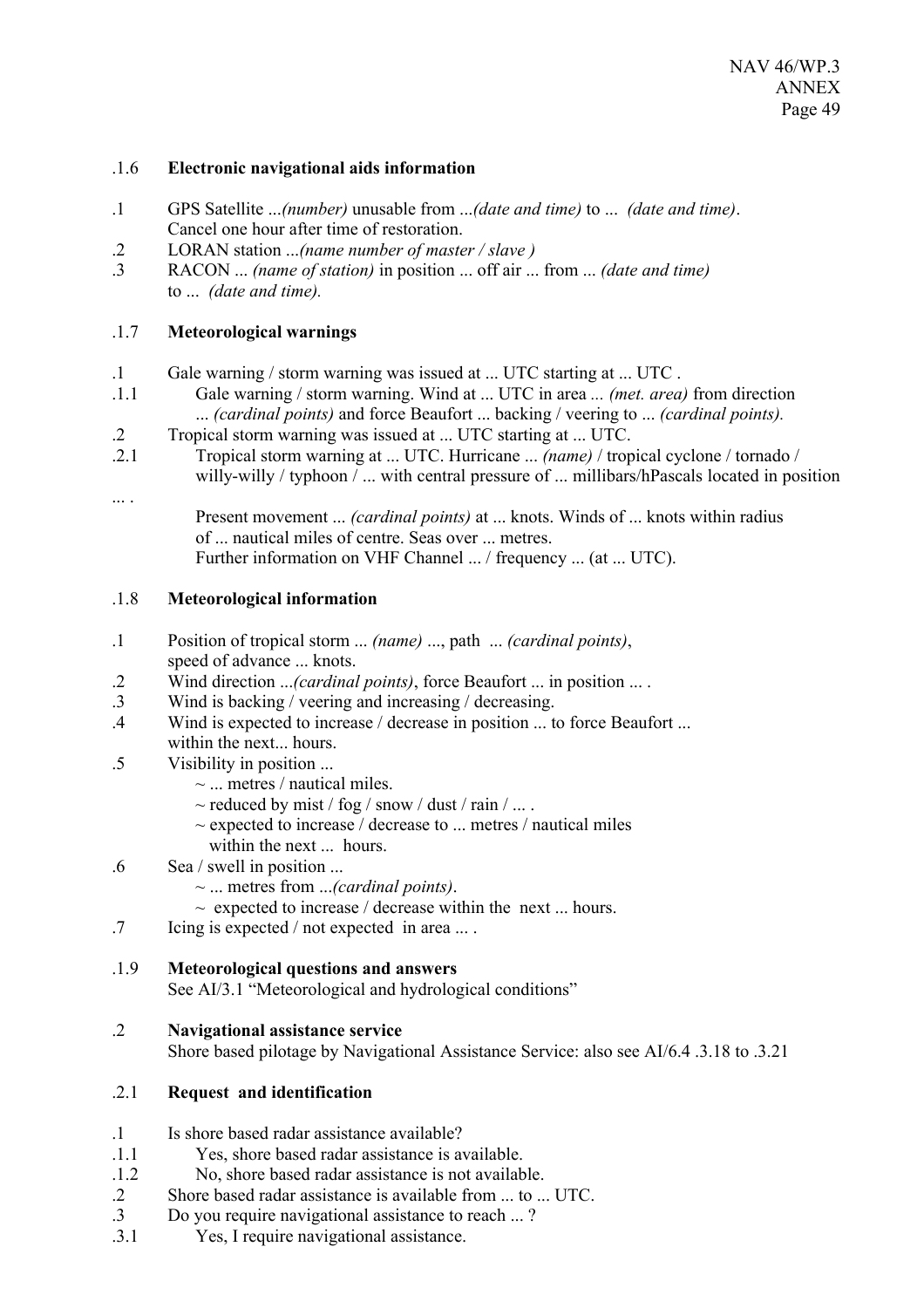- .3.2 No, I do not require navigational assistance .4 What is your position? .4.1 My position is bearing ... degrees ..., distance ... kilometres / nautical miles from ... .
- .5 How was your position obtained?
- .5.1 My position was obtained by GPS / RADAR / cross-bearing / astronomical observation / ...
- .6 Repeat your position for identification.
- .7 I have located you on my radar screen.
- .7.1 Your position is bearing ... degrees, distance ... kilometres / nautical miles from ... .
- .8 I cannot locate you on my radar screen.<br>9 What is your present course and speed?
- What is your present course and speed?
- .9.1 My present course is ... degrees, my speed is ... knots.
- .10 What is the course to reach you?
- .10.1 The course to reach me is ... degrees.
- .11 Is your radar in operation?
- .11.1 Yes, my radar is in operation.
- .11.2 No, my radar is not in operation.
- .12 What range scale are you using?
- .12.1 I am using ... miles range scale.
- .12.2 Change to a larger / smaller range scale.
- .13 You are leaving my radar screen.
- .14 Change to radar ... *(name)* VHF Channel ... .
- .15 I have lost radar contact.

### .2.2 **Position**

- .1 You are entering ... .
- .2 Your position is .../ bearing ... degrees, distance ... kilometres / nautical miles from ... .
- .4 You are passing ... .

You are

- $\sim$  in the centre of the fairway.
- $\sim$  on / not on the radar reference line (of the fairway).
- ~ on the ... *(cardinal points)* side of the fairway.
- .5 You are approaching the ... *(cardinal points)* limit of the fairway.
- .6 Your position is buoy number ... distance ... metres / cables
- to the ... *(cardinal points)* of the radar reference line
- .7 Your position is distance ... metres / cables from the intersection of radar reference line ... and radar reference line ... and distance ... metres / cables to the ... *(cardinal points)*  of radar reference line ... .
- .8 MV ... has reported at reporting point ... .
- .9 You are getting closer to the vessel … *(cardinal points)* of you.
- .10 Vessel on opposite course is passing to the ... *(cardinal points)* of you.
- .11 MV ... is metres / cables ... *(cardinal points)* of you
	- $\sim$  is ingoing / outgoing.
	- $\sim$  has stopped.
	- $\sim$  is at anchor.
	- $\sim$  is on a reciprocal course
	- ~ will overtake to the ... *(cardinal points)* of you
- .12 Vessel has anchored ... metres / cables ... *(cardinal points)* of you in position ... .
- .13 Vessel ... *(cardinal points)* of you is obstructing your movements.
- .14 You will meet crossing traffic in position ... .
- .15 Vessel is entering / leaving the fairway at ... .
- .16 Buoy ... distance ... metres / cables ... *(cardinal points).*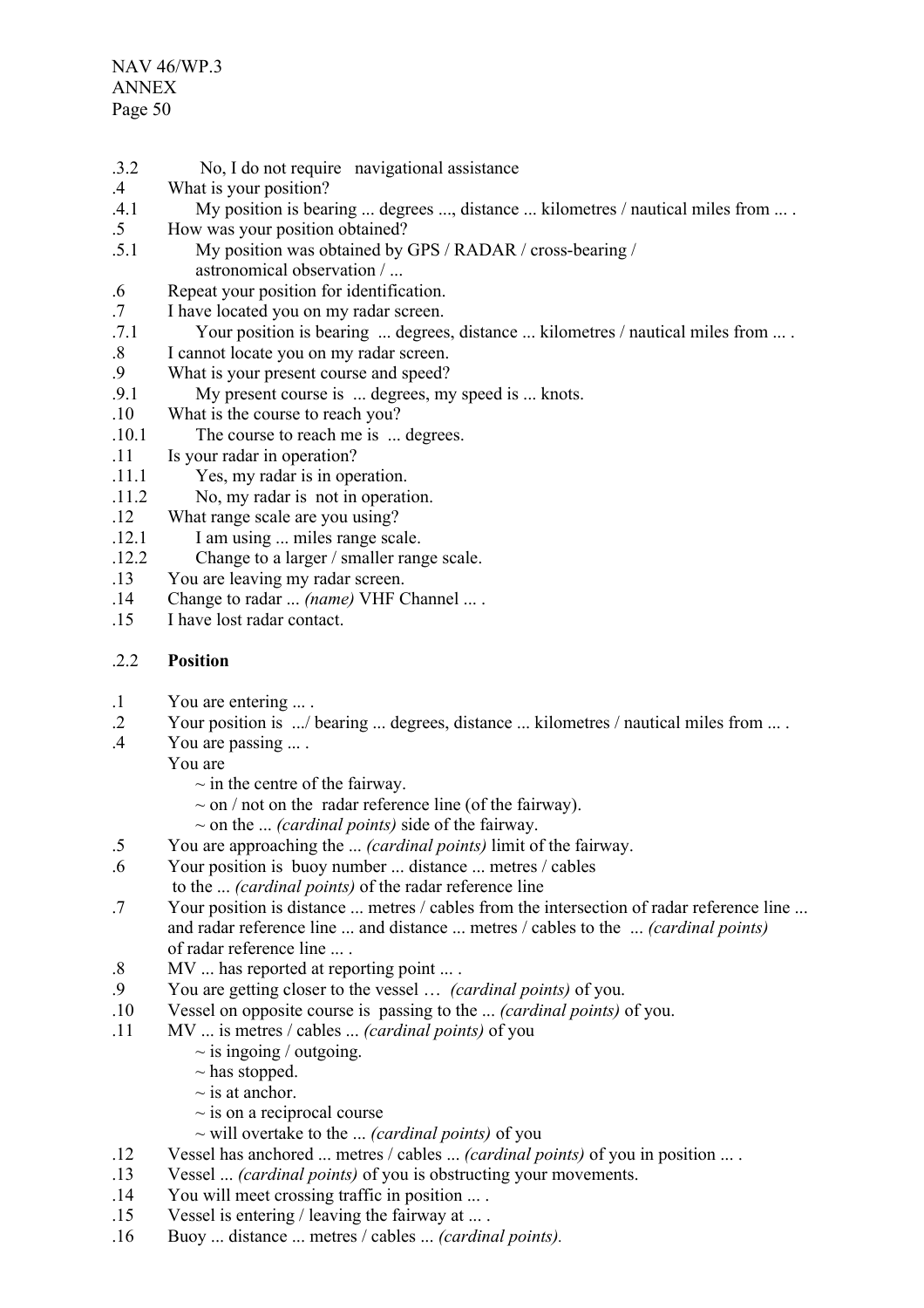- .17 Vessel ... *(cardinal points)* of you is
	- $\sim$  turning.
	- $\sim$  anchoring.
	- $\sim$  increasing / decreasing speed.
	- $\sim$  overtaking you.
	- $\sim$  not under command.

### .2.3 **Course**

Note: The user of this phrase should be fully aware of the implications of words such as "track", "heading" and "course made good".

- .1 Your track is
	- $\sim$  parallel with the reference line.
	- $\sim$  diverging from the reference line.
	- $\sim$  converging to the reference line.
- .2 What is your present course / heading?
- .2.1 My present course / heading is ... degrees
- .3 You are steering a dangerous course.
- .4 Course to make good is ... degrees.
- .5 Vessel ... *(cardinal points)* of you is on same course ... degrees.
- .5.1 Advise you
	- $\sim$  Keep your present course.
	- $\sim$  a new course of  $\ldots$  degrees.
- .6 Have you altered course?
- .6.1 Yes, I have altered course my new course is ... degrees.
- .6.2 No, I have not altered course my course is ... degrees.
- .7 You are running into danger
	- ~ shallow water ... *(cardinal points)* of you.
	- ~ submerged wreck ... *(cardinal points)* of you.
	- ~ fog bank ... *(cardinal points)* of you.
	- $\sim$  risk of collision (with a vessel bearing ... degrees, distance ... kilometres / nautical miles).
	- $\sim$  bridge is defective  $/ \dots$ .

### .3 **Traffic organization service**

### .3.1 **Clearance, forward planning**

- .1 Traffic clearance is required before entering ... .
- .2 Do not enter the traffic lane / ... .
- .3 Proceed to the emergency anchorage.
- .4 Keep clear of .../ avoid ... .
- .5 You have permission
	- $\sim$  to enter the traffic lane / route traffic clearance granted.
	- $\sim$  to enter traffic lane / route in position ... at ... UTC.
- .6 Do not pass the reporting point ... until ... UTC.<br>7 Report at the next way point / way point / at
- Report at the next way point / way point  $\ldots$  / at  $\ldots$  UTC.
- .8 You must arrive at way point ... at ... UTC your berth is clear.
- .9 Do not arrive in position ... before / after ... UTC.
- .10 The tide is with you / against you.
- .3.2 **Anchoring**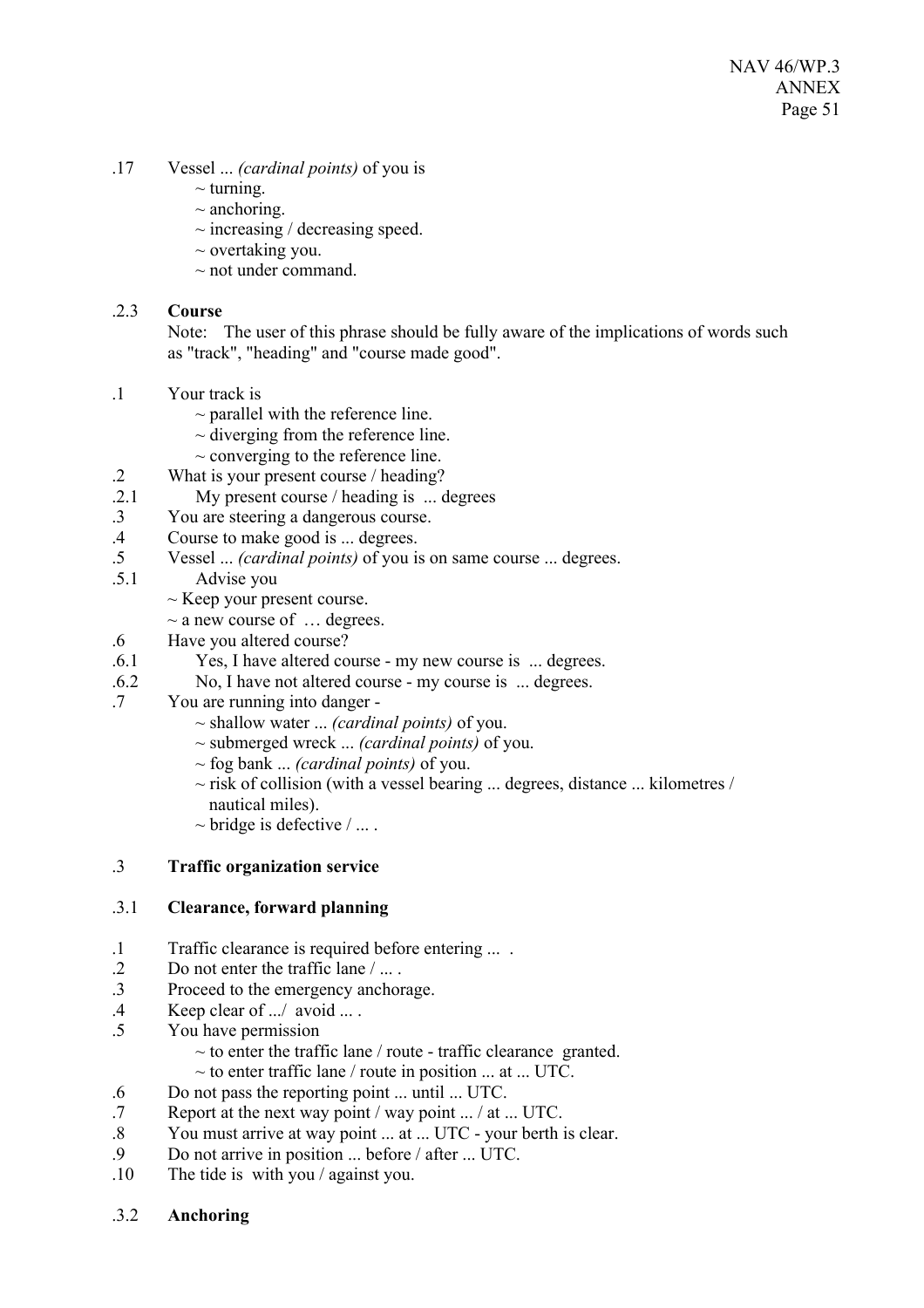NAV 46/WP.3 ANNEX Page 52

- .1 You must anchor
	- $\sim$  at  $\blacksquare$  UTC.
		- $\sim$  until the pilot arrives.
		- $\sim$  in a different position.
		- $\sim$  clear of fairway.
- .2 Do not anchor in position ... .
- .3 Anchoring is prohibited.
- .6 You must heave up anchor.
- .7 You are at anchor in a wrong position.
- .8 Have your crew on stand by for heaving up anchor when the pilot embarks.<br>9 You have permission to anchor (at  $\Box$  ITC)
	- You have permission to anchor  $(at \dots UTC)$ 
		- $\sim$  in position  $\dots$ .
		- $\sim$  until the pilot arrives.
		- $\sim$  until the tugs arrive.
		- $\sim$  until sufficient water.
- .10 You are obstructing the fairway / other traffic.
- .11 Are you dragging / dredging anchor?
- .11.1 Yes, I am dragging / dredging anchor.
- .11.2 No, I am not dragging / dredging anchor.
- .12 Do not dredge anchor.

### .3.3 **Arrival, berthing and departure**

- .1 Your orders are to berth on ... .
- .2 Your orders are changed to proceed to ... .
- .3 Proceed to ... for orders.
- .4 You have permission to enter / to proceed at ... UTC.
- .5 Vessel is turning / manoeuvring in position ... .
- .6 MV ...
	- $\sim$  will turn in position  $\ldots$ .
	- $\sim$  will leave ... at ... UTC.
	- $\sim$  is leaving ....
	- $\sim$  has left ...
	- $\sim$  entered fairway in position  $\dots$ .
- .7 Your berth is not clear (until ... UTC)<br>7.1 Your berth will be clear at UTC
- Your berth will be clear at LUTC.
- .8 You will berth / dock at ... UTC .<br>9 Berthing has been delayed by ... l
- Berthing has been delayed by ... hours.
- .10 Be ready to get underway.
- .10.1 I am ready to get underway
- .11 Get underway.
- .12 Are you underway?
- .12.1 Yes, I am underway.
- .12.2 No, I am not underway.
- .13 Move ahead / astern ... metres.
- .14 Your vessel is in position make fast.

# .3.4 **Enforcement**

- .1 According to my radar, your course does not comply with Rule 10 of COLREGS.
- .2 Your actions will be reported to the Authorities.
- .3 You are
	- $\sim$  not complying with traffic regulations.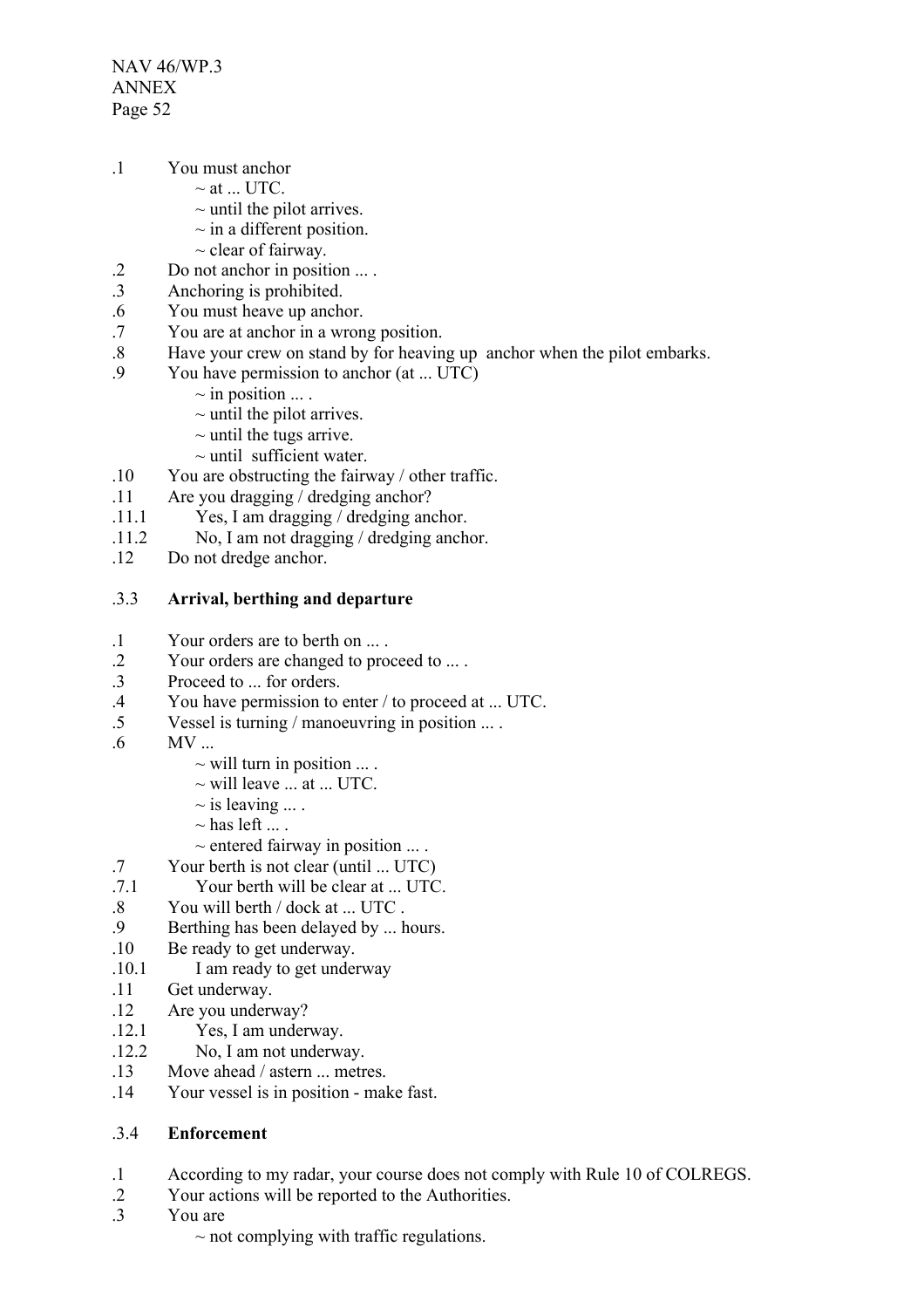NAV 46/WP.3 ANNEX Page 53

- $\sim$  not keeping to the correct traffic lane.
- .4 Have all navigational instruments in operation before entering this area / area ... .
- .5 Your navigation lights are not visible.
- .6 Recover your fishing gear.
- .6.1 You are fishing in the fairway.
- .7 Fishing gear is to the ... *(cardinal points)* of you.
- .8 Fishing in area ...is prohibited.
- .9 You are approaching a prohibited fishing area.
- .10 Fairway speed is... knots.

### .3.5 **Avoiding dangerous situations, providing safe movements**

- .1 It is dangerous
	- $\sim$  to anchor in your present position.
	- $\sim$  to remain in your present position.
	- ~ to alter course to ... *(cardinal points)*.
- .2 Large vessel is leaving the fairway- keep clear of the fairway approach.
- .3 Nets with buoys / without buoys in this area navigate with caution.
- .4 Collision in position ... .
- $.5$  MV ... is aground / on fire / ... in position ... .
- .6 Stand by for assistance.
- .7 Vessels must
	- $\sim$  keep clear of this area / area ....
	- $\sim$  avoid this area / area ....
	- $\sim$  navigate with caution.
- .8 Keep clear of ... search and rescue in progress.
- .9 Your present course is too close
	- $\sim$  to ingoing / outgoing vessel.
	- $\sim$  to the vessel that you are overtaking.
	- ~ to the ... *(cardinal points)* limit of the fairway.
- .10 Your course is deviating from the radar reference line.
- .11 You are running into danger
	- ~ shallow water .... *(cardinal points)* of you.
	- ~ submerged wreck ... *(cardinal points)* of you.
	- ~ fog bank ... *(cardinal points)* of you.
	- $\sim$  risk of collision (with vessel bearing ... degrees, distance ... kilometres / nautical miles).
	- $\sim$  bridge is defective.
- .12 You are proceeding at a dangerous speed.
- .13 You must
	- $\sim$  proceed by the fairway / route ... .
	- ~ keep to the ... *(cardinal points)* of the fairway line / radar reference line.
	- $\sim$  stay clear of the fairway.
- .14 You must wait for MV ... to cross ahead of you.
- .15 You must wait for MV ... to clear ... before
	- $\sim$  entering the fairway.
	- $\sim$  getting underway.
	- $\sim$  leaving the berth.
- .16 Do not
	- $\sim$  overtake
	- $\sim$  cross the fairway.
- .17 Alter course to ...*(cardinal points)* of you.
- .18 Pass ... *(cardinal points)* of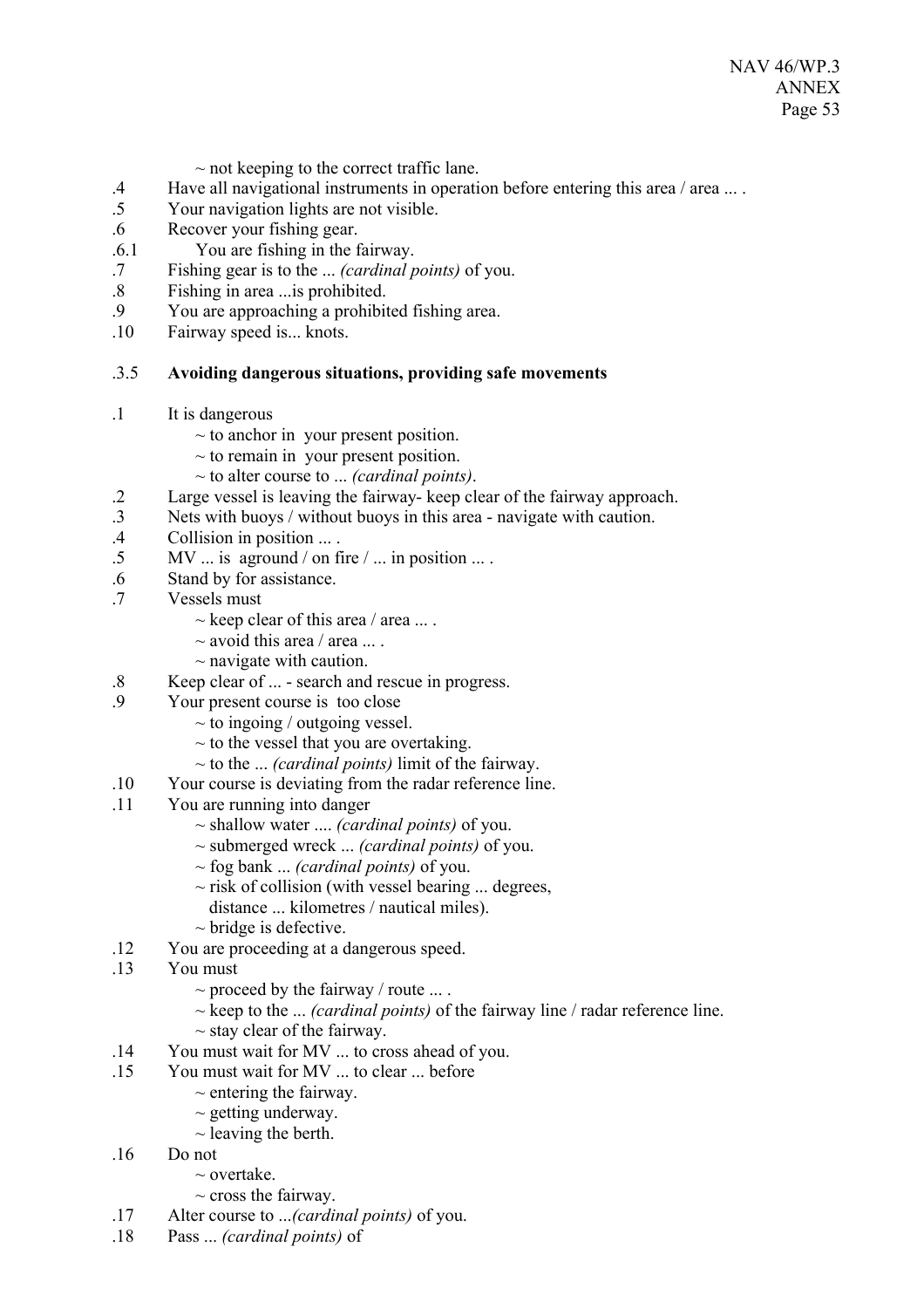- $\sim$  ingoing /outgoing / anchored / disabled vessel.
- $\sim$  of  $\ldots$  mark  $/ \ldots$ .
- .19 Stop engines.
- .20 MV ...
	- ~ wishes to overtake … *(cardinal points)* of you.
	- ~ agrees / does not agree to be overtaken.
	- .  $\sim$  is approaching an obscured area  $\ldots$  - approaching vessels acknowledge.

## .3.6 **Canal and lock operations**

- .1 You must
	- $\sim$  close up on the vessel ahead of you.
	- $\sim$  drop back from the vessel ahead of you.
	- $\sim$  wait at ...
	- $\sim$  moor at  $\ldots$ .
	- $\sim$  wait for lock clearance at ... until ... UTC.
- .2 Convoy ... must wait / moor at ... .
- .3 You will
	- $\sim$  join convoy ... at ... UTC.
	- $\sim$  enter canal / lock at ... UTC.
- .4 Transit will begin at ... UTC.
- .5 Your place in convoy is number ... .
- .6 Transit / convoy speed is ... knots.
- Convoys / vessels will pass in area ... .

# **AI/6.3 Handing over to another VTS**

- .1 ... VTS this is ... VTS: MV ... position is bearing... degrees, distance ... kilometres / nautical miles from ... . working frequency is VHF Channel ... . Your target. Please confirm.
- .2 ... VTS this is ... VTS: MV ... position bearing is ... degrees, distance ... kilometres / nautical miles from ... . I confirm. My target.
- .3 .... VTS this is ... VTS: MV ... position is bearing... degrees, distance ... kilometres / nautical miles from ... . I am unable to take over this target.

### **AI/6.4 Phrases for communication with emergency services and allied services**

- .1 **Emergency services** (SAR, fire fighting, pollution fighting) See AI/1 "Distress Communication"
- .2 **Tug services**

Also see AII/3.6 "Tug assistance"

- .1 How many tugs do you require?
- $1.1$  I require  $\dots$  tug(s).
- .2 You must take
	- $\sim$  ... tug(s) according to port regulations.
	- $\sim$  ... tug(s) fore and ... tug(s) aft.
- .3 Wait for the tug(s) in position ... .
- .4 The tugs will meet you in position ... at ... UTC.
- .6 Tug services have been suspended until ...*(date and time)* / resumed on...*(date and time)*.
- .3 **Pilot request**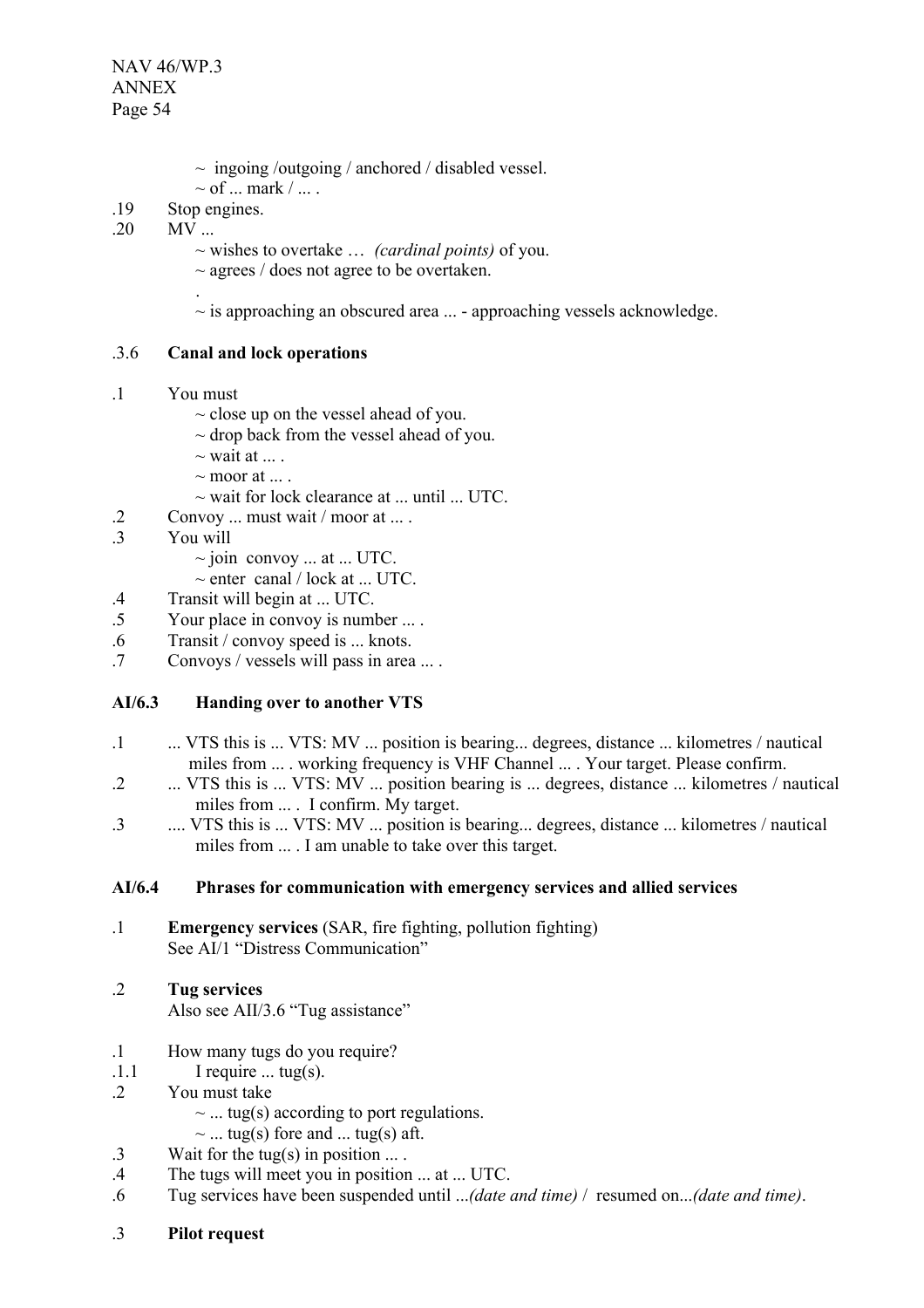| $\cdot$ 1         | Must I take a pilot?                                                                 |
|-------------------|--------------------------------------------------------------------------------------|
| .1.1              | Yes, you must take a pilot - pilotage is compulsory.                                 |
| .1.2              | No, you need not take a pilot.                                                       |
| $\cdot$ 2         | Do you require a pilot?                                                              |
| .2.1              | Yes, I require a pilot.                                                              |
| .2.2              | No, I do not require a pilot - I am holder of Pilotage Exemption Certificate (No. ). |
| $\cdot$ 3         | You are exempted from pilotage.                                                      |
| $.4\,$            | Do you require a pilot at (name) Pilot Station?                                      |
| .4.1              | Yes, I require a pilot at <i>(name)</i> Pilot Station.                               |
| .4.2              | No, I do not require a pilot at (name) Pilot Station - I require a pilot in position |
| $.5\,$            | What is your ETA at (name) Pilot Station in local time?                              |
| .5.1              | My ETA at(name) Pilot Station is  hours local time.                                  |
| $.6\,$            | What is local time?                                                                  |
| .6.1              | Local time is  hours.                                                                |
| $.7\,$            | What is your position?                                                               |
| .7.1              | My position is  .                                                                    |
| $\boldsymbol{.8}$ | What is your distance from (name) Pilot Station?                                     |
| .8.1              | My distance from (name) Pilot Station is  kilometres / nautical miles.               |
| 9.                | Is the pilot boat on station?                                                        |
| .9.1              | Yes, the pilot boat is on station.                                                   |
| .9.2              | No, the pilot boat is not on station.                                                |
| .9.3<br>.10       | The pilot boat will be on station at  hours local time.                              |
| .10.1             | In what position can I take the pilot?                                               |
| .11               | Take the pilot at ( <i>Pilot Station</i> ) / near  at  hours local time.             |
| .11.1             | When will the pilot embark?<br>The pilot will embark at  hours local time.           |
| .12               | The pilot boat is coming to you.                                                     |
| .13               | Stop in present position and wait for the pilot.                                     |
| .14               | Keep the pilot boat <i>(cardinal points)</i> of you.                                 |
| .15               | What is your freeboard?                                                              |
| .15.1             | My freeboard is  metres.                                                             |
| .16               | Change to VHF Channel  for pilot transfer.                                           |
| .17               | Stand by on VHF Channel  until pilot transfer is completed.                          |
| .18               | Pilotage at (name) Pilot Station has been suspended until  (date and local time).    |
| .19               | Pilotage at (name) Pilot Station has been resumed.                                   |
| .20               | The pilot cannot embark at <i>(name)</i> Pilot Station due to  .                     |
| .21               | Do you accept shore-based navigational assistance from VTS Centre?                   |
| .21.1             | Yes, I accept shore-based navigational assistance.                                   |
| .21.2             | No, I do not accept shore-based navigational assistance.                             |
| .21.3             | I will stay in position  until  .                                                    |
| .22               | You have permission to proceed by yourself (or wait for the pilot at  buoy).         |
| .23               | Follow the pilot boat inward where the pilot will embark.                            |
|                   |                                                                                      |

.4 **Embarking / disembarking pilot**

See AI/4.2 "Embarking/disembarking pilot"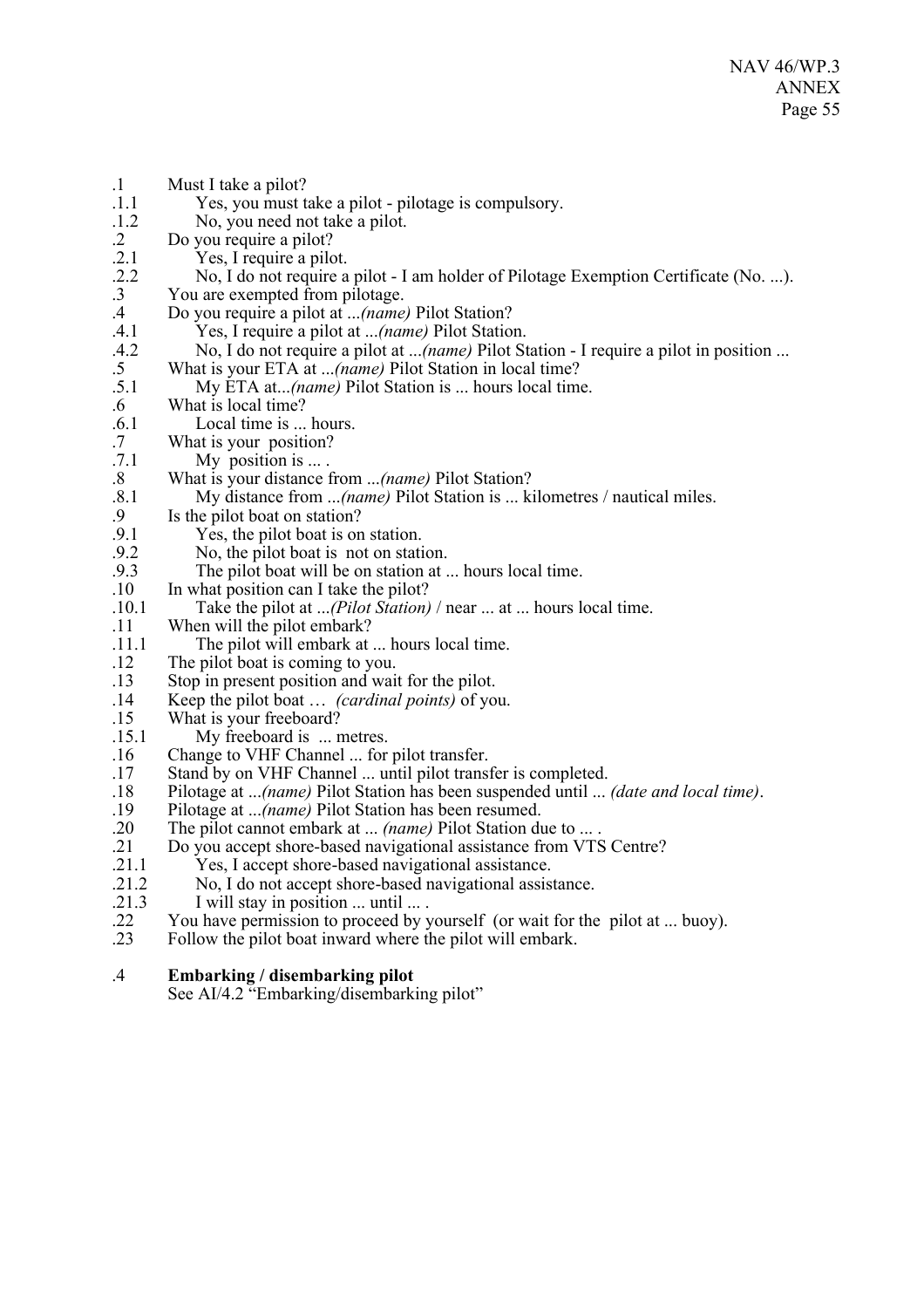#### **Appendix to AI - External Communication Phrases Standard GMDSS Messages**

For further details see: ITU MANUAL for use by the Maritime Mobile and Maritime Mobile-Satellite Services, Geneva.

# **1 Standard Distress Message**

## .1 **Structure**

Upon receipt of a DSC Distress Alert acknowledgement the vessel in distress should commence the distress traffic on one of the international distress traffic frequencies for telephony (VHF Channel 16 or 2182 kHz) as follows:

# MAYDAY

THIS IS

- the 9-digit Maritime Mobile Service Identity code (MMSI) plus name / call sign or other identification of the vessel calling
- the position of the vessel
- the nature of distress
- the assistance required
- any other information which might facilitate rescue.

# .2 **Example**

MAYDAY

- THIS IS TWO-ONE-ONE-TWO-THREE-NINE-SIX-EIGHT-ZERO
- MOTOR VESSEL "BIRTE" CALL SIGN DELTA ALPHA MIKE KILO
- POSITION SIX TWO DEGREES ONE ONE DECIMAL EIGHT MINUTES NORTH
- ZERO ZERO SEVEN DEGREES FOUR FOUR MINUTES EAST
- I AM ON FIRE AFTER EXPLOSION
- I REQUIRE FIRE FIGHTING ASSISTANCE
- SMOKE NOT TOXIC OVER

# **2 Standard Urgency Message**

# .1 **Structure**

After the transmission of a DSC Urgency Call switch the transmitter to VHF Channel 16 or frequency 2182 kHz (if not automatically controlled) and commence the urgency traffic as follows:

PAN-PAN (repeated three times)

ALL STATIONS (repeated three times)

THIS IS

- the 9-digit MMSI of the vessel plus name / call sign or other identification
- the position of the vessel
- the text of the urgency message.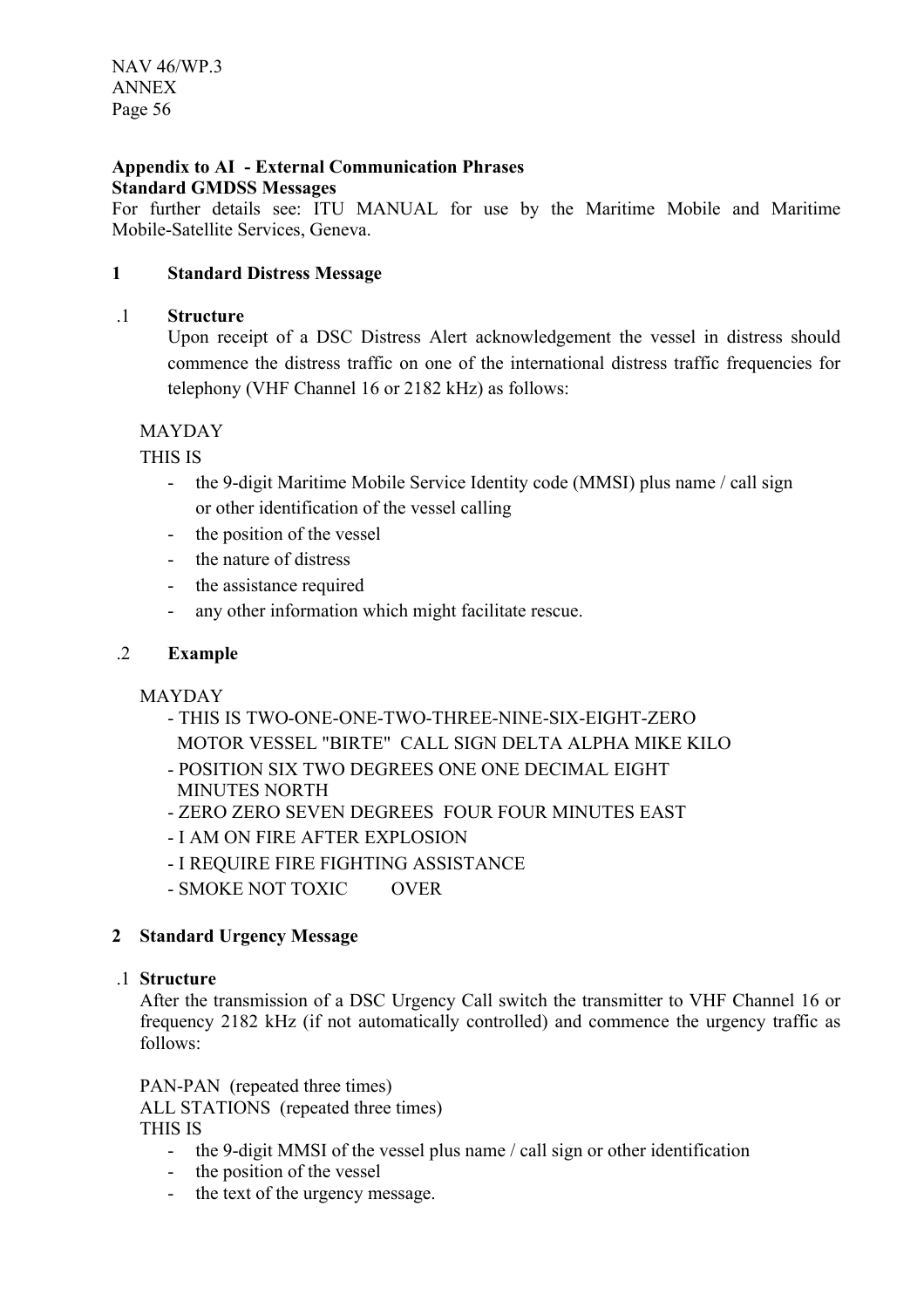# .2 **Example**

# PAN-PAN PAN-PAN PAN-PAN ALL STATIONS ALL STATIONS ALL STATIONS - THIS IS TWO-ONE-ONE-TWO-THREE-NINE-SIX-EIGHT-ZERO MOTORVESSEL "BIRTE" CALL SIGN DELTA ALPHA MIKE KILO

- POSITION SIX TWO DEGREES ONE ONE DECIMAL EIGHT MINUTES NORTH ZERO ZERO SEVEN DEGREES FOUR FOUR MINUTES EAST
- I HAVE PROBLEMS WITH ENGINES
- I REQUIRE TUG ASSISTANCE OVER

# **3 Standard Safety Message**

# .1 **Structure**

After the transmission of a DSC Safety Call switch the transmitter to VHF Channel 16 or frequency 2182 kHz (if not automatically controlled) and transmit the safety message as follows:

SECURITE (repeated three times)

ALL STATIONS (or all ships in a specific geographical area, or to a specific station) (repeated three times)

THIS IS

- the 9-digit MMSI of the vessel plus name / call sign or other identification
- the text of the safety message.

# .3 **Example**

# SECURITE SECURITE SECURITE

ALL SHIPS ALL SHIPS ALL SHIPS IN AREA PETER REEF

- THIS IS TWO-ONE-ONE-TWO-THREE-NINE-SIX-EIGHT-ZERO

MOTORVESSEL "BIRTE" CALL SIGN DELTA ALPHA MIKE KILO

- DANGEROUS WRECK LOCATED IN POSITION TWO NAUTICAL MILES SOUTH OF PETER REEF OVER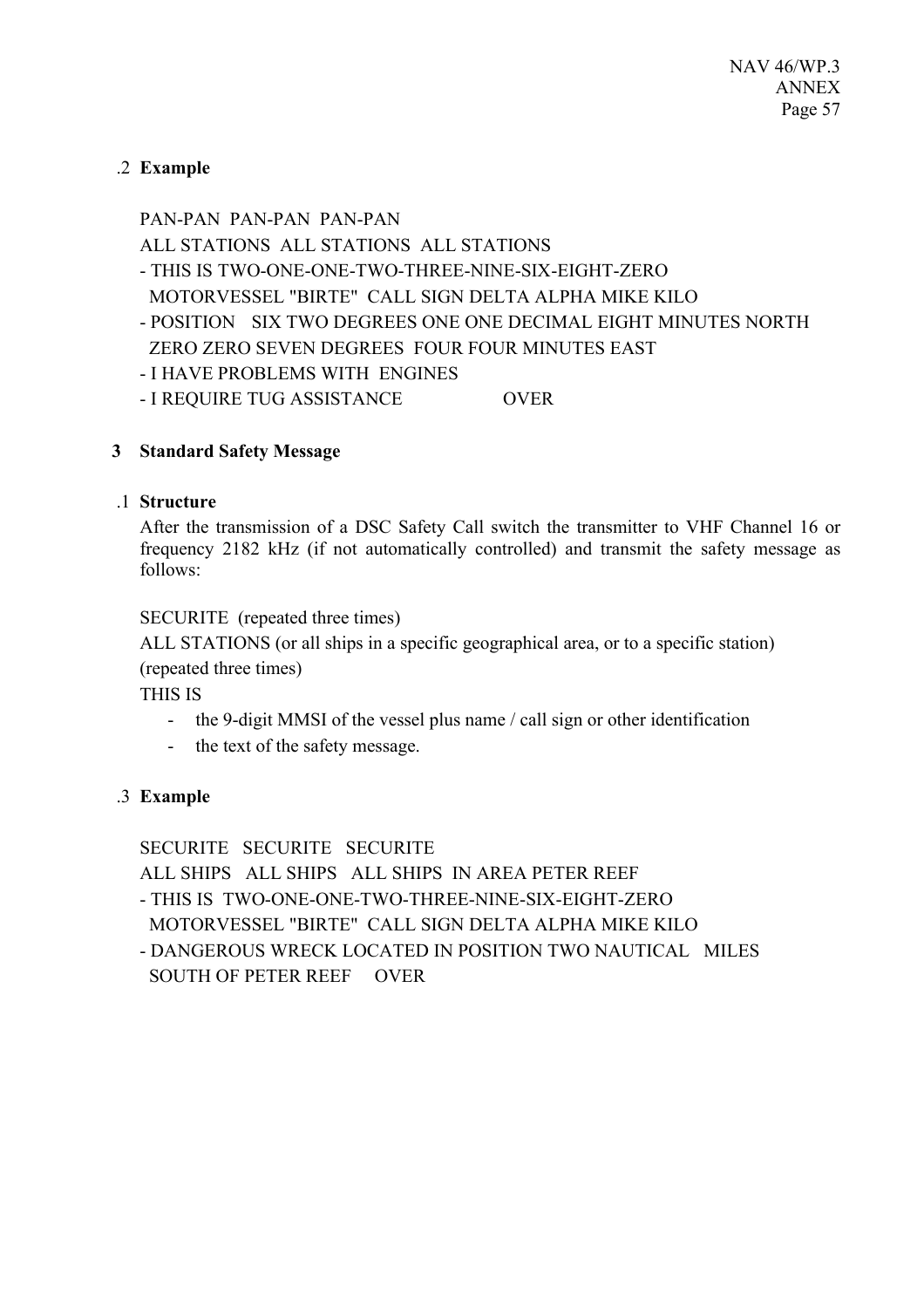### **AII ON-BOARD COMMUNICATION PHRASES** (A)

#### **AII/1 Standard Wheel Orders**

All wheel orders given should be repeated by the helmsman and the officer of the watch should ensure that they are carried out correctly and immediately. All wheel orders should be held until countermanded. The helmsman should report immediately if the vessel does not answer the wheel.

When there is concern that the helmsman is inattentive s/he should be questioned:

"What is your heading ?" And s/he should respond:

"My heading is ... degrees."

**Order Meaning**

| 1. Midships                                  | Rudder to be held in the fore and aft position.                                                                                                                                                                                                                                |
|----------------------------------------------|--------------------------------------------------------------------------------------------------------------------------------------------------------------------------------------------------------------------------------------------------------------------------------|
| 2. Port / starboard five                     | 5° of port / starboard rudder to be held.                                                                                                                                                                                                                                      |
| 3. Port / starboard ten                      | 10° of port / starboard rudder to be held.                                                                                                                                                                                                                                     |
| 4. Port / starboard fifteen                  | 15° of port / starboard rudder to be held.                                                                                                                                                                                                                                     |
| 5. Port / starboard twenty                   | $20^{\circ}$ of port / starboard rudder to be held.                                                                                                                                                                                                                            |
| 6. Port / starboard twenty-five              | 25° of port / starboard rudder to be held.                                                                                                                                                                                                                                     |
| 7. Hard -a-port / starboard                  | Rudder to be held fully over to port / starboard.                                                                                                                                                                                                                              |
| 8. Nothing to port/starboard                 | Avoid allowing the vessel's head to<br>to<br>$g_0$<br>port/starboard                                                                                                                                                                                                           |
| . 9. Meet her                                | Check the swing of the vessel's head in a turn.                                                                                                                                                                                                                                |
| 10. Steady                                   | Reduce swing as rapidly as possible.                                                                                                                                                                                                                                           |
| 11. Ease to five / ten<br>/ fifteen / twenty | Reduce amount of rudder to $5^{\circ}/10^{\circ}/15^{\circ}/20^{\circ}$ and hold.                                                                                                                                                                                              |
| 12. Steady as she goes                       | Steer a steady course on the compass heading indicated at<br>the time of the order. The helmsman is to repeat the<br>order and call out the compass heading on receiving<br>the order. When the vessel is steady on that heading,<br>the helmsman is to call out: "Steady on " |

13. Keep the buoy/ mark/ beacon/ ... on port side / starboard side.

14. Report if she does not answer the wheel.

15. Finished with wheel, no more steering.

When the officer of the watch requires a course to be steered by compass, the direction in which s/he wants the wheel turned should be stated followed by each numeral being said separately, including zero, for example:

| Order                           | <b>Course to be steered</b> |
|---------------------------------|-----------------------------|
| Port, steer one eight two       | $182^\circ$                 |
| Starboard, steer zero eight two | $082^\circ$                 |
| Port, steer three zero five     | $305^\circ$                 |

On receipt of an order to steer, for example,  $182^\circ$ , the helmsman should repeat it and bring the vessel round steadily to the course ordered. When the vessel is steady on the course ordered, the helmsman is to call out:

"Steady on one eight two".

The person giving the order should acknowledge the helmsman's reply.

If it is desired to steer on a selected mark the helmsman should be ordered to: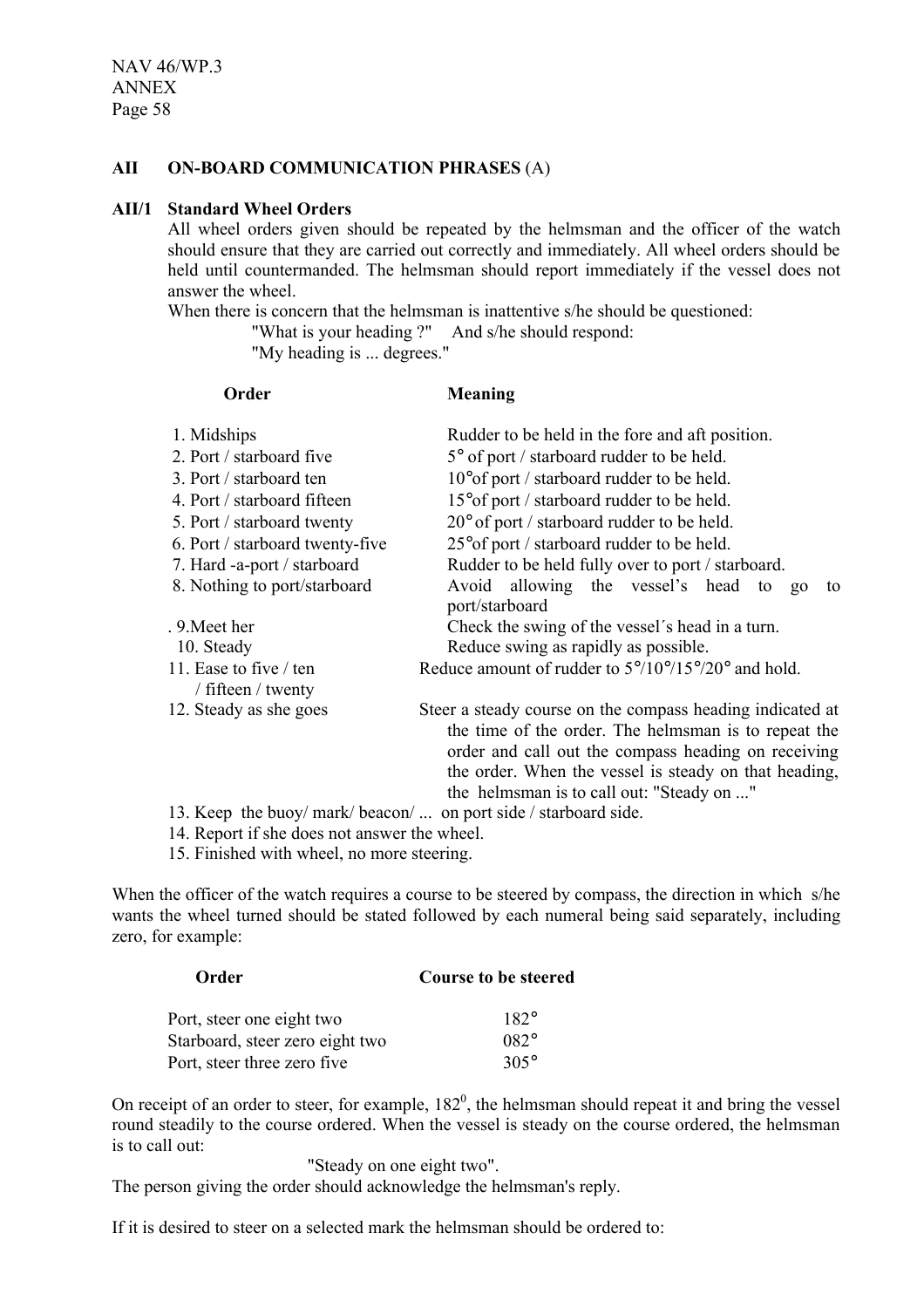"Steer on ... buoy / ... mark / ... beacon". The person giving the order should acknowledge the helmsman's reply.

## **AII/2 Standard Engine Orders**

Any engine order given should be repeated by the person operating the bridge telegraph(s) and the officer of the watch should ensure the order is carried out correctly and immediately.

### **Order**

- 1. (Port / starboard engines) Full ahead / astern
- 2. (Port / starboard engines) Half ahead / astern
- 3. (Port / starboard engines) Slow ahead / astern
- 4. (Port / starboard engines) Dead slow ahead / astern
- 5. Stop (port / starboard) engines
- 6. Emergency full ahead / astern
- 7. Stand by engine
	- (Engine-room personnel fully ready to manoeuvre and bridge manned to relay engine orders.)
- 8. Finished with engines no more manoeuvring.
	- (Operation of engines no longer required.)

In vessels fitted with twin propellers, the word "both" should be added to all orders affecting both shafts, e.g. "Full ahead both", and "Slow astern both", except that the words "Stop all engines" should be used, when appropriate. When required to manoeuvre twin propellers independently, this should be indicated, i.e. "Full ahead starboard", "Half astern port", etc.

Where bow thrusters are used, the following orders are used:

- 9. Bow thruster full / half to port / starboard.
- 10. Stern thruster full / half to port / starboard.
- 11. Bow / stern thruster stop

# **AII/3 Pilot on the Bridge**

### **AII/3.1 Propulsion system**

- . 1 Is the engine a diesel or a turbine?
- . 1.1 The engine is a diesel / turbine.
- . 2 Is the engine-room manned or is the engine on bridge control?
- . 2.1 The engine-room is manned.
- . 2.2 The engine is on bridge control.
- . 3 How long does it take to change the engines from ahead to astern?
- . 3.1 It takes ... seconds to change the engines (from ahead to astern).
- . 4 How long does it take to start the engines from stopped?
- . 4.1. It takes ... seconds to start the engines (from stopped).
- . 5 Is extra power available in an emergency?
- . 5.1 Yes, extra power is available.
- . 5.2 No, extra power is not available.
- . 6 Do you have a controllable or fixed pitch propeller?
- . 6.1 We have a controllable pitch propeller.
- . 6.2 We have a fixed pitch propeller.
- . 7 Do you have a right-hand or left hand propeller?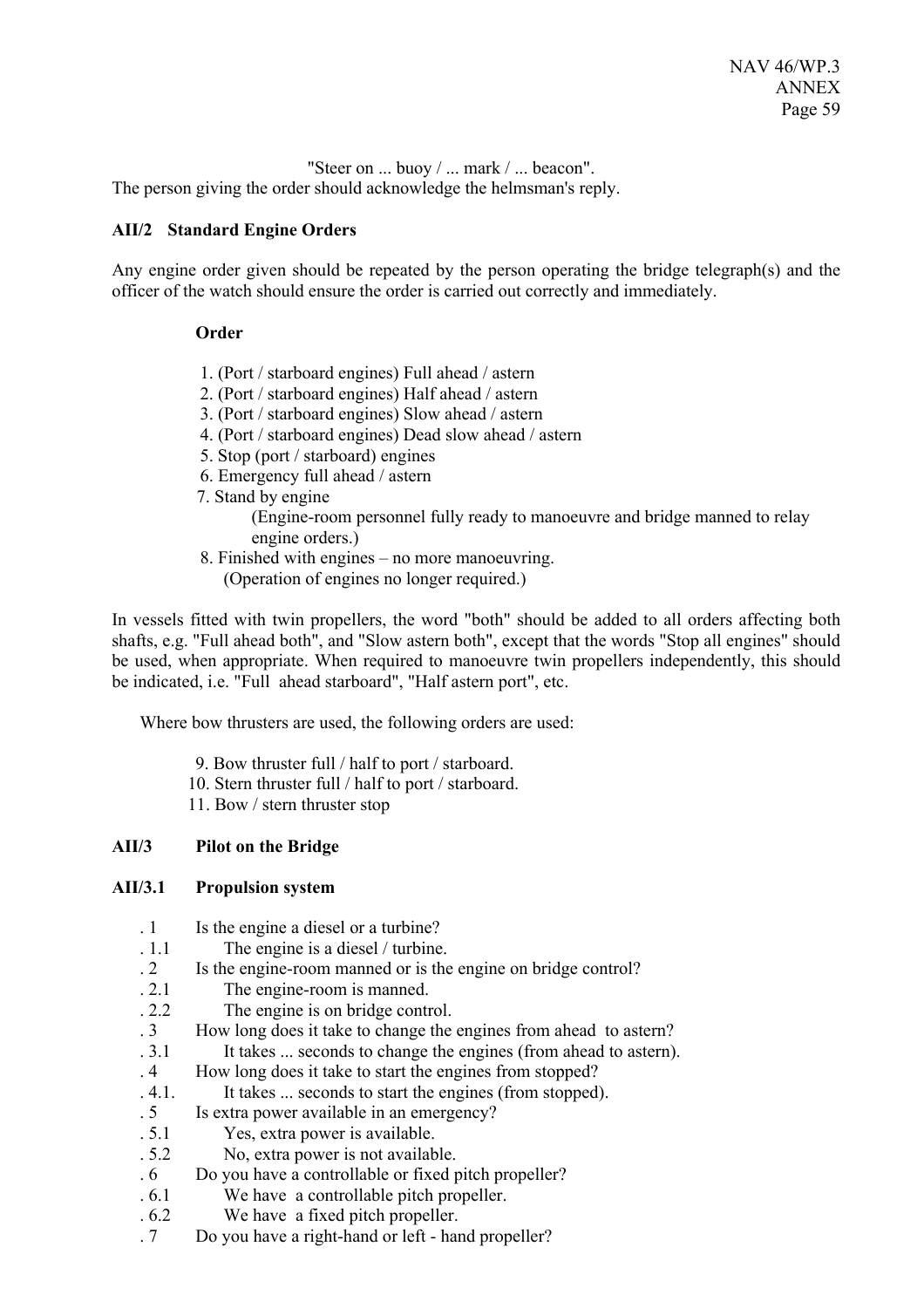- . 7.1 We have a right-hand / left-hand propeller.
- . 8 Do you have a single propeller or twin propellers?
- . 8.1 We have a single propeller / twin propellers.
- . 9 Do you have a bow thrusteror stern thruster?
- . 9.1 We have one /two/.. bow thruster(s) / stern thruster(s).
- .10 What is the maximum manoeuvring power ahead / astern?
- .10.1 The maximum manoeuvring power ahead / astern is ... kiloWatts.
- .11 What are the maximum revolutions ahead / astern?
- .11.1 The maximum revolutions ahead / astern are ... .
- .12 Do the twin propellers turn inward or outward when going ahead.
- .12.1 The twin propellers turn inward / outward (when going ahead).

# **AII/3.2 Manoeuvring**

- . 1 I require the pilot card / manoeuvring data.
- . 2 What is the diameter of the turning circle?
- . 2.1 The diameter of the turning circle is ... metres.
- . 3 What is the advance and transfer distance in a crash-stop?
- . 3.1 The advance distance is ... kilometres / nautical miles, the transfer distance is ... degrees (in a crash-stop).
- . 4 How long does it take from hard-a-port to hard-a-starboard?
- . 4.1 It takes ... seconds (from hard-a-port to hard-a-starboard).
- . 5 Is the turning effect of the propeller very strong?
- . 5.1 Yes, the turning effect (of the propeller) is very strong.
- . 5.2 No, the turning effect (of the propeller) is not very strong.
- . 6 Where is the whistle control?
- . 6.1 The whistle control is on the console / on ... .
- . 7 What notice is required to reduce from full sea speed to manoeuvring speed?
- . 7.1 ... minutes notice is required (to reduce from full sea speed
	- to manoeuvring speed).
- . 8 Do you have an automatic pilot?
- . 8.1 Yes, we have an automatic pilot.
- . 8.2 No, we do not have an automatic pilot.
- .9. Give ... short / prolonged blast(s) (on the whistle).
- .1 .10 Stand by lookout.
- .11 Maintain a speed of ... knots.
- .12 What is the (manoeuvring) speed at full / half / slow / dead slow ahead?
- .12.1 The manoeuvring speed at full / half / slow / dead slow ahead is ... knots.
- .13 What is the full sea speed / fairway speed?
- .13.1 The full sea speed / fairway speed is … knots.

# **AII/3.3 Radar**

- .1 Is the radar operational?
- .1.1 Yes, the radar is operational.
- .1.2 No, the radar is not operational.
- .2 Where is the radar antenna?
- .2.1 The radar antanna is on … .
- .3 Does the radar have any blind sectors?
- .3.1 Yes, the radar has blind sectors from … to … degrees and from … to … degrees.
- .3.2 No, the radar does not have any blind sectors.
- .4 Change the radar to
	- $\sim$  ... miles range scale.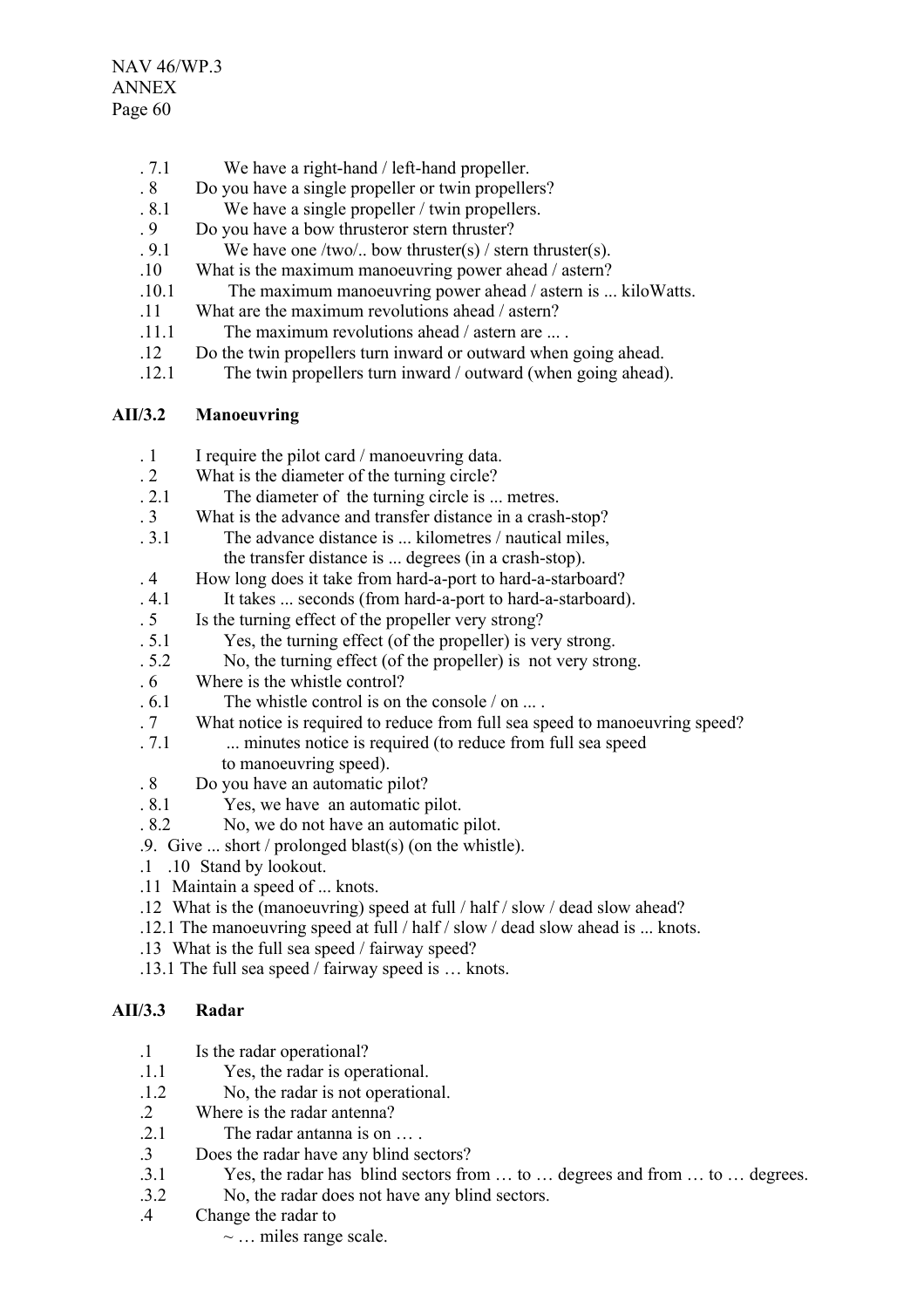- $\sim$  relative head-up / north-up / course-up.
- $\sim$  true-motion north-up / course-up.

# **AII/ 3.4 Draft and air draft**

- .1 What is your present maximum draft?
- .1.1 My present maximum draft is … metres.
- .1.2 My draft forward / aft is … metres.
- .2 What is your air draft?
- . 2.1 My air draft is … metres.

# **AII/3.5 Anchoring**

## .1 **Going to anchor**

- .1 Stand by port / starboard / both anchor(s) for letting go.
- .2 Walk out the anchor(s)
- .3 We are going to anchorage.
- .4 We will let go port / starboard / both anchor(s).
- .5 Put … shackles in the water / in the pipe / on deck.
- .6 Walk back port / starboard / both anchor(s) one / one and a half shackle(s).
- .7 We will let go port / starboard / both anchor(s) … shackle(s) and dredge it / them.
- .8 Let go port / starboard / both anchor(s).<br>9 Slack out the cable(s)
- .9 Slack out the cable(s).<br>9.1 Check the cable(s)
- Check the cable $(s)$ .
- .9.2 Hold on the port / the starboard / both cable(s).
- .10 How is the cable leading?
- .10.1 The cable is leading
	- $\sim$  ahead / astern.
	- $\sim$  to port / to starboard.
	- $\sim$  round the bow.
	- $\sim$  up and down.
- .11 How is the cable growing?
- .11.1 The cable is slack / tight / coming tight.
- $12$  Is / are the anchor(s) holding.
- .12.1 Yes, the anchor(s) is / are holding.
- .12.2 No, the anchor(s) is / are not holding.
- .13 Is she brought up?
- .13.1 Yes, she is brought up in position … .
- .13.2 No, she is not brought up (yet).
- .14 Switch on the anchor light(s).
- .15 Hoist the anchor ball.
- .16 Check the anchor position by bearings / by … .
- .16.1 The anchor position is bearing … degrees,
	- distance … kilometres / nautical miles to … .
- .16.2 Check the anchor position every … minutes.

# .2 **Leaving the anchorage**

- .1 How much cable is out?
- $1.1$  … shackle(s) is / are out.
- .2 Stand by for heaving up.
- .3 Put the windlass in gear.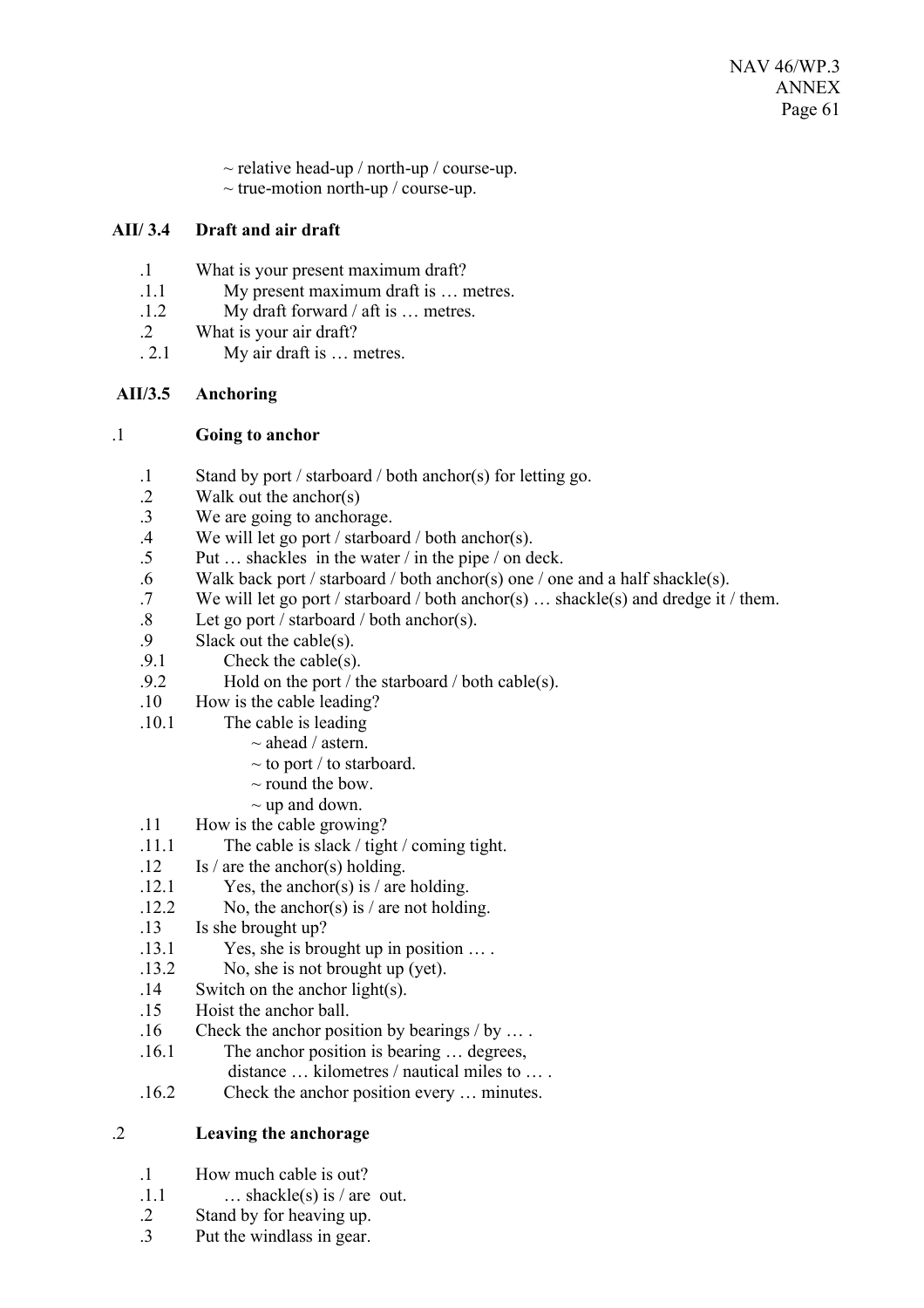NAV 46/WP.3 ANNEX Page 62

- .3.1 The windlass is in gear.
- .4 How is the cable leading?
- .4.1 The cable is leading
	- $\sim$  ahead / astern.
	- $\sim$  to port / to starboard.
	- $\sim$  round the bow
	- $\sim$  up and down.
- .5 Heave up port / starboard / both cable(s).
- .6 How much weight is on the cable?
- .6.1 Much / too much weight is on the cable.
- .6.2 No weight is on the cable.
- .7 Stop heaving.
- .8 How many shackles are left (to come in)?
- .8.1 ... shackles are left (to come in).
- .9 Attention! Turn in cable(s).
- .10 The anchor(s) is / are aweigh..
- .10.1 The cables are clear.
- .11 The anchor(s) is / are clear of the water / home / foul / secured.

## **AII/3.6 Tug assistance**

- .1 We will take ... tug(s).
- .2 The tug(s) will pull / push.
- .3 We use the towing line(s) of your vessel.<br>3.1 We use the towing line(s) of the tug(s)
- We use the towing line(s) of the tug(s).
- .4 Stand by for making fast the tug(s).
- .5 Use the centre lead / panama lead.
- .5.1 Use the fairlead
	- $\sim$  on port side / starboard side.
	- $\sim$  amidships.
	- $\sim$  on port bow / starboard bow.
	- $\sim$  on port / starboard quarter.
- .6 Send heaving line(s) to the tug(s).
- .7 Send two towing line(s) to the tug(s).
- .8 Lower towing line(s)
	- $\sim$  to the tug(s).
		- $\sim$  ... metre(s) from the water.
- .9 Slack away towing line(s).
- .10 Make fast the tug(s).
- .10.1 Make fast the tug(s)
	- $\sim$  forward / aft.
	- $\sim$  on port bow / starboard bow.
	- $\sim$  on port quarter / starboard quarter.
- .11 Make fast the forward / aft tug(s) alongside on port side / starboard side.
- .12 Make fast ... tug(s) on each bow / quarter.
- .13 Put the eyes of the towing line(s) on bitts.
- .14 The tug(s) is / are fast (on ... ).
- .15 Keep clear of towing line(s).
- .16 Stand by for letting go the tug(s).
- .17 Let go the tug(s).
- .18 Towing line(s) is/are broken.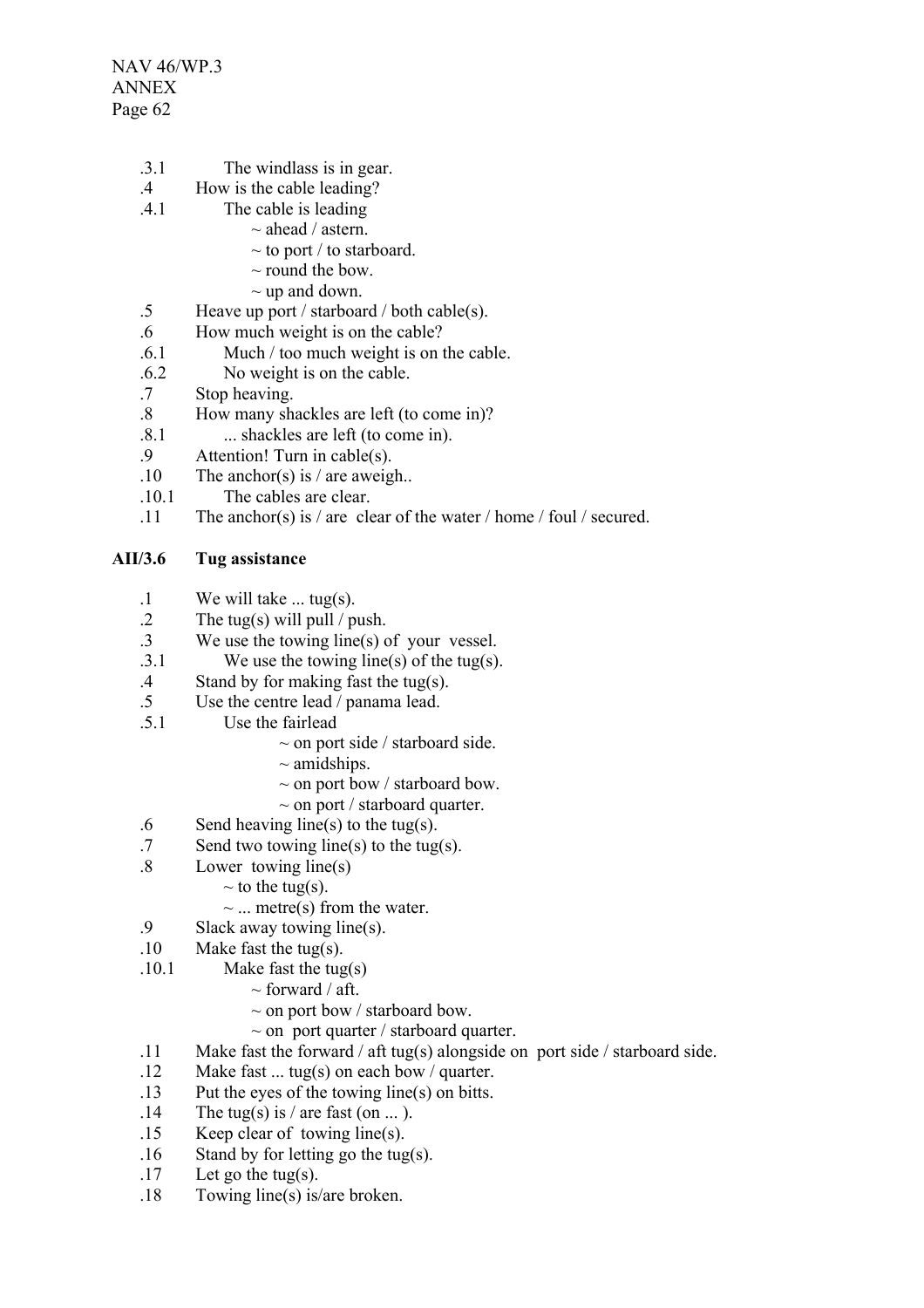## **AII/3.7 Berthing and unberthing**

### .1 **General**

- .1 Is/are the propeller(s) clear?
- .1.1 Yes, the propeller(s) is clear.
- .1.2 No, the propeller(s) is not clear.
- .1.3 Keep the propeller(s) clear.
- 2 Are fenders on the berth?<br>2 1 Yes. fenders are on the
- Yes, fenders are on the berth.
- .2.2 No, fenders are not on the berth.
- .3 Have fenders ready fore and aft.

### .2 **Berthing**

- .1 We will berth port side / starboard side alongside.
- .2 We will moor
	- $\sim$  to buoy(s) (ahead and astern).
	- $\sim$  alongside.
	- $\sim$  to dolphins.
- .3 Send out
	- $\sim$  the head / stern / breast lines.
	- $\sim$  the ... spring(s) forward / aft.
- .4 Do you have tension winches?
- .4.1 Yes, we have tension winches (forward and aft).
- 4.2 No, we do not have tension winches.
- .5 Have the heaving lines ready forward and aft.
- 6 Send the heaving / head / stern / breast line(s) ashore.
- .7 The linesmen will use shackles / lashings for securing the mooring.
- .8 Use
	- $\sim$  the centre lead / panama lead.
	- $\sim$  the bow lead.
	- $\sim$  the port quarter / starboard quarter lead.
- .9 Heave on the ... line(s)  $/$  ... spring(s)..
- .10 Pick up the slack on the ... line(s)  $/$  ... spring(s)..
- .11 Heave away.
- .11.1 Stop heaving.
- .12 Slack away / check the ... line(s) / ... spring(s)..
- .13 Hold on the ... line(s)  $/$  ... spring(s).
- .14 Heave in easy.
- .14.1 Heave alongside.
- .15 Keep the ... line(s)  $/$  ... spring(s) tight.
- .16 Report the forward / aft distance to ... .
- .16.1 The forward / aft distance to ... ... is metres.
- .17 We have to move ... metres ahead / astern.
- .18 We are in position.
- .19 Make fast fore and aft.
- .20 Finished with manoeuvring stations.

### .3 **Unberthing**

- .1 Stand by engine(s).
- .2 Are you ready to get underway?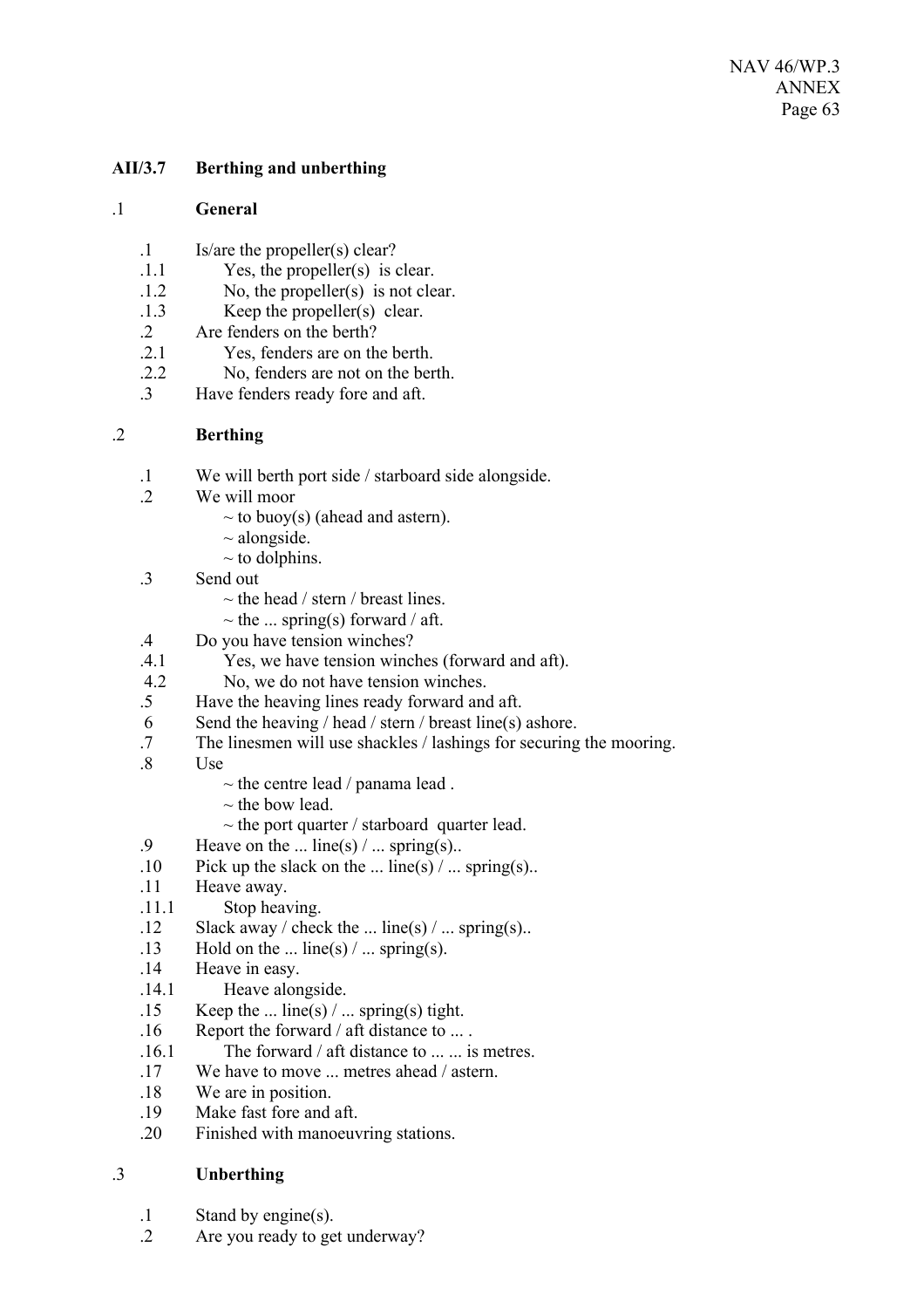NAV 46/WP.3 ANNEX Page 64

- .2.1 Yes, we are ready (to get underway).
- .2.2 No, we are not ready (yet) ( to get underway).<br>2.3 We will be ready to get underway in ... minute
- We will be ready to get underway in ... minutes.
- .3 Stand by for letting go.<br>4 Single up the ... lines and
- .4 Single up the ... lines and ... springs fore and aft.<br>5 Slack away / hold on / heave on the
	- Slack away / hold on / heave on the
		- $\sim$  head / stern line.
		- $\sim$  breast line.
		- $\sim$  fore / aft spring.
- .6 Let go
	- $\sim$  the head / stern line.
	- $\sim$  the breast line.
	- $\sim$  the fore / aft spring
	- $\sim$  all (forward / aft).
- .7 Let go the towing line(s).
- $.8$  Stand by bow anchor(s).<br>9 Finished with manoeuvring
- Finished with manoeuvring stations.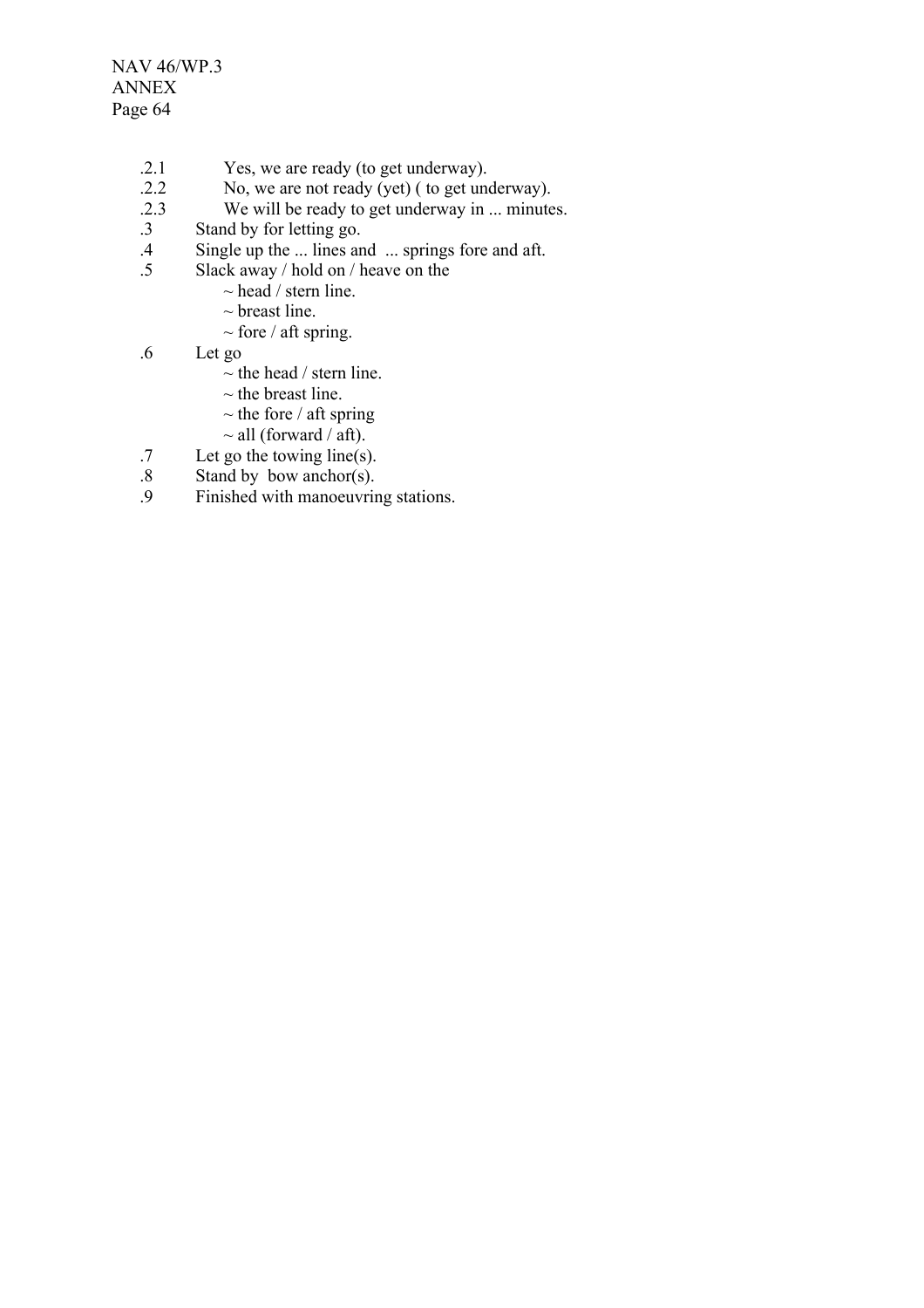# **STANDARD MARINE COMMUNICATION PHRASES PART B**

PART B covers further on-board standard safety-related Phrases which, supplementary to PART A, may assist mariners in meeting other basic on-board communication requirements and may be regarded useful for Maritime English instruction.

- **B ON-BOARD COMMUNICATION PHRASES** (B)
- **B1 Operative Shiphandling**
- **B1/1 Handing over the watch**
- **B1/1.1 Briefing on position, movement and draft** The officer of the watch should brief the relieving officer on the following:

### .1 **Position**

- .1 The present position is
	- $\sim$  latitude ..., longitude ....
	- $\sim$  bearing ... degrees, distance ... kilometres / nautical miles.
	- ~ buoy ...*(charted name)*.
	- $\sim$  between  $\dots$  and $\dots$ .
	- $\sim$  way point / reporting point ....
	- $\sim$  ... .
- .2 The next way point / reporting point is ... .
- .3 ETA at ... is ... UTC.
- .4 We are passing / we passed buoy ...*(charted name)* on port side / starboard side.
- We are approaching buoy ...*(charted name)* on port side / starboard side.
- .6 Buoy ...*(charted name)* ... is kilometres / nautical miles ahead.
- .7 We are entering / we entered area ... .
- .8 We are leaving / we left area ... .

### .2 **Movements**

- .1 True course / gyro compass course / magnetic compass course is ... degrees.
- .2 Gyro compass error is ... degrees plus / minus.
- 2.1 Magnetic compass error is ... degrees east / west.<br>3 Speed over ground / through water is knots
- Speed over ground  $/$  through water is  $\ldots$  knots.
- .4 Set and drift is ... degrees, ... knots.
- .5 We are making ... degrees leeway.
- .6 The course board is written up.
- .7 The next chart is within .... hours.

# .3 **Draft**

- .1 Draft forward / aft is ... metres.
- .2 Present maximum draft is ... metres.
- 3 Underkeel clearance is metres.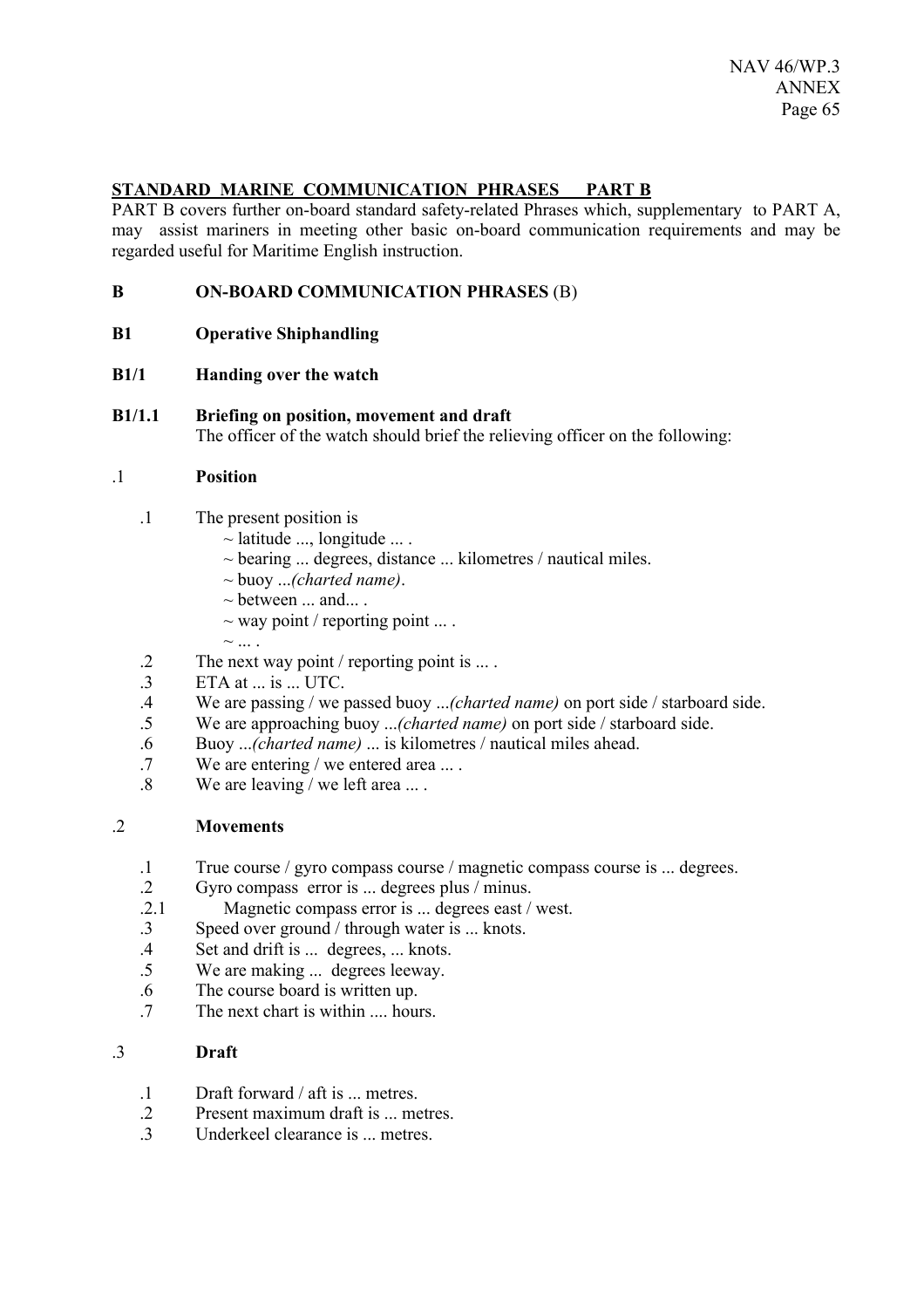NAV 46/WP.3 ANNEX Page 66

### **B1/1.2 Briefing on traffic situation in the area**

- .1 A vessel is
	- $\sim$  overtaking  $\ldots$  (cardinal points) of us.
	- $\sim$  on opposite course.
	- $\sim$  passing on port side / starboard side.
- .2 A vessel is crossing from port side.
- .2.1 The vessel
	- $\sim$  will give way.
	- $\sim$  has given way.
	- $\sim$  has not given way yet.
	- $\sim$  is standing on.
	- $\sim$  need not give way.
- .3 A vessel is crossing from starboard side.
- .3.1 We
	- $\sim$  need not give way.
	- $\sim$  will stand on.
	- $\sim$  will alter course to give way.
	- $\sim$  have altered course to give way.
- .3.2 The vessel will pass ... kilometres / nautical miles ahead / astern.
- .3.3 I will complete the manoeuvre.
- .4 A vessel … (cardinal points) of us is on the same course.
- .5 The bearing to the vessel in ... degrees is constant.
- .6 There is heavy traffic / ... in the area.
- .6.1 There are fishing boats / ... in the area.
- .7 There are no dangerous targets on the radar .
- .7.1 Attention. There are dangerous targets on the radar .
- .8 Call the Master if any vessel passes with a CPA of less than .... miles.
- .8.1 Call the Master if ... .

### **B1/1.3 Briefing on navigational aids and equipment status**

- .1 Port side / starboard side radar is at ... miles range scale.
- The radar is
	- $\sim$  relative head-up / north-up / course-up.
	- $\sim$  true-motion north-up / course-up.
- .3 GPS / LORAN is / is not in operation.
- .4 Echo sounder is at ... metres range scale.
- .4.1 The echo sounder recordings are unreliable.
- .5 I changed to manual / automatic steering (at ... UTC).
- .6 Navigation lights are switched on / off.

## **B1/1.4 Briefing on radiocommunications**

- .1 INMARSAT ...*(type of system)* is operational / is not operational.
- .2 VHF DSC Channel 70 / VHF Channel ... / DSC controller is switched on.<br>2.1 DSC frequency 2187.5 kHz is switched on
- DSC frequency 2187.5 kHz is switched on.
- .3 NAVTEX is switched on.
- .4 Following was received on ... at ... UTC
- .5 Shore based radar assistance / VTS / Pilot station is on VHF Channel ... .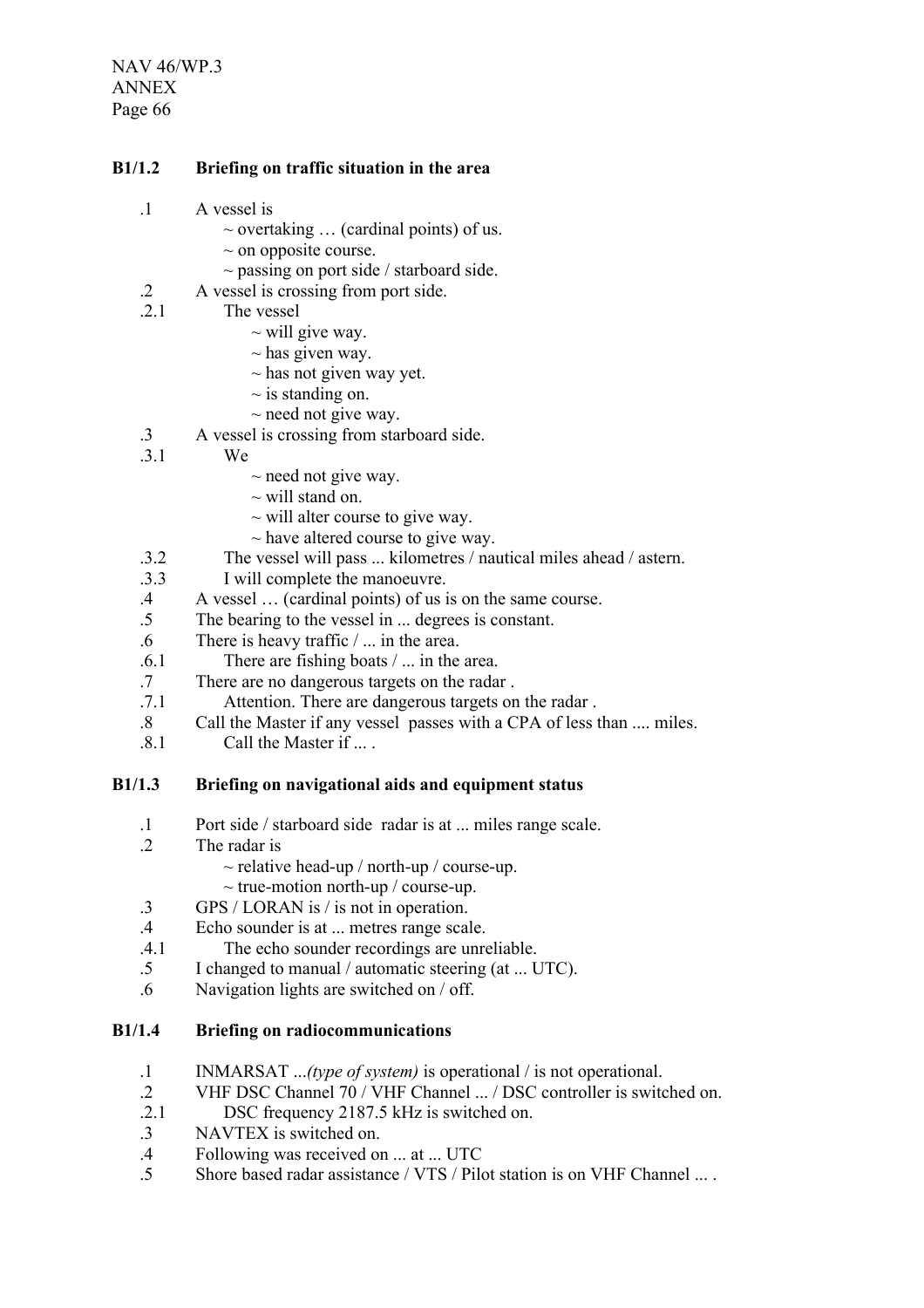- .6 The Pilot station / VTS station requires
	- $\sim$  flag state.
	- $\sim$  call sign / identification.
	- $\sim$  draft.
	- $\sim$  gross tonnage.
	- $\sim$  length overall.
	- $\sim$  kind of cargo.
	- $\sim$  ETA at .....
	- $\sim$  MAREP POSREP / ...
	- $\sim$  ....

## **B1/1.5 Briefing on meteorological conditions**

- .1 A weak / strong (tidal) current is setting .... degrees.
- .1.1 The direction of the (tidal) current will change in ... hours.
- .2 Fog / mist / dust / rain / snow / ... is in the area.
- .3 Automatic fog signal is switched on.
- .4 The wind increased / decreased (within last ... hours).
- .4.1 The wind is ... *(cardinal points)* force Beaufort ... .
- .4.2 The wind changed from .... *(cardinal points)* to .... *(cardinal points)*.
- .5 The sea state is expected to change (within .... hours).
- .6 A smooth/moderate/rough/heavy sea / slight/moderate/high swell of ... metres from ...*(cardinal points)* is expected (within .... hours).
- .7 A tsunami / an abnormal wave is expected by ... UTC.
- .8 Visibility is ...kilometres/ nautical miles.
- .9 Visibility is reduced by fog / mist / dust / rain / snow / ... .
- .10 Visibility is expected
	- $\sim$  to decrease / increase to ...kilometres / nautical miles (within ... hours).
	- $\sim$  variable between ... and ... kilometres / nautical miles (within .... hours).
- .11 Next weather report is at ... UTC.
- .12 Atmospheric pressure is ... millibars/hPascal.
- .13 Barometric change is ... millibars /hPascal per hour / within the last ... hours.
- .13.1 Barometer is steady / dropping (rapidly) / rising (rapidly).
- .14 There was a gale warning / tropical storm warning for the area ... at ... UTC.

# **B1/1.6 Briefing on standing orders and bridge organization**

- .1 Standing orders for the period from ... to ... UTC ... are: ... .
- .2 Standing orders for the area ... are: ... .
- .3 Take notice of changes in the standing orders.
- .4 Do you understand the standing orders?
- .4.1 Yes, I understand the standing orders.
- .4.2 No, I do not understand, please explain.
- .5 Read / sign the standing orders.
- .6 The latest fire patrol was at ... UTC.
- .7 The latest security patrol was at ... UTC.
- .7.1 Everything is in order.
- .7.2 The following was stated: ... .
- .7.3 The following measures were taken: ... .
- .7.4 The following requires attention: ... .
- .8 The lookout is standing by.
- .9 The helmsman is standing by.
- .10 Call the Master at ... UTC / in position ... .

# **B1/1.7 Briefing on special events**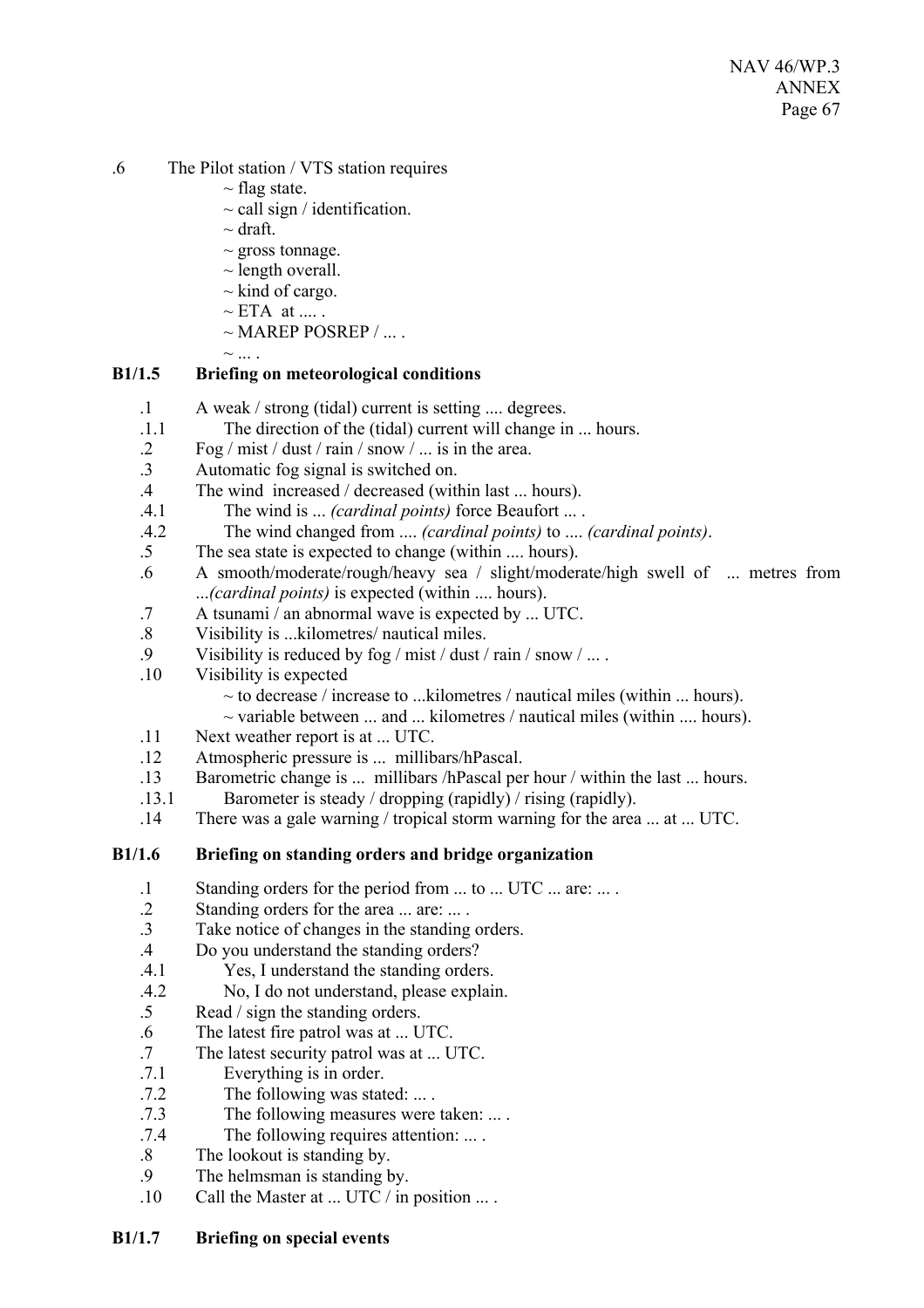Also see AI/3 Α Safety communications≅.

- .1 There was an engine alarm at ... UTC due to ......
- .2 Speed was reduced at ... UTC due to ......
- .3 Engine(s) was / were stopped at ... UTC due to ......
- .4 Course was altered at ... UTC due to ....
- .5 The Master / Chief Engineer was called at ... UTC due to ... .

### **B1/1.8 Briefing on temperatures, pressures and soundings**

- .1 The ...(equipment*)* temperature minimum/maximum is
	- $\sim$  ... degrees (centigrade) /to maintain.
	- $\sim$  ... above / below normal.
	- $\sim$  critical.
- .1.1 Do not exceed a minimum/maximum temperature of … degrees.
- .2 The ...(equipment*)* pressure minimum/maximum is
	- $\sim$  ... kiloponds / bars/to maintain.
	- $\sim$  above / below normal.
	- $\sim$  critical
- .2.1 Do not exceed a pressure of … kiloponds / bars.
- .3 Ballast / fresh water/ fuel / oil /slop sounding is ... metres / cubic metres.<br>3.1 Sounding of
- Sounding of
	- $\sim$  no ... cargo tank is ... metres / cubic metres.
	- $\sim$  no ... cargo hold is ... centimetres.
	- $\sim$  ....

### **B1/1.9 Briefing on operation of main engine and auxiliary equipment** Also see B1/1.8.

- .1 (present) revolutions of the main engine(s) are ... per minute.
- .2 (present) output of the main engine(s) / auxiliary engine(s) are ... kilowatts.
- .3 (present) pitch of the propeller(s) is ... degrees.
- .4 There are no problems.
- .5 There are problems with ... .
	- $\sim$  with the main engine(s) / auxiliary engine(s).
		- $\sim$  with  $\ldots$ .
- 6 Call the watch engineer (if the problems continue).
- .6.1 Call the watch engineer ... minutes before the arrival at ... / at ... UTC.

### **B1/1.10 Briefing on pumping of fuel, ballast water, etc.**

- .1 There is no pumping at present.
- .2 We are filling / we filled (no.) ... double bottom tank(s) / the ballast tanks / the  $\ldots$  tank(s).
- .2.1 Fill up … tonnes/ sounding …/ ullage …/ level … to the alarm point.
- .3 We are discharging / we discharged (no.) ... double bottom tank(s) / the ballast tanks  $/$  the  $\ldots$  tank(s).
- .4 We are transferring / we transferred fuel / ballast / fresh water / oil from  $(no.)$  ...  $tank(s)$  to  $(no.)$  ...  $tank(s)$ .
- .5 We require a further generator to operate an additional pump.

### **B1/1.11 Briefing on special machinery events and repairs**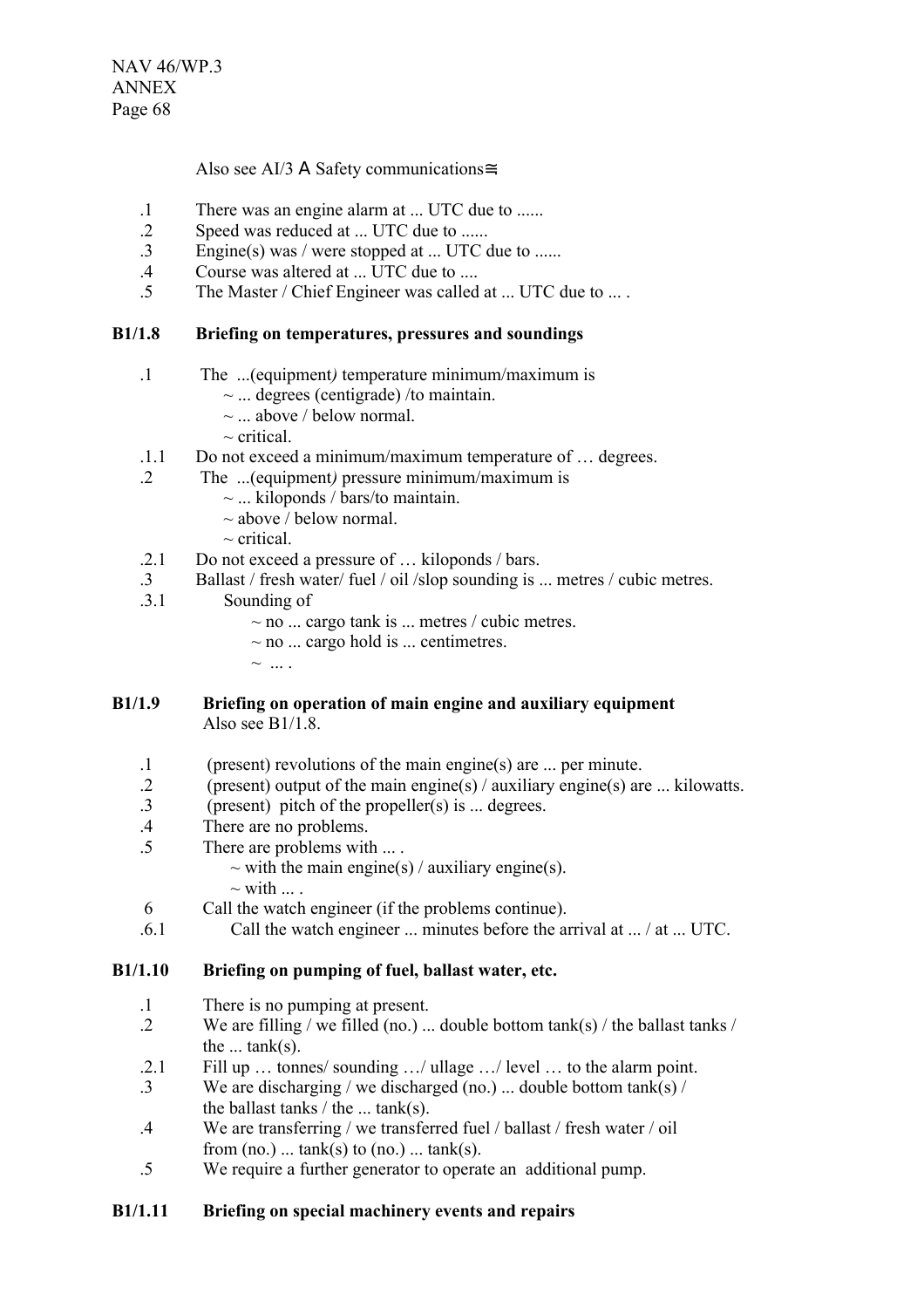- .1 There was a breakdown of the main engine(s) (at ... UTC / from ... to ... UTC).
- .1.1 There was a breakdown of ... (at ... UTC / from ... to ... UTC).
- .2 There was a total blackout (at ... UTC / from ... to ... UTC).
- .2.1 There was a blackout in ...(at ... UTC / from ... to ... UTC).
- .3 Main engine(s) was / were stopped (at ... UTC / from ... to ... UTC) due to ... ..
- .4 Speed was reduced (at ... UTC / from ... to ... UTC) due to ... .
- .5 Call the Master / Chief engineer if the revolutions of the main engine(s) are below ... per minute.
- .5.1 Call the Master / Chief Engineer / watch engineer if ... .

## **B1/1.12 Briefing on record keeping**

- .1 The log books / record books are completed and signed.
- .1.1 The note book entries will be copied (into the log books / record books) after the watch.
- .2 Change the paper of the data logger / echo sounder / ... recorder.
- .2.1 Refill the toner / ink of the data logger / echo sounder / ... recorder

**B1/1.13 Handing and taking over the watch / conn**

The Master / Chief Engineer or an (engineer) officer handing over the watch should say: .1 You have the watch now.

The relieving officer should confirm and say:

.1.1 I have the watch now . $\cong$ 

The Master / Chief Engineer when called to the bridge / engine (control) room and formally taking over the watch, should confirm and say:

.2 I have the watch now.

The officer of the watch should confirm and say:

.2.1 You have the watch now.

- **B1/2 Trim, List and Stability**
	- 1 The vessel is on even keel (at present).
	- .1.1 The vessel is ... metres down by the head / stern (at present).
	- .2 There is no list (at present).
	- .2.1 (present) list is ... degrees to port / starboard.
	- .3 Fuel  $\overline{\phantom{a}}$  ballast / fresh water / oil was transferred from (no.) ... tank(s) to  $(no.)$  ...  $tank(s)$  to correct the list.
	- .3.1 We must transfer fuel / ballast / fresh water / oil from (no.) ... tank(s) to (no.) ... tank(s) to correct the list.
	- .4 Deck cargo / cargo was restowed (in (no.) ... hold(s)) to correct the list.
	- .4.1 We must restow cargo in (no.) ... hold(s) to correct the list.
	- .5 (present) stability is good / poor.
	- .6 (no.) ... double bottom tank(s) was / were filled to improve the stability.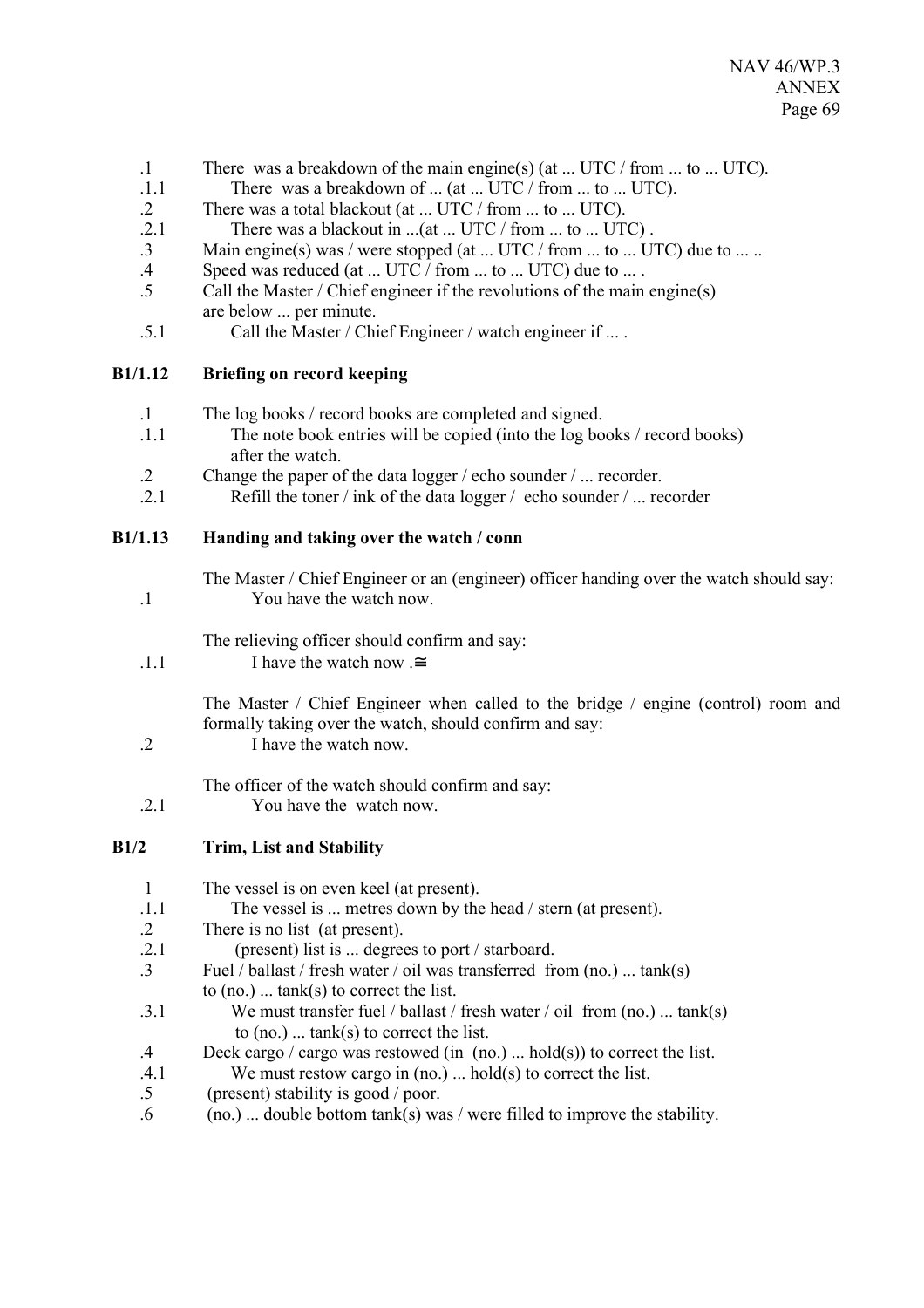- .7 Fuel / ballast / fresh water / oil was transferred from (no.) ... tank(s) to  $(no.)$  ...  $tank(s)$  to improve the stability.
- .7.1 We must transfer fuel / ballast / fresh water/ oil from (no.) ... tank(s) to (no.) ... tank(s) to improve the stability.
- .8 Cargo was restowed in (no.) ... hold(s) / on deck to improve the stability.
- .8.1 We must restow cargo in (no.) ... hold(s) / on deck to improve the stability.
- .9 Containers were restowed from ... to ... to improve the stability.
- .9.1 We must restow containers from ... to ... to improve the stability.

## **B2 Safety on Board**

## **B2/1 General Activities**

The phrases of this section apply to most of the emergencies covered in this chapter.

## **B2/1.1 Raising alarm**

- .1 Operate the general emergency alarm.
- .2 Inform the Master / Chief Engineer /... .
- .3 Inform the ... coast radio station / vessels in vicinity (on radio).
- .4 Request assistance (on radio) from ... and report.
- .4.1 Assistance was
	- $\sim$  requested from  $\dots$ .
	- $\sim$  offered by  $\dots$ .
	- $\sim$  accepted from  $\dots$ .
- .5 Transmit a SECURITE / PAN-PAN / distress alert / MAYDAY and report.
- .5.1 A SECURITE / PAN-PAN / distress alert / MAYDAY was transmitted.
- .6 Was the distress alert / MAYDAY acknowledged?
- .6.1 Yes, the distress alert / MAYDAY was acknowledged
	- by ... coast radio station / MRCC / vessel(s) in vicinity.
- .6.2 No, the distress alert was not acknowledged (yet).
- .6.1.1 Repeat the distress alert.

# **B2/1.2 Briefing crew and passengers**

Also see B4 " Passenger Care".

- .1 Make the following announcement (on the PA system):
- .2 This is your Captain speaking.
- .2.1 We have grounded / a minor flooding / a minor fire in ...
- .2.2 There is no immediate danger to crew, passengers or vessel and there is no reason to be alarmed.
- .2.3 For safety reasons I request all crew members to go to their assembly stations.
- .2.3.1 All officers to report to the bridge.
- .2.3.2 Watchkeepers remain at stations until further order.
- .2.4 As soon as I have further information I will make another announcement there is no danger at this time.
- .2.5 Fire fighting teams / damage control teams are fighting the fire / flooding.
- .2.6 We also have radio contact with other vessels / coast radio stations.
- .2.7 The fire / flooding is under control.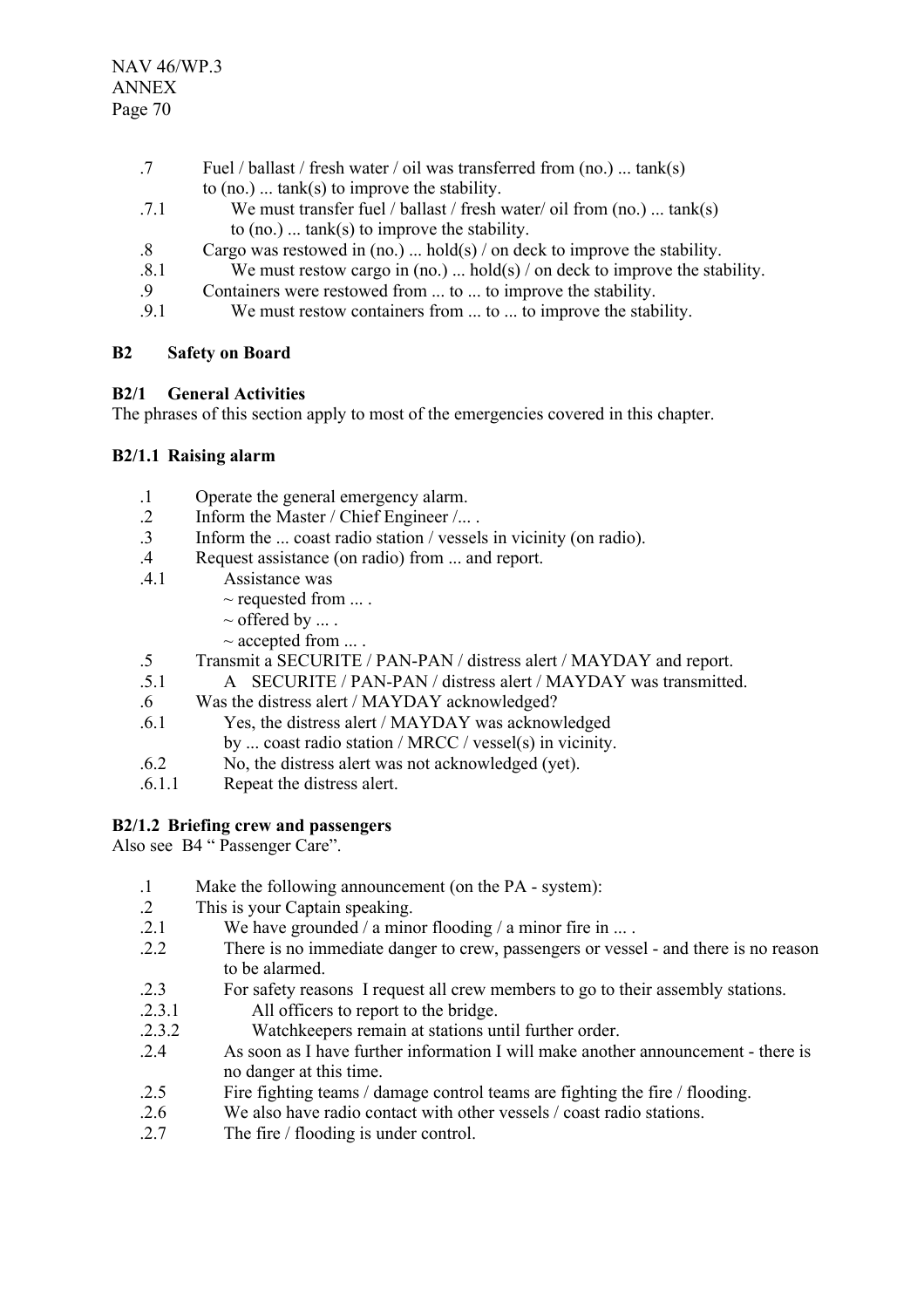- .3 This is your Captain speaking. I have another announcement:
- .3.1 The fire / flooding is not under control yet.
- .3.2 Leave the engine room / superstructure / your stations / your cabins / ... immediately - close all openings.
- .3.3 Take lifejackets with you.
- .3.3.1 Take your emergency equipment with you according to the muster list.
- .3.4 Stand by fire fighting stations / damage control stations and report.
- .3.4.1 Fire fighting stations / damage control stations are standing by.
- .3.5 All crew members to assembly stations.
- .3.6 Follow the escape routes shown.
- .3.7 The route to the assembly station is ... not clear.
- .3.7.1 The route to the assembly station will be via ... .
- .3.8 Assemble
	- $\sim$  on deck.
		- $\sim$  on the foredeck / afterdeck.
			- $\sim$  on the ... deck on port side / starboard side.
			- $\sim$  on the ... deck forward of ... / aft of ... .
- .3.9 Do not

 $\sim$  go to the lifeboat / liferaft stations before ordered.

- $\sim$  enter the lifeboats / liferafts the order to enter will be given from the bridge / by the officers.
- .3.10 The following department(s) / crew members will (temporarily) disembark for safety reasons.

## **B2/1.3 Checking status of escape routes**

- .1 Check the escape routes and report.
- .1.1 All escape routes are clear.
- .1.2 The escape route(s) from ... (to ...) / via ... is / are blocked / not clear (yet).
- .1.3 The escape route(s) from ... (to ...) / via ... will be clear in ... minutes..

# **B2/1.4 Checking status of lifeboats / liferafts**

- .1 Check the launching tracks and report. .1.1 All launching tracks are clear. .1.2 The launching track(s) of no. ...lifeboat / liferaft is / are not clear (yet). .1.3 The launching track(s) of no. ... lifeboat / liferaft will be clear in ... minutes. .2 Check the working parts and report. .2.1 All working parts are free. .2.2 The roll(s)  $\frac{1}{\log(\log(\log n))}$  is  $\frac{1}{\log(\log n)}$  ... of no. ... lifeboat is  $\frac{1}{\log(\log n)}$ . .2.3 The roll(s) / block(s) / rigging / ... of no. ... lifeboat will be free in ... minutes.
- .3 Check the securings of the launching appliances and report.<br>3.1 All securings are in the correct nosition.
- All securings are in the correct position.
- .3.2 The securing of no. ... lifeboat / liferaft is not in the correct position.
- .3.2.1 Correct the position of the securing .
- .3.3 The securing of no. ... lifeboat / liferaft is damaged.
- .3.3.1 Replace / repair the securing.
- .3.4 The harbour pin(s) of no. ...lifeboat is / are missing.
- .3.4.1 Replace the harbour pin(s).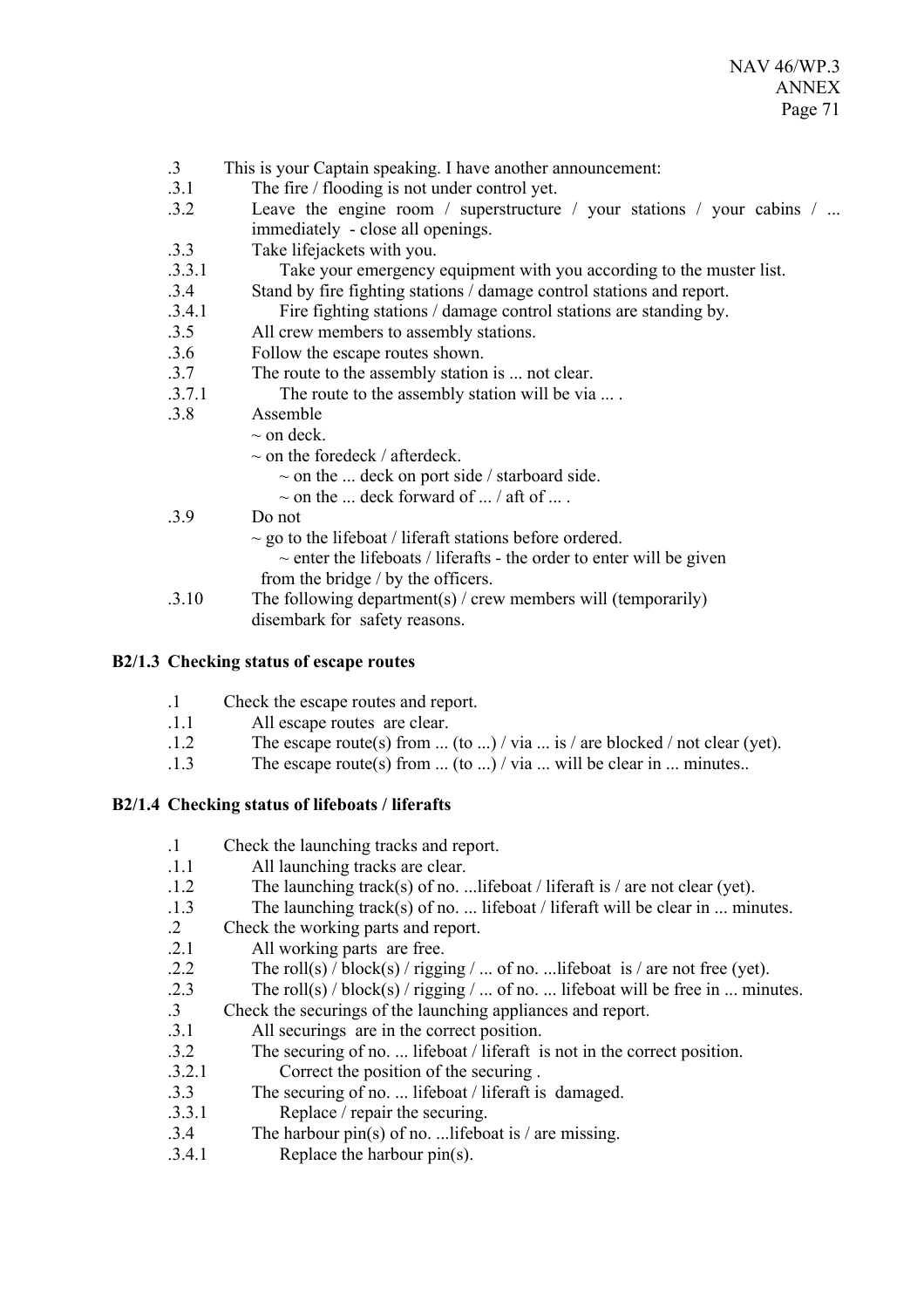| $.4\,$            | Check the fuel $\prime$ oil of the lifeboat engine(s) and report. |
|-------------------|-------------------------------------------------------------------|
| .4.1              | The fuel tank of no.  lifeboat engine is full / not full.         |
| .4.1.1            | Fill up fuel.                                                     |
| .4.2              | The oil level of no.  lifeboat engine is normal / below normal.   |
| .4.2.1            | Fill up oil.                                                      |
| $.5\phantom{0}$   | Operate the lifeboat engine(s) and report.                        |
| .5.1              | All lifeboat engines are operational.                             |
| .5.2              | No.  lifeboat engine is not operational (yet).                    |
| .5.3              | No.  lifeboat engine will be operational in  minutes.             |
| $.6\phantom{0}$   | Check the bilge pumps of the lifeboats and report.                |
| .6.1              | All bilge are operational.                                        |
| .6.2              | The bilge pumps of no.  lifeboat are not operational (yet).       |
| .6.3              | The bilge pumps of no.  lifeboat will be operational in  minutes. |
| $.7\,$            | Check the drain plugs and report.                                 |
| .7.1              | All drain plugs are available.                                    |
| .7.2              | The drain plug(s) in no.  lifeboat is / are missing.              |
| .7.2.1            | Replace the drain $plug(s)$ .                                     |
| $\boldsymbol{.8}$ | Check the slip gear in the lifeboats and report.                  |
| .8.1              | All slip gear is in the correct position and secured.             |
| .8.2              | The slip gear of no.  lifeboat is not in the correct position.    |
| .8.2.1            | Correct the position of the slip gear.                            |
| .8.3              | The slip gear of no.  lifeboat is not secured.                    |
| .8.3.1            | Secure the slip gear.                                             |
| .9                | Check the lifeboat equipment and report.                          |
| .9.1              | All lifeboat equipment is complete and operational.               |
| .9.2              | The lifeboat equipment is not complete.                           |
| .9.2.1            | Complete the lifeboat equipment                                   |
| .10               | Launch / hoist no.  lifeboat(s) and report.                       |
| .10.1             | The launching appliances are operational.                         |
| .10.2             | The launching appliances are not operational.                     |
| .10.3             | No.  winch / davit is not operational (yet).                      |
| .10.3.1           | No.  winch / davit will be operational in  minutes.               |
| .10.4             | Hoist no.  lifeboat(s).                                           |
| .11               | Secure the lifeboat(s) and report.                                |
| .11.1             | Lifeboat(s) is $/$ are secured.                                   |
| .12               | Check the liferafts and report.                                   |
| .12.1             | All liferafts are in position and operational.                    |
| .12.2             | No.  liferaft(s) is / are not operational.                        |
| .12.3             | The inflation cord of no.  liferaft is not secured on board.      |
| .12.3.1           | Secure the inflation cord.                                        |
| .12.4             | No.  liferaft container is damaged.                               |
| .12.4.1           | Replace the liferaft container in the next port.                  |
| .12.5             | The inspection tag of no.  liferaft is expired.                   |
| .12.5.1           | Replace the liferaft in the next port.                            |
|                   |                                                                   |

# **B2/1.5 Ordering evacuation**

- .1 Evacuate all rooms / spaces / decks / ... and report.<br>.1.1 All rooms / spaces / decks / ... evacuated.
- .1.1 All rooms / spaces / decks / ... evacuated.
- .2 Evacuate engine room and report.
- .2.1 Engine room evacuated.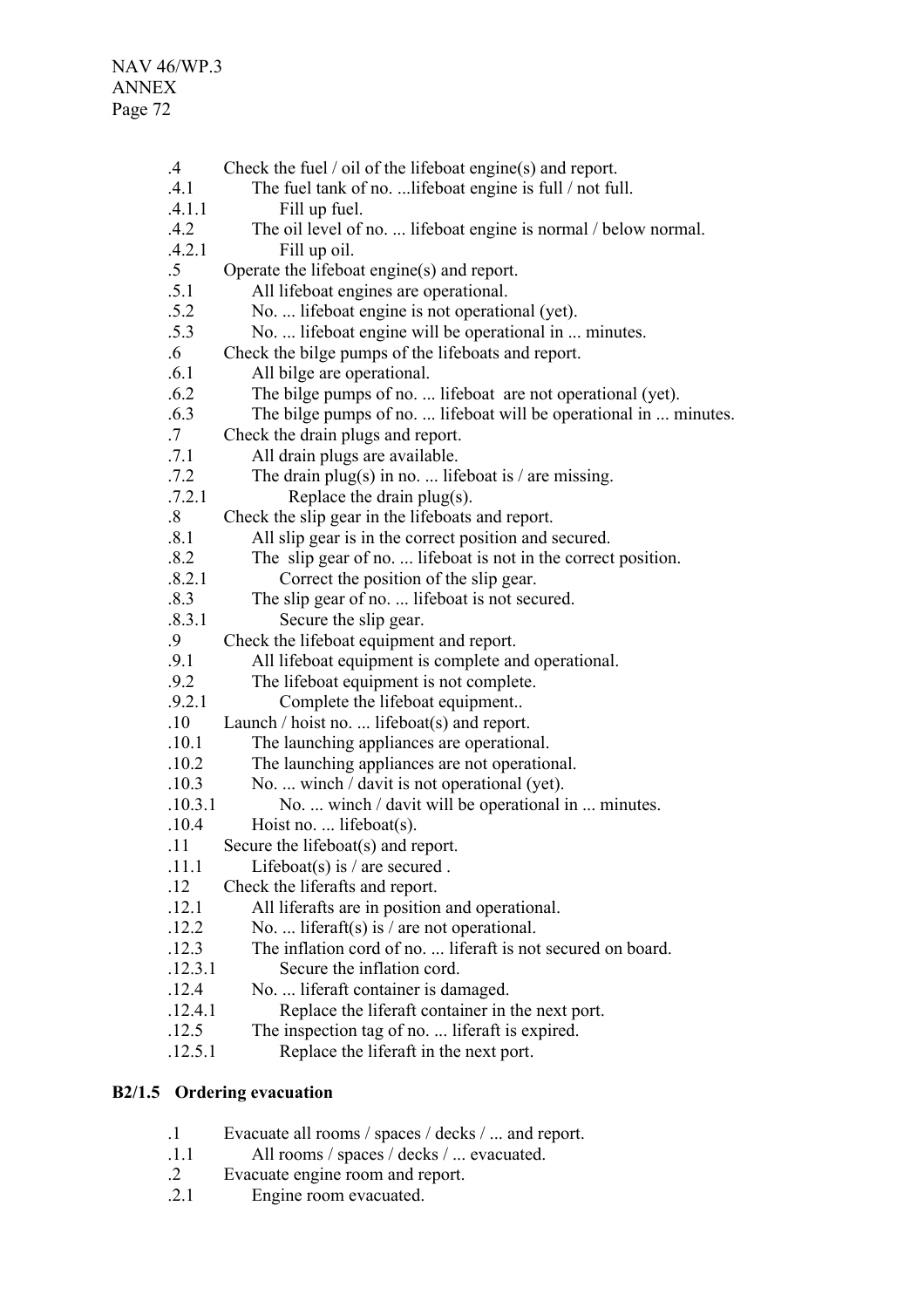- .3 Evacuate no. ... hold(s) / tank(s) and report.
- $.3.1$  No. ... hold(s) / tank(s) evacuated.
- .4 Evacuate superstructure and report.
- .4.1 Superstructure evacuated.
- .5 Evacuate accommodation and report.
- .5.1 Accommodation evacuated.
- .6 Do not enter ... deck / space / area.
- .7 Report missing persons / injured persons / casualties.
- .7.1 No persons missing / injured.
- .7.2 Number of missing persons / injured persons / casualties is:... .
- .7.3 ... deck / space / area not accessible (yet).
- .8 Provide first aid (in the vessel's hospital / at a safe place).
- .8.1 Request medical assistance from ... (on radio).
- .9 All persons are outside the danger area.

# **B2/1.6 Roll call**

.1 Report number of all persons / passengers / crew members at assembly stations. .1.1 Number of all persons / passengers / crew members at assembly station ...is ... . .1.2 Number of persons / passengers / crew members at assembly station ... is complete. .1.3 Number of persons / passengers / crew members at assembly station ... is not complete (yet).  $1.4$  ... passenger(s) / crew member(s) is / are missing. .2 Search for missing passenger(s) / crew member(s) and report. .2.1 Missing passenger(s) / crew member(s) recovered. .2.2 Missing passenger(s) / crew member(s) not recovered (yet)-(search is continuing). .3 Watchkeepers to assembly stations. .4 Lifeboatmen! Check the equipment of the crew at assembly stations and report. .4.1 Equipment of the crew at assembly station ... is complete. .4.2 Equipment of the crew at assembly station ...is not complete (yet). .4.3 Complete the equipment and report. .4.3.1 Go for blanket / stretcher / ... and report. .5 Lifeboatmen! Check the outfit of the passengers at assembly stations and report. .5.1 Outfit of the passengers at assembly station ... is correct. .5.2 Outfit of the passengers at assembly station ... is not correct (yet). .5.2.1 Correct the outfit and report. .5.2.2 Put on warm clothing / long sleeved shirt / long trousers / strong shoes / head covering / ... and report. .6 Passengers and crew ! Follow the lifeboatmen to the lifeboat stations / liferaft stations on the embarkation deck.

# **B2/1.7 Ordering abandon vessel**

- .1 Swing out no. ... lifeboat(s) and report.
- .1.1 No. ... lifeboat(s) swung out.
- .2 Lower no. ... lifeboat(s) alongside the embarkation deck and report.
- .2.1 No. ... lifeboat(s) is / are alongside the embarkation deck.
- .3 Enter the lifeboat(s) (no. ...) and report.
- .3.1 Enter the lifeboat(s) / liferaft(s) over the ... deck.
- .3.2 Enter the lifeboat(s) / liferaft(s) over the ladders / nets / manropes.
- .3.3 Jump into the water and enter the lifeboat(s) / liferaft(s).
- .3.4 Jump onto the liferaft(s) alongside the vessel.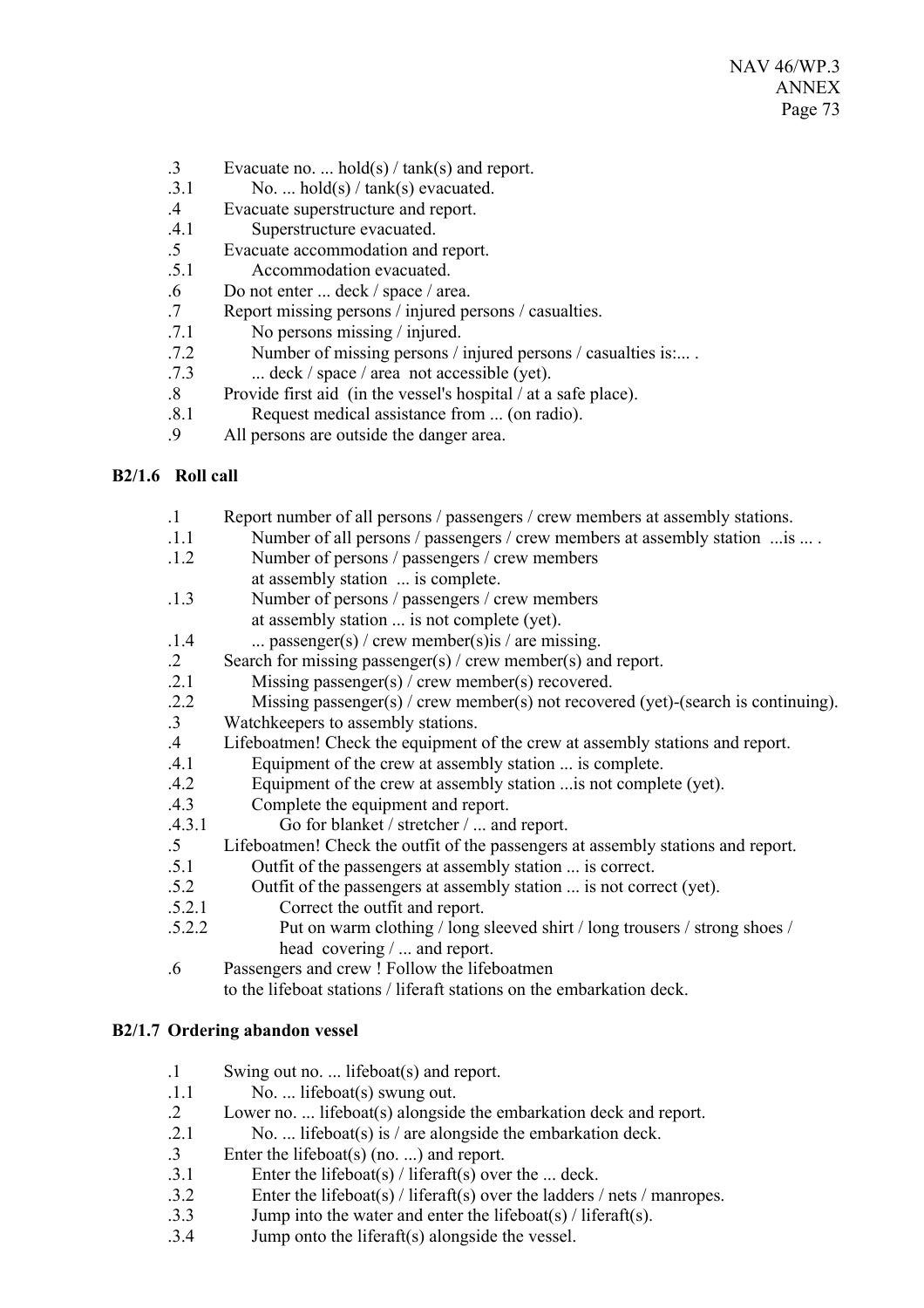- .3.5 Do not push each other when entering.
- .3.6 Assist injured / helpless persons.
- .3.7 Clear the entrance of the lifeboat / liferaft.
- .3.8 Sit down in the lifeboat / liferaft immediately.
- .3.9 Hold on to the ropes or to your seat when launching.
- .4 No. ... lifeboat(s) / liferaft(s) entered.
- .5 Let go no. ... lifeboat(s) / liferaft(s) and report.
- .5.1 No. ... lifeboat(s) / liveraft(s) is **/** are let go.
- .6 Throw over board no. ... liferaft and report.
- .6.1 No. ... liferaft thrown over board.
- .7 Inform coast radio stations / vessels in vicinity about the number of lifeboats / liferafts launched and report.
- .7.1 Inform coast radio stations / vessels in vicinity about the number of persons in each lifeboat / liferaft and report.
- .7.2 Inform coast radio stations / vessels in vicinity about the number of crew members remaining on board.
- .7.3 Coast radio station ... / vessels in vicinity informed.
- .8 Stand clear of the vessel and report.
- .8.1 No. ... lifeboat(s) / liferaft(s) standing clear.
- .8.2 No. ... lifeboat(s) / liveraft(s) not standing clear.
- .9 Rescue boat / no. ...motor lifeboat!
	- Assist no. ... lifeboat(s) / liferaft(s) and report.
- .9.1 Rescue boat / no. ... motor lifeboat is assisting.
- .9.2 No. ... lifeboat(s) / liferaft(s) standing clear of the vessel now.

### **B2/1.8 In - boat procedures**

Also see: B4 " Passenger Care" 2.5 and 2.6.

| $\cdot$ 1       | Stand by engine / pumps / lookout / entrance and report.         |
|-----------------|------------------------------------------------------------------|
| .1.1            | Engine/ pumps / lookout / entrance is / are standing by.         |
| $\cdot$ 2       | Recover persons in water and report.                             |
| .2.1            | Number of persons recovered is:                                  |
| .2.2            | Keep lookout for further persons in water.                       |
| .2.3            | Report the total number of persons in lifeboat(s) / liferaft(s). |
| .2.3.1          | The total number of persons is now:                              |
| $\cdot$ 3       | Report the number of injured persons.                            |
| .3.1            | No persons injured.                                              |
| .3.2            | The number of injured persons is:                                |
| .3.3            | Provide first aid to injured persons.                            |
| .3.4            | Secure injured / helpless persons.                               |
| $.4\phantom{0}$ | Let go sea anchor and report.                                    |
| .4.1            | Sea anchor is let go.                                            |
| $.5\,$          | Report the number of lifeboats / liferafts in sight.             |
| .5.1            | The number of lifeboats / liferafts in sight is:                 |
| $.6\,$          | Contact the lifeboat(s) / liferaft(s) on radio and report.       |
| .6.1            | Lifeboat(s) / liferaft(s) contacted.                             |
| .6.2            | No contact possible.                                             |
| $.7\phantom{0}$ | Give distress signals for identification.                        |
| .7.1            | Fire rockets for identification.                                 |
| .7.2            | Use glasses / lamps / mirrors for identification.                |
| .7.3            | Give sound signals $/ \dots$ signals for identification.         |
| $\mathbf{Q}$    | Start the engine and report                                      |

- .8 Start the engine. and report.
- .9 Set sail.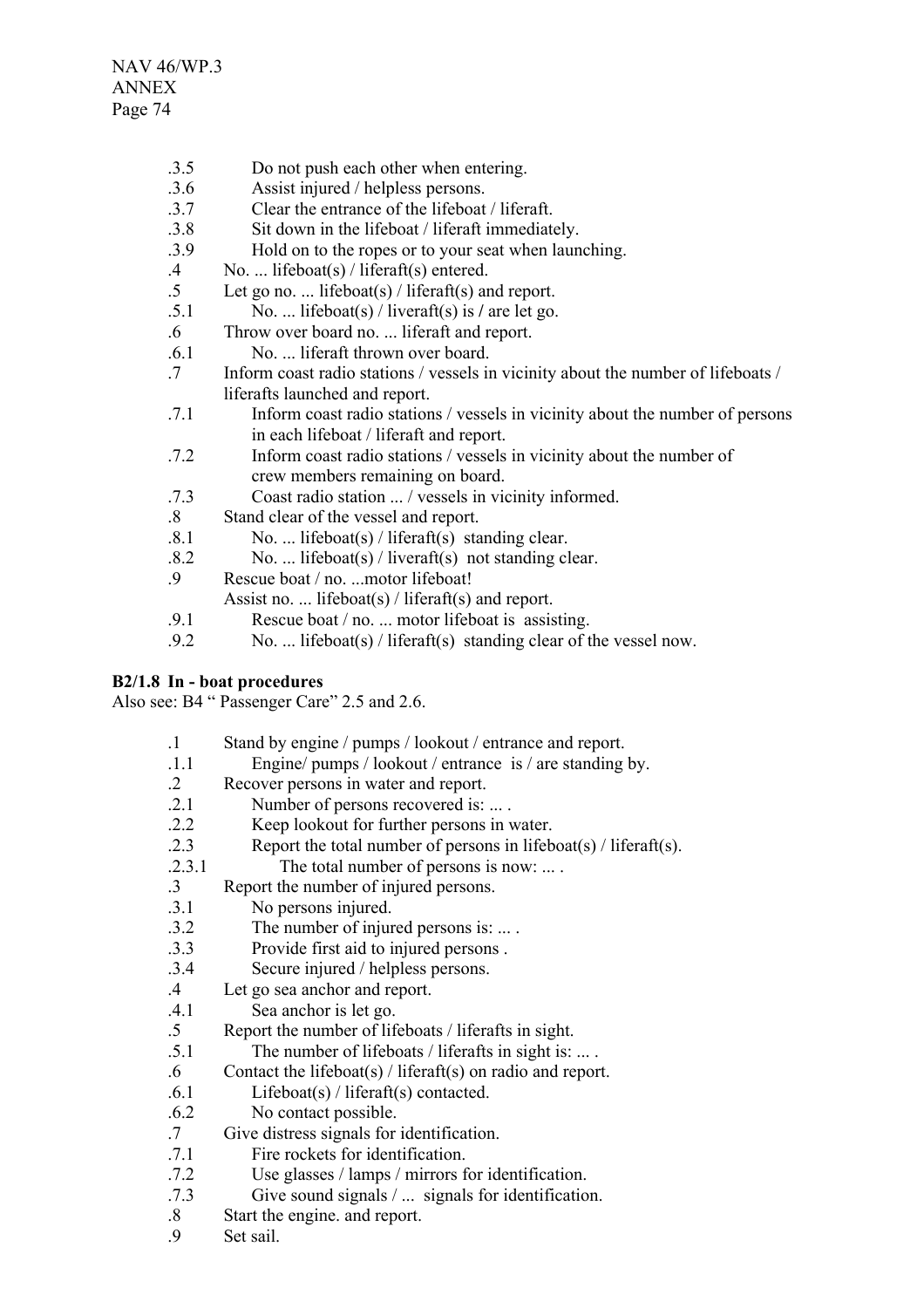- .10 Use oars.
- .11 Join the other lifeboat(s) / liferaft(s).
- .11.1 Connect the lifeboats / liferafts with lines and report.
- .11.2 ... lifeboats / liferafts connected.

### **B2/2 Occupational Safety**

#### **B2/2.1 Instruction**

- .1 Prepare a training plan for occupational safety.
- .2 When was the last training session on occupational safety?
- .2.1 The last training session was on ... *(date)*.
- .3 When is the next training session on occupational safety?
- .3.1 The next training session is on ... *(date)*.
- .4 Are new crew members / passengers instructed on occupational safety?
- .4.1 Yes, new crew members / passengers are instructed.
- .4.2 No, new crew members / passengers are not instructed (yet).
- .4.3 Instruct new crew members / passengers by ..*.(time)* / on ...*(date)*.
- .5 Participation in training sessions on occupational safety is mandatory.

## **B2/2.2 Practical occupational safety**

- .1 Instruct crew on occupational safety before departure.
- .2 Have special instruction on dangerous goods / heavy lifts/ cargo securing / illumination / ventilation / ... .
- .3 Where are dangerous goods carried on board?
- .3.1 Dangerous goods of IMO Class ... are carried
	- $\sim$  on deck (in roped-off areas).
	- $\sim$  in no. ... hold(s).
	- $\sim$  in  $\ldots$  /on $\ldots$ .
- .4 Prepare an emergency plan.
- .5 Brief all crew members / passengers on the symptoms caused by dangerous substances.
- .6 What signals / communications are used in case of emergency ?
- .6.1 The following signals / communications are used in case of emergency: ... .
- .7 Brief all crew members / passengers - about restricted areas.
	- how to report in / out (when entering / leaving bridge / engine room / ...).
- .8 Do not enter the unmanned (engine) room /... space without permission.
- .8.1 Report on telephone / radio / ... while in the (engine) room /... space every ... minutes.
- .9 Brief all crew members / passengers on the storm.
- .9.1 Attention! Entering the forecastle / main deck / weather side / ... of the vessel is prohibited / dangerous (due to storm). .9.2 Attention! Make use of hand rails and lifelines in corridors and on deck. .9.3 Attention! Close all dead lights and storm doors.
- .9.4 Attention!
	- Secure all loose objects in your cabins / on deck / in ... .
- .10 Brief all crew members / passengers on winter conditions / tropical conditions.
- .12 Check the completeness and availability of the occupational safety equipment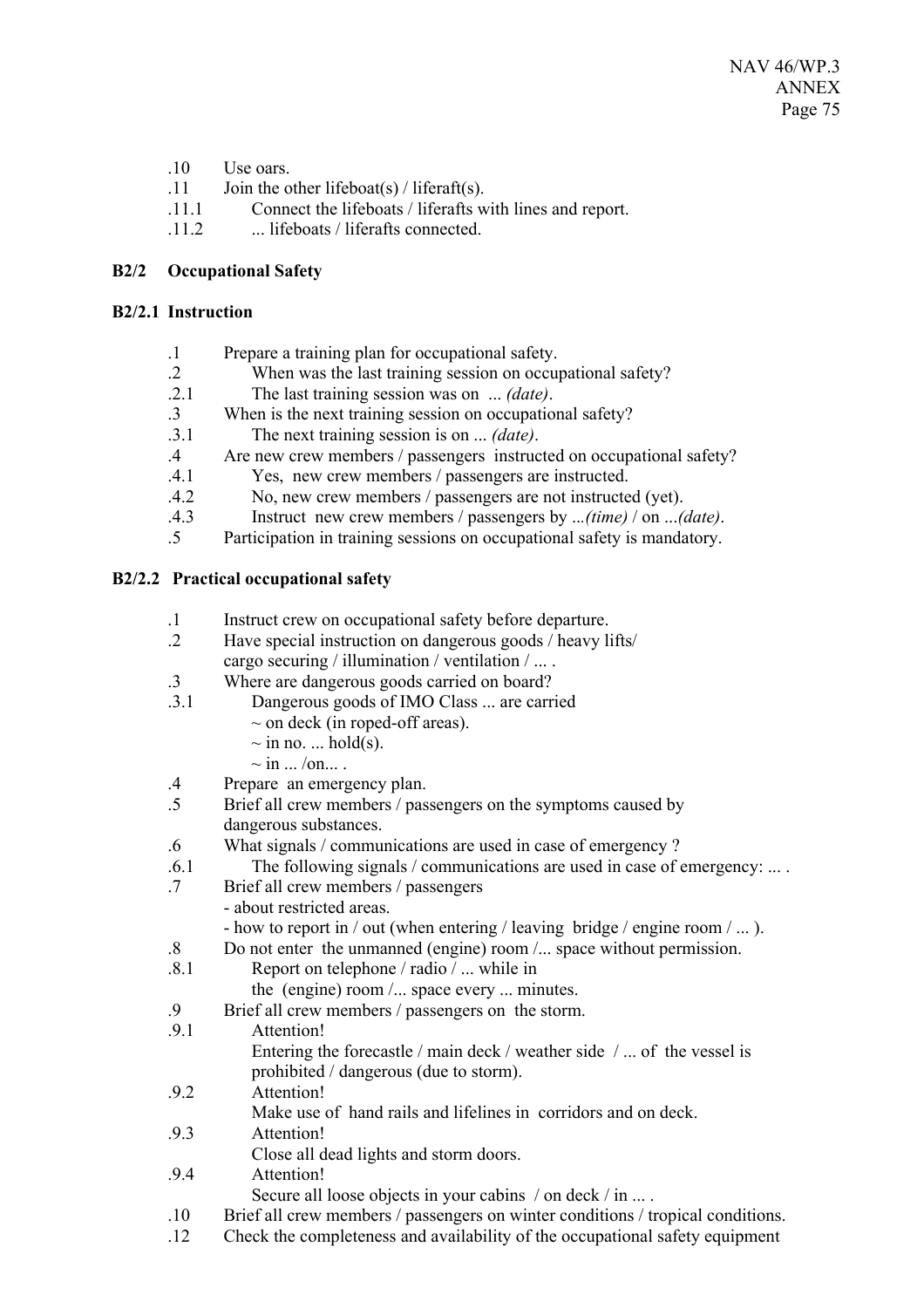and report.

- .12.1 Occupational safety equipment is complete and available.
- .12.2 Following occupational safety equipment is not complete / available: ...
- .12.3 Occupational safety equipment will be complete and available in ... hour(s).
- .13 Appoint an officer / a crew member in charge of safety before working.
- .14 Take additional safety measures for the
	- $\sim$  work on masts.
	- $\sim$  work outboard.
	- $\sim$  work in hold(s) / tank(s).
	- $\sim$  work in extreme weather conditions  $/ \dots$ .

## **B2/2.3 Occupational accidents**

- .1 Accident in engine room / in no. ... hold / in no. ... tank / in superstructure/ in accommodtaion / in ... space / on deck / outboard / on pier / on ... / in ... .
- .2 Report injured persons / casualties:
- .2.1 No person injured.
- .2.2 The number of injured persons / casualties is: ... .
- .3 What happened?
- $.3.1$  Explosion / fire in ...
- .3 .2 Accident with cargo.
- $3.3$  Fall from  $\int$  into
- .3.4 Electrical accident in ... .
- $.3.5$  Leakage of gas  $/ \dots$ .
- 3.6
- .4 Take immediate action to recover injured person(s) / casualties.
- .4.1 Provide first aid.
- .4.2 Take immediate action to control the danger area.
- .5 What kind of assistance is required?
- .5.1 No assistance is required.
- .5.2 Medical / technical assistance is required.
- .5.3 Shoreside assistance is required.
- .6 Secure the danger area and report.
- .6.1 The danger area is secured.
- .7 Prepare an accident report.

# **B2/3 Fire Protection and Fire Fighting**

### **B2/3.1 Fire protection**

### .1 **Checking status of equipment**

- .1 Have fire patrols ( every ... hour(s) / ... time(s) every watch).
- .1.1 Have fire patrols
	- $\sim$  in all spaces.
	- $\sim$  in the engine room / cargo hold(s) / superstructures / accommodation/ ...
	- $\sim$  on deck.
- .1.2 Have a permanent fire watch.
- .2 Is everything in order?
- .2.1 Yes, everything is in order.
- .2.2 No, following is not in order: ... .
- .3 Check the fire / smoke alarm(s) and report.
- .3.1 All fire / smoke alarms are operational.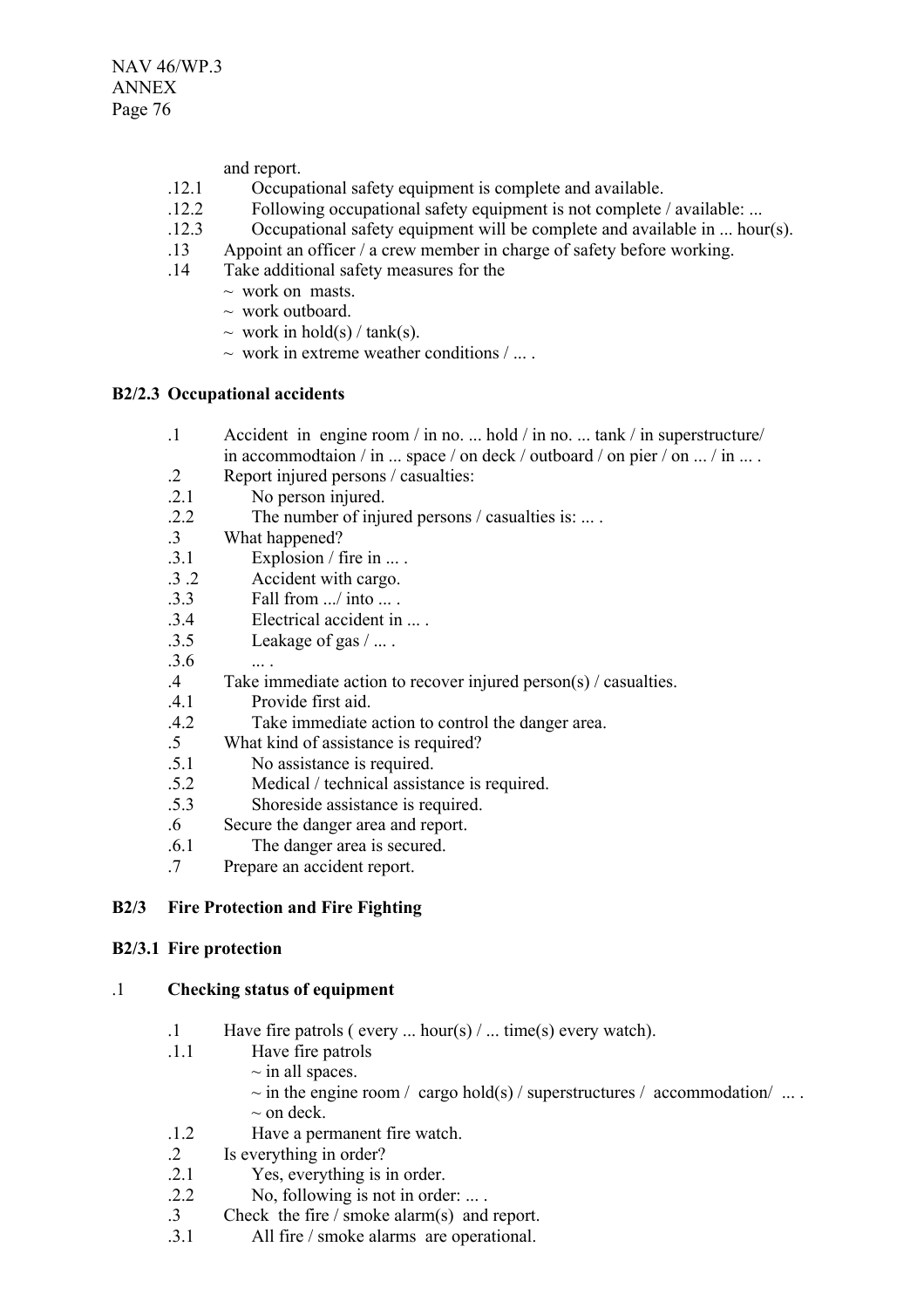.3.2 Fire / smoke alarm(s) in ... is / are not operational (yet). .3.3 Fire / smoke alarm(s) in ... will be operational in ... minutes. .4 Check the portable extinguishers and report. .4.1 All portable extinguishers are in position and operational. .4.2 The portable extinguishers in ...  $\sim$  are not in position (yet)...  $\sim$  will be in position in ... minutes..  $\sim$  are not accessible (yet).  $\sim$  will be accessible in ... minutes.  $\sim$  are missing. .4.2.1 Replace the missing portable extinguisher(s). .4.3 The inspection tag(s) of the portable extinguisher(s) in ... is / are broken / expired. .4.3.1 Replace the portable extinguisher(s) with broken / expired inspection tag(s). .5 Check the fire mains and report. .5.1 All fire mains are operational. .5.2 The hydrant(s) in ... is / are not operational (yet).. .5.2.1 The hydrant(s) will be operational in ... minutes. .5.3 The hose(s) to hydrant(s) in ... is / are worn / cut. .5.3.1 Replace the worn / cut hose(s). .5.4 The hose(s) / spanner (s) / nozzle(s) to hydrant(s) in ... is / are missing. .5.4.1 Replace the missing hose(s) / spanner(s) / nozzles(s). .5.5 The fire pump(s) in ... is / are not operational (yet).  $.5.5.1$  Fire pump(s) in ... will be operational in ... minutes. .5.6 The water pipe(s) in ... is / are leaking. .5.6.1 Repair the leaking water pipe(s) in ... . .5.7 The water pipe(s) in ... is / are blocked. .5.7.1 Free the blocked water pipe(s) in ... . .5.8 Pressure in the water pipe(s) in ... is too high / low. .5.8.1 Reduce / increase pressure in the water pipe(s)in ... . .6 Check the fixed foam / gas fire extinguishing system and report. .6.1 The fixed foam / gas system is operational. .6.2 The fixed foam/gas system is not operational (yet) .6.2.1 The fixed foam / gas system will be operational in ... minutes. .7 Check the sprinkler system and report.<br>7.1 The sprinkler system is operational The sprinkler system is operational. .7.2 The sprinkler system in ... is not operational (yet). .7.2.1 The sprinkler system in ... will be operational in ... minutes. .8 Check the ventilation system and report. .8.1 The ventilation system is operational. .8.2 The ventilation system is not operational (yet) .8.2.1 The ventilation system will be operational in ... minutes. .8.3 The remote control is not operational (yet). .8.3.1 The remote control will be operational in ... minutes .8.4 The indicators are not operational (yet). .8.4.1 The indicators will be operational in ... minutes. .8.5 The fire dampers in ... are not operational (yet). .8.5.1 The fire dampers in ... will be operational in ... minutes. .8.6 The fire dampers in ... are painted stuck. .8.6.1 Clear the fire dampers. .9 Check the skylights / windows / ... and report. .9.1 The skylights / windows / ... in / to ... are open. .9.1.1 Close the skylights / windows / ... in / to ... .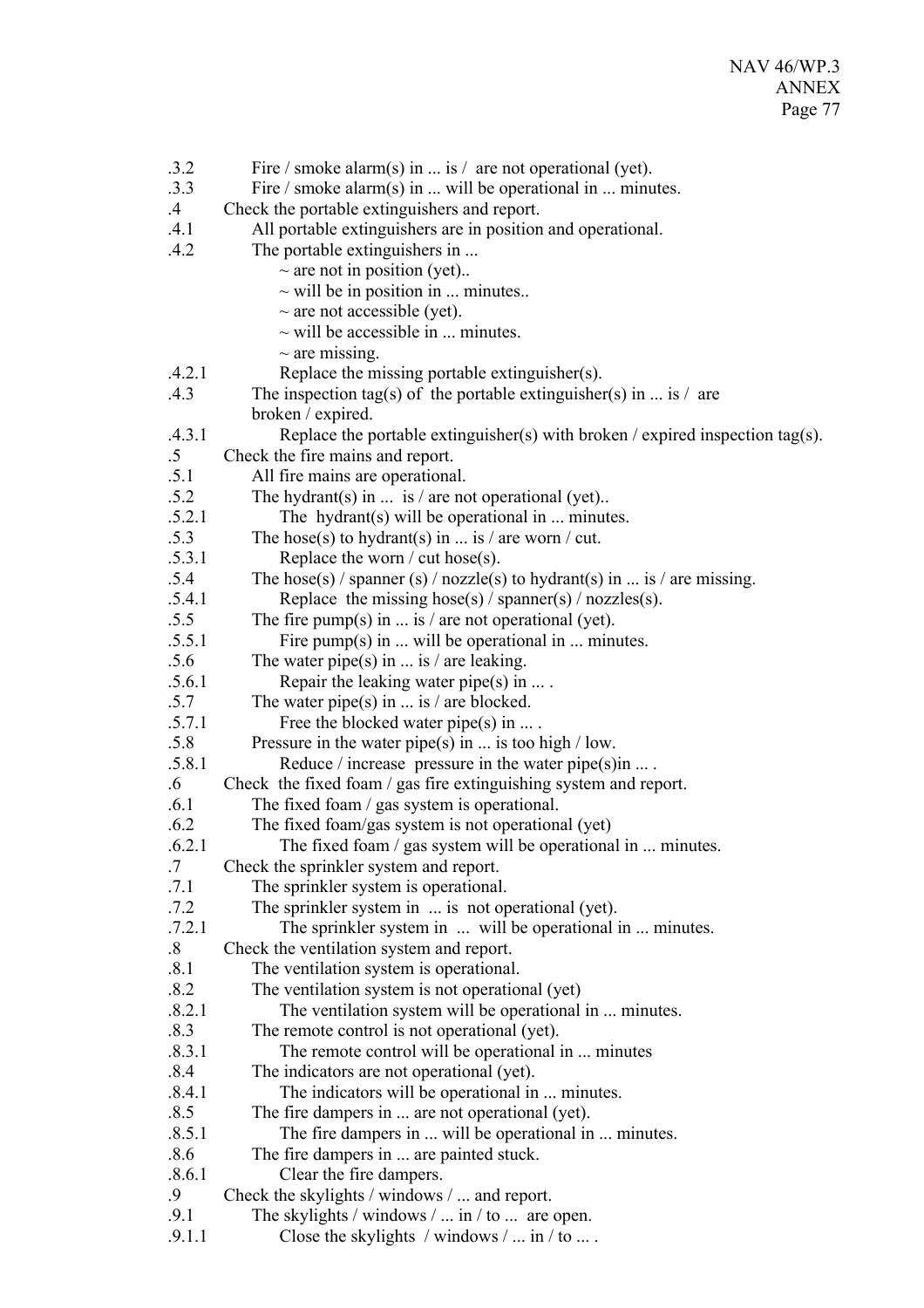NAV 46/WP.3 ANNEX Page 78

- .10 Check the watertight door control and report.
- .10.1 The watertight door control is operational.
- .10.2 The watertight door control in ... is not operational (yet).
- .10.3 The watertight door control in ... will be operational in ... minutes.
- .11 Check the electrical lighting and report
- .11.1 The electrical lighting is operational.
- .11.2 The electrical lighting in ...is not operational (yet).
- .11.3 The electrical lighting in ... will be operational in ... minutes.
- .11.4 Switch on / off the electrical lighting in ... .
- .12 Check the emergency power supply and report.
- .12.1 The emergency power supply is operational.
- .12.2 The emergency power supply is not operational (yet).
- .12.3 The emergency power supply will be operational in ... minutes.
- .13 Check the firemen´s outfits and report.
- .13.1 All firemen´s outfits are complete and available.
- .13.2 The firemen´s outfits are not complete.
- .13.2.1 Complete the firemen´s outfits.

## **B2/3.2 Fire fighting and drills**

## .1 **Reporting fire**

- .1 Fire on board!
- .1.1 Smoke / fumes / fire / explosion
	- $\sim$  in engine room.
	- $\sim$  in no. ... hold(s) / tank(s).
	- $\sim$  in superstructure / accommodation.
	- $\sim$  in  $\ldots$  space.
	- $\sim$  on deck  $/$  ...
- .1.2 Smoke / fumes from ventilator(s).
- .1.3 Burnt smell / fumes in .../ from... .
- .2 Report injured persons / casualties:
- .2.1 No person injured.
- .2.2 Number of injured persons / casualties is: ... .
- .3 What is on fire?
- .3.1 Fuel / cargo / car(s) / truck(s) / waggon(s) / containers (with dangerous goods) / ... on fire.
- .3.6 No information (yet).
- .4 Is smoke toxic?
- .4.1 No, smoke not toxic.
- .4.2 Yes, smoke toxic
- .5 Is fire under control?
- .5.1 Yes, fire (in ... ) under control.
- .5.2 No, fire (in ... ) not under control (yet).
- .5.2 .1 Fire spreading (to ... ).
- .5.2.2 Fire (in ... ) not accessible.
- .6 Report damage.
- .6.1 No damage.
- .6.2 Minor / major damage in .../ to ... .
- .6.3 No power supply (in ... ).
- .6.4 Making water in ... .
- .7 Pressure on fire mains!
- .8 Shut down main engine(s) / auxiliary engine(s) / ... and report.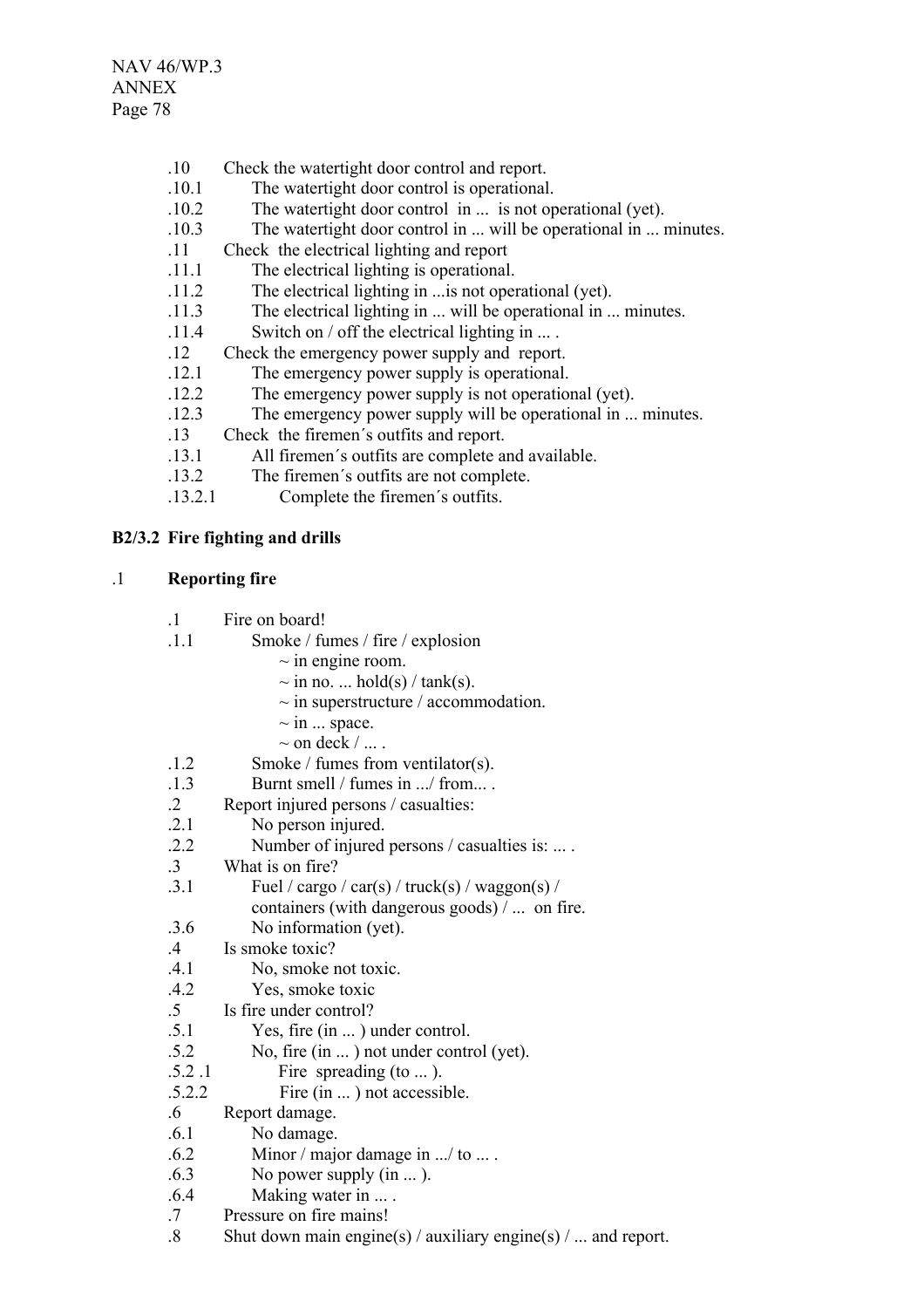- .8.1 Main engine(s) / auxiliary engine(s) / ... shut down.
- .9 Stop fuel and report.
- .9.1 Fuel stopped.
- .10 Close all openings (in ... / in all rooms) and report.
- .10.1 All openings ( in ... / in all rooms) closed.
- .10.1.1 Openings in ... not accessible.
- .11 Switch off ventilator(s) (in ... ) and report.
- .11.1 Ventilator(s) (in ... ) switched off.
- .12 Turn bow / stern to windward.
- .13 Turn port side / starboard side to windward.
- 14 Alter course to

## .2 **Reporting readiness for action**

- .1 Stand by fire fighting team / rescue team / first aid team / support team and report.
- .1.1 Fire fighting team / rescue team / first aid team / support team standing by.
- .2 Stand by main engine and report.
- .2.1 Main engine standing by.
- .3 Stand by  $CO_2$  station / ... station/ emergency generator.<br>3.1  $CO_2$  station / station / emergency generator stand
- $CO<sub>2</sub>$  station / ... station / emergency generator standing by.
- .4 Close all openings (in ... / in all rooms) and report.
- .4.1 All openings (in ... / in all rooms) closed.
- .4.1.1 Openings in ... not accessible.

### .3 **Orders for fire fighting**

- .1 Start fire fighting.
- $\therefore$  1 .1 Take one / two /  $\therefore$  fire fighting teams /  $\therefore$  team(s) to scene.
- .2 Go following route:
- .2.1 Go through engine room / no. ... hold(s)/tank(s) / superstructure / accommodation  $/ \dots$  space  $/ \text{manhole}(s)$  to  $\dots$  space  $/ \text{funnel} / \dots$ .
- .2.2 Go from
	- $\sim$  outside / inside to ....
	- $\sim$  port side / starboard side to ....
	- $\sim$  ... to ...
- .3 Take following (additional) safety measures and report.
- .3.1 Have two / ... members in one team.
- .3.1.1 Number of members in fire fighting team / ... team is: ... .
- .3.2 Have lifeline between each other / to outside.
- .3.2.1 ... team members have lifelines to each other.
- .3.2.2 ... team has lifelines to outside.
- .3.3 Have rescue team on stand by.
- .3.4 Maintain visual contact / radio contact on walkie-talkie.
- .4 Fire fighting team must have following outfit:
- .4.1 Fire fighting team must have protective clothing / smoke helmets / breathing apparatus / ... .
- .5 Manning of fire fighting team / ... team(s) as follows:
- .5.1 Chief Officer / Chief Engineer / ... in command
	- of fire fighting team / ... team (no. ...).
- .5.2 Following officer(s) / crew member(s) in fire fighting team /... team: ...
- .6 Restrict action (in .../ on ... ) to ... minutes.
- .6.1 Agree on retreat signal and report.
- .6.1.1 Retreat signal for fire fighting team / ... team ... is ... .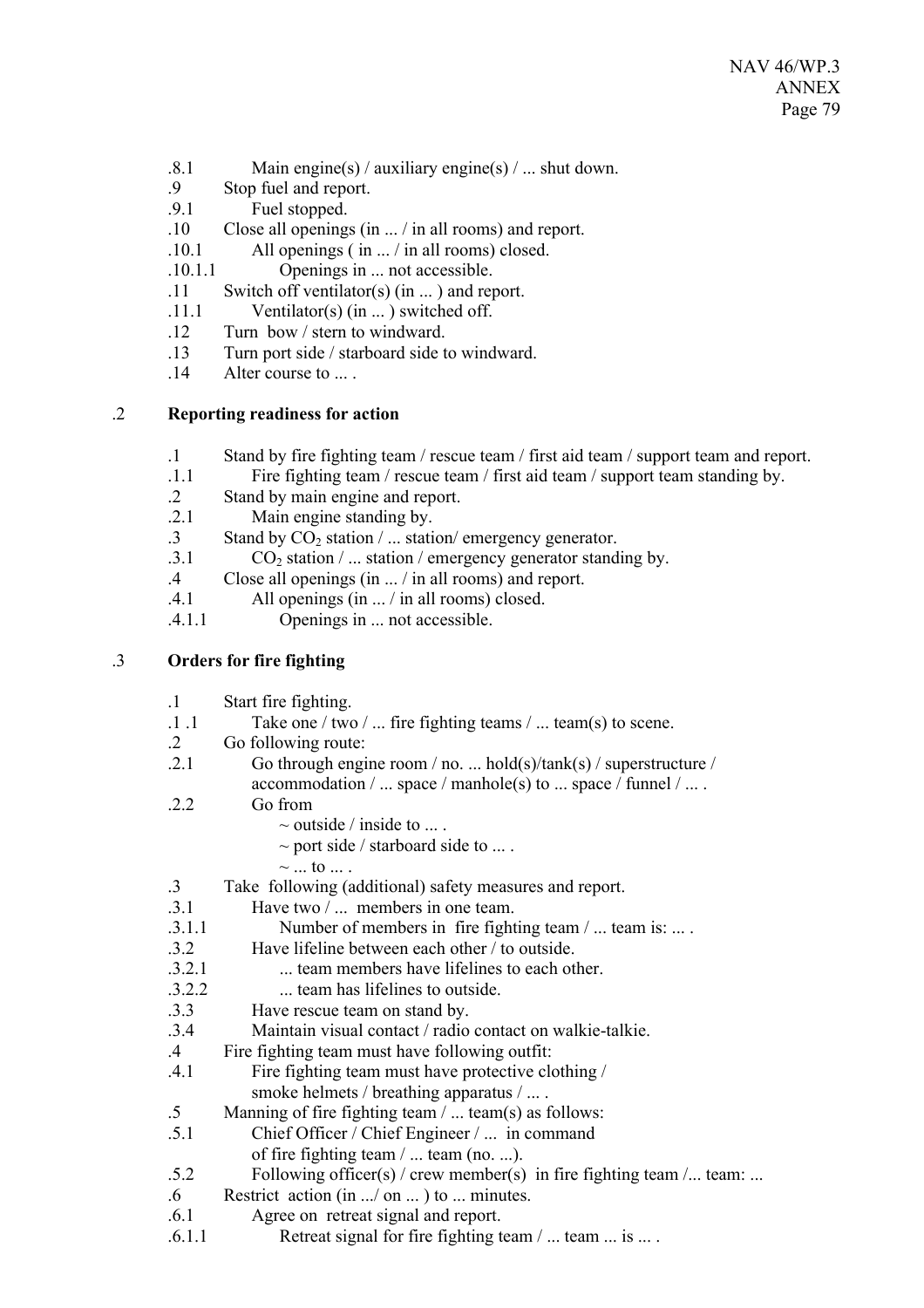NAV 46/WP.3 ANNEX Page 80

- .7 Use water / foam / powder / CO2 / sand / ... in ... .
- .8 Run out fire hoses and report.
- .8.1 Fire hoses run out.
- .9 Water on!
- .9.1 Water is on.
- .10 Cool down ... with water and report.
- $.10.1$  ... cooled down.

### .4 **Cancellation of alarm**

- .1 Is the fire extinguished?
- .1.1 Yes, fire (in ... ) extinguished.
- .1.2 No, fire (in ... ) not extinguished (yet).
- .1.3 Fire restricted to ... space / area.
- .2 Post a fire watch and report.
- .2.1 Fire watch posted ( in ...space / area).
- .3 Fire extinguishing systems / means remain on stand-by.
- .4 Fire fighting team / ... team remain on stand-by.
- .5 Rope-off the fire area and report.
- .5.1 Fire area roped-off.
- .6 Check the fire area every ... minutes / hour(s) for re-ignition and report.
- .6.1 Fire area checked, no re-ignition.
- .6.2 Fire area checked, re-ignition in ... space / area.
- .6.2.1 Re-ignition extinguished.
- .7 The fire alarm is cancelled (with following restrictions: ... .)

# **B2/4 Damage Control**

Also see B2/1 "General Activities".

# **B2/4.1 Checking equipment status and drills**

- .1 Check the openings in all spaces / in ... and report
- .1.1 All openings in ... are closed.
- .1.2 Openings in ... are not closed (yet).
- .1.3 Openings in ... are not accessible.
- .2 Check the watertight door control and report
- .2.1 Watertight door control
	- $\sim$  is operational.
	- $\sim$  (in ...) is not operational (yet).
	- $\sim$  (in ...) will be operational in ... minutes.
- .2.2 Watertight door(s) (in ...) is / are not accessible.
- .3 Check the pumps / emergency generator and report
- .3.1 (Bilge) pump(s) in ... / emergency generator
	- $\sim$  is / are operational.
	- $\sim$  is / are not operational (yet).
	- $\sim$  will be operational in ... minutes.
- .4 Check the power supply and report
- $.4.1$  Power (in / at ...)
	- $\sim$  is available.
	- $\sim$  is not available ( yet).
	- $\sim$  will be available in  $\ldots$  minutes.
- .5 Check the damage control equipment and report.
- .5.1 All damage control equipment is complete and available.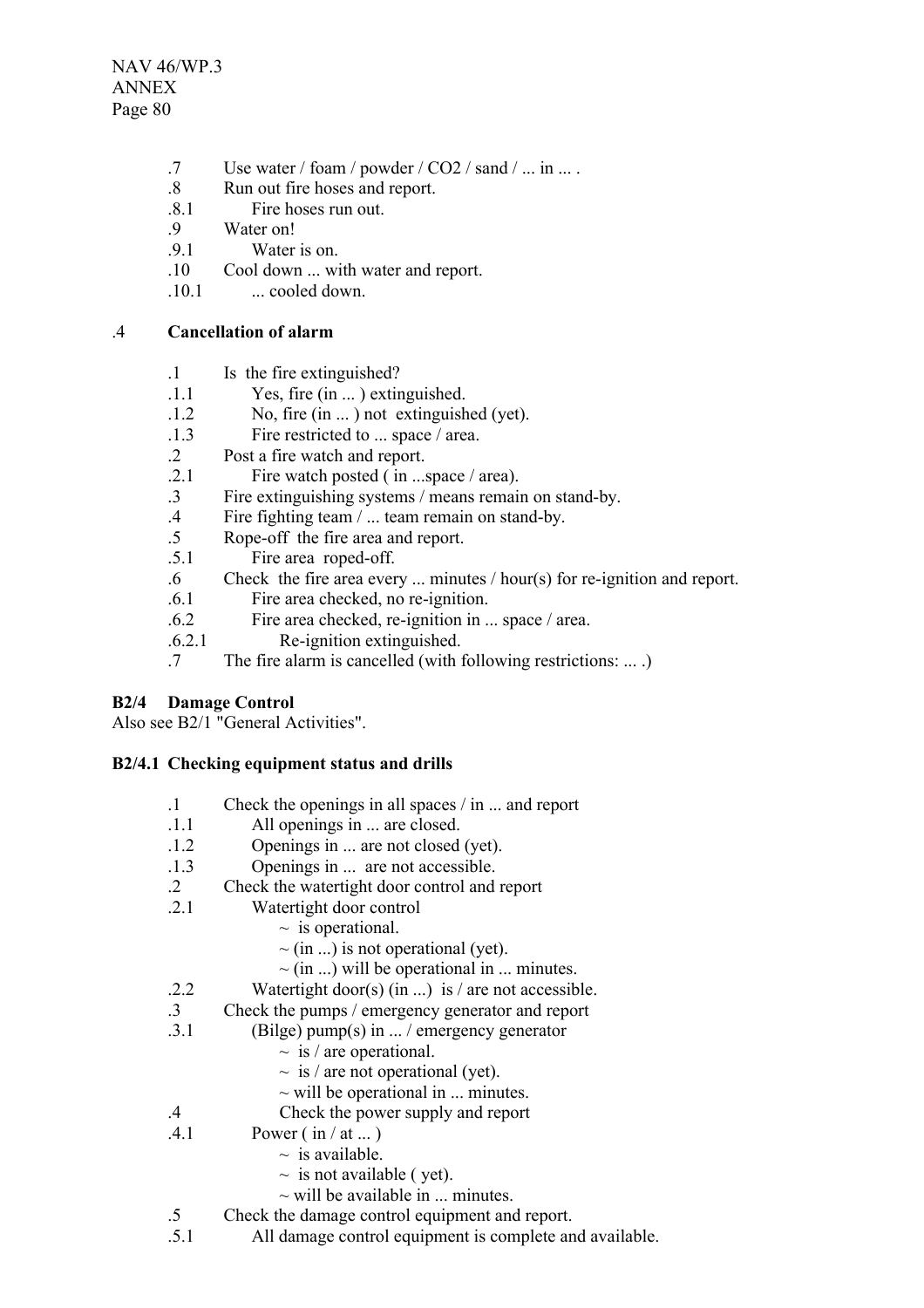- .5.2 Damage control equipment is not complete.
- .5.2.1 Complete the damage control equipment.

## **B2/4.2 Damage control activities**

### .1 **Reporting flooding**

- .1 We have collided (with ...) .
- .2 We have flooding in ... .
- .3 Is flooding under control ?
- .3.1 Yes, flooding under control.
- .3.2 No, flooding (in ...) not under control (yet).
	- .4 Is danger imminent ?
- .4.1 No, danger not imminent.
- ..4.2 Yes, danger of (total) blackout (in ...).
- .4.3 Yes, danger of heavy listing / capsizing / sinking / ... .

### .2 **Reporting readiness for action**

- .1 Muster damage control team and report.
- .1.1 Damage control team complete and mustered.
- .2 Is damage control material available?
- .2.1 Yes, damage control material available.
- .2.2 No, damage control material not available (yet).
- .2.3 Damage control material will be available in ... minutes.
- .3 Stand by engine room / ... station and report.
- .3.1 Engine room / ... station standing by.
- .3.2 Engine room / ... station flooded.
- .3.3 Engine room / ... station will be standing by in ... minutes.

### .3 **Orders for damage control**

- .1 Close all openings / outlets / valves (in ...) and report.
- .1.1 All openings / outlets / valves (in ...) closed.
- .1.2 Openings / outlets / valves in ... not accessible / not operational.
- .2 Switch on / off power (at / on / in) and report.
- .2.1 Power (at / on / in ...) switched on / off.
- .2.2 Power supply (at / on / in ...) not operational.
- .3 Close watertight door(s) (in ...) (by hand) and report.
- .3.1 Watertight door(s) (in ...) closed.
- .3.2 Watertight door(s) (in ...) not accessible / not operational.
- .4 Switch on (bilge) pump(s) (in ...)and report.
- $.4.1$  (Bilge) pump(s) (in ...) switched on.
- .4.2 (Bilge) pump(s) (in ...) not operational.
- .5 Switch over (bilge) pump(s) from ... to ... .
- .5.1 (Bilge) pump(s) switched over.
- .5.2 Switching over (bilge) pump(s) not possible.
- .6 Start damage control.
- .6.1 Take one / two / ... damage control team(s) to scene.
- .7 Go following route: ... .
- .7.1 Go through engine room / no. ... hold(s)/tank(s) / superstructure / manhole /  $\ldots$  space  $\ell$   $\ldots$  deck  $\ell$   $\ldots$  .
- .8 Go from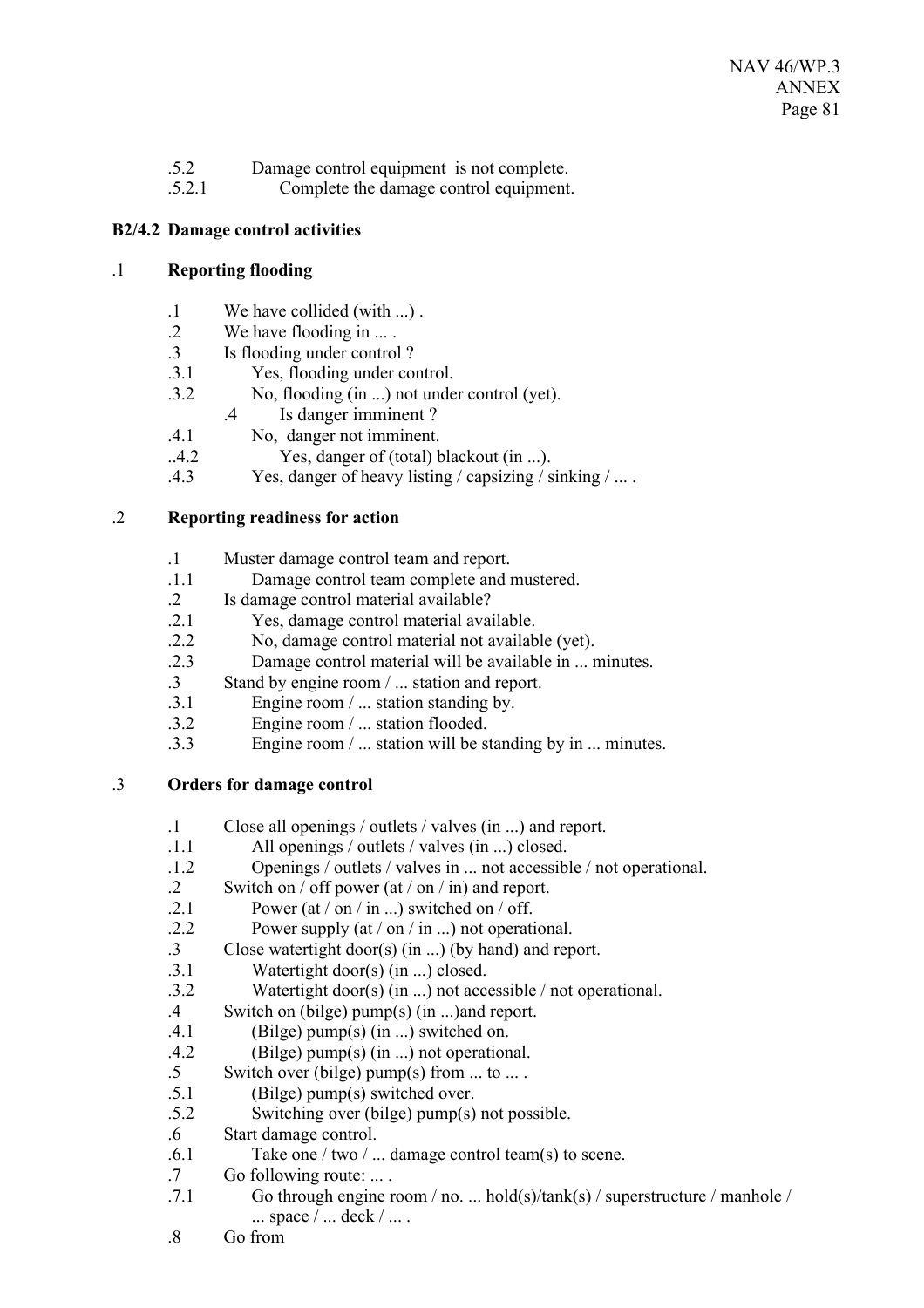- $\sim$  outside / inside to ....
- $\sim$  port side / starboard side to ....
- $\sim$  ... to ....
- .9 Take following (additional) safety measures and report.
- .9.1 Have two / ... members in one damage control team.
- .9.2 Have lifeline to each other / to outside.
- .9.3 Have rescue team on stand by and report.
- .9.3.1 Rescue team standing by.
- .9.4 Maintain visual contact / radio contact on walkie-talkie.
- .10 Damage control team must have following outfit(s).
- .10.1 Damage control team must have
	- $\sim$  protective clothing
	- $\sim$  safety helmets.
	- $\sim$  lifejackets.
	- $\sim$  diving equipment / ...
- .11 Manning of damage control team as follows: ... .
- .11.1 Chief Officer / Chief Engineer / ... in command of damage control team (no. ...) ...
- .11.2 Following officer(s) / crew member(s) in damage control team (no. ...):.. .
- .12 Restrict action (in ...) to ... minutes.
- .12.1 Agree on retreat signal and report.
- $.12.1.1$  Retreat signal  $\ldots$ .
- .13 Stop flooding from inside / outside (... space / area) and report.
- .13.1 Flooding stopped
- .13.2 Stopping flooding from inside / outside not possible.

#### .4 **Cancellation of alarm**

- .1 Has flooding stopped ?
- .1.1 Yes, flooding (in ...) has stopped.
- .1.2 No, flooding (in ...) has not (completely) stopped (yet).
- .2 Is flooding under control ?
- .2.1 Yes, flooding (in ...) under control.
- .2.2 Flooding (in ...) below / above capacity of (bilge) pump(s).
- .2.3 Flooding restricted to ... space / area.
- .3 Post damage control watch and report.
- .3.1 Damage control watch posted (in ...).
- .4 How much water is in the vessel ?
- .4.1 Quantity of water (in ...) about ... tonnes.
- .4.2 Quantity of water (in ...) not dangerous.
- .5 (Bilge) pump(s) remain on stand by.
- .6 Engine room remains on stand by.
- .7 Additional emergency generator remains on stand by.
- .8 Damage control team remains on stand by.
- .9 Rope off flooded area.
- .10 Check leak every ... minutes / hour(s) and report.
- .10.1 Leak checked no flooding.
- .10.2 Leak checked minor / major flooding (in ...).
- .10.2.1 Flooding has stopped.
- .11 The alarm is cancelled (with following restrictions: ... ).

### **B2/5 Grounding**

Also see B2/1 "General Activities"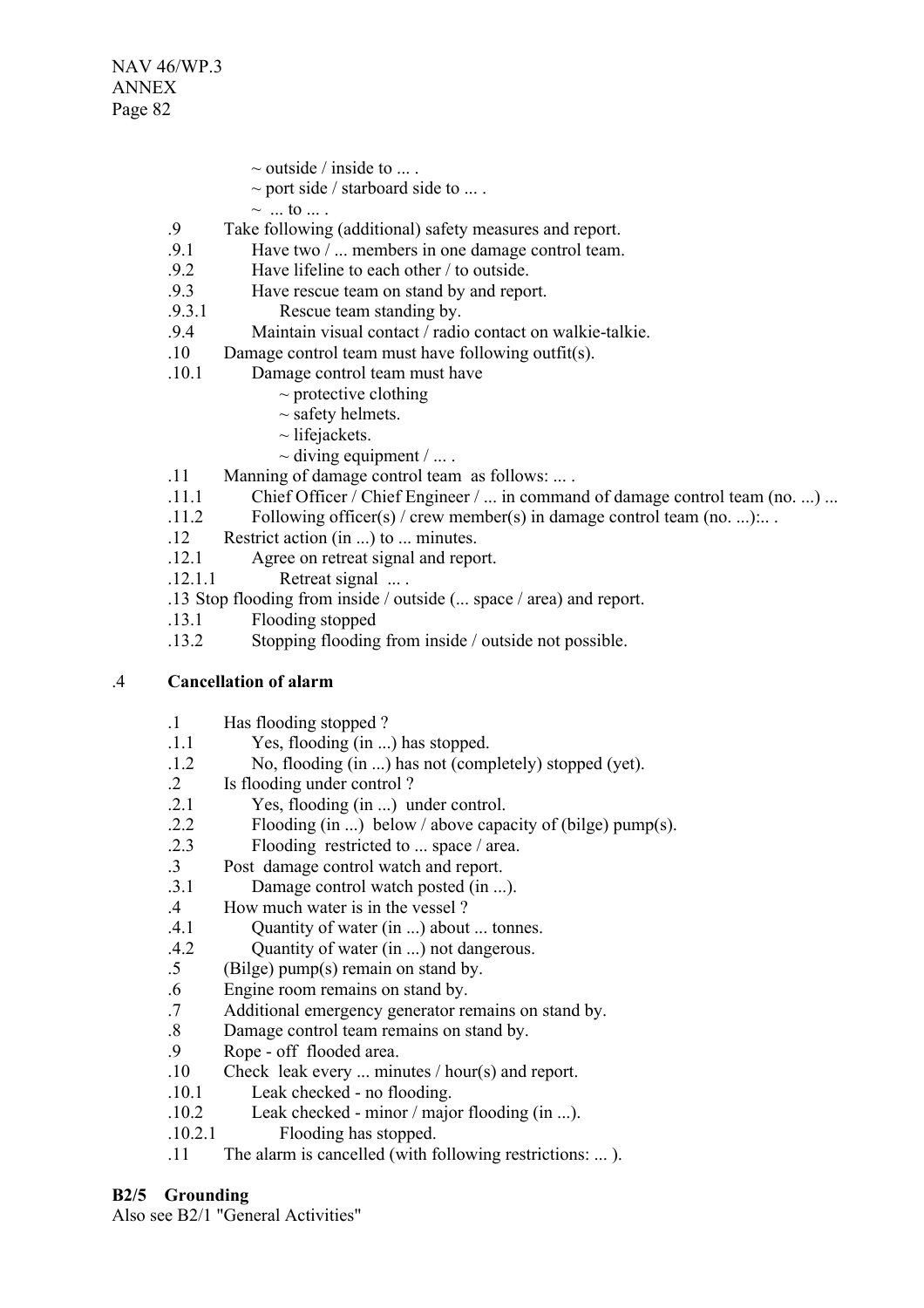### **B2/5.1 Reporting grounding and ordering actions**

- .1 We are aground.
- .2 Stop engine(s).
- .3 Close watertight doors and report.
- .3.1 Watertight doors closed.
- .4 Is vessel (still) making way ?
- .4.1 Yes, vessel making way ahead / astern.
- .4.2 No, vessel not making way.
- .5 Give "vessel aground" signals.
- .6 Inform engine room.
- .7 What part is aground ?
- .7.1 Vessel aground forward / amidships / aft / full length.
- .8 Stand by forward station and aft station and report.
- .8.1 Forward station / aft station standing by.
- .9 Stand by port anchor / starboard anchor.
- .10 What is position ?
- .10.1 Position ... .

## **B2/5.2 Reporting damage**

- .1 Report damage.
- .1.1 No damage.
- $1.2$  Crack(s) in plating / no. ... double bottom / no. ... hold(s) / tank(s) / main/auxiliary engine(s) foundation / ... .
- .1.3 Deformation(s) / indentation(s) to plating / to ... .
- $.1.4$  Deformation(s) / indentation(s) to ...
- .2 Check flooding and report.
- .2.1 No flooding.
- $.2.2$  Flooding in ...
- .3 Is danger imminent ?
- .3.1 No, danger not imminent.
- .3.2 Yes, danger of
	- $\sim$  heavy listing (to port / starboard)
	- $\sim$  decreasing stability.
	- $\sim$  damage by sea.
	- $\sim$  breaking apart.
	- $\sim$  environmental pollution.
	- $\sim$  ....
- .4 What is nature of sea bottom ?
- .4.1 Sea bottom rocky.
- .4.2 Sea bottom soft.
- .5 What is state of tide ?
- .5.1 No tide.
- .5.2 Tide ... metres / rising / falling / turning at ... UTC / within ... hours.
- .6 What is wind force and direction ?
- .6.1 Wind force Beaufort... from ...*( s cardinal points)* .
- .6.1.1 Wind expected to decrease / increase (within the next ... hours).
- .6.1.2 Wind expected to back / veer (within the next ... hours).
- .6.1. No change expected (within the next ... hours).
- .7 What is sea state ?

.7.1 Sea smooth/moderate/rough/high / swell slight/moderate/heavy... metres from ...*(cardinal points)* .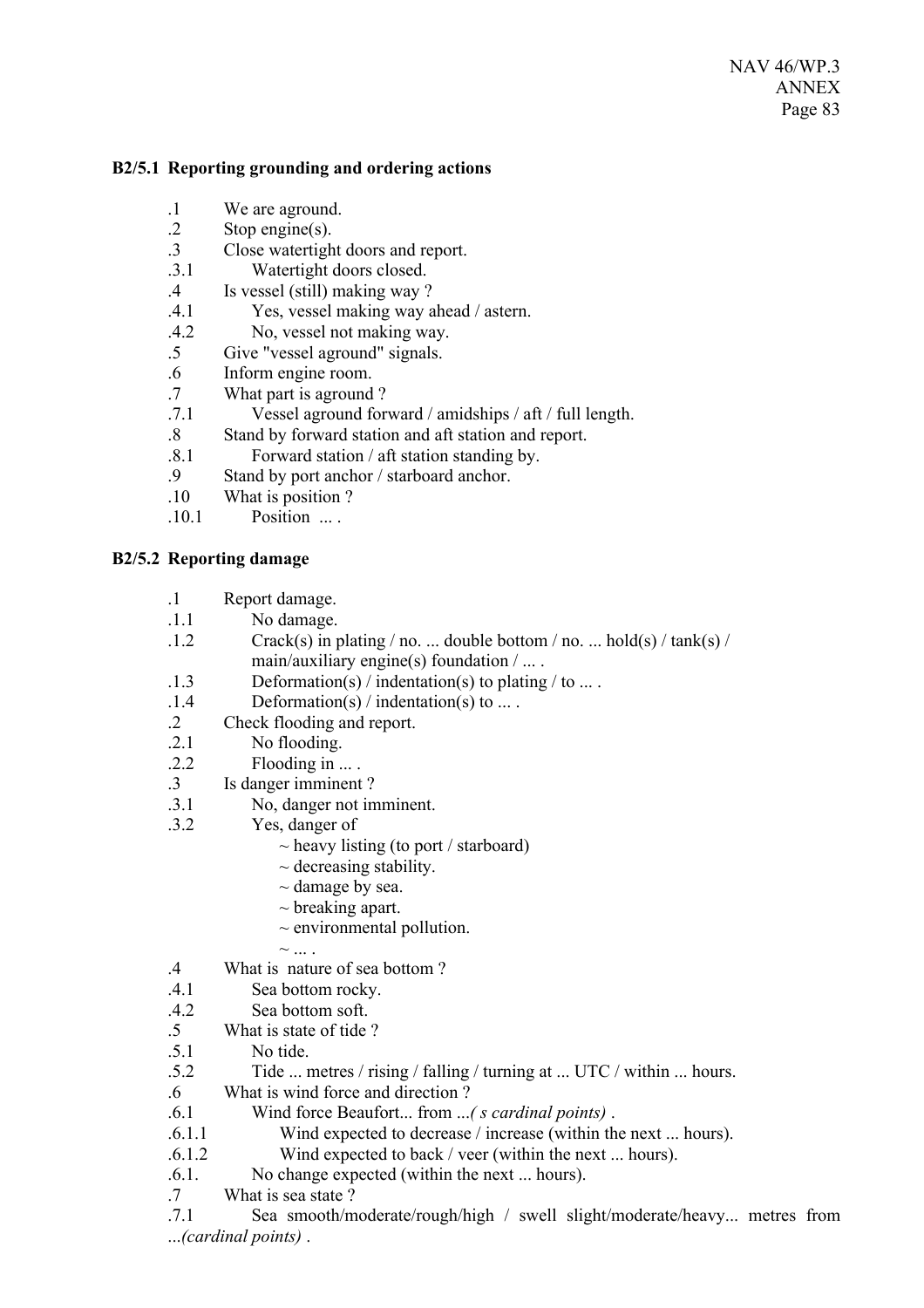.7.2 Sea smooth/moderate/rough/high / swell slight/moderate/heavy ... expected to decrease / increase (within the next ... hours).

- .7.3 No change expected (within the next ... hours).
- .8 What is draft ?
- .8.1 Draft ... metres (port side / starboard side) forward / aft / amidships.
- .9 What is depth of water ?
- .9.1 Greatest depth ... metres (port side / starboard side) forward / aft / amidships.

## **B2/5.3 Orders for refloating**

| $\cdot$ 1     | Are (bilge) pumps operational?                         |
|---------------|--------------------------------------------------------|
| .1.1          | Yes, (bilge) pumps operational.                        |
| .1.2          | No, (bilge) pumps not operational (yet).               |
| .1.3          | (Bilge) pumps will be operational in  minutes.         |
| $\cdot$ 2     | Is damage control material available ?                 |
| .2.1          | Yes, damage control material available.                |
| .2.2          | No, damage control material not available (yet).       |
| .2.3          | Damage control material will be available in  minutes. |
| $\mathcal{R}$ | Stand by engine room and report.                       |

- .3.1 Engine room standing by.
- .4 Stand by all anchors for letting go.
- .5 Report distribution of cargo.
- $.5.1$  No. ... hold(s) / tank(s) ... tonnes (of ... cargo).
- .5.2 Deck cargo foreward / aft / amidships ... tonnes (of ...).
- .5.3 Forepeak / afterpeak ... tonnes.
- $.5.4$  No. ... double bottom tank(s) ... tonnes (of ballast / ...).
- .6 Transfer cargo from no. ... hold(s) / tank(s) to no. ...hold(s) / tank(s) and report.
- .6.1 Cargo from no. ... hold(s) / tank(s) transferred to no. ... hold(s) / tank(s).
- .7 Transfer deck cargo from ... to ... and report.
- .7.1 Deck cargo from ... transferred to ... .
- .8 Pump out forepeak / afterpeak and report.
- .8.1 Forepeak / afterpeak pumped out.
- .9 Transfer ballast / ... from no. ... double bottom tank(s)
	- to no. ... double bottom tank(s) and report.
- .9.1 Ballast / ... from no. ... double bottom tanks transferred to no. ... double bottom tank(s).
- .10 Fill forepeak / afterpeak.
- .11 Jettison cargo from ... and report.
- .11.1 Cargo from ... jettisoned .
- .12 Engine(s) full / ... astern / ahead.
- .13 Has vessel refloated?
- .13.1 Yes, vessel refloated.
- .13.2 No, vessel not refloated (yet).

# **B2/5.4 Checking seaworthiness**

- .1 Request a (diving) survey.
- .2 Report the result of the (diving) survey.
- .2.1 No damage.
- .2.2 Following damage to the plating:
- $.2.2.1$  Crack(s) in area of ...
- $.2.2.2$  Deformation(s) / indentation(s) in area of ...
- .2.3 Following damage to the engine(s) / pipe(s):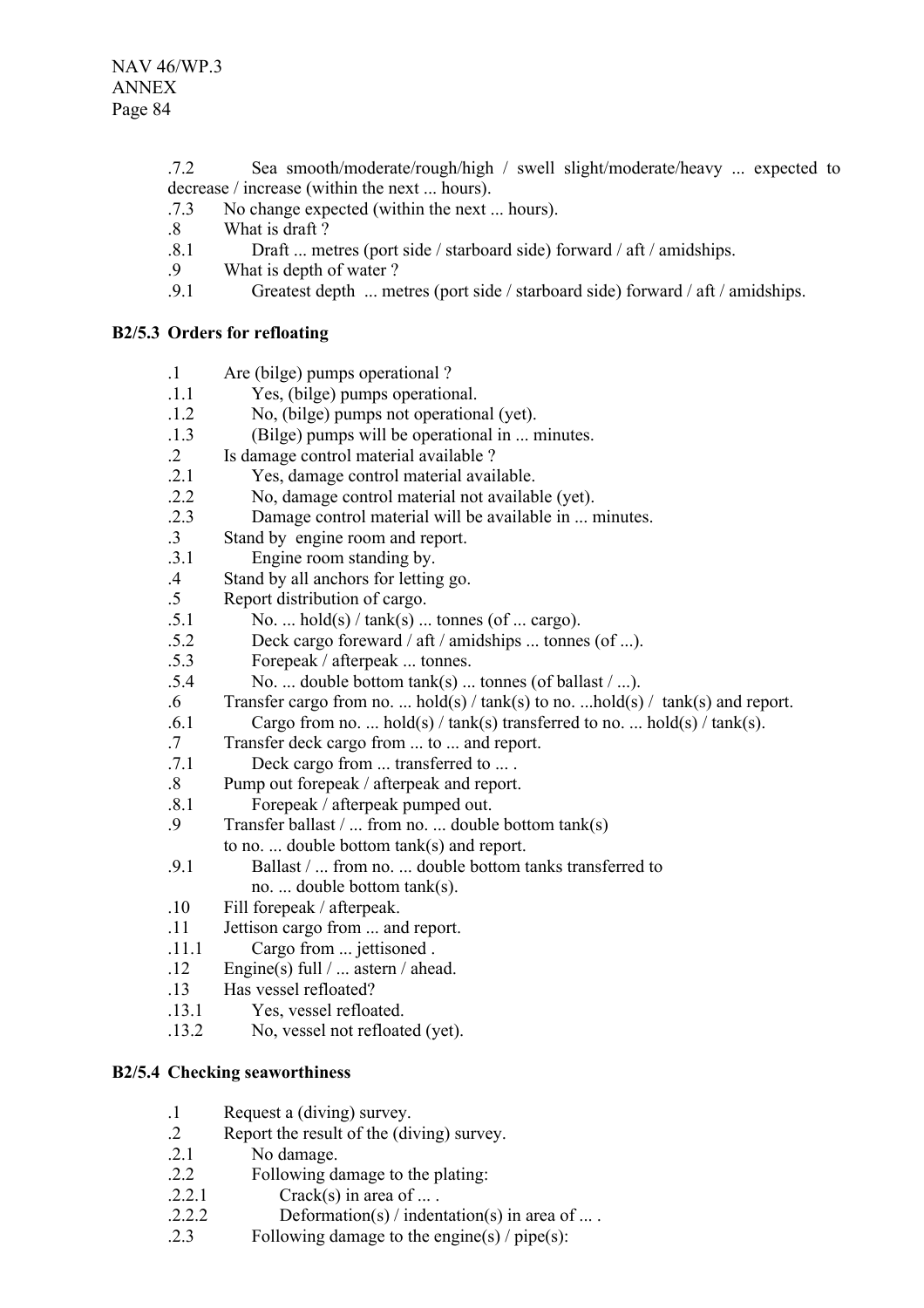- $2.3.1$  Crack(s) in the main engine(s) / auxiliary engine(s) foundation.
- .2.3.2 Deformations / fracture(s) to the pipe(s) in / out ... .
- .2.3.3 Fractures / bending of the bolt(s) of ...
- .2.4 Following damage to the underwater hull:
	- (also see: .1.2.2)
- $.2.4.1$  Deformation(s) / indentation(s) to the sea water inlet(s) / outlet(s).
- .2.4.2 Deformation(s) / indentation(s) to the stem / bulb.
- .2.4.3 Deformation(s) to the propeller(s).
- .2.4.4 (Port / starboard) propeller(s) missing.
- $2.4.5$  Deformation to the rudder  $/$  to ...
- .2.5 Dry docking is recommended / necessary.
- .3 Is the vessel seaworthy ?
- .3.1 Yes, the vessel is seaworthy ?
- .3.2 No, the vessel is not seaworthy (yet).
- .3.2.1 The vessel must be repaired and re-inspected.
- $.3.3$  Request ... tug(s).

# **B2/6 Search and Rescue On-board Activities**

For details also see IAMSAR-Manual, London/Montreal, 1998.

# **B2/6.1 Checking equipment status**

- .1 Check the lifebuoys and report.
- .1.1 All lifebuoys are complete.
- .1.2 Lifebuoy(s) at ... is / are damaged / missing.
- .1.2.1 Replace the damaged / missing lifebuoy(s).
- .2 When was the last man overboard drill ?
- .2.1 Last man overboard drill was on ...*(date)* .
- .3 Prepare a plan for man overboard drill.
- .3.1 Prepare a plan for
	- $\sim$  an announced / not announced drill.
	- $\sim$  a daytime / nighttime drill.
	- $\sim$  a muster (at all stations).
	- $\sim$  a recovering manoeuvre (with dummy / buoy).
- .4 Have a drill / manoeuvre / muster on ...*(date)* .

# **B2/6.2 Person-overboard activities**

- .1 Man overboard (on port side / starboard side / astern)!
- .2 Drop lifebuoy(s).
- .2.1 Sound "man overboard" alarm.
- .3 Hoist flag signal "Oscar".
- .4 Hard-a-port / hard-a-starboard the wheel.
- .5 Is person in water / lifebuoy located ?
- .5.1 Yes, person in water / lifebuoy located.
- .5.2 Report direction and distance of person in water / lifebuoy.
- .5.2.1 Direction at ... points port side / starboard side / ... degrees, distance ... metres.
- .5.2.2 Maintain visual contact to person in water / lifebuoy.
- .5.3 No, person in water / lifebuoy not located (yet).
- .5.3.1 Look out for person in water / lifebuoy and report.
- .5.4 Passenger / crew member missing (for ... hours / since ... UTC)
	- search in vessel negative.
- .5.4.1 Stop engine(s).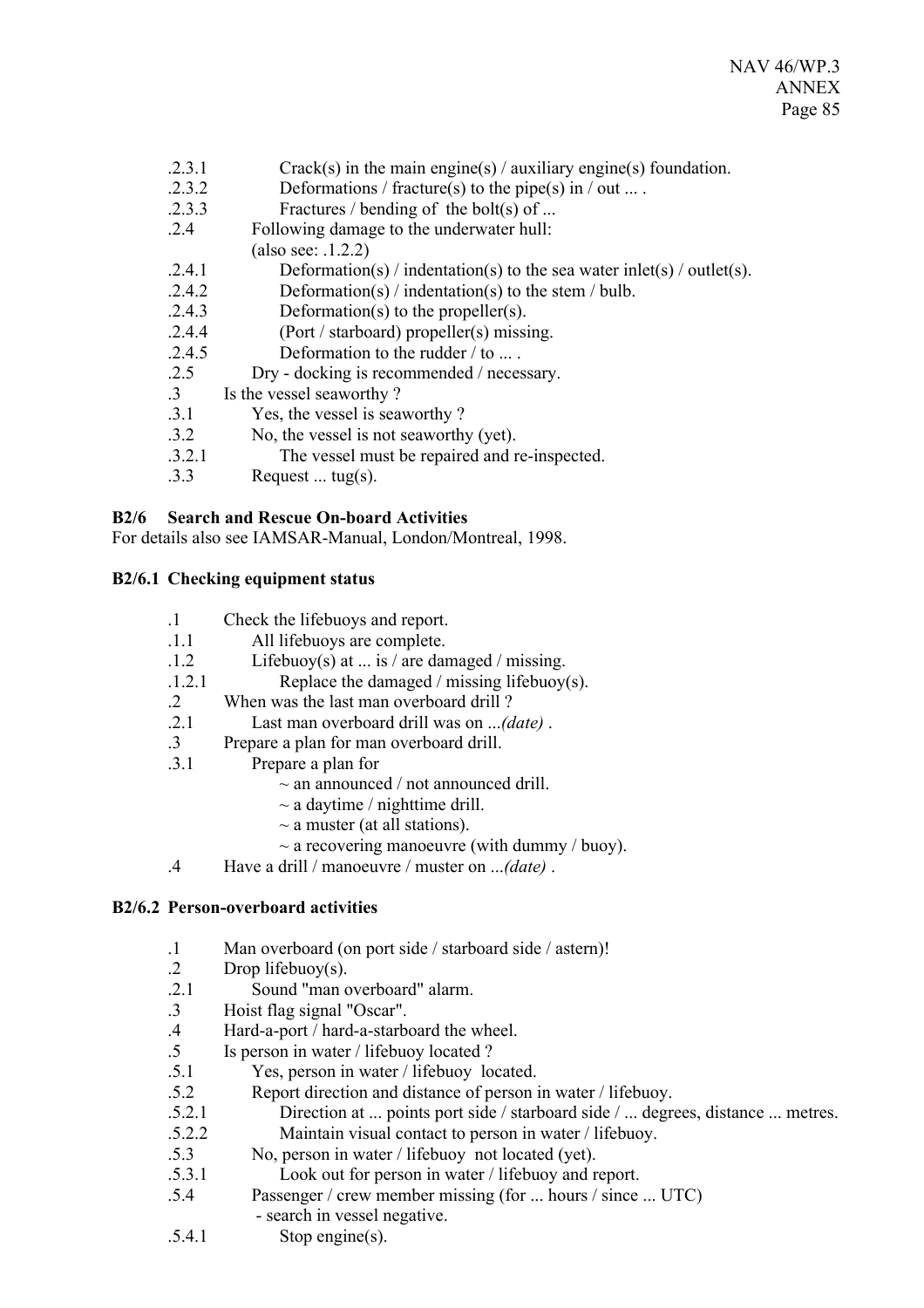.5.4.2 Transmit alarm signal - PAN-PAN / distress alert - MAYDAY to radio coast station / Maritime Rescue Co-ordination Centre / vessels in vicinity and report. .5.4.3 Alarm signal - PAN-PAN / distress alert - MAYDAY transmitted / acknowledged by ... / not acknowledged (yet).. .6 Return manoeuvre ! Port / starboard, steer... degrees. .7 Report position. .7.1 Position ... . .8 Report traffic situation. .8.1 No vessel in vicinity. .8.2 Following vessel(s) in vicinity ... . .9 Report weather situation. .9.1 Sea smooth/moderate/rough/high – swell slight/moderate/heavy from .. (cardinal points). .9.2 Winds force Beaufort... from ... (cardinal points). .9.3 Visibility good/moderate/poor. .9.4 Current ... knots to ... (cardinal points). .10 Have man overboard stations / lookouts at ... manned and report. .10.1 Man overboard stations / lookouts at ... manned. .11 Stand by for recovering from shipboard and report. .11.1 Standing by for recovering from shipboard. .12 Stand by boat / motor lifeboat no. ... for letting go and report. .12.1 Rescue boat / motor lifeboat no. ... standing by for letting go. .13 Let go rescue boat / motor lifeboat. .14 Use VHF Channel ... / frequency ... for communication. .14.1 Use light signals / flag signals / whistle for communication. .15 What is retreat signal for rescue boat / motor lifeboat ? .15.1 Retreat signal ... . .16 Stand by one / two crew member(s) for rescue in water and report. .16.1 One / two crew member(s) standing by for rescue in water. .17 Person overboard rescued / recovered .18 Stand by boat / rescue litter / rescue net / rescue basket / rescue sling and report. .18.1 Boat / rescue litter / rescue net / rescue basket / rescue sling standing by. .19 Hoist person and report. .20 Report condition of survivor. .20.1 Survivor  $\sim$  is in good / bad condition.  $\sim$  has hypothermia.  $\sim$  is injured.  $\sim$  is suffering a shock. .20.2 Person is dead. **B2/6.3 Rescue operation - reporting readiness for assistance**

Also see AI/1.2 "Search and rescue communications"

- .1 Received an alarm signal / EPIRB transmission / PAN-PAN / distress alert - MAYDAY at ... UTC on ... *(VHF Channel/frequency)*.
- .2 Observed the following distress signal in ... degrees.
- .3 Report the distress position.
- .3.1 Distress position ... .
- .4 Was the alarm signal / EPIRB transmission / PAN-PAN / distress alert MAYDAY acknowledged?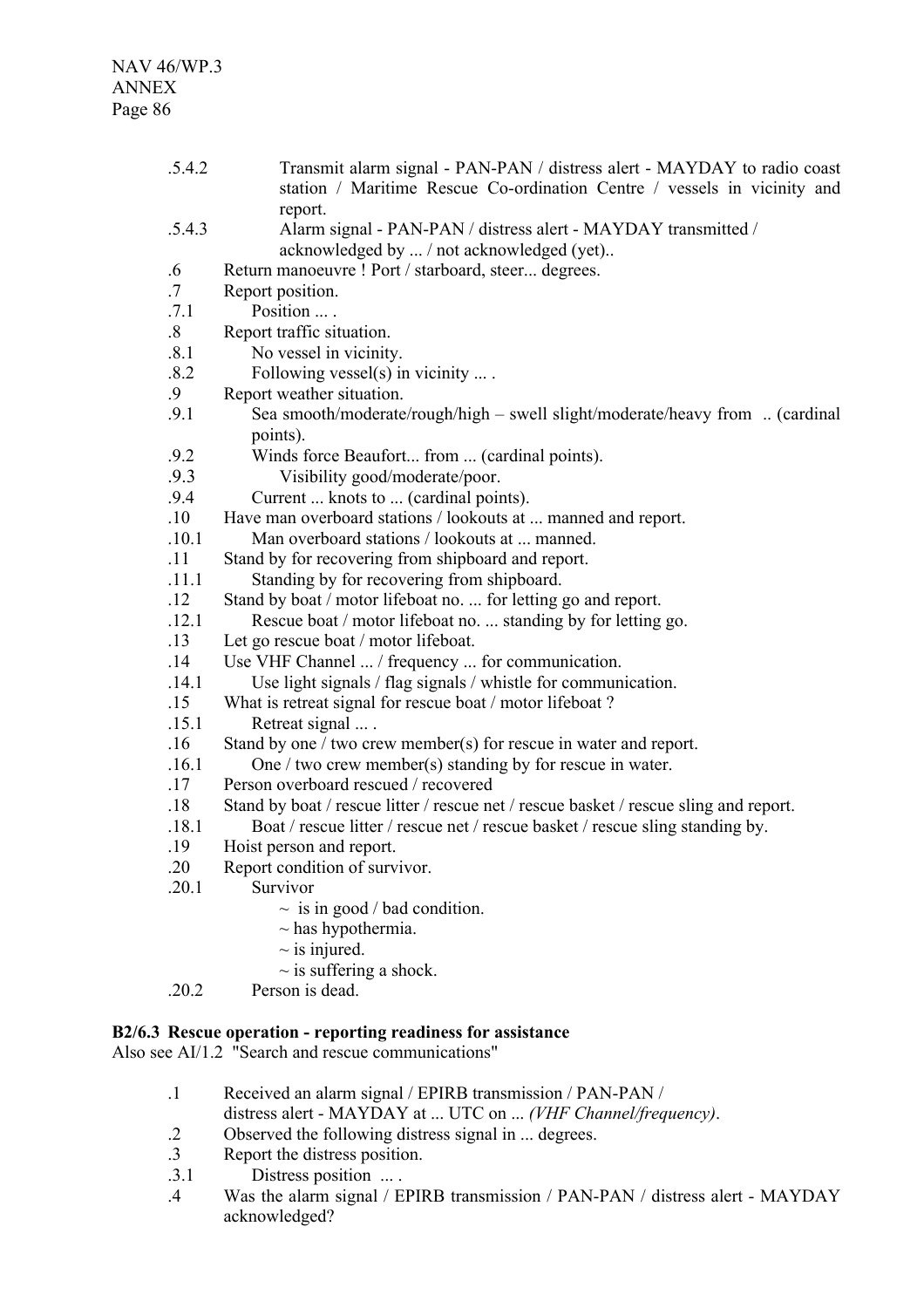- .4.1 The alarm signal / EPIRB transmission / PAN-PAN / distress alert MAYDAY was acknowledged by ... / not acknowledged (yet)..
- .4.2.1 Acknowledge the PAN-PAN / distress alert MAYDAY RELAY.
- .4.3 Transmit a MAYDAY RELAY to ... *(radio station)*.
- .5 Watch the radar.
- .6 Have the lookouts manned and report.
- .6.1 Lookouts are manned.
- .7 Contact vessels in vicinity of the distress and report.
- .7.1 We have contact to following vessel(s) in vicinity of the distress: .... .
- .7.2 We have no contact (yet).
- .8 Request information from the vessel in distress and report.
- .8.1 We have following information from the vessel in distress: ... .
- .8.2 We have no information (yet).
- .9 Stand by lines / lifebuoys / nets / derricks / cranes / ... and report.
- .9.1 Lines / lifeboats / nets / derricks / cranes / ... standing by.
- .10 Stand by lifeboats / rescue boat and report.
- .10.1 Lifeboats / rescue boat standing by.
- .11 Stand by liferaft(s) as boarding station(s) and report.
- .11.1 Liferaft(s) standing by as boarding station(s).
- .12 Let go liferaft(s) as boarding station(s) with ... crew members (each).
- .13 Stand by ... crew members for assisting survivors in water and report.
- .13.1 ... crew members standing by for assisting survivors in water.
- .14 Switch on the deck lighting / outboard lighting / search lights.
- .15 Stand by line throwing apparatus and report.
- .15.1 Line throwing apparatus standing by.

# **B2/6.4 Conducting search**

- .1 We / MV ... will act as On-scene Co-ordinator.
- .1.2 Inform radio coast station(s) / MRCC/ vessels in vicinity.
- .2 Stand by bridge team / lookouts for information / signals of On-scene Co-ordinator.
- .2.1 Following information / signal received from On-scene Co-ordinator:
- .3 We carry out search pattern ... / radar search.
- .3.1 We start search pattern ... radar search at ... UTC.
- .3.1.1 Inform the crew / lookouts / engine room.
- .4 Bridge team / lookouts ! Keep sharp lookout for signals / sightings of the vessel in distress and report every ... minutes.
- .4.1 Light signals / smoke signals / sound signals / ... signals in ... degrees.
- .4.2 Objects / vessel in distress / lifeboat(s) / life raft(s) / person(s) in water in ... degrees
- .5 Stand by rescue team / boat crews / engine room and report.
- .5.1 Rescue team / boat crews / engine room standing by.
- .6 Transmit the following information / signals to the searching vessel(s): ... .

# **B2/6.5 Rescue activities**

Also see B2/6.2 "Person-overboard activities"

- .1 Rescue persons in following order:
	- persons in water
	- injured / helpless persons
	- women and children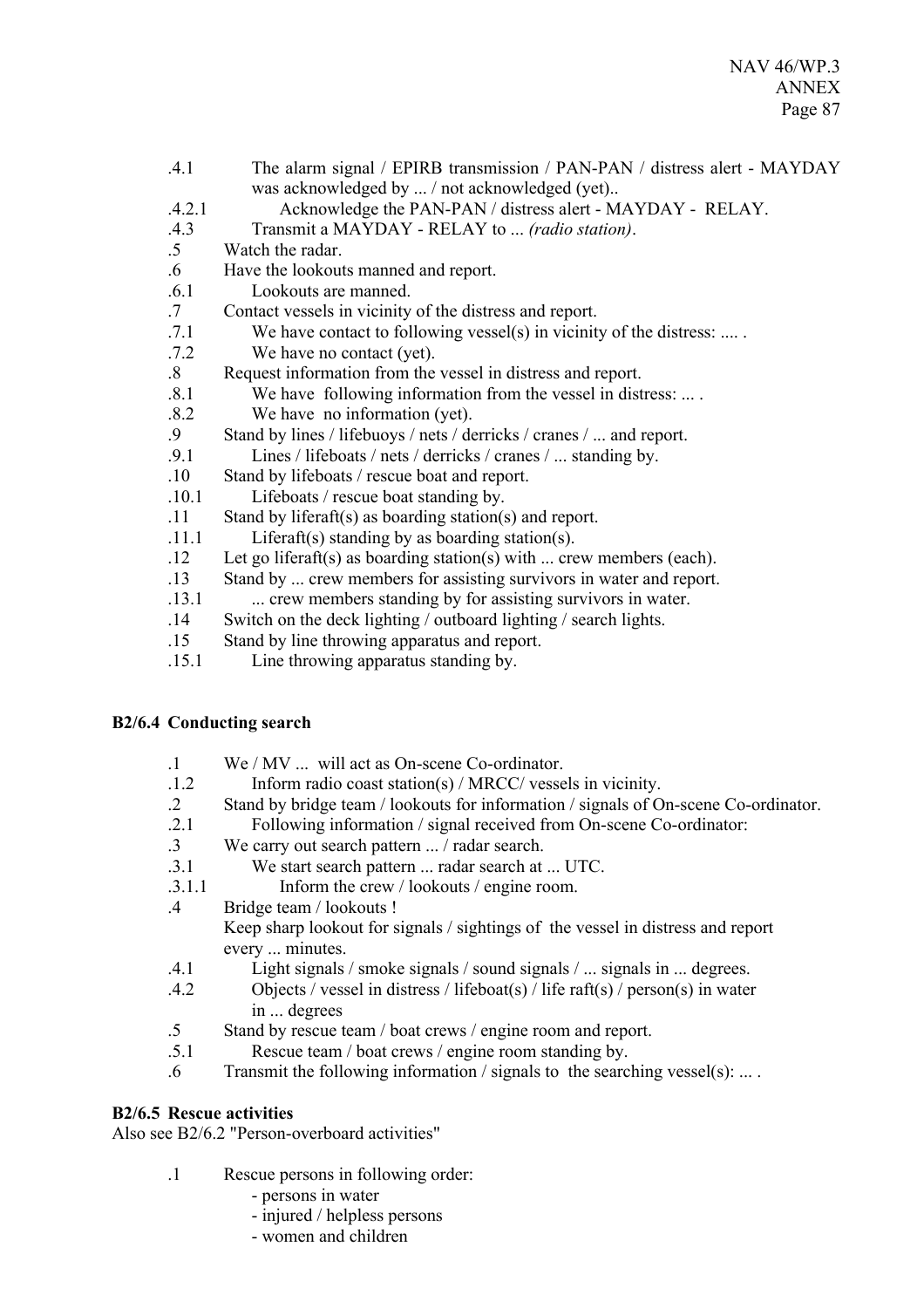- passengers
- crewmembers.
- .2 Ask the survivor(s) the following information:
- .2.1 What was the total number of persons on board the vessel in distress ?
- .2.1.1 Total number of persons was: ... .
- 2.2 What was the number of casualties ?
- .2.2.1 Number of casualties was: ... .
- .2.3 What was the number of lifeboats / liferafts launched ?
- .2.3.1 Number of lifeboats / liferafts launched was: ... .
- .2.4 What was the number of persons in lifeboats / liferafts ?
- .2.4.1 Number of persons in lifeboats / liferafts was: ... .
- .2.5 What was the number of persons in water ?
- .2.5.1 Number of persons in water was: ... .
- .3 Inform ... coast radio station about the name(s) / call sign(s) and destination of the vessel(s) with the survivors.
- .3.1 Inform about the number of survivors on (each) vessel.
- .3.2 Inform about the condition of the survivors.
- .4 Inform ... coast radio station about the condition of the vessel in distress:
- .4.1 The vessel in distress
	- $\sim$  capsized / sunk / adrift (near position ...) / drifting in ... degrees.
	- $\sim$  grounded (in position: ...).
	- $\sim$  on fire.
	- $\sim$  not under command.
- .5 Transmit the following safety message / navigational warning: Vessel in distress (in position ...) danger to navigation.

#### **B2/6.6 Finishing with search and rescue operations**

- .1 Search and rescue finished at ... UTC.
- .1.1 Inform the crew / lookouts / engine room.
- .2 We resume on-board routine at ... UTC.
- .3 Inform the coast radio station / searching vessels about the cancellation of search and rescue.
- .4 We proceed with our voyage.

#### **B3 Cargo and Cargo Handling**

**B3/1 Cargo Handling** 

#### **B3/1.1 Loading and unloading**

#### .1 **Loading capacities and quantities**

- .1 What is the deadweight of the vessel?
- .1.1 The deadweight is ... tonnes.
- .2 What is the hold / bale / grain capacity of vessel?
- .2.1 The hold / bale / grain capacity is ... cubic metres.
- .3 What is the container capacity of the vessel?
- .3.1 The container capacity is ... TEU.
- .4 How many 20'/ 40' containers will the vessel load?
- .4.1 The vessel will load ... 20'/ 40' containers.
- .5 How many cubic metres of cargo space are required?
- .5.1 ... cubic metres of cargo space are required.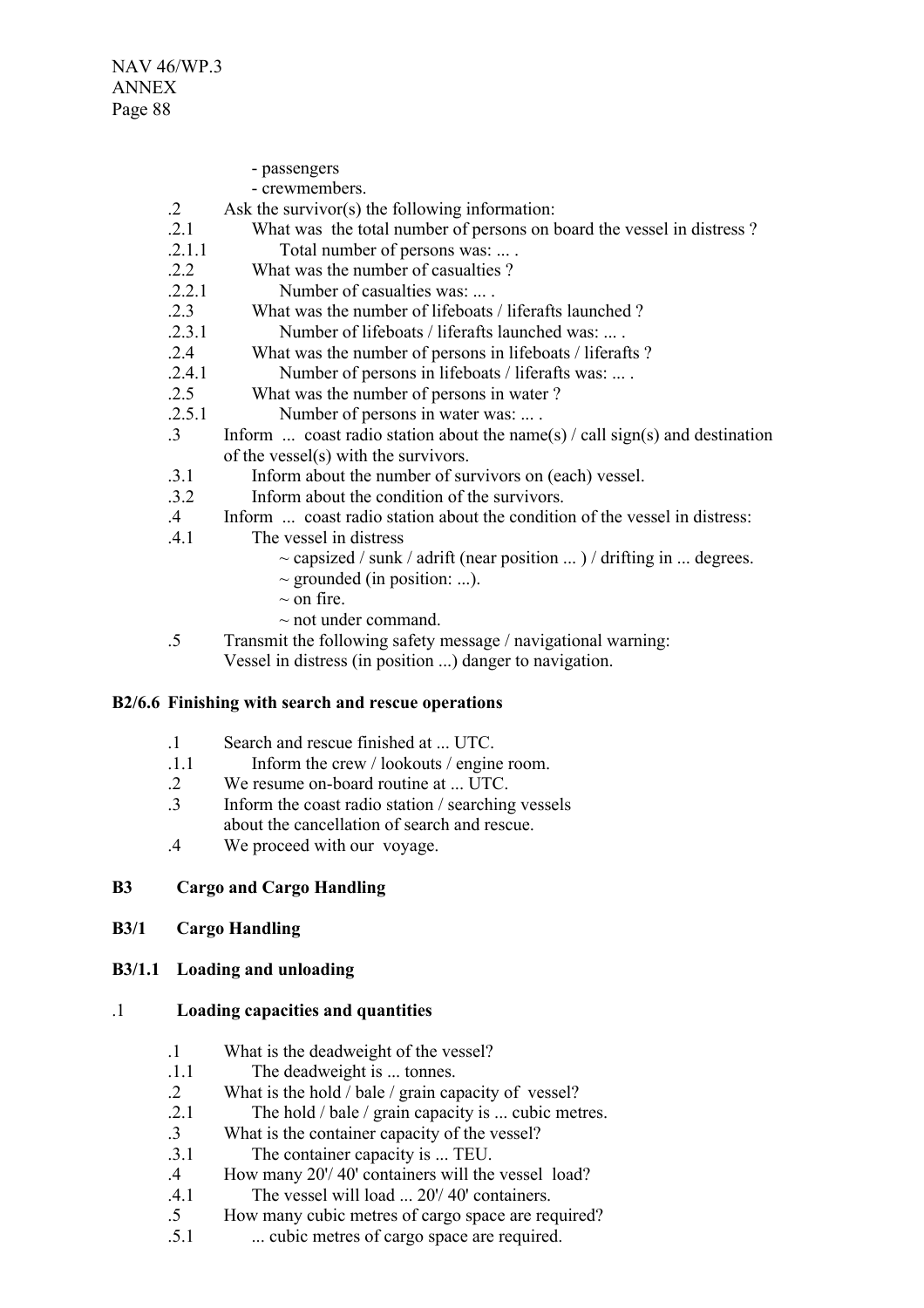- .6 How many tonnes / cubic metres can the vessel still load?
- .6.1 The vessel can still load ... tonnes / cubic metres.
- .7 How much deck cargo can the vessel load?
- .7.1 The vessel can load ... tonnes / cubic metres / ... 20'/40' containers on deck.
- .8 How many cars / trailers / trucks / ... can the vessel load?
- .8.1 The vessel can load ... cars / trailers / trucks / ... . . 9 What is the size of the hatch openings?
- What is the size of the hatch openings?
- .9.1 The size of the hatch openings is ... by ... metres.
- .10 What is the safety load of no. ... hold?
- .10.1 The safety load of the ... deck of no. ... hold is ... tonnes per square metre.

.11 The vessel will still bunker ... tonnes of fuel / fresh water/ ... .

## .2 **Dockside / shipboard cargo handling gear and equipment**

- .1 Are dockside / floating cranes available?
- .1.1 Yes, dockside / floating cranes are available.
- .1.2 No, dockside / floating cranes are not available.
- .2 What is the capacity of the crane?
- .2.1 The capacity of the crane is ... tonnes.
- .3 What is the maximum reach of the crane?
- .3.1 The maximum reach of the crane is ... metres.
- .4 What is the handling capacity of the container crane / bridge?
- .4.1 The handling capacity of container crane / bridge is ... containers per hour.
- .5 What is the handling capacity of the grain elevator/ore loader/ ... ?
- .5.1 The handling capacity of the grain elevator / ore loader / is ... tonnes / cubic metres per hour.
- .6 What is the pumping capacity of the cargo pumps?
- .6.1 The pumping capacity of the cargo pumps is ... tonnes per hour.
- .7 Are (light) fork-lift trucks for the cargo holds available?
- .7.1 Yes, (light) fork-lift trucks are available.
- .7.2 No, (light) fork-lift trucks are not available.
- .8 Only use electric fork-lift trucks in the holds.
- .9 What is the capacity of the fork-lift truck?
- .9.1 The capacity of the fork-lift truck is ... tonnes.
- .10 What is the capacity of the derricks / cranes of the vessel?
- .10.1 The capacity of the derricks / cranes of the vessel is ... tonnes.
- .11 What is the capacity of the ... slings?
- .11.1 The capacity of the ... slings is ... tonnes.
- .12 These slings do not permit safe cargo handling.
- .12.1 Replace the slings.
- .13 Are bob-cats available for trimming?
- .13.1 Yes, bob-cats are available for trimming.
- .13.2 No, bob-cats are not available for trimming.

# .3 **Preparing for loading / unloading**

- .1 Prepare the vessel for loading / unloading.
- .2 Unlock the hatch covers.
- .3 Rig the hatchrails in no. ... hold(s).
- .4 Give notice of readiness to load/unload by ... UTC/local time.
- .5 Is the cargo list available and complete?
- .5.1 Yes, the cargo list is available and complete .
- .5.2 No, the cargo list is not available and complete (yet).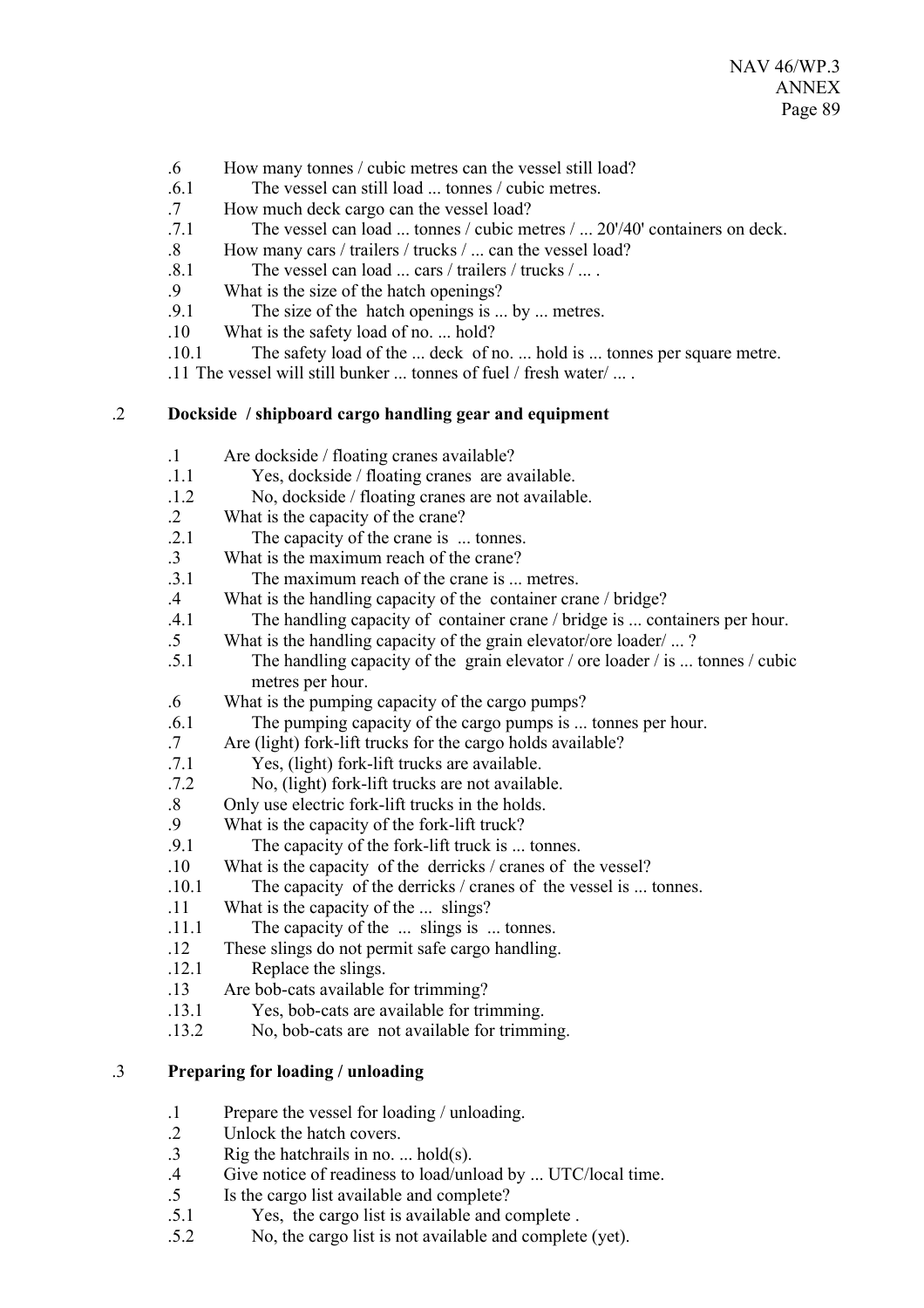- .5.3 The cargo list will be available and complete in ... minutes.
- .6 Complete the stowage plan.
- .7 Make the stability calculation.
- .8 Are the holds clean / dry / free of smell ?
- .8.1 Yes, the holds are clean / dry / free of smell.
- $.8.2$  No, the holds are not clean  $/$  dry  $/$  free of smell (yet).
- .8.3 The holds will be clean / dry / free of smell in ... minutes / hours.
- $.8.3.1$  Clean the hold(s) / deck(s).
- .9 Are the safety arrangements in the hold(s) operational?
- .9.1 Yes, the safety arrangements in the hold(s) are operational.<br>9.2 No. the safety arrangements in the hold(s) are not operation
- No, the safety arrangements in the hold(s) are not operational (yet).
- .9.3 The safety arrangements in the hold(s) will be operational in ... minutes.
- .10 Fill the double bottom tank(s) / ballast tank(s) before loading the heavy lifts.
- .11 What is the maximum loading rate / unloading rate?
- .11.1 The maximum loading rate / unloading rate is ... tonnes per hour.
- .11.2 Do not exceed the loading rate / unloading rate of ... tonnes per hour.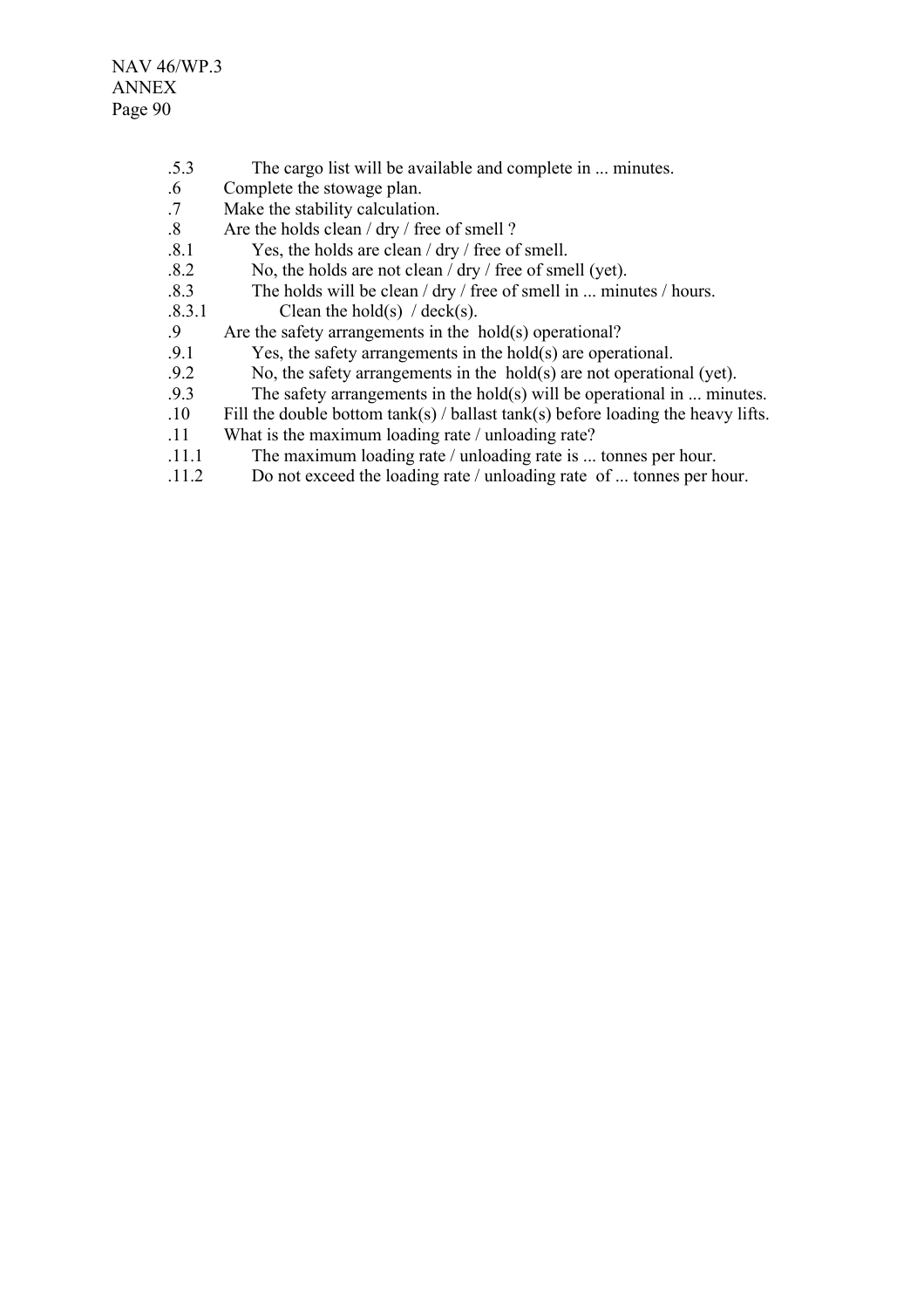### .4 **Operating cargo handling equipment and hatches**

- .1 Open all hatches before loading / unloading.
- .2 Are the cranes / derricks operational?<br>2.1 Yes the cranes / derricks are operation
- Yes, the cranes / derricks are operational.
- .2.2 No, the cranes / derricks are not operational (yet).
- .2.3 The cranes / derricks will be operational in ... minutes.
- .3 Rig the derrick(s) / crane(s) of no. ... hold(s).
- .4 Check the preventers.
- .5 Keep the safe working load of derrick(s) / crane(s).
- .6 Instruct the winchmen / cranemen .
- .7 Clean the tween deck(s) before opening lower hold(s).
- .8 Switch on / off the hold ventilation.
- .9 Switch on / off the hold lights.
- $.10$  Close / open the cargo port(s) to no. ... hold(s).

# .5 **Maintaining / repairing cargo handling equipment**

- .1 Check the hold(s) / hatch cover(s) / derrick(s) / ... for damage and report.
- .1.1 The hold(s) / hatch cover(s) / derrick(s) / ... is / are in order.
- .1.2 The cargo battens are damaged.
- .1.3 The rubber seals of the hatch cover(s) are damaged.
- .1.4 The preventer(s) of no. ... hold(s) is / are damaged.
- .1.5 The (Container) lashings are damaged.
- $1.6$  ... is / are damaged.
- .1.6.1 Replace the damaged ... .
- .2 The hold ladder(s) is / are bent.
- .2.1 Straighten the hold ladder(s).
- .3 Are the hold ventilators operational?
- .3.1 Yes, the hold ventilators are operational.
- .3.2 No, the hold ventilators are not operational (yet).
- .3.3 The hold ventilators will be operational in ... minutes.
- .4 Are the winch motors operational?
- .4.1 Yes, the winch motors are operational.
- .4.2 No, the winch motor of no. ... derrick is not operational (yet).
- .4.3 The winch motor of no. ... derrick will be operational in ... minutes.
- .5 Check the repair works personally.

### .6 **Briefing on stowing and securing**

- .1 Check the
	- $\sim$  careful and safe stowage.
	- $\sim$  complete unloading.
	- $\sim$  proper use of handling gear.
	- $\sim$  careful separation of different lots.
- .2 Close the hatches in case of rain / snow / ... .
- .3 Refuse damaged / crushed / renailed /wet /torn/ resewn / ... boxes / cartons / cases /crates / bags / ... .
- .4 Do not overstow cartons with other goods ... .
- .5 Do not use hooks for handling bags.
- .6 Stow ventilation ducts into the bag cargo.
- .7 Place dunnage between the tiers.
- .8 Stow the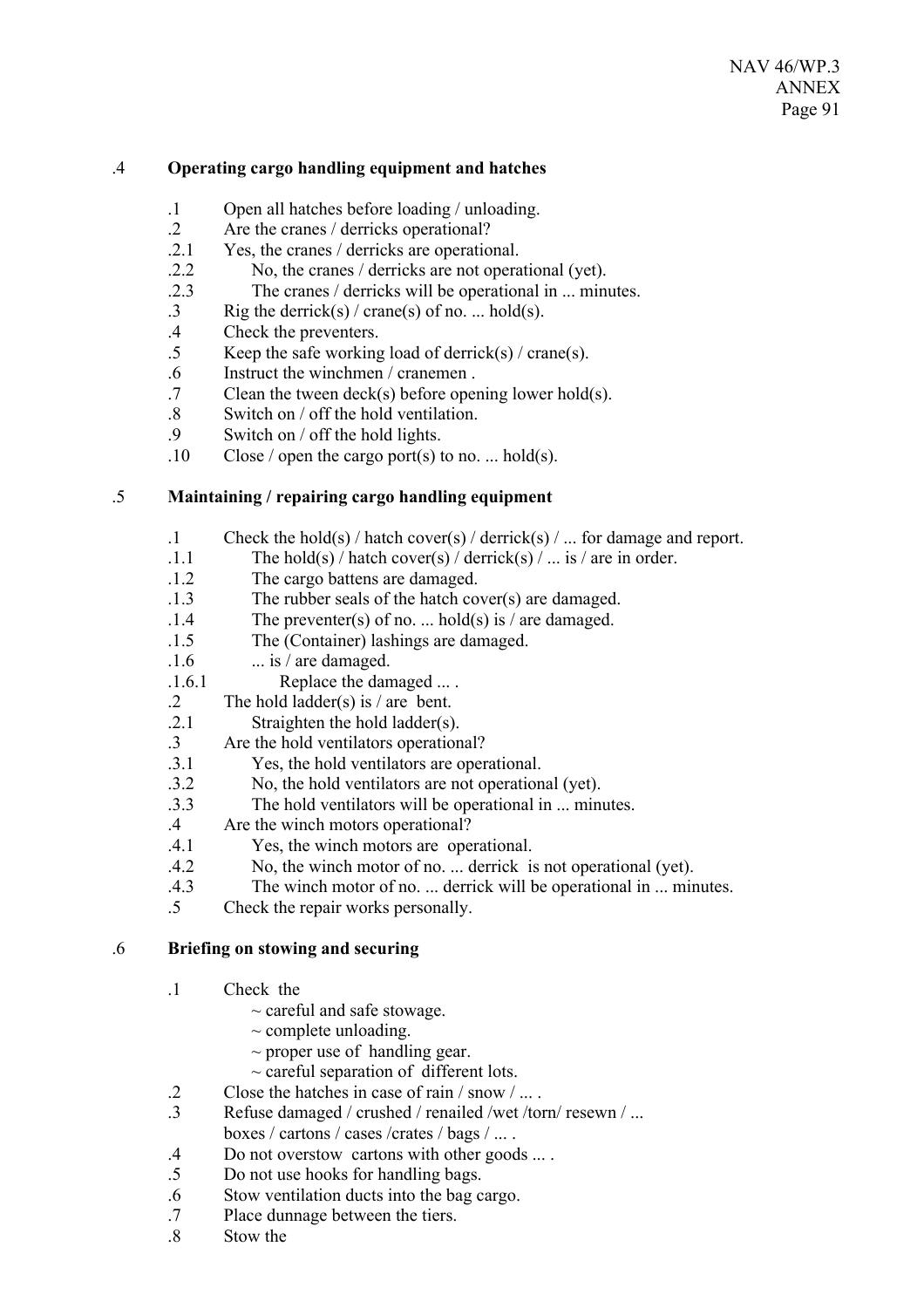NAV 46/WP.3 ANNEX Page 92

- ~ ... into tween deck of no. ... hold.
- $\sim$  pallets / cartons / ... closely together.
- $\sim$  ... in reefer hold.
- $\sim$  empty containers in topmost tiers.
- $\sim$  container(s) onto hatch cover(s).
- $\sim$ .9 Check the
	- $\sim$  containers for damage.
		- $\sim$  correct interlock of the stowpieces.
		- $\sim$  correct fixing of the rope clips.
	- $\sim$
- .10 Secure the heavy lift(s) immediately .
- .11 Relash all lashings.

## **B3/1.2 Handling dangerous goods**

Also see IMO-IMDG Code, London 1994, as revised.

#### .1 **Briefing on nature of dangerous goods**

- .1 What is the IMO-Class of these goods?
- .1.1 The IMO-Class of these goods is: ... .
- .2 This package contains IMO Class ... goods.
- .3 These goods are flammable / poisonous / ... .
- .3.1 Handle these goods with caution.
- .4 These goods emit flammable gases in contact with water.
- .4.1 Keep these goods dry.
- .5 These goods are liable to spontaneous heating and combustion.
- .6 Do not touch ... .

### .2 **Instructions on compatibility and stowage**

- .1 Observe the IMDG-Code when loading / stowing.
- .2 Check the
	- $\sim$  proper segregation of goods.
	- $\sim$  correct technical names in documents.
	- $\sim$  correct marks / labels.
	- ~ compatibility of IMO-Class ... goods.
- .3 Stow IMO-Class ... goods
	- $\sim$  away from living quarters / away from ....
	- $\sim$  separated (by one hold) from IMO-Class  $\ldots$  goods.
	- $\sim$  under / on deck.
- .3.1 Cover IMO-Class ... goods on deck with tarpaulins / ... .
- .4 Stow
	- $\sim$  flammable goods away from the engine room bulkhead / ....
	- $\sim$  infectious substances separated by one hold / compartment from foodstuffs.
	- $\sim$  ... drums away from IMO-Class ... goods at a minimum of ... metres.
- .5 Brief the stevedores on the dangerous goods in number ... hold(s).
- .6 Refuse damaged / wet / ... packings with dangerous goods.
- .7 Ventilate the hold(s) before entering.
- .8 Load / unload IMO-Class ... goods first.
- .9 No smoking during loading / unloading.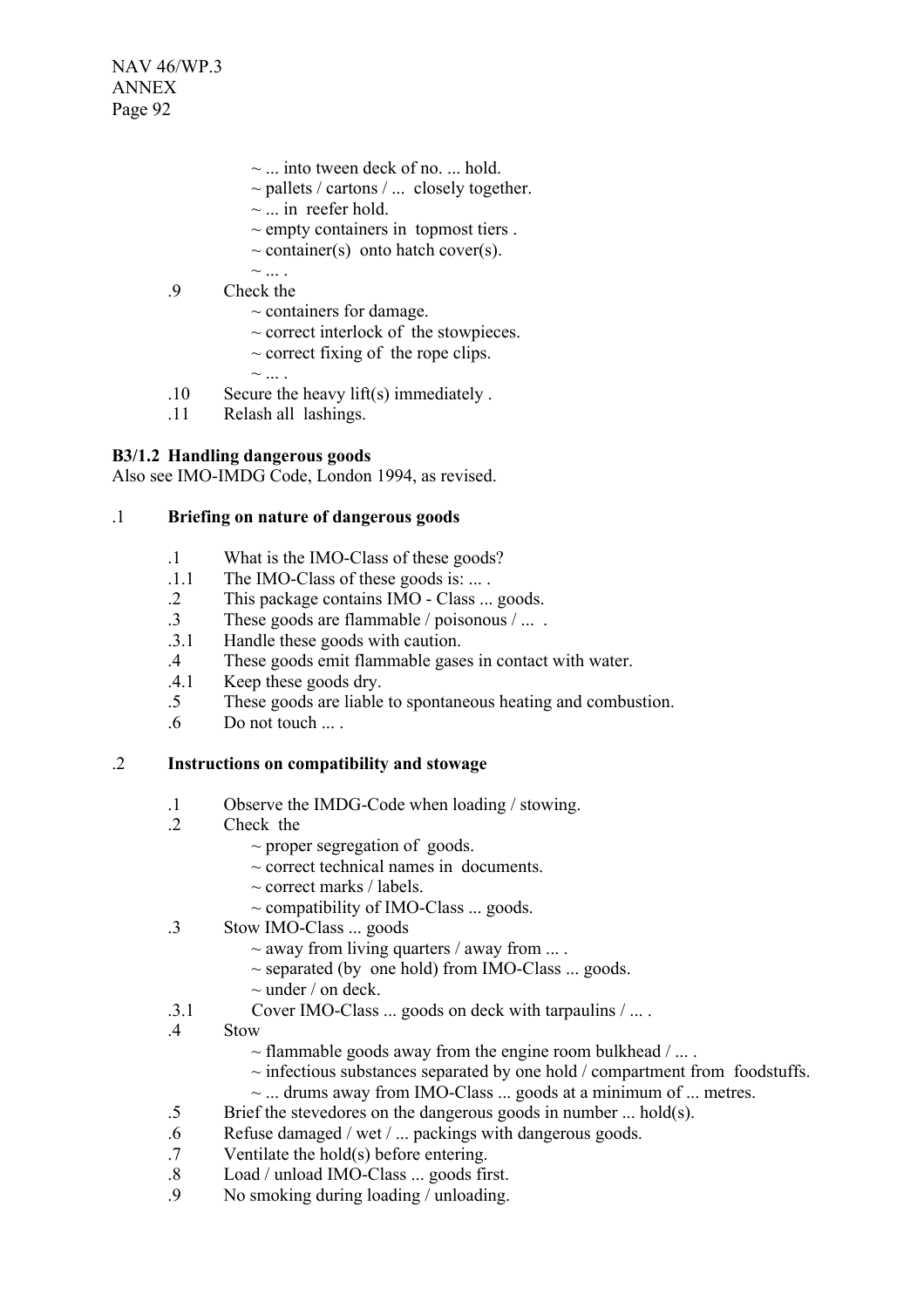# .3 **Reporting incidents**

- .1 Sling(s) with bottles / drums / ... of IMO-Class ... goods were dropped on deck / into no. ... hold / on pier ... .
- .1.1 Liquid / powder / gas is spilling.
- .2 Several drums / barrels / tanks / ... are deformed ( and leaking).
- .3 The ... container with IMO-Class ... goods is spilling out of the door.
- .4 Spilling substances of IMO Class ... escaped into the sea / harbour water
- .4.1 Inform the pollution control.
- .5 Temperature in locker / container/ ... with IMO-Class ... goods is increasing (rapidly).
- .6 Orange / red / ... smoke is developing from IMO-Class ... goods (on deck).
- .7 Explosion in no. ... hold.
- .7.1 Damage to gas tank / container /....
- .8 Minor / major fire in number ... hold.
- .8.1 Fire extinguished.
- .8.2 IMO-Class ... goods re-ignited.
- .8.3 Fire under control.
- .8.4 Fire not under control (yet).
- .8.4.1 Operate the general emergency alarm.
- .8.4.2 Alarm the harbour fire brigade / ... .
- Report injured persons / casualties.
- .9.1 No person injured.
- .9.2 Number of injured persons / casualties is ... .

### .4 **Action in case of incidents**

- .1 Take actions according to the Emergency Plan.
- .2 Turn the vessel out of the wind the spilling gas / smoke is toxic.
- .3 Put on protective clothing and breathing apparatus.
- .4 Stop the spillage.
- .5 Let the spillage evaporate.
- .6 Remove the spillage with synthetic scoops.
- .6.1 Use absorbents for the spillage.
- .6.2 Do not touch the spillage.
- .7 Separate contaminated goods from other goods.
- .8 Cover contaminated goods with tarpaulins / ... .
- .9 Only open the container / hold / locker / ... when smoking is stopped.
- .10 Cool down the container/ ... with water.
- .11 Ventilate the hold(s) carefully.
- .12 Close the hatch operate the fire extinguishing system.
- .13 Fight the fire from a great distance.
- $.14$  Flood no. .. hold(s).
- .15 Rescue persons.
- .15.1 Take injured persons / casualties to a safe area.
- .15.2 Provide first aid to injured persons / casualties.
- .15.3 Call the ambulance.
- .16 Take off and dispose contaminated clothing.
- .17 Alter course for the nearest port ( inform on radio).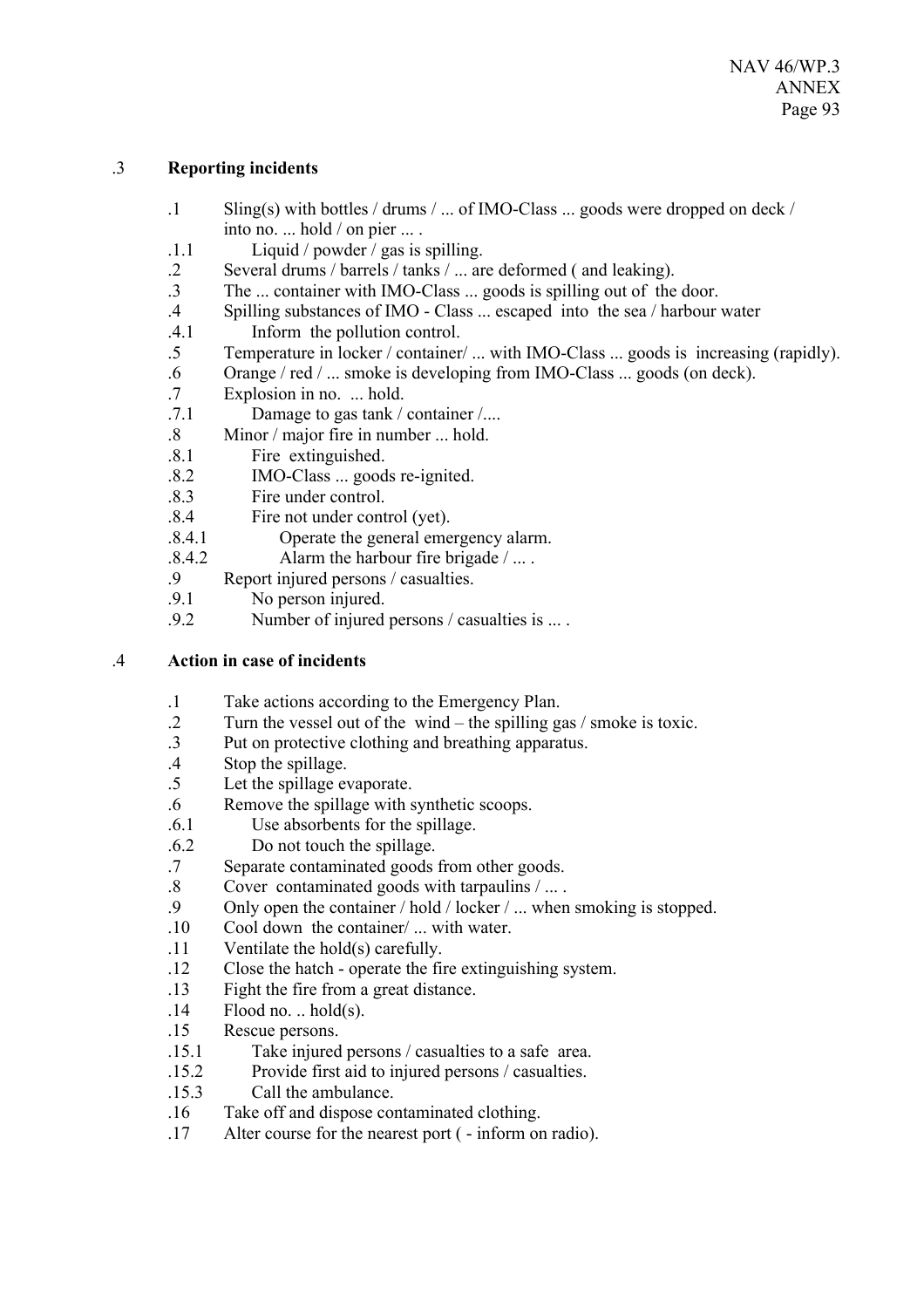NAV 46/WP.3 ANNEX Page 94

# **B3/1.3 Handling liquid goods, bunkers and ballast - pollution prevention**

#### .1 **Preparing safety measures**

- .1 Plug the scuppers / drip-trays and report.
- .1.1 All scuppers / drip-trays are plugged.
- .2 Close the sea-valves / discharges and report.
- .2.1 All sea-valves / discharges are closed.
- .3 Stand by absorbent materials and report.
- .3.1 Absorbent materials standing by.
- .4 Stand by spill control gear and report.
- .4.1 Spill control gear standing by.
- .5 Stand by emergency fire pump / foam monitor / fire extinguishers and report.
- .5.1 Emergency fire pump / foam monitor / fire extinguishers standing by.
- .6 Fit bonding wire and report.
- .6.1 Bonding wire is fitted.
- .7 Maintain contact on VHF Channels ... with the bunker barge / oil terminal.
- .8 Is the oil pollution prevention plan available ?
- .8.1 Yes, the oil pollution prevention plan is available.
- .8.2 No, the oil pollution prevention plan is not available (yet).
- .8.3 The oil pollution prevention plan will be available in ... minutes.
- .9 Instruct the pumpman / ... and report.
- .9.1 Pumpman / ... is instructed.

### .2 **Operating pumping equipment**

including: phrases for communication with bunker barge / oil terminal

- .1 What is the (maximum) loading rate / discharge rate ?
- .1.1 The (Maximum) loading rate / discharge rate is: ... tonnes per hour.
- .2 Is the COW system / inert gas system operational ?
- .2.1 Yes, the COW system / inert gas system is operational .
- .2.2 No, the COW system / inert gas system is not operational (yet).
- .2.3 The COW system / inert gas will be operational in ... minutes.
- .3 When will crude oil washing start ?
- .3.1 Crude oil washing will start in ... minutes.
- .4 Are your tanks inerted?
- .4.1 Yes, my tanks are inerted.
- .4.2 No, my tanks are not inerted (yet).
- .4.3 My tanks will be inerted in ... minutes.

.5 What is the pressure in the inerted tanks?

- .5.1 The pressure in the inerted tanks is ... bar.
- .6 What is the pumping pressure ?
- .6.1 The pumping pressure is ... bar.
- .7 Can we connect the loading arm ?
- .7.1 Yes, you can connect the loading arm.
- .7.2 No, you cannot connect the loading arm (yet).
- .7.3 Connect the loading arm in ... minutes.
- .8 Inform ... minutes before loading / discharge will start / finish.
- .8.1 Loading / discharge will start / finish in ... minutes.
- .9 What is the back pressure for stripping ?
- .9.1 The backpressure for stripping is... bars.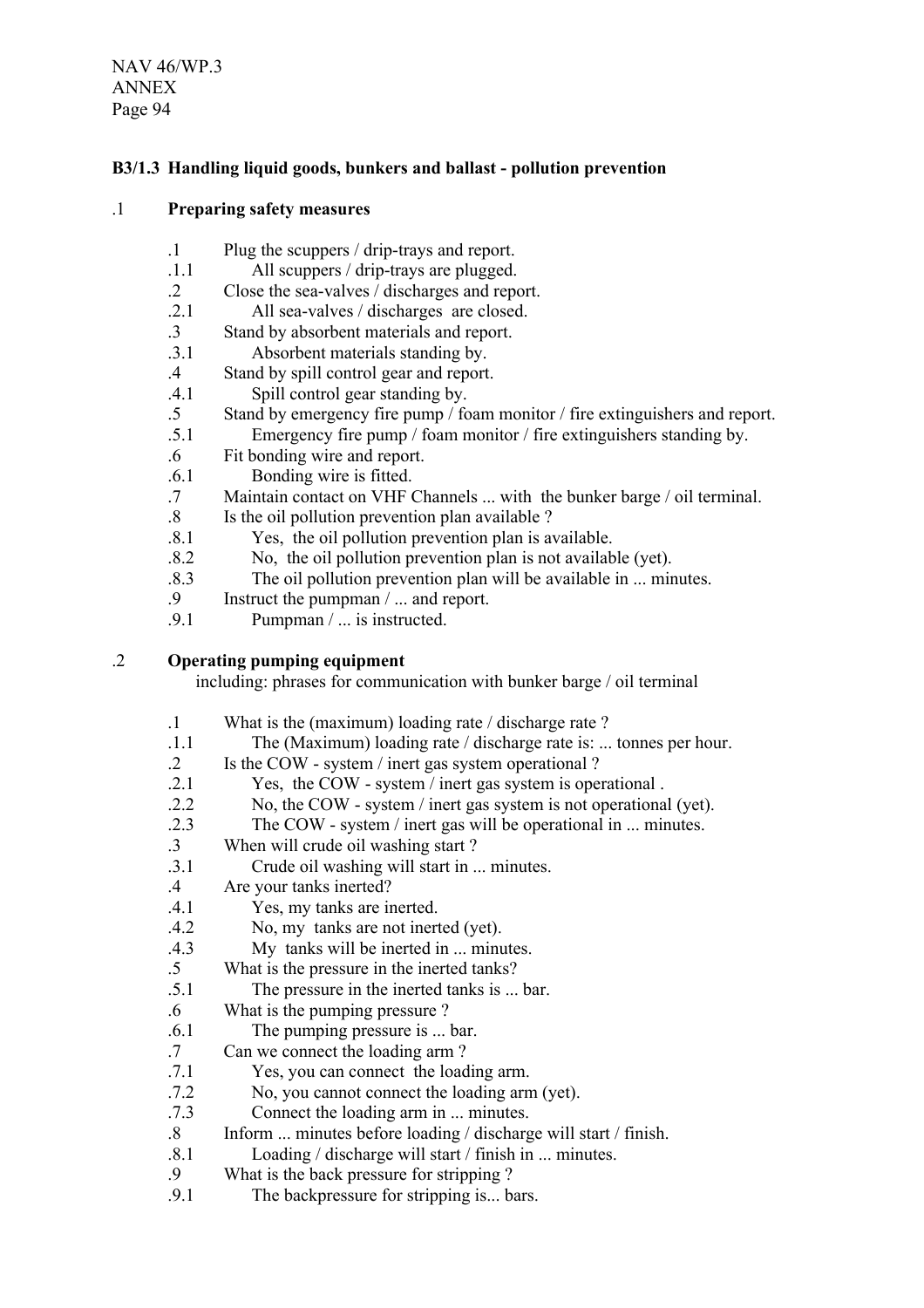- .10 Are the cargo hoses / booms connected ?
- .10.1 Yes, the cargo hoses / booms are connected.
- .10.2 No, the cargo hoses / booms are not connected (yet).
- .10.3 The cargo hoses / booms will be connected in ... minutes.
- .11 Are the cargo hoses / booms disconnected ?
- .11.1 Yes, the cargo hoses / booms are disconnected.
- .11.2 No, the cargo hoses / booms are not disconnected (yet).
- .11.3 The cargo hoses / booms will be disconnected in ... minutes.
- .12 Are you ready to load /discharge?
- .12.1 Yes, I am ready to load / discharge.
- .12.2 No, I am not ready to load /discharge (yet).
- .12.3 I will be ready to load / discharge in ... minutes.
- .13 Keep a safe working pressure.
- .14 Open the valve(s) and report.
- .14.1 All full open aboard / ashore.
- .15 Close the valve(s) and report.
- .15.1 All full closed aboard / ashore.
- .16 Start pumping (slowly).
- .17 Are you pumping / receiving ?
- .17.1 Yes, I am pumping / receiving.
- .17.2 No, I am not pumping / not receiving.
- .18 Increase / decrease pumping rate to ... revolutions / bar..
- .19 (Quantity received) stop pumping.

# .3 **Reporting and cleaning up spillage**

- .1 Leak at manifold connection!
- .1.1 Overflow at ... !
- .2 Stop pumping !
- .3 How much is spilled ?
- .3.1 Spill is about ... tonne(s).
- .4 Treat spill with ... .
- .5 Stand by oil clearance team and report.
- .5.1 Oil clearance team standing by.
- .5.2 All crew assist to remove the spill.
- .5.4.1 Spillage stopped.
- .5.4.2 Spill cleaned up.
- .5.4.3 Spill waste contained in save-all/… .
- .6 Oil / ... escaping into sea / harbour water!
- .6.1 Inform pollution control!

### .4 **Ballast handling**

- .1 Plug the scuppers and report.
- .1.1 All scuppers are plugged.
- .2 Open / close the sea suction valve / ballast tank valve no. ... and report.
- .2.1 Sea suction valve / ballast tank valve no. ... is open / closed.
- .3 Start the ballast pump and report.
- .3.1 Ballast pump started.
- .4 Stop the ballast pump (- ballast overflow!) and report.
- .4.1 Ballast pump stopped.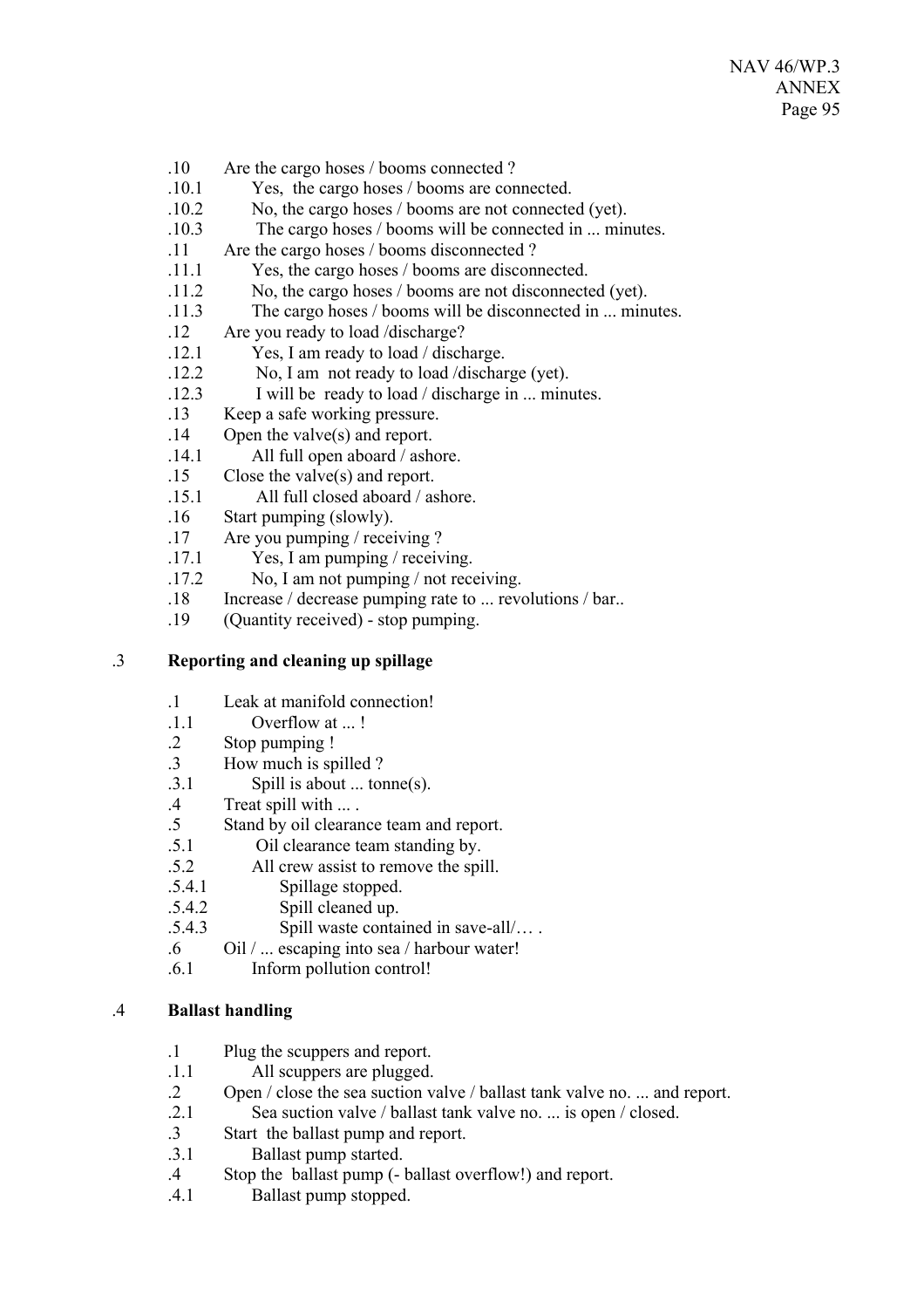- .5 Pump out ballast tank no. ... and report.
- .5.1 Ballast tank no. ... is pumped out.
- .5.2 Stop the ballast pump ballast dirty !

## .5 **Cleaning tanks**

- .1 Pump the slops into the slop tank .
- .2 Dispose the sludge into the sludge tank.
- .3 Order a shore slop tank / slop barge.<br>3.1 We have ... tonnes of slops / slud
- We have ... tonnes of slops / sludge.
- .4 Start / stop pumping slops.
- .5 Keep a safe working pressure.

## **B3/1.4 Preparing for sea**

- .1 Close and secure the hatch covers for sea and report
- .1.1 Hatch covers closed and secured.
- .2 Lash and secure the goods for sea and report.
- 2.1 Goods lashed and secured.

(In ro/ro-ferries: The execution of the instructions 3,4 and 5 given from the bridge on radio should be confirmed from the person in charge of the corresponding station using phrases  $3.1$ ,  $4.1$  and  $5.1$ )

- .3 Close and secure the bow door / stern door and report..
- .3.1 Bow door / stern door closed and secured.
- .4 Fold and secure the bow ramp / stern ramp / side ramp and report.
- .4.1 Bow ramp / stern ramp / side ramp folded and secured.
- .5 Lash and secure all cars / trucks / wagons / ... and report.
- .5.1 All cars / trucks / wagons / ... lashed and secured.
- .6 Lower and secure the derricks / cranes and report.
- .6.1 Derricks / cranes lowered and secured.
- .7 Check the seaworthiness of the holds and report
- .7.1 Holds seaworthy.
- .8 How much ballast can we take (down to her marks)?
- $\overline{81}$  We can take tonnes of ballast.
- .9 Check the trim.<br>9.1 Fill the fore
- Fill the forepeak to decrease the stern trim.
- .9.2 Fill the double-bottom tank(s) .
- .9.3 Pump fuel from ... tank to ... tank to bring the vessel upright.

# **B3/2 Cargo Care**

### **B3/2.1 Operating shipboard equipment for cargo care**

- .1 Is the equipment for cargo care operational?
- .1.1 Yes, the equipment for cargo care is operational.
- .1.2 No, the ... *(equipment*) is not operational (yet).
- .1.3 The ... *(equipment)* will be operational in ... minutes.
- .2 What is the air change rate of the hold ventilators?
- .2.1 The air change rate of the hold ventilators is ... -fold.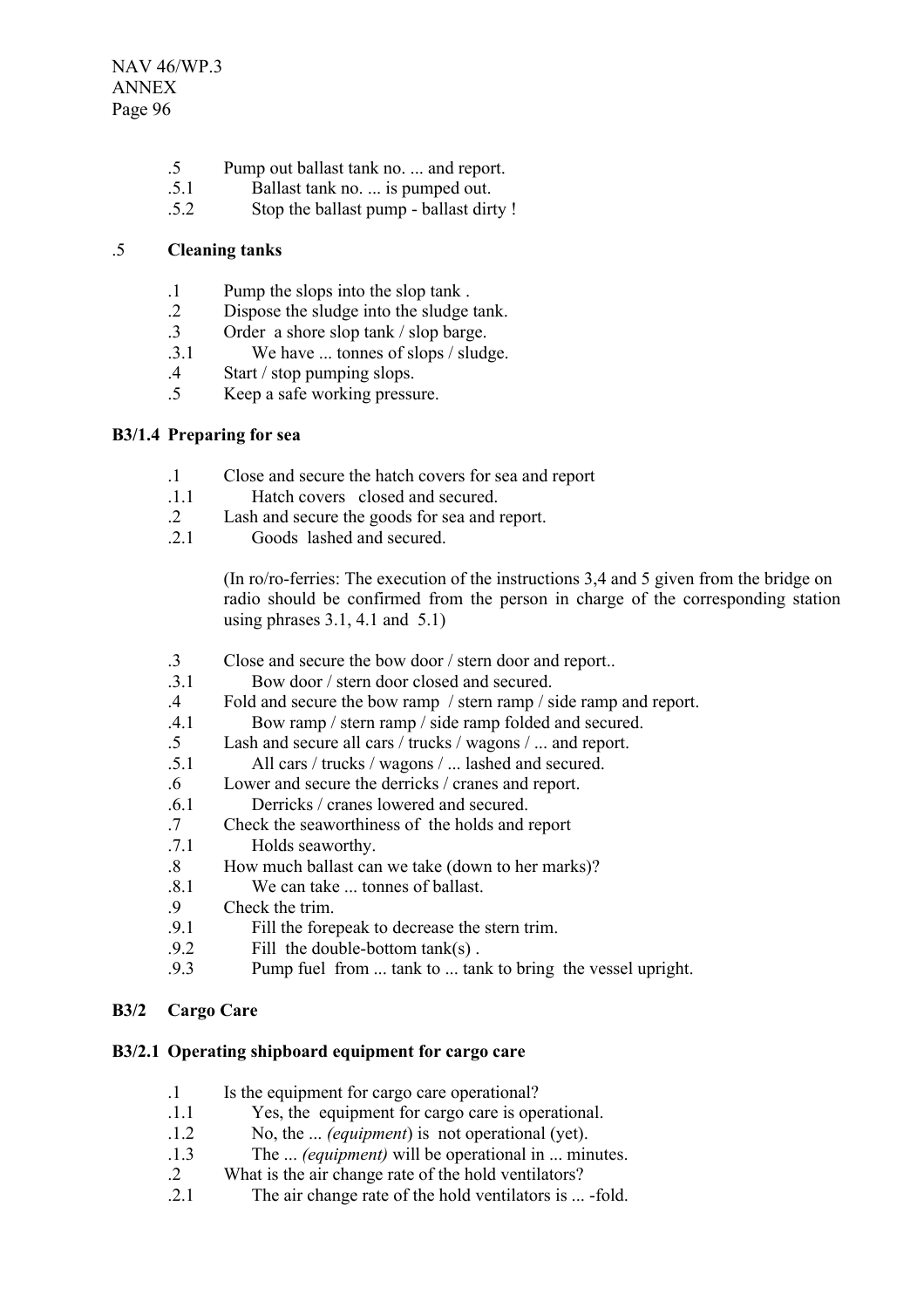- .3 Are the temperature / humidity recorders in the hold(s) operational?
- .3.1 Yes, the temperature / humidity recorders in the hold(s) are operational.
- .3.2 No, the temperature / humidity recorders in the hold(s) arenot operational (yet).
- .3.3 The temperature / humidity recorders in the hold(s) will be operational in ... minutes.
- .4 Instruct the crew how to connect reefer plugs / clip-on units / ... and report.
- .4.1 The crew is instructed how to connect reefer plugs / clip-on units / ... .

### **B3/2.2 Taking measures for cargo care**

### .1 **Carrying out inspections**

- .1 The holds must be inspected by the surveyor before loading.
- .2 Check the reefer holds for proper loading preparation and report.
- .2.1 The reefer holds are ready for loading.
- .2.2 The reefer holds are not ready for loading (yet).
- .2.3 The reefer holds will be ready for loading in ... minutes.
- .3 Are the holds clean (dry and free of smell)?
- .3.1 Yes, the holds are clean( dry and free of smell).
- .3.2 No, the holdsare not clean (dry and free of smell) (yet).
- .3.3 The holds will be clean (dry and free of smell) in ... minutes / hours.
- .4 Check the operation of the hold ventilators and report
- .4.1 The hold ventilators are operational.
- .4.2 The hold ventilators ( in no. ... hold(s)) are not operational (yet).
- .4.3 The hold ventilators (in no ... hold(s)) will be operational in ... minutes.
- .5 Order a surveyor to check the reefer plugs / cargo securings.
- .6 Is the certificate of survey available and complete?
- .6.1 Yes, the certificate of survey is available and complete.
- .6.2 No, the certificate of survey is not available and complete (yet).
- .6.3 The certificate of survey will be available and complete in ... minutes / hours.
- .7 Check the lashings and securings every day / ... hours..
- .8 Enter all checks into the log book.
- .9 Before unloading open the hatches only when the surveyor is present.

## .2 **Describing damage to the cargo**

Also see section B2/1.2.3 "Reporting incidents"

- .1 The ...*(cargo*) is in a bad condition.
- .2 The packages of ...*(cargo)* are
	- $\sim$  wet / damp / mouldy.
	- $\sim$  marked by fresh water / sea water.
- .3 The metal of ...*(cargo)* is rusty.
- .4 The bands of ...*(cargo)* are broken / missing / rusty.
- .5 The crates / cases with ...*(cargo)* are renailed.
- .5.1 The boards of crates/cases with ...*(cargo)* are loose.
- .6 The marks / labels on ...*(cargo)* are unclear / illegible /false.
- .7 The contents of drums / barrels / ... are unknown.
- .8 The weight of the ...*(cargo)* is unknown.
- .10 The boxes / crates / cases / ... with ...*(cargo)* are damaged.
- .11 The bags / bales with ...*(cargo)* are torn / resewn / spilling.
- .12 The drums / barrels / ... with ...*(cargo)* are deformed / spilling .
- .13 The boxes / cartons / cases/ ... with ...*(cargo)* are crushed.
- .14 The bags / boxes / cartons / ... with ...*(cargo)* are not full / slack / empty.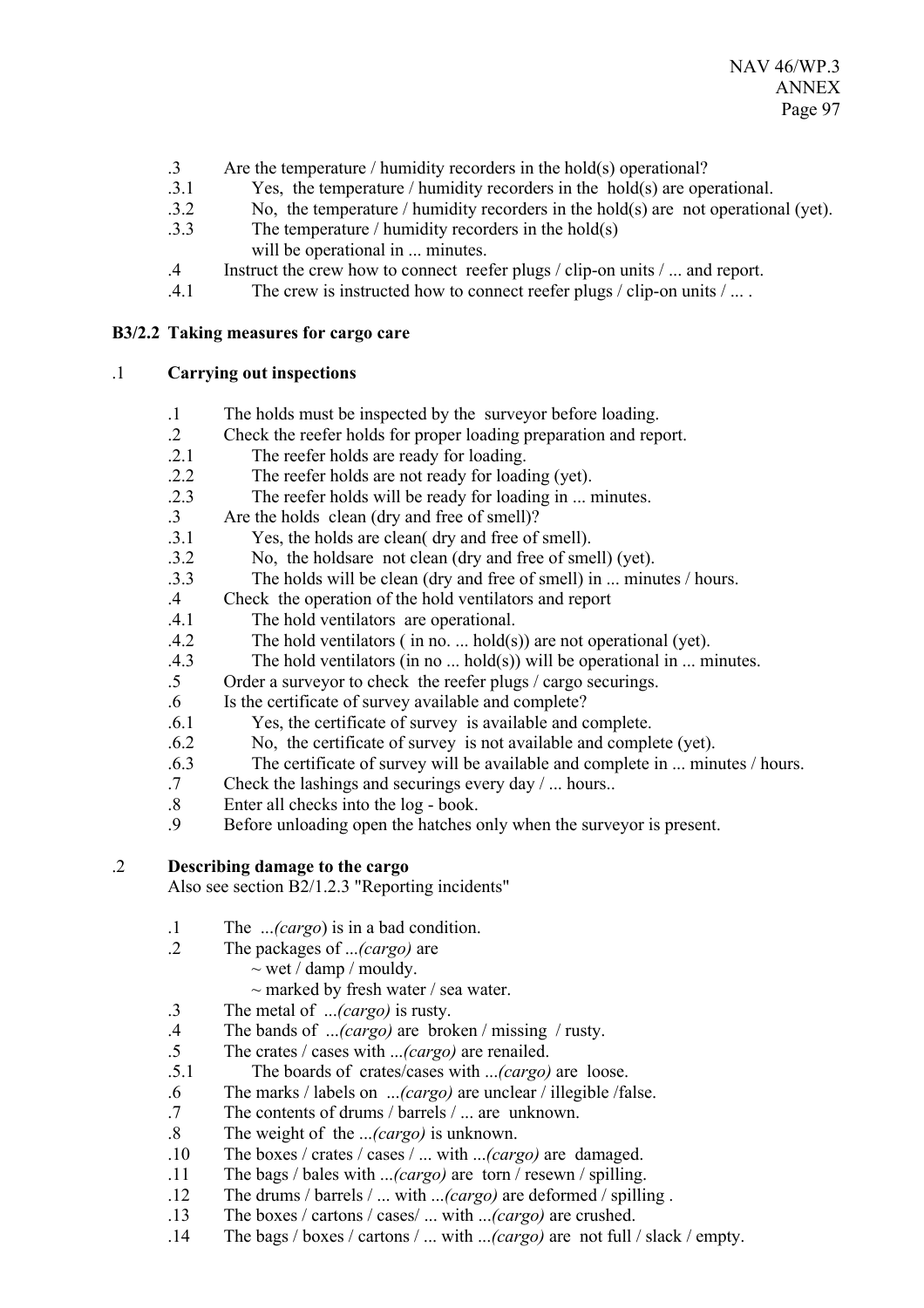- .15 The bags / boxes / cartons / ... with ...*(cargo)* are second hand.
- .16 The boxes/cartons/cases/ ... with bottles of ...*(cargo)* are (partly) broken.
- .17 The ..*.( cargo*) is (partly)
	- $\sim$  eaten by rats /worms.
	- $\sim$  infected by vermin.
	- $\sim$  missing.
- .18 ... container(s) are damaged.
- .18.1 ... container(s) were damaged
	- $\sim$  before loading.
	- $\sim$  during loading.
	- $\sim$  by shifting on board.
	- $\sim$  by heavy seas.
- .19 ... container(s) were washed overboard ( inform on radio).
- .20 The temperature in no. ... hold is
- above normal / below normal / critical / ... degrees Celsius.
- .21 The humidity of ...*(cargo)* is above normal / below normal / critical.

#### .3 **Taking actions**

Also see section B2/1.2.4 "Action in case of incident"

- .1 Switch on the hold ventilation to supply / exhaust air.
- .2 Switch off the hold ventilation (in case of shipping seas).
- .3 Switch on / off the automatic temperature control / recorder.
- .4 Relash the container(s) /car(s) / trucks(s)... in no. ... hold / on ... deck.
- Replug the reefer container(s) in no. ... hold/on deck.
- .6 Secure the shifting cargo in no. ... hold / on ... deck.
- .7 Protect the deck cargo of ...*(cargo)* against sun / rain / shipping seas.
- .8 Keep the deck cargo of ...*(cargo)* wet / dry.
- .9 Check the contents of drum(s) / barrel(s) /container(s) / ... with false labels.

#### **B4 Passenger Care**

The phrases of this chapter should help Masters, officers and crew members of passenger vessels and passenger ferries to inform passengers on safety aspects and to manage them in case of an emergency.

#### **B4/1 Briefing and Instruction**

#### **B4/1.1 Conduct of passengers on board**

#### .1 **General information on conduct of passengers**

- .1 Ladies and Gentlemen. This is Captain ... speaking. I have pleasure in informing you that all safety equipment is in full working order. The bow / stern doors are closed and secured. The vessel is in all respects ready for sea. Please listen carefully to the safety instructions which follow. In the unlikely event of an emergency, please obey the orders given on the public address system.
- .2 Passengers are requested to read all notes and leaflets concerning safety regulations.
- .3 All regulations concerning the vessel's routine have to be obeyed.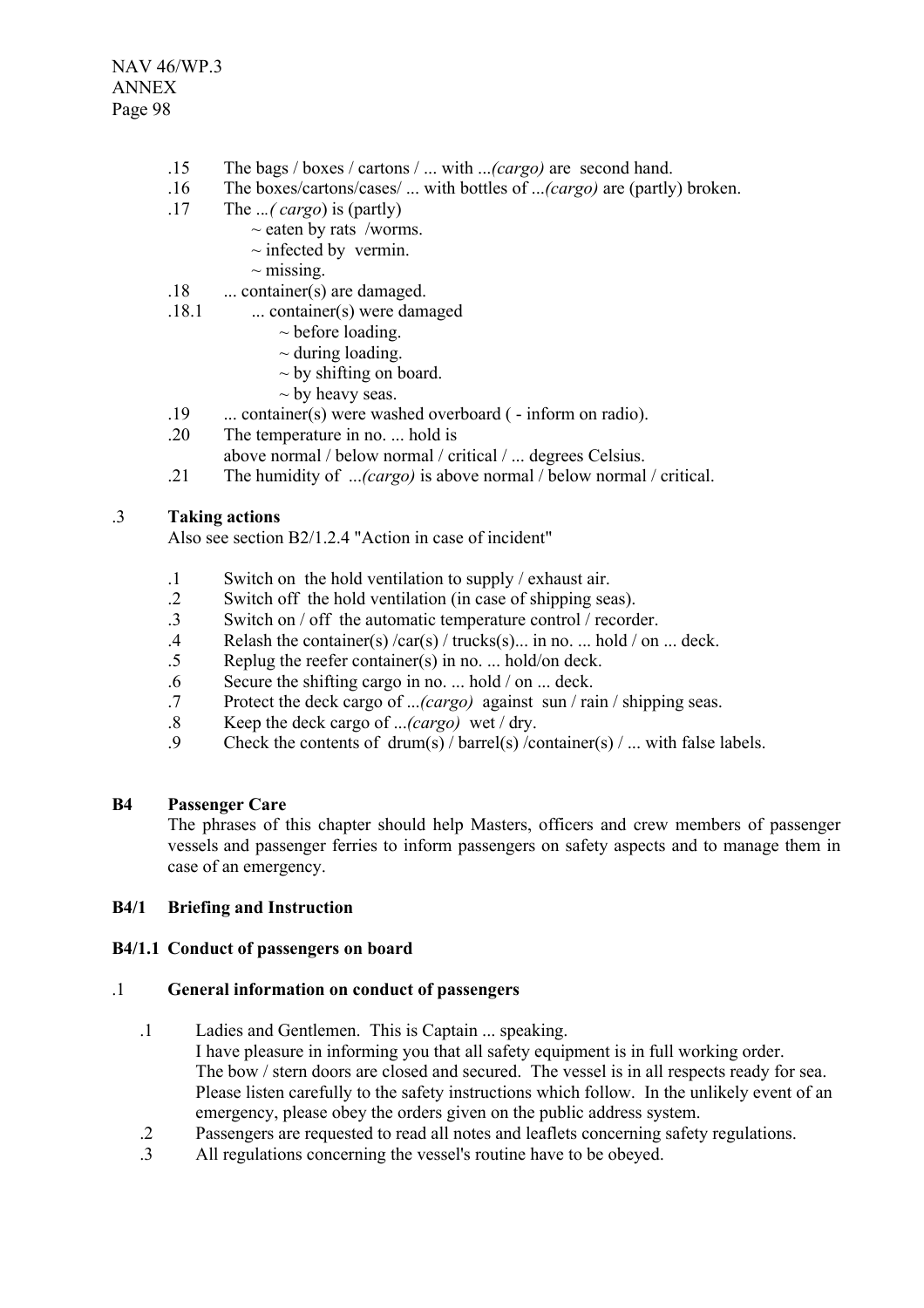### .2 **Briefing on prohibited areas, decks, and spaces**

Safety regulations do not permit passengers to enter the following spaces:

- navigating bridge
- engine room
- manoeuvring areas at the front and back end of the vessel
- cargo rooms and compartments
- service rooms
- all areas and spaces marked "Crew only"
- all closed, sealed or roped off areas, spaces and rooms
- car decks when the vessel is at sea.

### **B4/1.2 Briefing on safety regulations, preventive measures and communications**

### .1 **Drills**

- .1 International regulations require all passengers to be assembled in a drill which has to take place within 24 hours of departure..
- .2 A drill will be held to familiarize passengers with their assembly stations, with their life-saving equipment and with emergency procedures.
- .3 All passengers must attend this drill.

### .2 **The general emergency alarm**

- .1 In case of emergency seven short blasts and one prolonged blast will be given with the ship's whistle and the alarm system.
- .2 Remain calm when you hear the general emergency alarm.
- .3 Passengers will be taught how to act and behave in cases of emergency .

### .3 **Preventing / reporting fire**

- . 1 Always remember that fire is the greatest hazard aboard ship.
- . 2 Always act immediately if you detect fire, smell, fume or smoke.
- . 3 Always inform a member of the crew if you detect fire, smell fume or smoke.
- . 4 Be careful to extinguish cigarettes completely.
- . 5 Put used cigarettes in a container provided.
- . 6 Never smoke in bed.
- . 7 Never smoke on deck except in areas labelled as smoking areas.
- . 8 Never throw a cigarette overboard.
- . 9 The use of naked light and open fire is strictly prohibited.
- .10 Never use lighted candles.
- .11 Never hang anything over or near an electric bulb.
- .12 Never use an electric iron in a cabin. If you need to iron something use the ironing room on .... deck. The key may be collected at the information desk.
- .13 If you detect a fire, smell, fume or smoke act immediately as follows:
	- Call out "Fire !"
	- Operate the nearest fire alarm
	- Inform a member of the crew
		- Telephone the navigating bridge. The number to dial is ....
		- -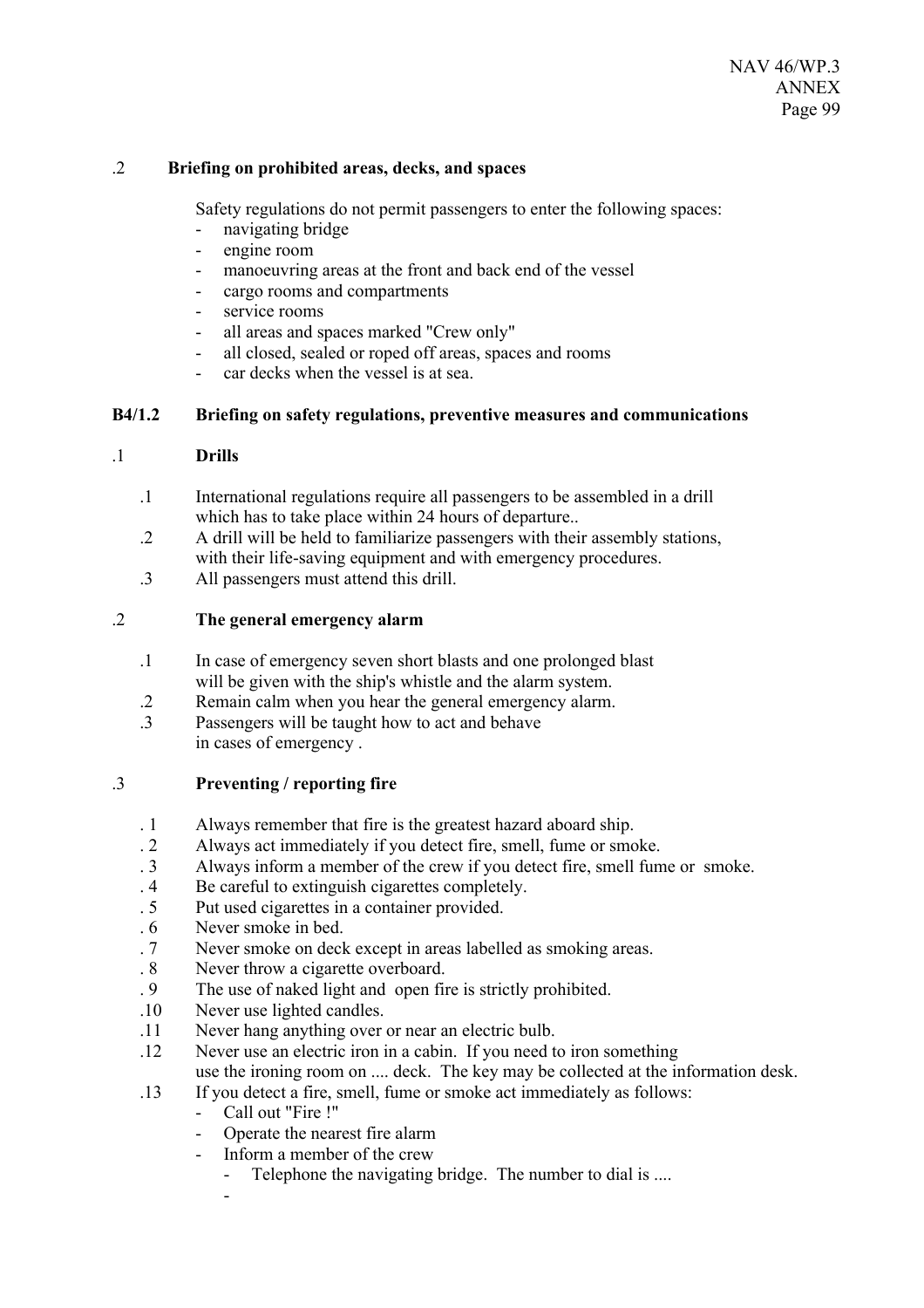#### .4 **PA announcements on emergency**

- .1 Attention please! Attention please!
	- This is your captain with an important announcement.
		- I repeat, this is your captain with an important announcement.
- $1.1$  We have grounded/ a minor flooding (in ...) a minor fire (in ...).
- .1.2 There is no immediate danger to our passengers or the ship - and there is no reason to be alarmed.
- .1.3 For safety reasons we request all passengers to go to their assembly stations on deck .. and wait there for further instructions.
- .1.4 Please follow the instructions given by the officers and crew.
- .1.5 The ship's fire fighting team / damage control team is fighting the fire / flooding.
- .1.6 We also have radio contact with other ships / radio coast stations.
- .1.7 The fire / flooding is under control.
- .1.8 As soon as I have further information I will make another announcement. I ask you kindly to remain calm. There is no danger at this time.
- .2 This is your Captain speaking. I have another announcement. The fire / flooding is not under control yet.
- .2.1 There is smoke formation / flooding in ... access to this area is prohibited..
- .2.2 For safety reasons we request all passengers to prepare to go to their assembly stations. Access to the assembly stations will be via ...... . Do not forget to take your lifejackets and blankets with you.
- .2.3 All passengers of deck no. ..... are requested to follow the crew members who will escort you to your assembly stations.
- .2.4 When you get to your assembly stations put on your lifejackets and wait for further orders.
- .2.5 Do not go to the lifeboat stations until you are ordered to do so.
- .2.6 Go to your lifeboat stations.
- .2.7 Follow the escape routes shown.
- .2.8 Do not enter the lifeboats / liferafts. The order to enter the lifeboats / liferafts will be given from the bridge or by the officers.
- .2.9 We have just received a message from shore / other vessels that assistance is on the way. Assistance should arrive within approximately .... hours.

# .5 **Person overboard**

- .1 If you see anybody fall overboard, act as follows:
	- call out "Man overboard"
	- throw lifebuoys overboard
	- keep your eyes on the person in the water
	- show / tell an officer / crew the person's position in the water, or telephone the bridge immediately, the number is .... .

### .6 **Protective measures for children**

- .1 Children must be kept under permanent observation.
- 2 Never let children climb or sit on the ship's rails.<br>3 Special lifeiackets for children are available: plear-
- Special lifejackets for children are available; please ask the steward / stewardess.
- .4 You may leave your children under qualified care in the children's playroom / on the playdeck on .... deck from .... to .... hours.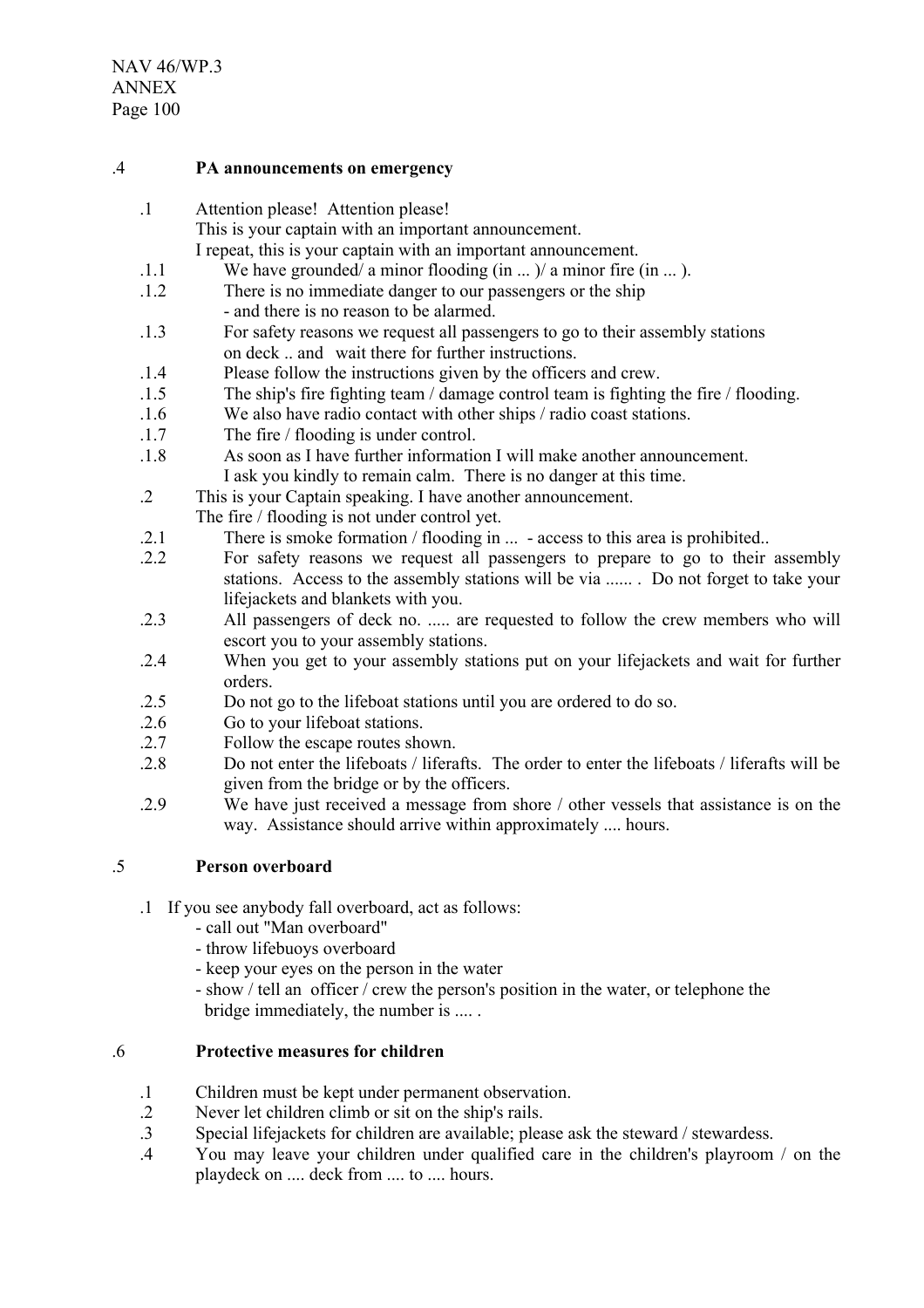# **B4/2 Evacuation and Boat Drill**

### **B4/2.1 Allocating / directing to assembly stations, describing how to escape**

- .1 When the general emergency alarm is sounded which consists of seven short blasts and one prolonged blast, all passengers have to go to their assembly station. Take your lifejackets and blankets with you. Lifejackets are stored in your cabins under your beds and at your assembly stations. You are encouraged to try on your lifejacket.
- .2 All passengers must put on
	- warm clothing
	- long trousers, long-sleeved shirts / jackets
	- strong shoes and head covering.
- .3 All passengers with their lifejackets and blankets are requested to go to their assembly stations/ the lounge / the ... immediately.
- .4 From your assembly stations you will be escorted to your lifeboats / liferafts.
- .5 All passengers are requested to carefully study the safety instructions behind their cabin doors.
- .6 All passengers are requested to follow the escape routes shown.
- .7 Do not use lifts / elevators.
- .8 All passengers are requested to strictly obey the instructions given by the officers or crew.
- .9 When you hear the abandon ship alarm which consists of one prolonged and one short blast repeated continuously, please act in the same manner as under the general emergency alarm.
- .10 During the voyage you may hear some other sound signals. These are exclusively for the information of the crew.
	- Please, act only if you hear the general emergency alarm or the abandon ship alarm.
- .11 If you have any questions regarding safety, do not hesitate to ask any of the officers or crew.

### **B4/2.2 Briefing on how to dress and what to take to assembly stations**

.1 Take your lifejacket and a blanket.

You will find your lifejacket under your bed.

- .2 Put on warm clothing, long-sleeved shirts, strong shoes and head covering whatever the weather. No high-heeled shoes.
- .3 Do not forget personal documents, your spectacles and medicine if necessary.
- .4 Do not return to your cabin to collect your property.

### **B4/2.3 Performing roll call**

- .1 At your assembly station one of the officers / crew will perform a roll call.
- .2 The officer / crew will say "This is a roll call", and s/he will call out the passengers individually by their names.
- .3 When your name is called out, please answer loudly "Here".
- .4 If one of your cabinmates is not able to attend the roll call, please inform the officer/crew immediately.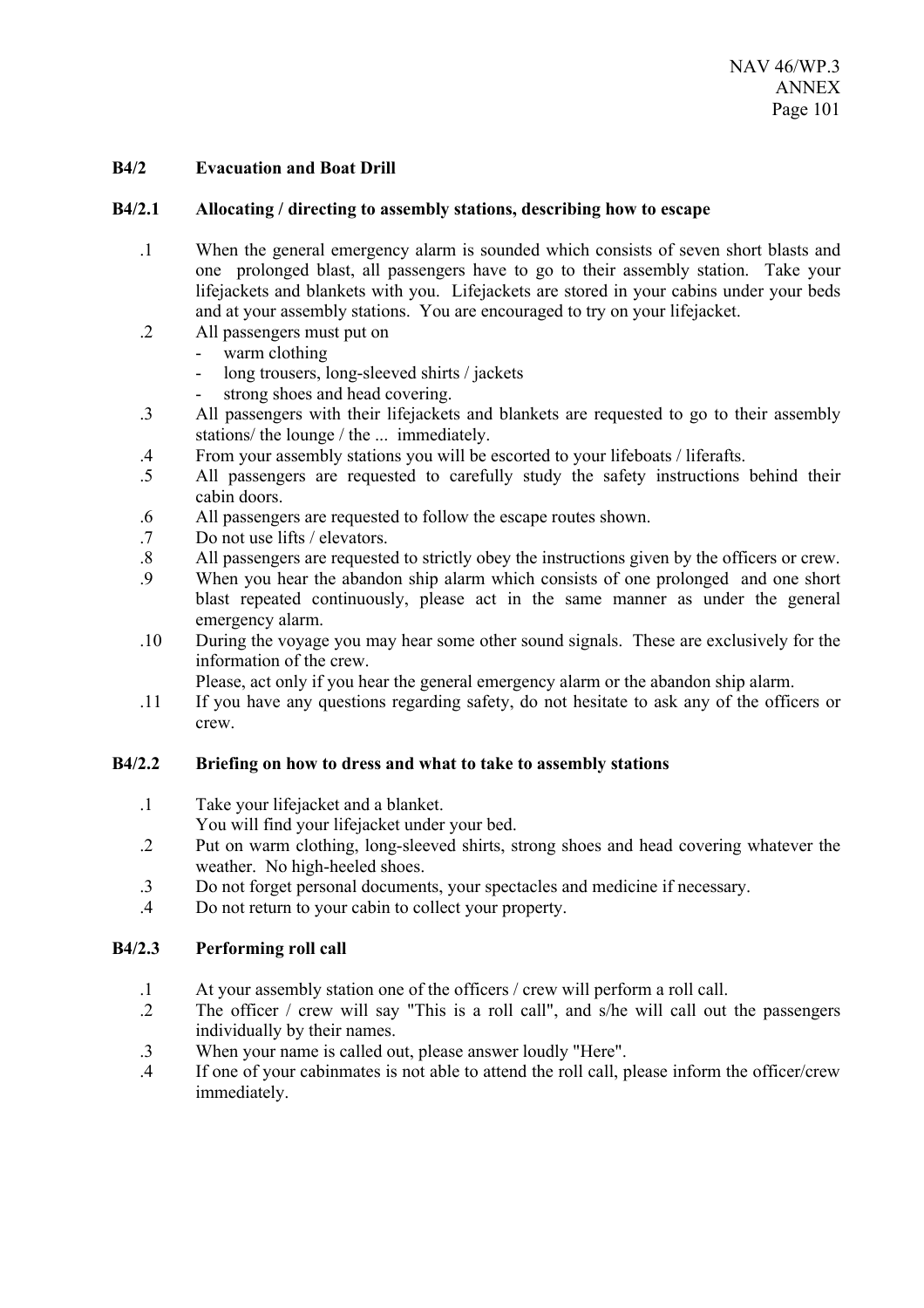NAV 46/WP.3 ANNEX Page 102

# **B4/2.4 Briefing on how to put on lifejackets**

### .1 (*dependent on type of lifejacket used*)

- pull the lifejacket over your head
	- tighten the strings well
- pull the strings around your waist and tie in front.
- .2 Follow closely the demonstration given by the officer / crew. The crew members will help you if necessary.
- .3 Carefully study the demonstration in the pictures in your cabins.
- .4 Carefully study the demonstration in the diagram at the assembly station.

### **B4/2.5 Instructions on how to embark and behave in lifeboats / liferafts**

- .1 Enter the lifeboat / liferaft only when ordered by an officer / lifeboatman.
- .2 Clear the entrance of the lifeboat / liferaft immediately after entering.
- .3 Do not push each other when entering the lifeboat / liferaft.
- .4 Hold on to ropes or to your seat when lowering / hoisting.
- .5 Sit down in the lifeboat / liferaft immediately.
- .6 Keep your lifejackets on.
- .7 Provisions and drinking water will be distributed by an officer / lifeboatman only.
- .8 Strictly obey all instructions given by the officer / lifeboatman.
- .9 Discipline in the lifeboat / liferaft is of vital importance.

### **B4/2.6 On-scene measures and actions in lifeboats / liferafts**

- .1 Keep a sharp lookout for persons in the water.
- .2 Have a line / hook / knife / lifebuoy ready.
- .3 Do not take off your shirts / long trousers / head covering whatever the weather.
- .4 Pump out the water / free the lifeboat / liferaft from water.
- .5 Who needs medical first aid?
- .6 Everybody will get the same ration of provisions and water.
- .7 Warning! Do not drink sea water whatever the situation.
- .8 We will send a MAYDAY.<br>9 We will fire rockets  $\ell$  use sr
- We will fire rockets / use smoke buoys / ..... to attract attention.
- .10 We will join the other lifeboats / liferafts.

### **B4/3 Attending to Passengers in an Emergency**

#### **B4/3.1 Informing on present situation**

- .1 The vessel was abandoned in position .... due to fire / grounding / collision / flooding / heavy list / serious damage / ... .
- .2 Keep calm. There is no reason to panic.
- The officers / lifeboatmen know exactly what to do.
- .3 There are enough life-saving appliances for everyone on board.
- .4 The Maritime Rescue Co-ordination Centre/vessels in the vicinity have already been informed of our situation.
- .5 Vessels / helicopters / airplanes are coming to our rescue.
- .6 Vessels / helicopters / airplanes will reach us within ...... hours.
- .7 We have radio contact with rescue craft.
- .8 There are enough provisions and drinking water for 48 hours.
- .9 You obtain medicine for seasickness from the lifeboatman.